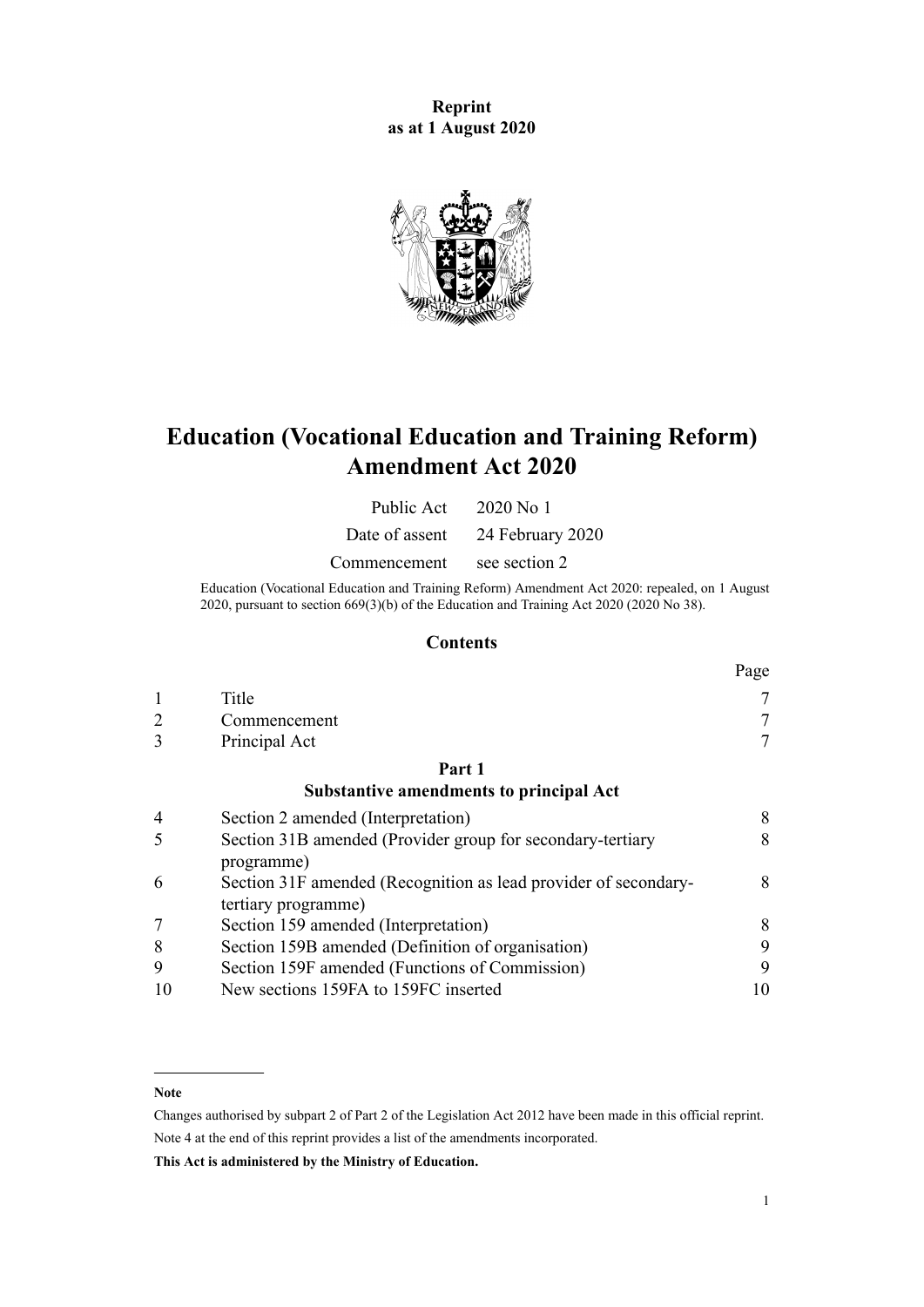|    |               | <b>Education (Vocational Education and Training Reform)</b><br><b>Amendment Act 2020</b>                             | Reprinted as at<br>1 August 2020 |
|----|---------------|----------------------------------------------------------------------------------------------------------------------|----------------------------------|
|    | 159FA         | Duties of Commission in relation to workforce<br>development council                                                 | 10                               |
|    | 159FB         | Power of Commission to require information from<br>workforce development council                                     | 11                               |
|    | 159FC         | Power of Commission to audit workforce development<br>council                                                        | 11                               |
| 11 | operates)     | Section 159G amended (Principles guiding how Commission                                                              | 11                               |
| 12 |               | New section 159KBB inserted (Additional requirement of NZIST's<br>council to provide information)                    | 11                               |
|    |               | 159KBB Additional requirement of NZIST's council to provide<br>information                                           | 11                               |
| 13 | mechanisms)   | Section 159L amended (Minister determines design of funding                                                          | 12                               |
| 14 | mechanisms)   | Section 159M amended (Restrictions on design of funding                                                              | 12                               |
| 15 |               | Section 1590A amended (Variation of determination of design of<br>funding mechanisms)                                | 12                               |
| 16 |               | Section 161 amended (Academic freedom)                                                                               | 12                               |
| 17 |               | Section 162 amended (Establishment of institutions)                                                                  | 13                               |
| 18 |               | Section 163 amended (Constitution of institutions)                                                                   | 13                               |
| 19 |               | Section 164 amended (Disestablishment of institutions)                                                               | 13                               |
| 20 |               | Section 165 replaced (Institutions to be governed by councils)                                                       | 13                               |
|    | 165           | Institutions to be governed by councils                                                                              | 13                               |
| 21 |               | Section 166 amended (Incorporation)                                                                                  | 13                               |
| 22 |               | Section 167 amended (Common seal)                                                                                    | 13                               |
| 23 |               | Section 167A amended (Method of contracting)                                                                         | 14                               |
| 24 | institutions) | Section 169 amended (Constitutions of councils of new                                                                | 14                               |
| 25 |               | Section 170 amended (Amendment of constitution)                                                                      | 14                               |
| 26 |               | Section 170A amended (Constitution to provide for membership of                                                      | 14                               |
|    | council)      |                                                                                                                      |                                  |
| 27 |               | Section 171 amended (Membership of council)                                                                          | 14                               |
| 28 | appointment)  | Section 171A amended (Certain people disqualified from                                                               | 14                               |
| 29 | members)      | Section 171B amended (Matters to be considered when appointing                                                       | 14                               |
| 30 |               | Section 171C amended (Statutes relating to appointment of<br>members by councils of institutions)                    | 14                               |
| 31 |               | Section 171D amended (Limitations on number of occasions on<br>which people may be appointed as members of councils) | 15                               |
| 32 |               | Section 171F amended (Certain acts and proceedings not<br>invalidated by defects)                                    | 15                               |
| 33 |               | Section 173 amended (Term of office)                                                                                 | 15                               |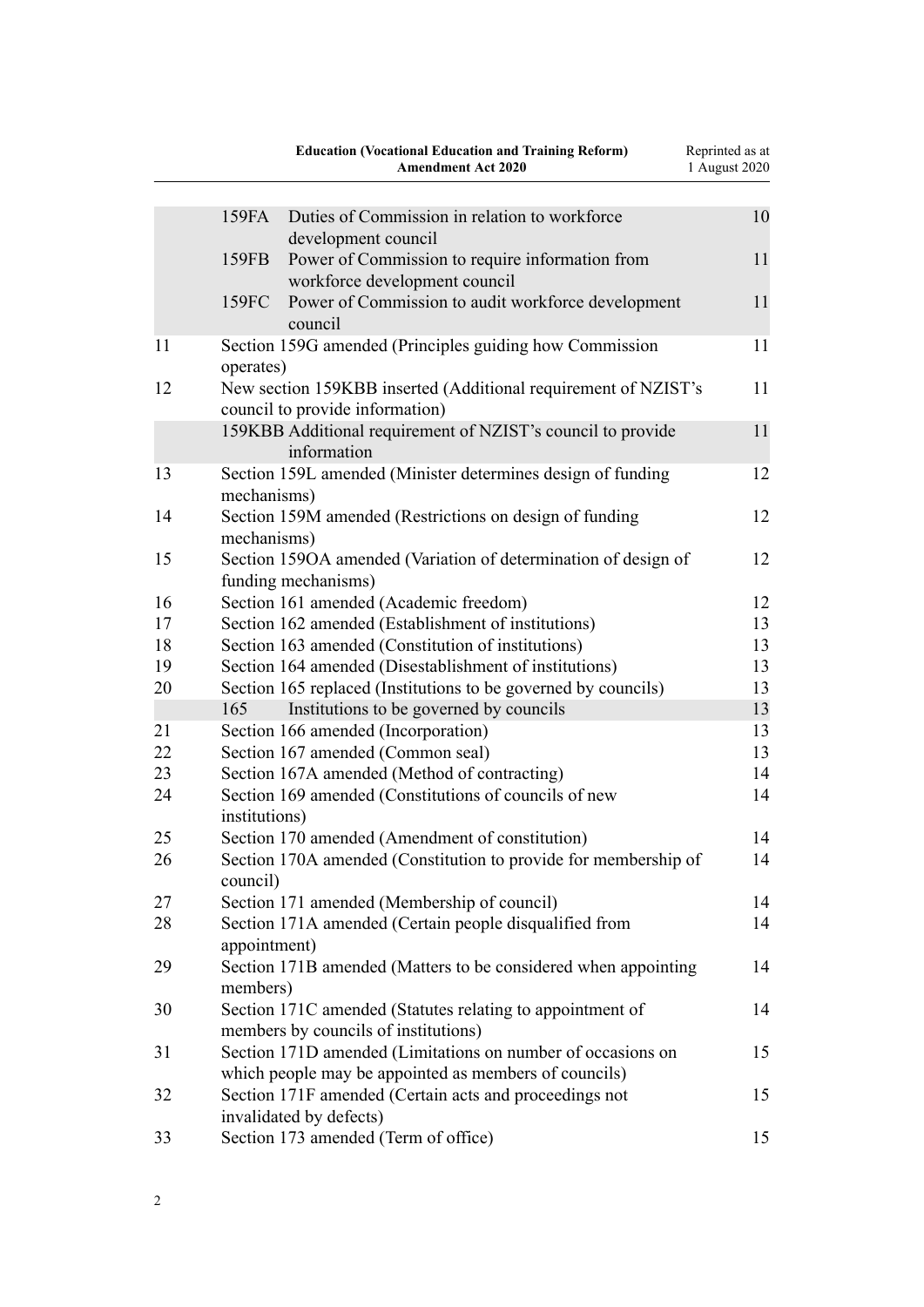| Reprinted as at<br>1 August 2020 |           | <b>Education (Vocational Education and Training Reform)</b><br><b>Amendment Act 2020</b> |    |
|----------------------------------|-----------|------------------------------------------------------------------------------------------|----|
| 34                               |           | Section 174 amended (Vacation of office)                                                 | 15 |
| 35                               |           | Section 176 amended (Casual vacancies)                                                   | 15 |
| 36                               |           | Section 176A amended (Individual duties of members of councils)                          | 15 |
| 37                               |           | Section 176B amended (Accountability for individual duties)                              | 15 |
| 38                               |           | Section 176C amended (Removal of members)                                                | 15 |
| 39                               |           | Section 177 amended (Chairperson and deputy chairperson)                                 | 15 |
| 40                               |           | Section 179 amended (Fees and allowances)                                                | 16 |
| 41                               |           | Section 181 amended (Duties of councils)                                                 | 16 |
| 42                               |           | Section 182 amended (Determination of policy)                                            | 16 |
| 43                               |           | Section 193 amended (Powers of councils)                                                 | 16 |
| 44                               |           | Section 194 amended (Statutes)                                                           | 16 |
| 45                               |           | Section 195 replaced (Trust property)                                                    | 16 |
|                                  | 195       | Trust property                                                                           | 16 |
| 46                               |           | Section 195A amended (Criteria for risk assessment of institutions)                      | 17 |
| 47                               | required) | Section 195B amended (Institutions to provide information if                             | 17 |
| 48                               |           | Section 195C amended (Minister may appoint Crown observer)                               | 17 |
| 49                               |           | Section 195D amended (Minister may dissolve council and appoint<br>commissioner)         | 17 |
| 50                               |           | Section 200 amended (Bank accounts)                                                      | 17 |
| 51                               |           | Section 203 amended (Institutions are Crown entities)                                    | 17 |
| 52                               |           | Section 222 amended (Delegation by council)                                              | 17 |
| 53                               |           | Part 15A replaced                                                                        | 18 |
|                                  |           | Part 15A<br><b>New Zealand Institute of Skills and Technology</b>                        |    |
|                                  | 222A      | NZIST established                                                                        | 18 |
|                                  | 222B      | <b>Functions of NZIST</b>                                                                | 18 |
|                                  | 222C      | NZIST's charter                                                                          | 19 |
|                                  | 222D      | Minister may specify administrative regions for NZIST                                    | 19 |
|                                  | 222E      | Academic freedom of NZIST                                                                | 19 |
|                                  | 222F      | NZIST must establish regional divisions                                                  | 20 |
|                                  |           | NZIST's council                                                                          |    |
|                                  | 222G      | Membership of NZIST's council                                                            | 20 |
|                                  | 222H      | Matters to be considered when Minister appoints<br>members to NZIST's council            | 21 |
|                                  | 222I      | Chairperson and deputy chairperson                                                       | 22 |
|                                  | 222J      | Term of office                                                                           | 22 |
|                                  |           | Additional provisions applying to NZIST's council and<br>NZIST subsidiaries              |    |
|                                  | 222K      | Determination of policy                                                                  | 22 |
|                                  | 222L      | NZIST's council must establish advisory committees                                       | 23 |
|                                  | 222M      | Membership of advisory committees                                                        | 23 |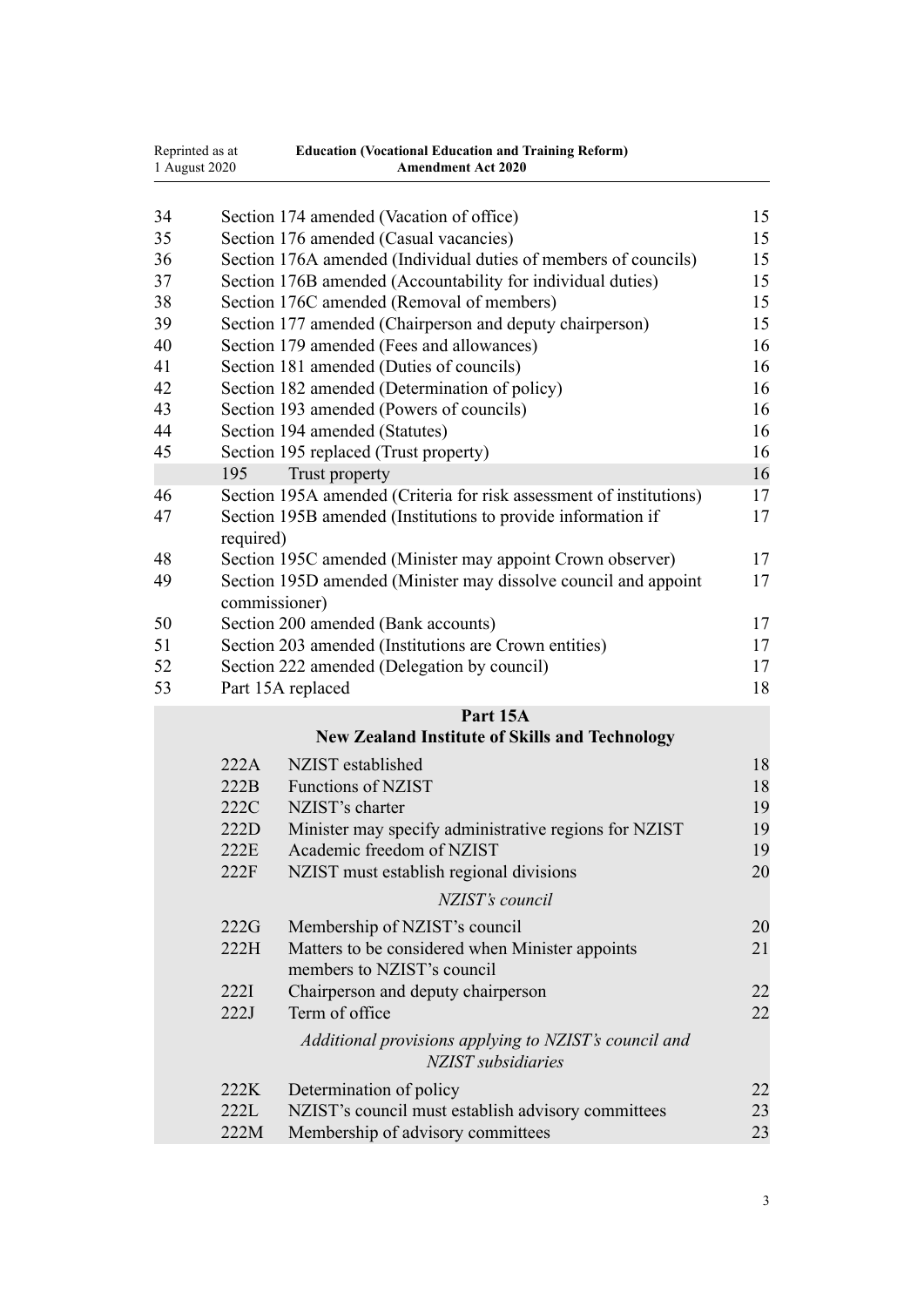|    |              | <b>Education (Vocational Education and Training Reform)</b><br><b>Amendment Act 2020</b>                                      | Reprinted as at<br>1 August 2020 |
|----|--------------|-------------------------------------------------------------------------------------------------------------------------------|----------------------------------|
|    | 222N         | NZIST must obtain consent for certain capital projects of<br>NZIST or NZIST subsidiary                                        | 24                               |
|    | <b>2220</b>  | NZIST subsidiary must obtain consent before exercising<br>powers under section 192(4)                                         | 24                               |
|    |              | <b>Interventions</b>                                                                                                          |                                  |
|    | 222P<br>222Q | Criteria for risk assessment of NZIST and related entities<br>NZIST or related entity must provide information if<br>required | 24<br>25                         |
|    | 222R         | Minister may appoint Crown observer                                                                                           | 25                               |
|    | 222S         | Specialist help                                                                                                               | 26                               |
|    | 222T         | Performance improvement plan                                                                                                  | 27                               |
|    | 222U         | Minister may appoint Crown manager                                                                                            | 27                               |
|    | 222V         | Protection of Crown manager                                                                                                   | 29                               |
|    | 222W         | Powers may be used concurrently                                                                                               | 29                               |
|    | 222X         | Minister may dissolve NZIST's council and appoint<br>commissioner                                                             | 29                               |
|    | 222Y         | NZIST's council may request intervention                                                                                      | 30                               |
|    |              | Application of Crown Entities Act 2004 to NZIST's<br>council                                                                  |                                  |
|    | 222Z         | Additional provisions of Crown Entities Act 2004 that<br>apply to NZIST's council                                             | 30                               |
|    |              | Further provisions relating to NZIST subsidiaries                                                                             |                                  |
|    | 222ZA        | Formation of NZIST subsidiaries                                                                                               | 31                               |
|    | 222ZB        | Application of Schedule 23                                                                                                    | 31                               |
| 54 |              | Section 223 amended (Programmes)                                                                                              | 31                               |
| 55 |              | Section 234A amended (Fees for domestic students must not<br>exceed maximums set in conditions of funding)                    | 31                               |
| 56 |              | Section 246A amended (Functions of Authority)                                                                                 | 31                               |
| 57 |              | Section 248B amended (Standard-setting bodies)                                                                                | 31                               |
| 58 |              | Section 249 amended (Approval of programmes)                                                                                  | 31                               |
| 59 | programmes)  | Section 250 amended (Accreditation to provide approved                                                                        | 32                               |
| 60 |              | Section 251 amended (Application for training scheme approval)                                                                | 32                               |
| 61 |              | Section 252 amended (Consent to assess against standards)                                                                     | 32                               |
| 62 |              | Section 253 amended (Rules)                                                                                                   | 32                               |
| 63 | wananga)     | Section 253C amended (Minister may consent to use of certain<br>terms in name or description of registered establishment or   | 32                               |
| 64 |              | Section 254 amended (Fees)                                                                                                    | 32                               |
| 65 |              | Section 254A amended (Power to obtain information)                                                                            | 32                               |
| 66 |              | Section 255 amended (Compliance notices)                                                                                      | 33                               |
| 67 |              | Section 292 amended (Offences relating to use of certain terms)                                                               | 33                               |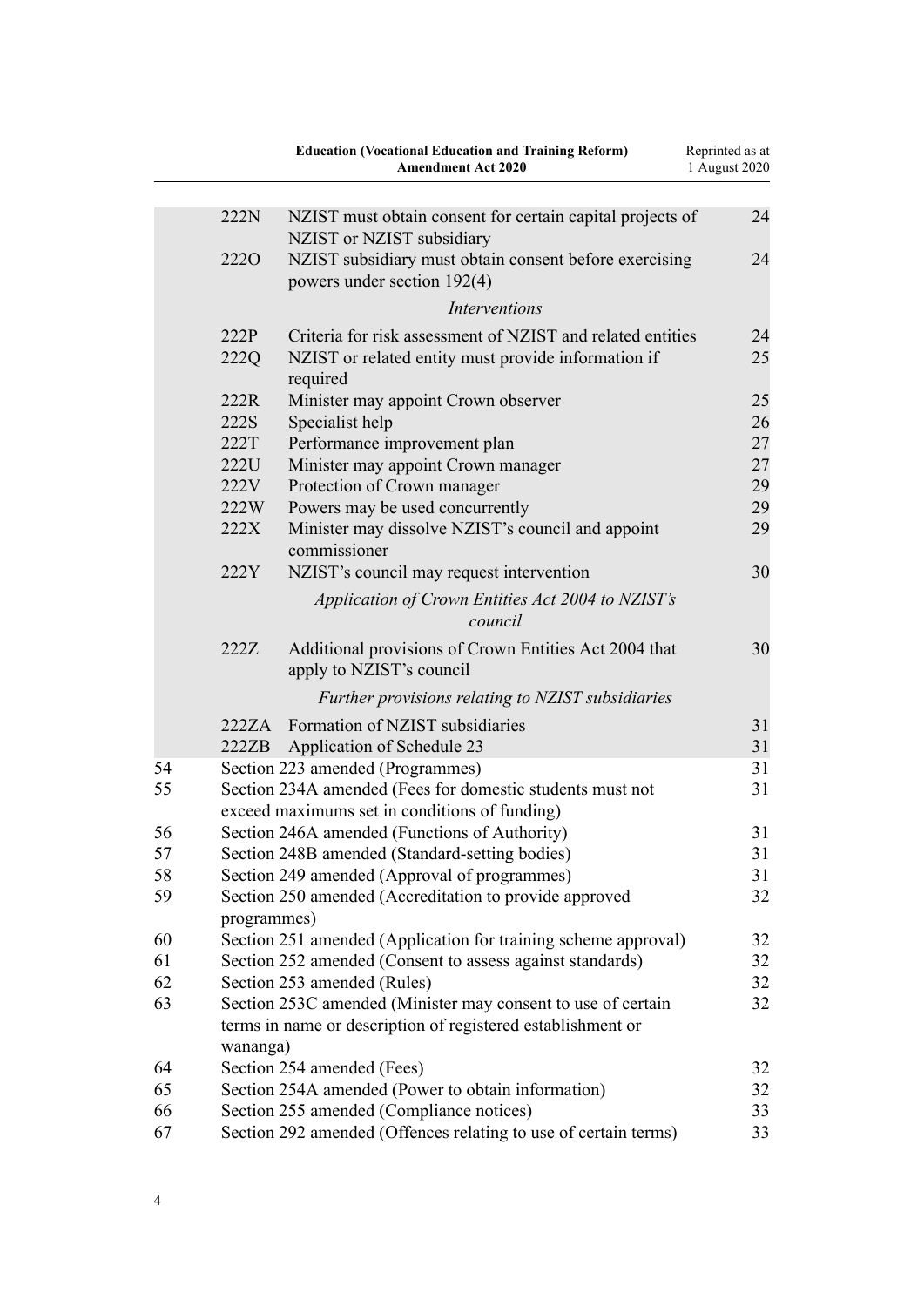| Reprinted as at<br>1 August 2020 |            | <b>Education (Vocational Education and Training Reform)</b><br><b>Amendment Act 2020</b>                                                                                                                                        |          |  |
|----------------------------------|------------|---------------------------------------------------------------------------------------------------------------------------------------------------------------------------------------------------------------------------------|----------|--|
| 68<br>69                         |            | Section 299A repealed (Transitional and savings provisions<br>relating to councils of tertiary institutions consequential on<br>enactment of Education Amendment Act 2015)<br>Section 321 amended (Grant to educational bodies) | 33<br>33 |  |
| 70                               |            | New Part 34 inserted                                                                                                                                                                                                            | 33       |  |
|                                  |            | Part 34                                                                                                                                                                                                                         |          |  |
|                                  |            | <b>Vocational education and training</b>                                                                                                                                                                                        |          |  |
|                                  | 477<br>478 | Interpretation<br>Training agreements and apprenticeship training<br>agreements part of employment agreement                                                                                                                    | 33<br>35 |  |
|                                  |            | Subpart 1—Workforce development councils                                                                                                                                                                                        |          |  |
|                                  | 479        | Establishment of workforce development councils                                                                                                                                                                                 | 35       |  |
|                                  | 480        | Disestablishment of workforce development councils                                                                                                                                                                              | 37       |  |
|                                  | 481<br>482 | Incorporation<br>Functions of workforce development councils                                                                                                                                                                    | 37<br>37 |  |
|                                  | 483        | Workforce development council's functions in relation to<br>wananga                                                                                                                                                             | 38       |  |
|                                  | 484        | Workforce development council must not operate<br>registered establishment                                                                                                                                                      | 39       |  |
|                                  | 485        | Duties of workforce development councils                                                                                                                                                                                        | 39       |  |
|                                  | 486<br>487 | Annual fee payable by workforce development council<br>Qualifications Authority may issue quality assurance                                                                                                                     | 40<br>40 |  |
|                                  |            | improvement notice                                                                                                                                                                                                              |          |  |
|                                  | 488        | Qualifications Authority may issue compliance notice                                                                                                                                                                            | 40       |  |
|                                  |            | Audit                                                                                                                                                                                                                           |          |  |
|                                  | 489        | Application of Public Audit Act 2001                                                                                                                                                                                            | 41       |  |
|                                  |            | Validity of acts                                                                                                                                                                                                                |          |  |
|                                  | 490        | Act in breach of statute invalid                                                                                                                                                                                                | 41       |  |
|                                  | 491        | Some natural person acts protected                                                                                                                                                                                              | 41       |  |
|                                  |            | Subpart 2—Apprenticeships                                                                                                                                                                                                       |          |  |
|                                  | 492        | Interpretation                                                                                                                                                                                                                  | 42       |  |
|                                  | 493        | Apprenticeship training activities must be included in<br>proposed plan                                                                                                                                                         | 42       |  |
|                                  | 494        | Duties of persons carrying out apprenticeship training<br>activities                                                                                                                                                            | 43       |  |
|                                  | 495        | Minister may issue apprenticeship training code                                                                                                                                                                                 | 44       |  |
|                                  | 496        | Availability of apprenticeship training code                                                                                                                                                                                    | 44       |  |
|                                  | 497        | Apprenticeship training code to be taken into account by<br>mediator, Employment Relations Authority, and<br><b>Employment Court</b>                                                                                            | 44       |  |
|                                  | 498        | Application of Legislation Act 2012 to apprenticeship<br>training code                                                                                                                                                          | 45       |  |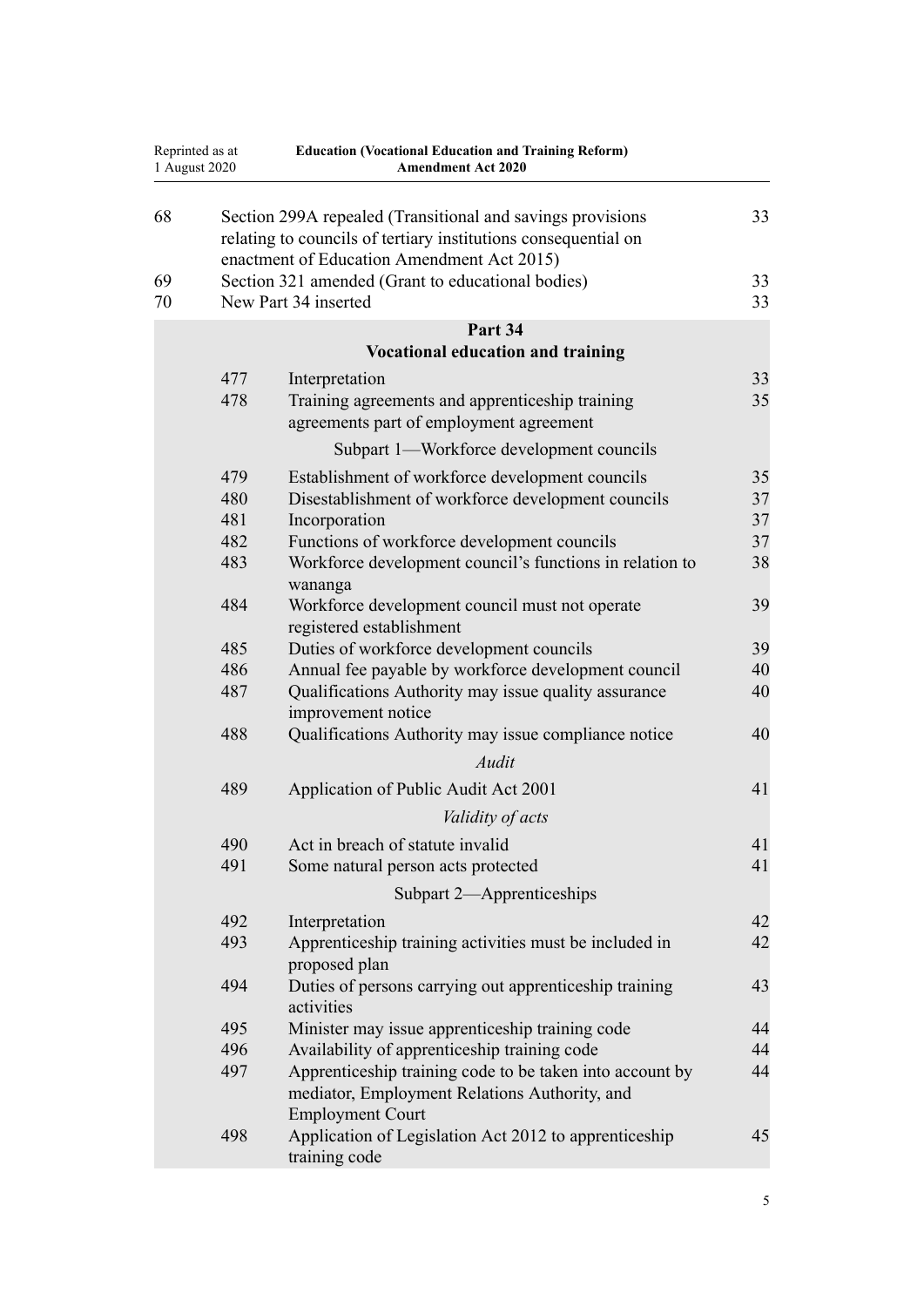|    |     | <b>Education (Vocational Education and Training Reform)</b><br><b>Amendment Act 2020</b>   | Reprinted as at<br>1 August 2020 |
|----|-----|--------------------------------------------------------------------------------------------|----------------------------------|
|    |     | Subpart 3—Training levy                                                                    |                                  |
|    | 499 | Interpretation                                                                             | 45                               |
|    | 500 | Purpose of levy                                                                            | 45                               |
|    |     | <i>Imposition of levy</i>                                                                  |                                  |
|    | 501 | Levy may be imposed by Order in Council                                                    | 45                               |
|    | 502 | Restrictions on making of levy orders                                                      | 46                               |
|    | 503 | Matters to be specified in levy orders                                                     | 47                               |
|    | 504 | Purposes for which levy may be required                                                    | 47                               |
|    | 505 | Levy order may require provision of information                                            | 47                               |
|    | 506 | Orders are confirmable instruments                                                         | 47                               |
|    | 507 | Expiry of levy orders                                                                      | 48                               |
|    |     | <b>Ballots</b>                                                                             |                                  |
|    | 508 | Independent returning officer must conduct ballot                                          | 48                               |
|    | 509 | Workforce development council must identify potential<br>members of levy group             | 48                               |
|    | 510 | Returning officer must notify potential members of levy<br>group                           | 49                               |
|    | 511 | Commission must resolve coverage disputes                                                  | 49                               |
|    | 512 | Population to be balloted                                                                  | 50                               |
|    | 513 | Requirements of ballot papers                                                              | 50                               |
|    | 514 | Returning officer must count votes                                                         | 50                               |
|    | 515 | Returning officer must keep ballot papers, etc                                             | 50                               |
|    |     | Collection of levy                                                                         |                                  |
|    | 516 | Levy is payable by qualifying members to workforce<br>development council                  | 51                               |
|    | 517 | Certificate of exemption                                                                   | 51                               |
|    | 518 | Method of collecting levy                                                                  | 51                               |
|    | 519 | Levy order may provide for collection by agent                                             | 51                               |
|    |     | Duties of workforce development councils and others in<br>relation to levies               |                                  |
|    | 520 | Levy funds must be kept in separate bank accounts and<br>used only for authorised purposes | 52                               |
|    | 521 | Duty to keep records                                                                       | 52                               |
|    | 522 | Duty to provide annual report                                                              | 52                               |
|    | 523 | Duty to protect commercially sensitive information                                         | 53                               |
|    |     | <b>Disputes</b>                                                                            |                                  |
|    | 524 | Arbitration or mediation system must be established                                        | 53                               |
|    | 525 | Disputes about coverage                                                                    | 54                               |
|    | 526 | Appeals to District Court                                                                  | 54                               |
| 71 |     | Schedule 1 amended                                                                         | 54                               |
| 72 |     | Schedule 13A amended                                                                       | 54                               |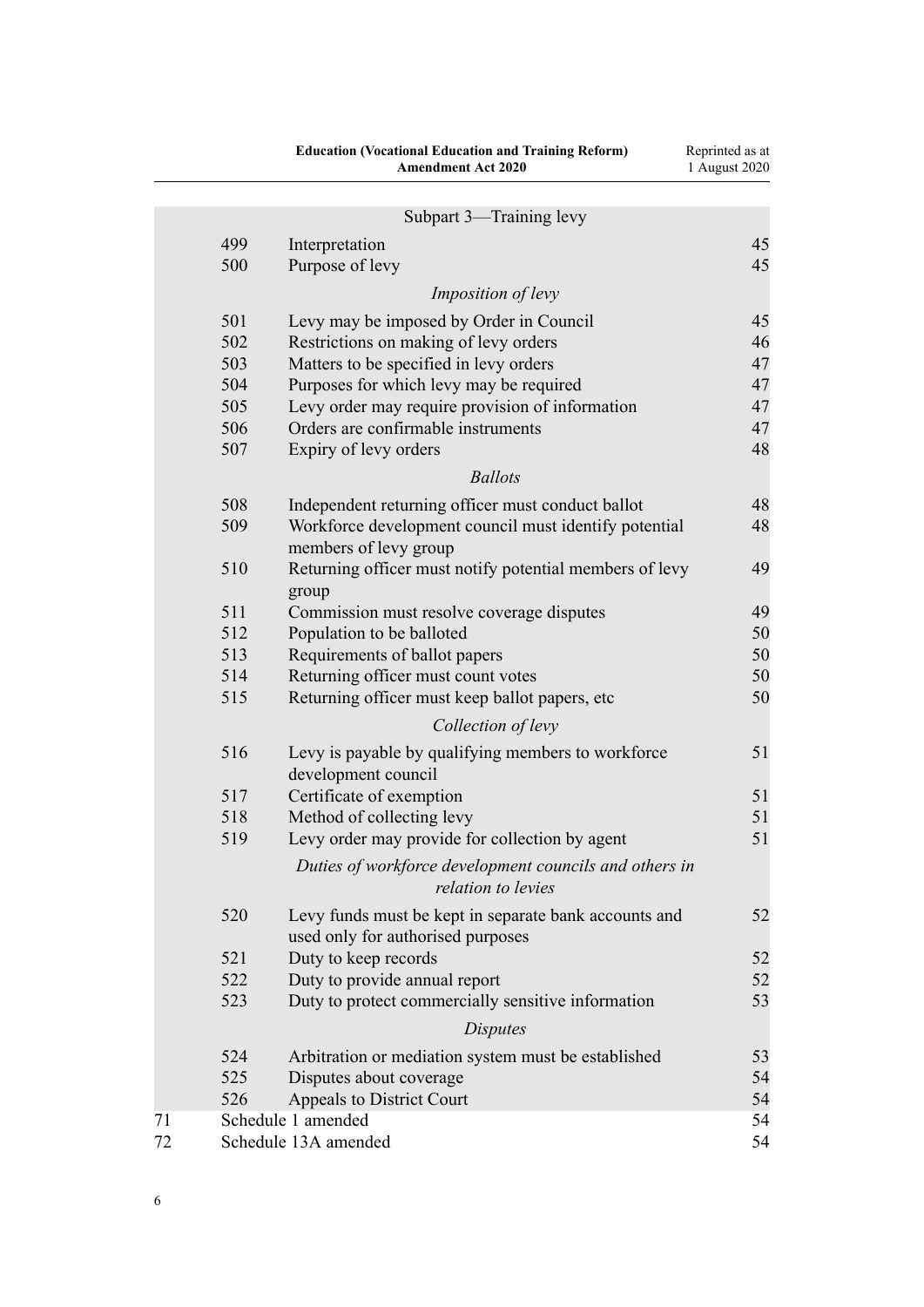<span id="page-6-0"></span>

|          | Reprinted as at<br><b>Education (Vocational Education and Training Reform)</b><br>1 August 2020<br><b>Amendment Act 2020</b> | s <sub>3</sub> |
|----------|------------------------------------------------------------------------------------------------------------------------------|----------------|
|          | Part 1<br>Provisions relating to all tertiary education<br>institutions                                                      |                |
| 73<br>74 | Schedule 19 repealed<br>New Schedules 22 to 25 inserted                                                                      | 54<br>55       |
|          |                                                                                                                              |                |
|          | Part <sub>2</sub>                                                                                                            |                |
|          | Repeals, revocations, and other amendments                                                                                   |                |
| 75       | Repeal of Industry Training and Apprenticeships Act 1992                                                                     | 55             |
| 76       | Repeal of Education (Polytechnics) Amendment Act 2009                                                                        | 55             |
| 77       | Orders revoked                                                                                                               | 55             |
| 78       | Consequential amendments to other enactments                                                                                 | 55             |
|          | <b>Schedule 1</b>                                                                                                            | 56             |
|          | <b>New Part 10 inserted into Schedule 1</b>                                                                                  |                |
|          | <b>Schedule 2</b>                                                                                                            | 75             |
|          | <b>New Part 2 inserted into Schedule 13A</b>                                                                                 |                |
|          | <b>Schedule 3</b>                                                                                                            | 76             |
|          | <b>New Schedule 22 inserted</b>                                                                                              |                |
|          | <b>Schedule 4</b>                                                                                                            | 79             |
|          | <b>New Schedule 23 inserted</b>                                                                                              |                |
|          | <b>Schedule 5</b>                                                                                                            | 85             |
|          | <b>New Schedule 24 inserted</b>                                                                                              |                |
|          | <b>Schedule 6</b>                                                                                                            | 87             |
|          | <b>New Schedule 25 inserted</b>                                                                                              |                |
|          | <b>Schedule 7</b>                                                                                                            | 88             |
|          | <b>Consequential amendments to other enactments</b>                                                                          |                |

# **The Parliament of New Zealand enacts as follows:**

**1 Title**

This Act is the Education (Vocational Education and Training Reform) Amendment Act 2020.

**2 Commencement**

This Act comes into force on 1 April 2020.

# **3 Principal Act**

This Act amends the [Education Act 1989](http://legislation.govt.nz/pdflink.aspx?id=DLM175958) (the **principal Act**).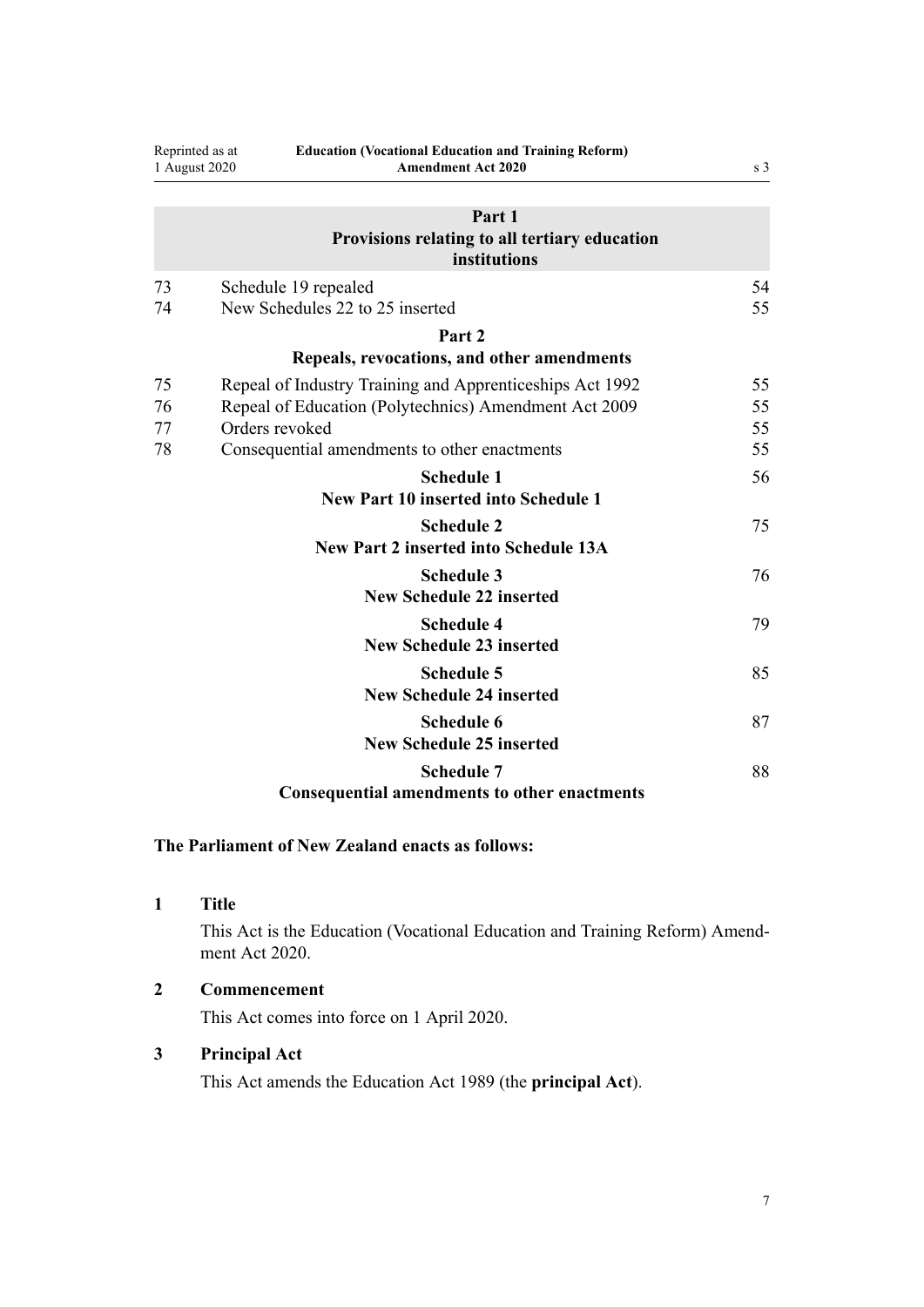# **Part 1**

# **Substantive amendments to principal Act**

#### <span id="page-7-0"></span>**4 Section 2 amended (Interpretation)**

- (1) In [section 2\(1\)](http://legislation.govt.nz/pdflink.aspx?id=DLM175965), repeal the definition of **industry training organisation**.
- (2) In [section 2\(1\),](http://legislation.govt.nz/pdflink.aspx?id=DLM175965) definition of **tertiary component**, replace "section 13C of the Industry Training and Apprenticeships Act 1992" with "section 492".
- **5 Section 31B amended (Provider group for secondary-tertiary programme)** Repeal section  $31B(1)(b)(ii)$ .
- **6 Section 31F amended (Recognition as lead provider of secondary-tertiary programme)**

Repeal [section 31F\(d\).](http://legislation.govt.nz/pdflink.aspx?id=DLM3487016)

### **7 Section 159 amended (Interpretation)**

(1) In [section 159\(1\),](http://legislation.govt.nz/pdflink.aspx?id=DLM182904) replace the definition of **council** with:

# **council**,—

- (a) in relation to an institution other than NZIST, means the body that governs the institution in accordance with section 165:
- (b) in relation to NZIST, means NZIST's council members appointed under section 222G
- (2) In [section 159\(1\),](http://legislation.govt.nz/pdflink.aspx?id=DLM182904) replace the definition of **existing institution** with:
	- **existing institution** means a body specified in Part 1 or 2 of Schedule 13
- (3) In [section 159\(1\),](http://legislation.govt.nz/pdflink.aspx?id=DLM182904) definition of **institution**, replace paragraph (b) with:
	- (b) NZIST (including, as the case requires, its subsidiaries that provide education or training, or both); or
- (4) In [section 159\(1\),](http://legislation.govt.nz/pdflink.aspx?id=DLM182904) replace the definition of **private training establishment** with:

**private training establishment** means an establishment, other than an institution, that provides post-school education or training, including vocational education and training

(5) In [section 159\(1\),](http://legislation.govt.nz/pdflink.aspx?id=DLM182904) replace the definition of **record of achievement** with:

**record of achievement** means a record of a student's educational outcomes maintained by the Qualifications Authority or a tertiary education provider

- (6) In [section 159\(1\),](http://legislation.govt.nz/pdflink.aspx?id=DLM182904) definition of **tertiary education provider**, replace "following, but does not include an industry training organisation" with "following".
- (7) In [section 159\(1\),](http://legislation.govt.nz/pdflink.aspx?id=DLM182904) repeal the following definitions:
	- (a) **combined council**: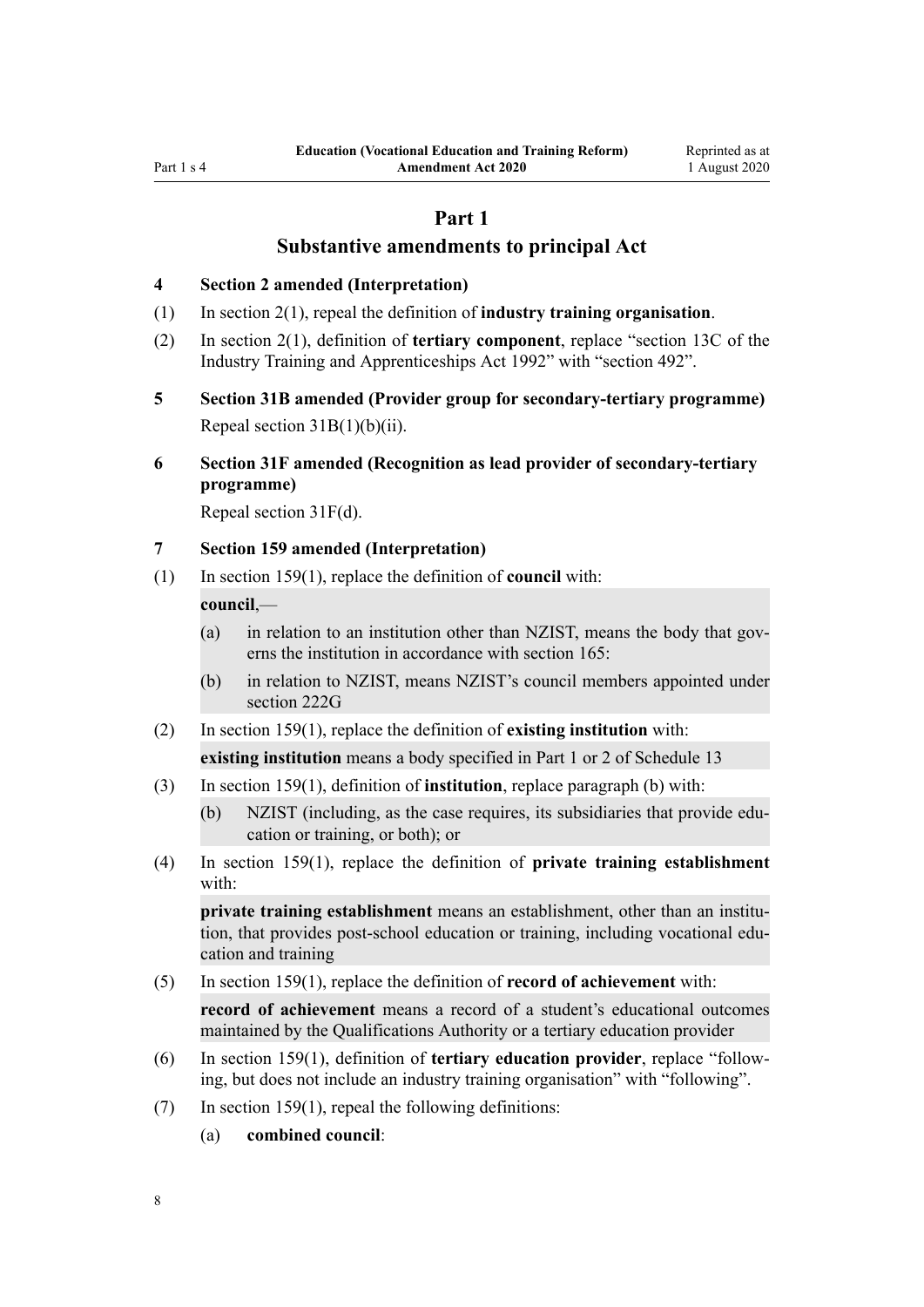- <span id="page-8-0"></span>(b) **designated polytechnic**:
- (c) **industry training organisation**:
- (d) **polytechnic**:
- (e) **polytechnic council**:
- (f) **reconstitution day**.
- (8) In [section 159\(1\),](http://legislation.govt.nz/pdflink.aspx?id=DLM182904) insert in their appropriate alphabetical order:

**New Zealand Institute of Skills and Technology** or **NZIST** means the New Zealand Institute of Skills and Technology established by section 222A

**NZIST subsidiary** means a Crown entity subsidiary of NZIST

#### **trainee**—

- (a) means an employee who has a training agreement; and
- (b) includes an apprentice as defined in section 492

**training agreement** means an agreement between an employer and an employee that relates to the employee's receipt of, or provides for the employee to receive, vocational education and training (whether provided by the employer or some other person)

#### **vocational education and training**—

- (a) means education and training that leads to the achievement of industrydeveloped skill standards, qualifications, or other awards; and
- (b) includes work-based training

**work-based training** has the same meaning as in section 477

**workforce development council** means a workforce development council established under section 479.

(9) In [section 159\(3\),](http://legislation.govt.nz/pdflink.aspx?id=DLM182904) delete "polytechnic,".

#### **8 Section 159B amended (Definition of organisation)**

Replace [section 159B\(1\)\(b\)](http://legislation.govt.nz/pdflink.aspx?id=DLM183164) with:

(b) a workforce development council:

#### **9 Section 159F amended (Functions of Commission)**

- (1) After [section 159F\(1\)\(e\),](http://legislation.govt.nz/pdflink.aspx?id=DLM183179) insert:
	- (ea) to ensure the availability within industry of high-quality vocational education and training; and
	- (eb) to promote the availability of vocational education and training to people of a kind or description specified in the Commission's statement of intent as people to whom that training has not traditionally been available (whether within a particular industry or industries, or generally); and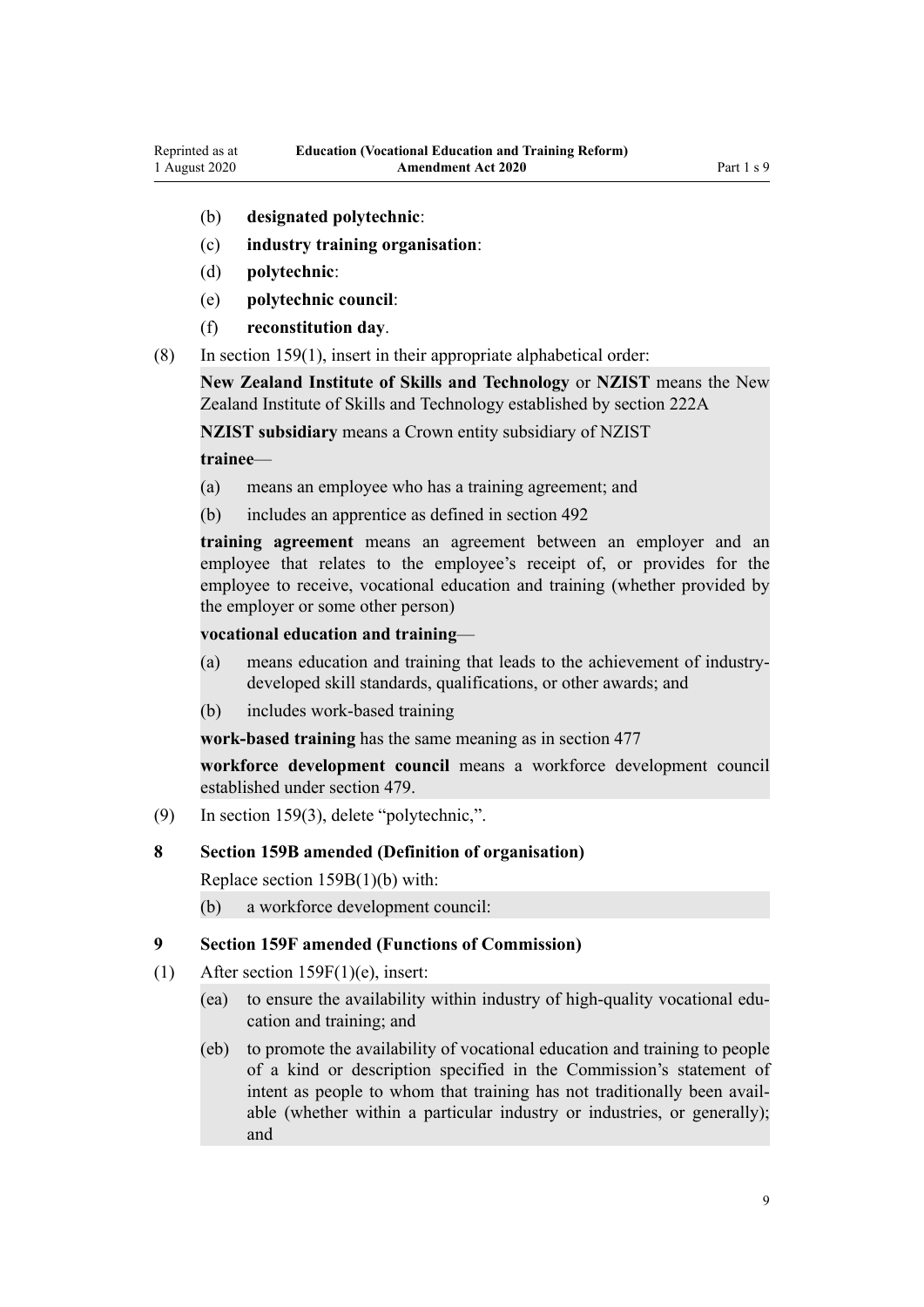- (ec) to develop and recommend to the Minister an apprenticeship training code for the purposes of section 495; and
- (ed) to make the apprenticeship training code available as required by section 496; and
- (ee) to monitor the performance of persons carrying out apprenticeship training activities (whether or not under a plan) to ensure that they comply with the apprenticeship training code; and
- (ef) to exercise the powers and perform the functions of the Commission under subpart 3 of Part 34 (which relates to work-based training levies); and
- (2) In [section 159F\(1\)\(f\),](http://legislation.govt.nz/pdflink.aspx?id=DLM183179) delete ", the Industry Training Act 1992, the Modern Apprenticeship Training Act 2000,".

#### **10 New sections 159FA to 159FC inserted**

After [section 159F](http://legislation.govt.nz/pdflink.aspx?id=DLM183179), insert:

#### **159FA Duties of Commission in relation to workforce development council**

- (1) The Commission must—
	- (a) have regard to advice from a workforce development council in relation to its 1 or more specified industries when assessing any proposed plan under section 159YA or when considering funding an organisation other than via a plan under section 159ZC in relation to vocational education and training; and
	- (b) give effect to advice from a workforce development council about the mix of vocational education and training needed for the 1 or more industries covered by the workforce development council when deciding to give funding approval to organisations under section 159YA(5).
- (2) The duty in subsection  $(1)(b)$  is subject to—
	- (a) any funding limits set by the Minister under section 159L and the Commission under section 159O; and
	- (b) any capacity or capability constraints of organisations to provide, arrange, and support the mix of vocational education and training.
- (3) The Commission must advise a workforce development council, in writing, if it is unable to give effect to the workforce development council's advice about the mix of vocational education and training needed for the council's specified industries due to any limits or constraints referred to in subsection (2)(b) and advise the workforce development council about—
	- (a) what specific actions the Commission intends to take to address those limits or constraints within the next 3 years; and
	- (b) its right to object to the Minister if the workforce development council reasonably believes that the Commission has not adequately responded

<span id="page-9-0"></span>Part 1 s 10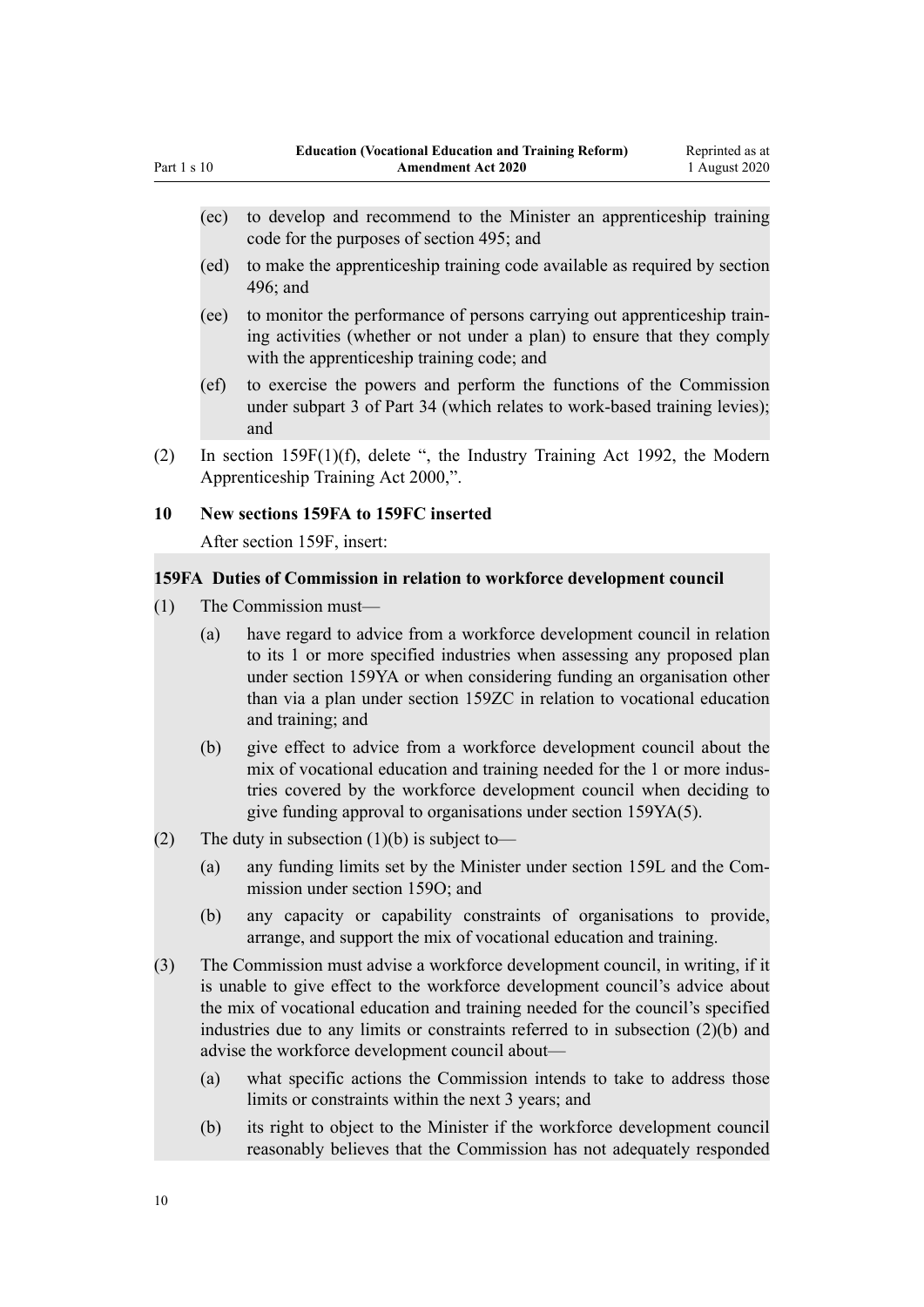to its advice about the mix of vocational education and training required to meet the needs of its specified industries.

#### <span id="page-10-0"></span>**159FB Power of Commission to require information from workforce development council**

- (1) The chief executive of the Commission may, by written notice to a workforce development council, require it to provide the chief executive with any information about the financial position or operations (or both) of the workforce development council (whether or not funded under a plan under section 159YA).
- (2) A workforce development council that receives a notice under subsection (1) must provide the chief executive of the Commission with the required information within the time period specified in the notice.
- (3) The chief executive of the Commission may, at any time, revoke or amend a notice given under subsection (1).

### **159FC Power of Commission to audit workforce development council**

- (1) For the purpose of ascertaining whether a workforce development council is complying, or has complied, with the provisions of this Act, the chief executive of the Commission may commission an independent audit of the workforce development council.
- (2) The audit may (without limitation) include an assessment of—
	- (a) the performance of the workforce development council's functions:
	- (b) the application of funding provided to the workforce development council by the Commission.

### **11 Section 159G amended (Principles guiding how Commission operates)**

In [section 159G\(b\) and \(c\)](http://legislation.govt.nz/pdflink.aspx?id=DLM183182), replace "industry training organisations" with "workforce development councils".

# **12 New section 159KBB inserted (Additional requirement of NZIST's council to provide information)**

After [section 159KBA](http://legislation.govt.nz/pdflink.aspx?id=DLM1149642), insert:

### **159KBB Additional requirement of NZIST's council to provide information**

- (1) The chief executive of the Commission may, by written notice to NZIST's council, require it to provide any information that the chief executive considers is reasonably required in relation to the operation of NZIST or any related entity of NZIST for the purpose of determining whether there is a risk to, or arising from,—
	- (a) the governance, management, or financial position of NZIST or a related entity of NZIST; or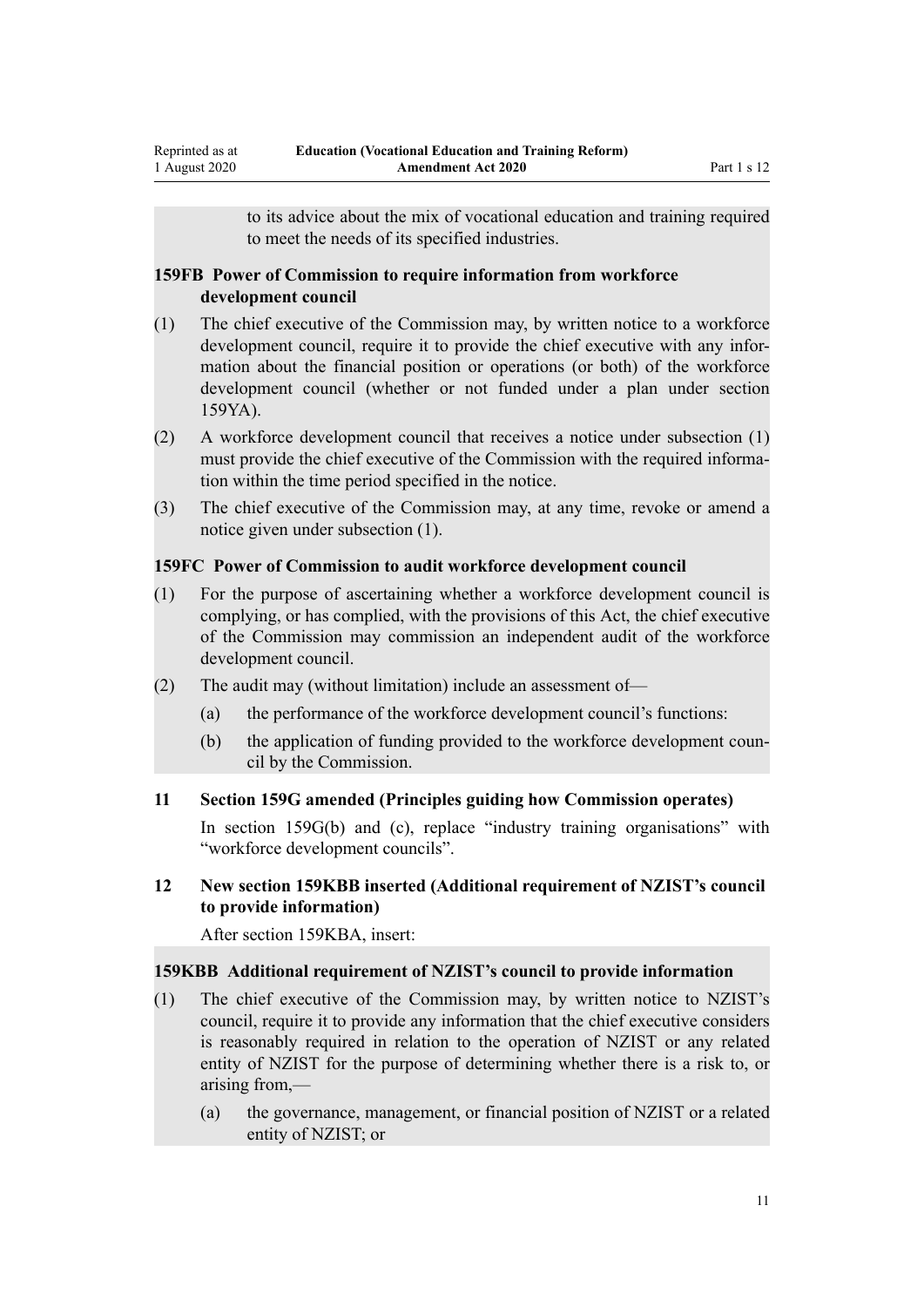- <span id="page-11-0"></span>(b) the education and training performance of students enrolled at NZIST or a related entity of NZIST.
- (2) If NZIST's council receives a notice under subsection (1), it must provide the chief executive of the Commission with the required information within the time period specified in the notice.
- (3) The chief executive of the Commission may revoke or amend any notice given under subsection (1).
- (4) For the purposes of subsection (1), **related entity**, in relation to NZIST, has the same meaning as in section 164A.

# **13 Section 159L amended (Minister determines design of funding mechanisms)**

Replace [section 159L\(3\)\(d\)](http://legislation.govt.nz/pdflink.aspx?id=DLM183614) with:

- (d) specify the conditions that the Commission must attach to funding that is provided under funding mechanisms, including (without limitation) conditions setting limits on fees that—
	- (i) organisations may charge domestic students:
	- (ii) organisations may charge employers for supporting their employees' work-based training; and

### **14 Section 159M amended (Restrictions on design of funding mechanisms)**

- (1) In [section 159M\(b\)](http://legislation.govt.nz/pdflink.aspx?id=DLM183617), after "students", insert "or that organisations may charge employers".
- (2) In [section 159M,](http://legislation.govt.nz/pdflink.aspx?id=DLM183617) insert as subsection (2):
- (2) However, the Minister may direct that funding be provided to NZIST via a funding mechanism if the Minister reasonably considers that it is consistent with the efficient use of national resources and in the national interest to do so.
- **15 Section 159OA amended (Variation of determination of design of funding mechanisms)**

In [section 159OA\(4\)](http://legislation.govt.nz/pdflink.aspx?id=LMS28931), after "students", insert "and that organisations may charge employers".

#### **16 Section 161 amended (Academic freedom)**

- (1) In the heading to [section 161,](http://legislation.govt.nz/pdflink.aspx?id=DLM183665) after "**freedom**", insert "**and institutional autonomy of institutions (other than NZIST)**".
- (2) In [section 161\(1\)](http://legislation.govt.nz/pdflink.aspx?id=DLM183665), replace "institutions that academic freedom and the autonomy of institutions" with "universities, wananga, colleges of education, and specialist colleges that academic freedom and the autonomy of those institutions".
- (3) After [section 161\(4\)](http://legislation.govt.nz/pdflink.aspx?id=DLM183665), insert: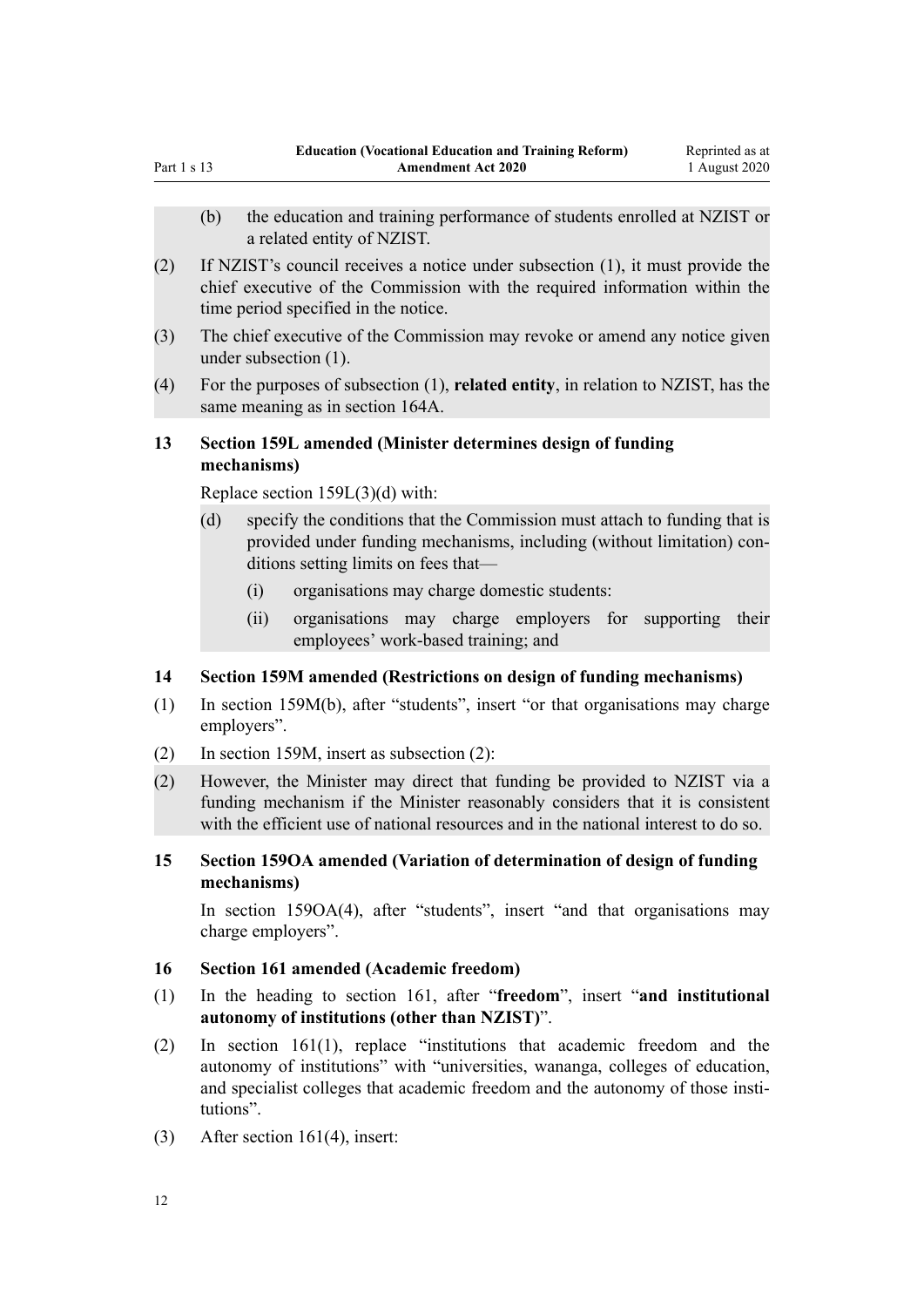# <span id="page-12-0"></span>(5) This section does not apply to NZIST (for which section 222E provides).

#### **17 Section 162 amended (Establishment of institutions)**

- (1) Repeal section  $162(1)(c)$ .
- (2) In [section 162\(2\) and \(4\),](http://legislation.govt.nz/pdflink.aspx?id=DLM183668) delete "a polytechnic,".
- (3) Repeal section  $162(4)(b)(ii)$ .
- (4) In [section 162\(5\),](http://legislation.govt.nz/pdflink.aspx?id=DLM183668) delete "polytechnic," in each place.
- (5) After [section 162\(9\)](http://legislation.govt.nz/pdflink.aspx?id=DLM183668), insert:
- (10) Subsection (5) does not apply to NZIST (for which section 222A(2) provides).

#### **18 Section 163 amended (Constitution of institutions)**

In [section 163\(1\),](http://legislation.govt.nz/pdflink.aspx?id=DLM183674) replace "paragraph (b) or paragraph (c) of section  $162(1)$ shall consist" with "section 162(1)(b) consists".

#### **19 Section 164 amended (Disestablishment of institutions)**

- (1) In [section 164\(4\)\(b\),](http://legislation.govt.nz/pdflink.aspx?id=DLM183677) delete "(for example, a disestablished polytechnic may be incorporated in a university)".
- (2) After [section 164\(6\)](http://legislation.govt.nz/pdflink.aspx?id=DLM183677), insert:
- (7) To avoid doubt, nothing in this section applies to NZIST.
- **20 Section 165 replaced (Institutions to be governed by councils)** Replace [section 165](http://legislation.govt.nz/pdflink.aspx?id=DLM183687) with:

#### **165 Institutions to be governed by councils**

- (1) The governing body of NZIST is its council, the members of which are appointed under section 222G.
- (2) The governing body of every other institution is its council constituted in accordance with this Part.
- (3) A reference in any enactment to the council or other governing body of an institution referred to in subsection (2) must be construed as a reference to the council of the institution.
- (4) Subject to section 193(2), all acts or things done in the name of, or on behalf of, an institution with the authority of, or of a delegate of, the council or the chief executive are to be treated as being done by the institution.

#### **21 Section 166 amended (Incorporation)**

In [section 166\(1\),](http://legislation.govt.nz/pdflink.aspx?id=DLM183689) replace "and each college of education, polytechnic," with "NZIST, and each college of education,".

#### **22 Section 167 amended (Common seal)**

After [section 167\(3\)](http://legislation.govt.nz/pdflink.aspx?id=DLM183692), insert: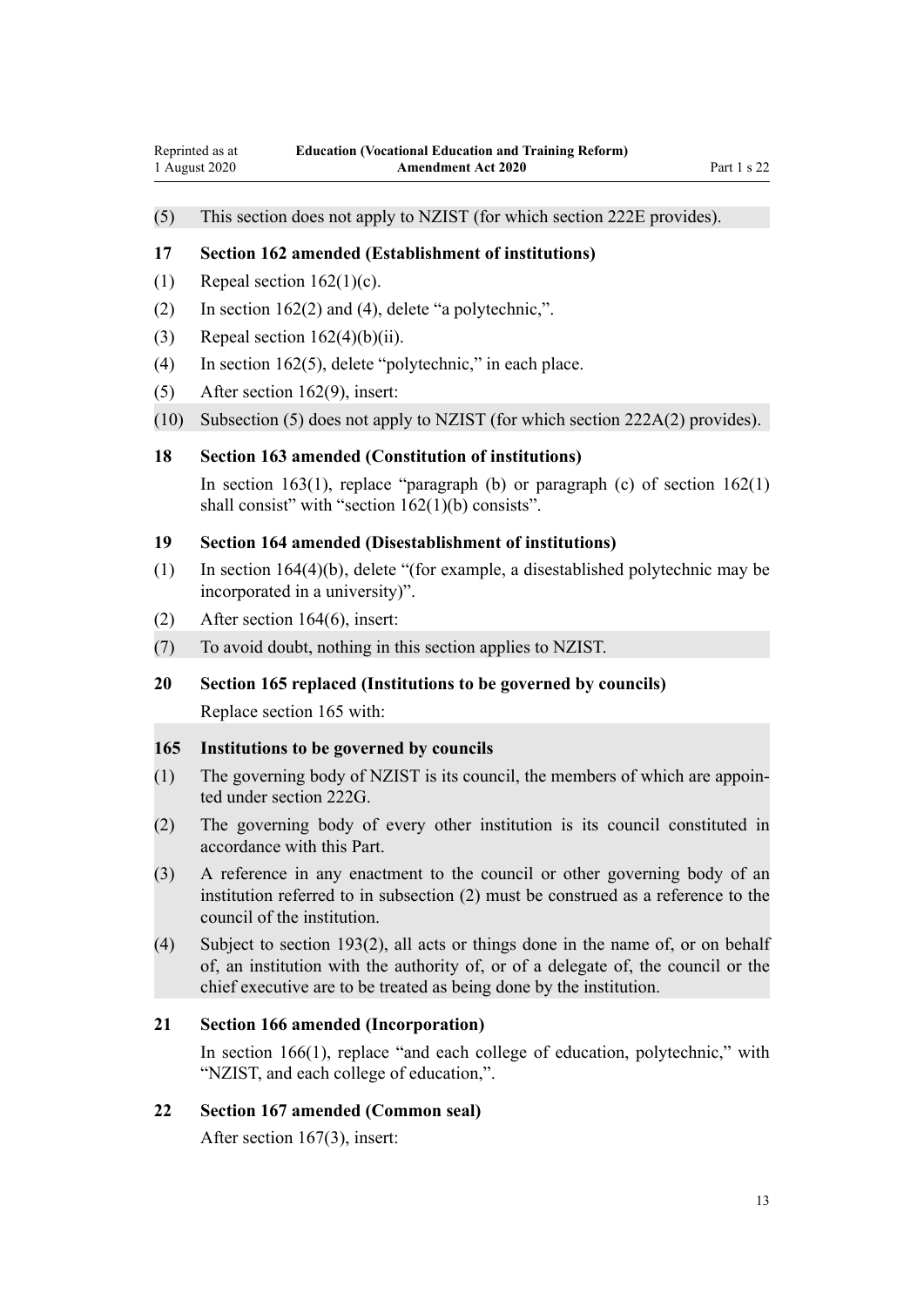<span id="page-13-0"></span>

| Part 1 s 23 | <b>Amendment Act 2020</b><br>1 August 2020                                                                               |
|-------------|--------------------------------------------------------------------------------------------------------------------------|
| (4)         | This section does not apply to NZIST or its subsidiaries.                                                                |
| 23          | Section 167A amended (Method of contracting)<br>After section $167A(5)$ , insert:                                        |
| (6)         | This section does not apply to NZIST or its subsidiaries.                                                                |
| 24          | Section 169 amended (Constitutions of councils of new institutions)<br>Replace section 169(4) with:                      |
| (4)         | This section does not apply to the membership of NZIST's council.                                                        |
| 25          | <b>Section 170 amended (Amendment of constitution)</b><br>Replace section 170(2) with:                                   |
| (2)         | Subsection (1) does not apply to NZIST's council.                                                                        |
| 26          | Section 170A amended (Constitution to provide for membership of<br>council)<br>Replace section 170A(2) with:             |
| (2)         | Subsection (1) does not apply to the membership of NZIST's council (for<br>which section 222G provides).                 |
| 27          | Section 171 amended (Membership of council)<br>Replace section $171(2)$ with:                                            |
| (2)         | Subsection (1) does not apply to the membership of NZIST's council (for<br>which section 222G provides).                 |
| 28          | Section 171A amended (Certain people disqualified from appointment)<br>Replace section 171A(2) with:                     |
| (2)         | Subsection (1) does not apply to the membership of NZIST's council (for<br>which section $222G(2)$ provides).            |
| 29          | Section 171B amended (Matters to be considered when appointing<br>members)                                               |
|             | Replace section 171B(3) with:                                                                                            |
| (3)         | This section does not apply to the membership of NZIST's council (for which<br>section 222H provides).                   |
| 30          | Section 171C amended (Statutes relating to appointment of members by<br>councils of institutions)                        |
| (1)<br>(2)  | In section $171C(1)$ , delete "(or, as the case requires, section $222AA(1)(b)$ )".<br>After section $171C(6)$ , insert: |
| (7)         | This section does not apply to the membership of NZIST's council.                                                        |
|             |                                                                                                                          |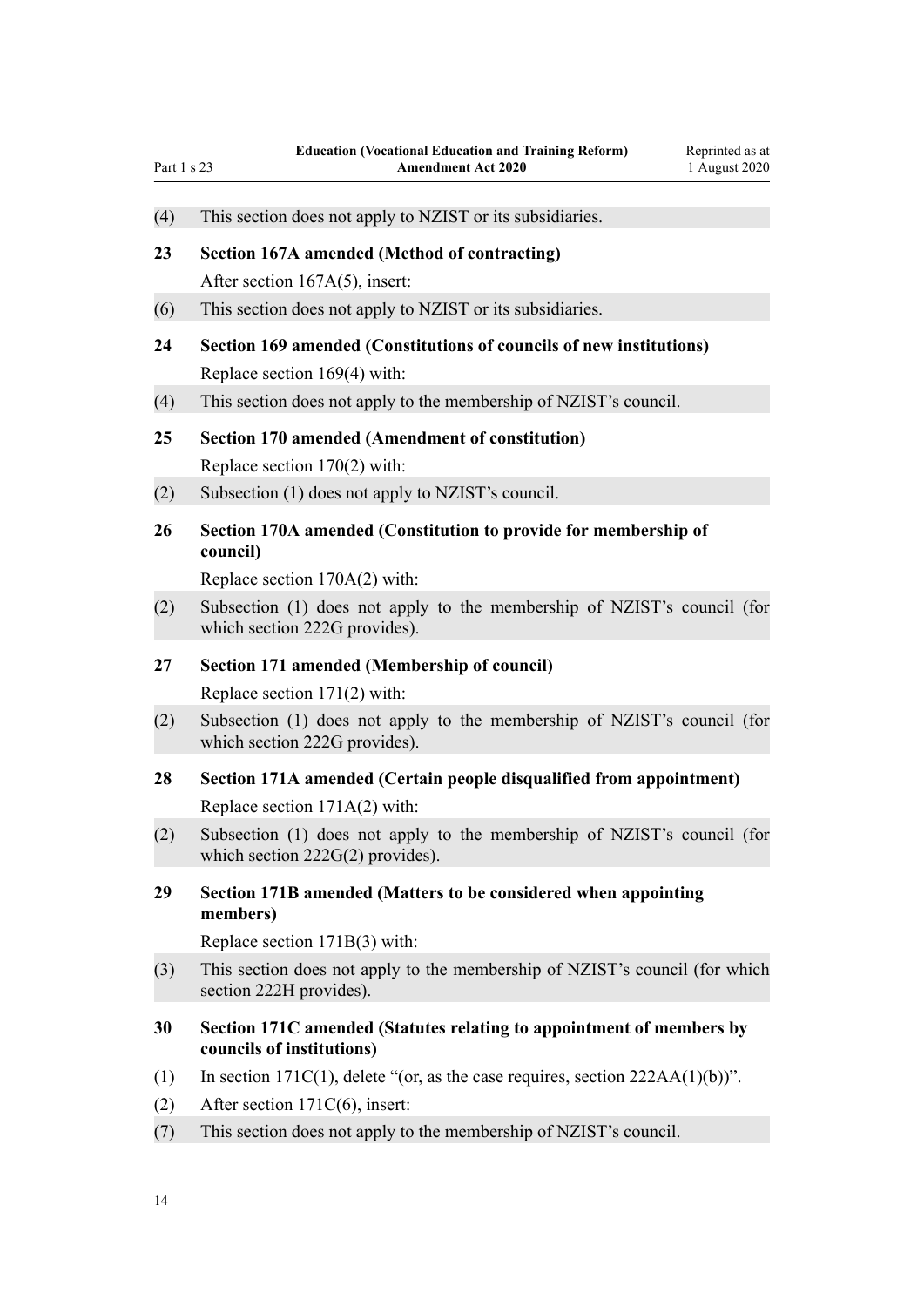<span id="page-14-0"></span>Reprinted as at 1 August 2020

| 31  | Section 171D amended (Limitations on number of occasions on which<br>people may be appointed as members of councils) |  |  |
|-----|----------------------------------------------------------------------------------------------------------------------|--|--|
|     | Replace section 171D(5) with:                                                                                        |  |  |
| (5) | This section does not apply to NZIST's council.                                                                      |  |  |
| 32  | Section 171F amended (Certain acts and proceedings not invalidated by<br>defects)                                    |  |  |
|     | Replace section $171F(2)$ with:                                                                                      |  |  |
| (2) | This section does not apply to NZIST's council (for which section 222G(3)<br>provides).                              |  |  |
| 33  | Section 173 amended (Term of office)<br>After section 173(2), insert:                                                |  |  |
| (3) | This section does not apply to appointments to NZIST's council (for which sec-<br>tion 222J provides).               |  |  |
| 34  | <b>Section 174 amended (Vacation of office)</b>                                                                      |  |  |
|     | After section 174(4), insert:                                                                                        |  |  |
| (5) | This section does not apply to a member of NZIST's council.                                                          |  |  |
| 35  | <b>Section 176 amended (Casual vacancies)</b>                                                                        |  |  |
|     | After section 176(3), insert:                                                                                        |  |  |
| (4) | This section does not apply to appointments to NZIST's council.                                                      |  |  |
| 36  | Section 176A amended (Individual duties of members of councils)<br>After section 176A(4), insert:                    |  |  |
| (5) | This section does not apply to a member of NZIST's council.                                                          |  |  |
| 37  | Section 176B amended (Accountability for individual duties)                                                          |  |  |
| (1) | In section $176B(2)$ , delete "or $222AJ$ (as the case requires)".                                                   |  |  |
| (2) | After section 176B(7), insert:                                                                                       |  |  |
| (8) | This section does not apply to a member of NZIST's council.                                                          |  |  |
| 38  | <b>Section 176C amended (Removal of members)</b><br>Replace section $176C(8)$ with:                                  |  |  |
| (8) | This section does not apply to the removal from office of a member of NZIST's<br>council.                            |  |  |
| 39  | Section 177 amended (Chairperson and deputy chairperson)                                                             |  |  |

Replace [section 177\(9\)](http://legislation.govt.nz/pdflink.aspx?id=DLM184122) with: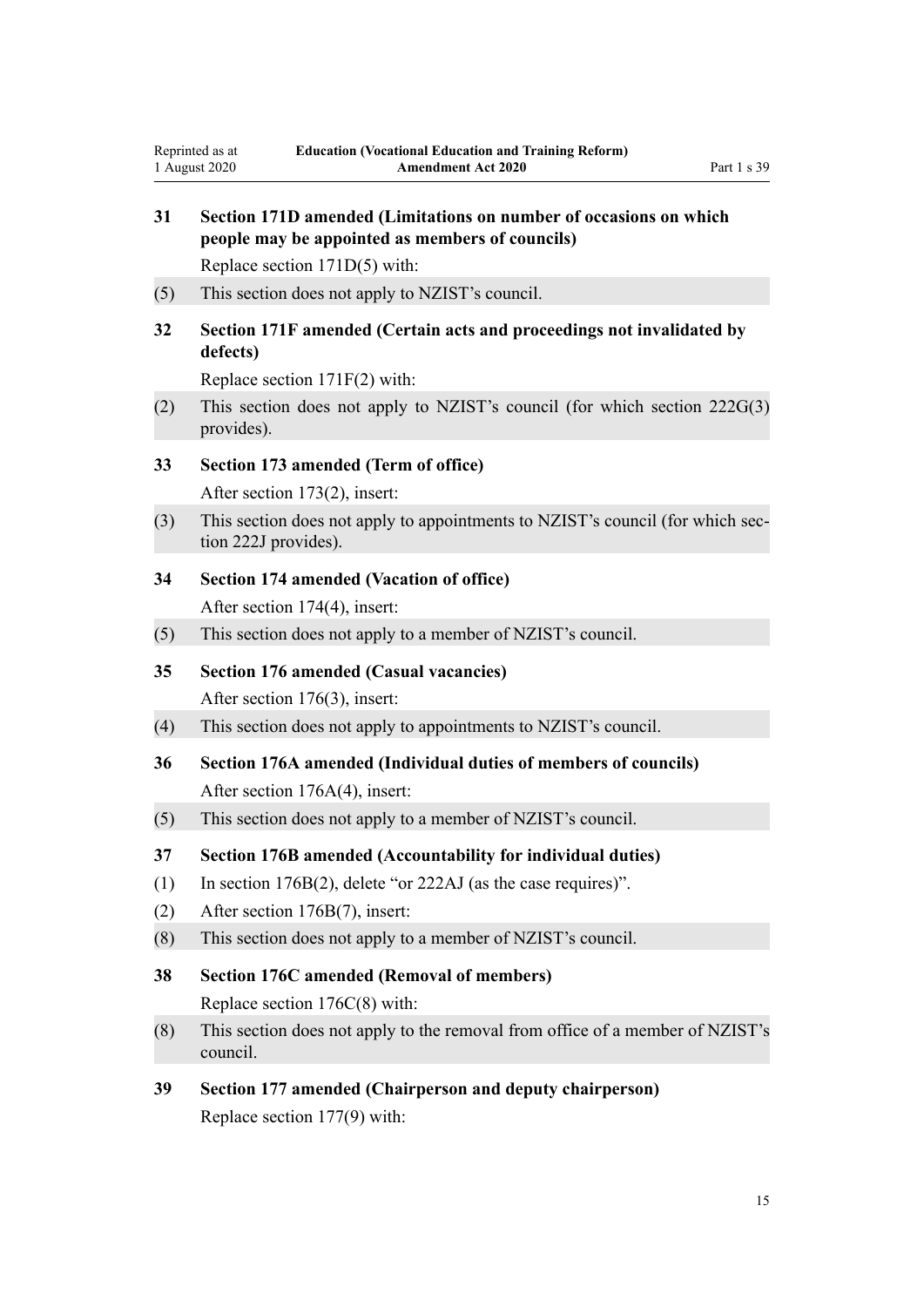(9) This section does not apply to the chairperson or deputy chairperson of NZIST's council (for which section 222I provides).

#### **40 Section 179 amended (Fees and allowances)**

After [section 179\(3\)](http://legislation.govt.nz/pdflink.aspx?id=DLM184126), insert:

<span id="page-15-0"></span>Part 1  $\epsilon$  40

(4) This section does not apply to a member of NZIST's council.

#### **41 Section 181 amended (Duties of councils)**

In [section 181](http://legislation.govt.nz/pdflink.aspx?id=DLM184136), insert as subsection (2):

(2) In addition, NZIST's council must comply with section 97 of the Crown Entities Act 2004 in respect of its subsidiaries.

#### **42 Section 182 amended (Determination of policy)**

After [section 182\(5\)](http://legislation.govt.nz/pdflink.aspx?id=DLM184139), insert:

(6) This section does not apply to NZIST (for which section 222K provides).

#### **43 Section 193 amended (Powers of councils)**

- (1) In [section 193\(2\)\(e\)](http://legislation.govt.nz/pdflink.aspx?id=DLM184180), delete "(for example, the council of a polytechnic may agree to the disestablishment of the polytechnic and its incorporation in a university)".
- (2) In [section 193\(2\)\(ea\),](http://legislation.govt.nz/pdflink.aspx?id=DLM184180) delete "(for example, the council of a university may agree to the incorporation of a polytechnic in the university)".
- (3) After [section 193\(2\)](http://legislation.govt.nz/pdflink.aspx?id=DLM184180), insert:
- (2A) Subsection (2)(e) and (ea) does not apply to NZIST's council.

### **44 Section 194 amended (Statutes)**

- (1) In [section 194\(1\)](http://legislation.govt.nz/pdflink.aspx?id=DLM184183), after "institution", insert "and the board of an NZIST subsidiary".
- (2) After [section 194\(1\)](http://legislation.govt.nz/pdflink.aspx?id=DLM184183), insert:
- (1A) Subsection (1)(ia) does not apply to NZIST's council or the board of an NZIST subsidiary.

#### **45 Section 195 replaced (Trust property)**

Replace [section 195](http://legislation.govt.nz/pdflink.aspx?id=DLM184185) with:

#### **195 Trust property**

Despite anything to the contrary in this Act or any other enactment relating to the institution (including NZIST and its subsidiaries), any real or personal property held by the institution upon trust must be dealt with in accordance with the powers and duties of the institution as trustee.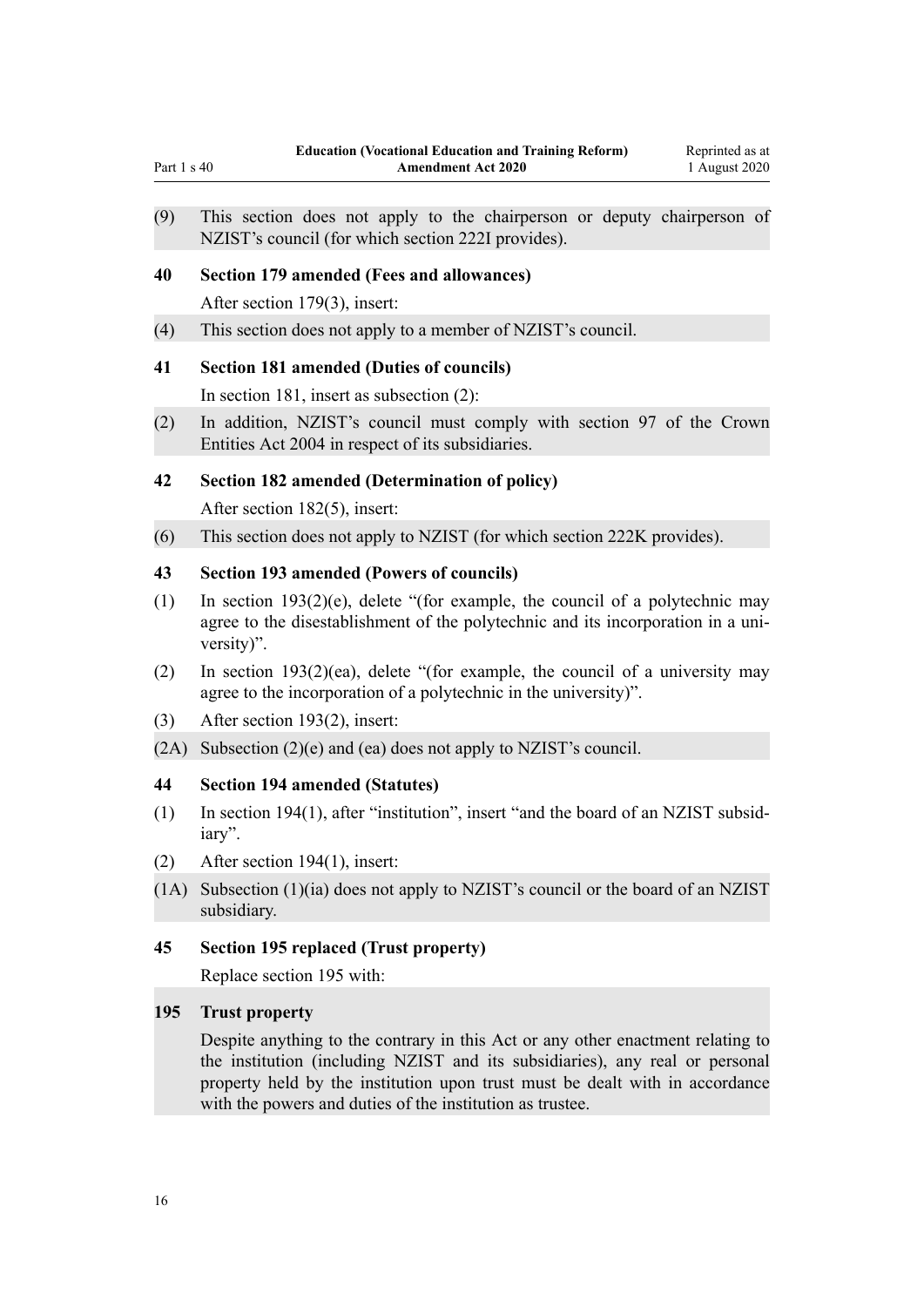# <span id="page-16-0"></span>**46 Section 195A amended (Criteria for risk assessment of institutions)**

- (1) In the heading to [section 195A,](http://legislation.govt.nz/pdflink.aspx?id=DLM184189) after "**institutions**", insert "**(other than NZIST)**".
- (2) After [section 195A\(3\),](http://legislation.govt.nz/pdflink.aspx?id=DLM184189) insert:
- (4) This section does not apply to NZIST's council (for which section 222P provides).
- **47 Section 195B amended (Institutions to provide information if required)** After [section 195B\(5\)](http://legislation.govt.nz/pdflink.aspx?id=DLM184191), insert:
- (6) This section does not apply to NZIST's council (for which section 222Q provides).
- **48 Section 195C amended (Minister may appoint Crown observer)** After [section 195C\(6\)](http://legislation.govt.nz/pdflink.aspx?id=DLM184194), insert:
- (7) This section does not apply to NZIST or its subsidiaries (for which section 222R provides).
- **49 Section 195D amended (Minister may dissolve council and appoint commissioner)**

After [section 195D\(8\),](http://legislation.govt.nz/pdflink.aspx?id=DLM184196) insert:

- (9) This section does not apply to NZIST or its subsidiaries (for which section 222X provides).
- **50 Section 200 amended (Bank accounts)**

After [section 200\(3\)](http://legislation.govt.nz/pdflink.aspx?id=DLM184618), insert:

- (4) This section does not apply to NZIST's council.
- **51 Section 203 amended (Institutions are Crown entities)**
- (1) In [section 203\(2\),](http://legislation.govt.nz/pdflink.aspx?id=DLM184631) after "institutions," insert "and their Crown entity subsidiaries".
- (2) Replace [section 203\(3\)](http://legislation.govt.nz/pdflink.aspx?id=DLM184631) with:
- (3) The provisions of the Crown Entities Act 2004 set out in Part 1 of Schedule 4 of that Act and Part 1 of Schedule 13A of this Act apply to all tertiary education institutions and their Crown entity subsidiaries (within the meaning of the Crown Entities Act 2004).

#### **52 Section 222 amended (Delegation by council)**

After [section 222\(11\),](http://legislation.govt.nz/pdflink.aspx?id=DLM185110) insert:

(12) This section does not apply to NZIST's council.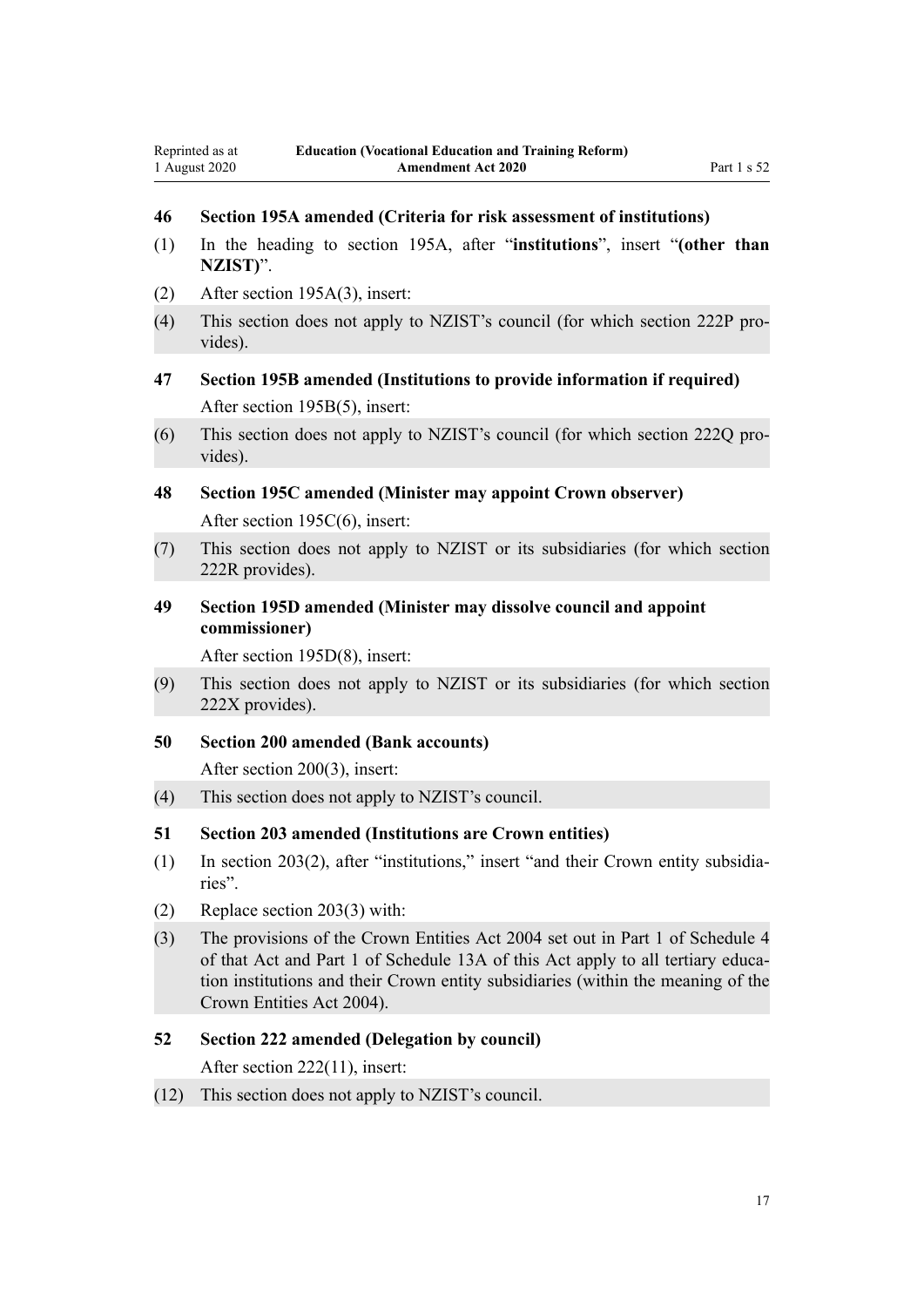#### Reprinted as at 1 August 2020

#### <span id="page-17-0"></span>**53 Part 15A replaced**

Replace [Part 15A](http://legislation.govt.nz/pdflink.aspx?id=DLM2664522) with:

# **Part 15A**

### **New Zealand Institute of Skills and Technology**

#### **222A NZIST established**

- (1) This section establishes the New Zealand Institute of Skills and Technology (**NZIST**) as a tertiary education institution.
- (2) The Governor-General may, by Order in Council made on the recommendation of the Minister given after receiving a recommendation from NZIST's council, do either or both of the following:
	- (a) change the name of NZIST:
	- (b) amend this Act or any other enactment by omitting from it the name of NZIST and substituting some other name.
- (3) To avoid doubt, NZIST does not cease to be a tertiary education institution merely because its name is changed under subsection (2).

#### **222B Functions of NZIST**

NZIST has the following functions:

- (a) to provide or arrange, and support, a variety of education and training, including vocational, foundation, and degree-level or higher education and training:
- (b) to conduct research, with a focus on applied and technological research:
- (c) to be responsive to and to meet the needs of the regions of New Zealand and their learners, industries, employers, and communities by utilising NZIST's national network of tertiary education programmes and activities:
- (d) to improve the consistency of vocational education and training by using skill standards and working in collaboration with workforce development councils:
- (e) to improve outcomes in the tertiary education system as a whole, including (without limitation) by making connections with schools and other organisations involved in tertiary education and by promoting and supporting life-long learning:
- (f) to improve outcomes for Māori learners and Māori communities in collaboration with Māori and iwi partners, hapū, and other stakeholders:
- (g) to carry out any other functions consistent with its role as a tertiary education institution.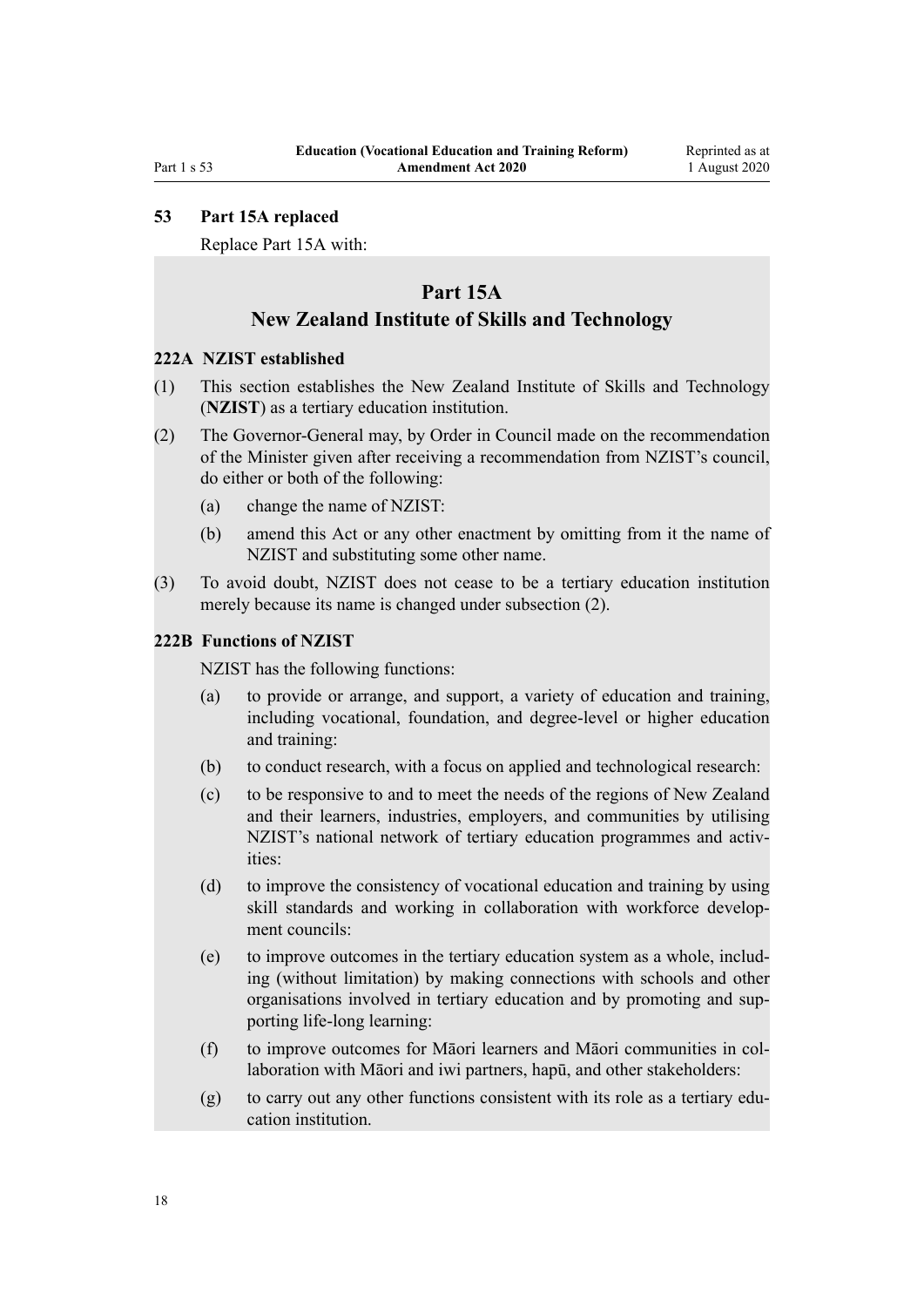### <span id="page-18-0"></span>**222C NZIST's charter**

- (1) NZIST must give effect to its charter as set out in Schedule 22.
- (2) NZIST must report in its annual report on how it has given effect to the charter.
- (3) The duty in subsection (1) is owed to the Minister.

#### **222D Minister may specify administrative regions for NZIST**

The Minister may, by notice in the *Gazette*, specify administrative regions of government with which NZIST must make arrangements to operate effectively with

#### **222E Academic freedom of NZIST**

- (1) It is declared to be the intention of Parliament in enacting the provisions of this Act relating to NZIST that NZIST's academic freedom is to be preserved and enhanced.
- (2) NZIST's academic freedom also applies in relation to every NZIST subsidiary that provides education or training, or both.
- (3) For the purposes of this section, **academic freedom**, in relation to NZIST, means—
	- (a) the freedom of academic staff and students, within the law, to question and test received wisdom, to put forward new ideas, and to state controversial or unpopular opinions; and
	- (b) the freedom of academic staff and students to engage in research; and
	- (c) the freedom of NZIST and its staff to regulate the subject matter of its courses; and
	- (d) the freedom of NZIST and its staff to teach and assess students in the manner they consider best promotes learning; and
	- (e) the freedom of NZIST through its chief executive to appoint its own staff.
- (4) In exercising academic freedom, NZIST must act in a manner that is consistent with—
	- (a) the need for institutions to maintain the highest ethical standards and the need to permit public scrutiny to ensure the maintenance of those standards; and
	- (b) the need for institutions to be accountable and to properly use resources allocated to them.
- (5) In performing their functions, NZIST's council and its chief executive, Ministers, departments of State, authorities, and agencies of the Crown must act in all respects so as to give effect to the intention of Parliament as expressed in this section.
- (6) To avoid doubt,—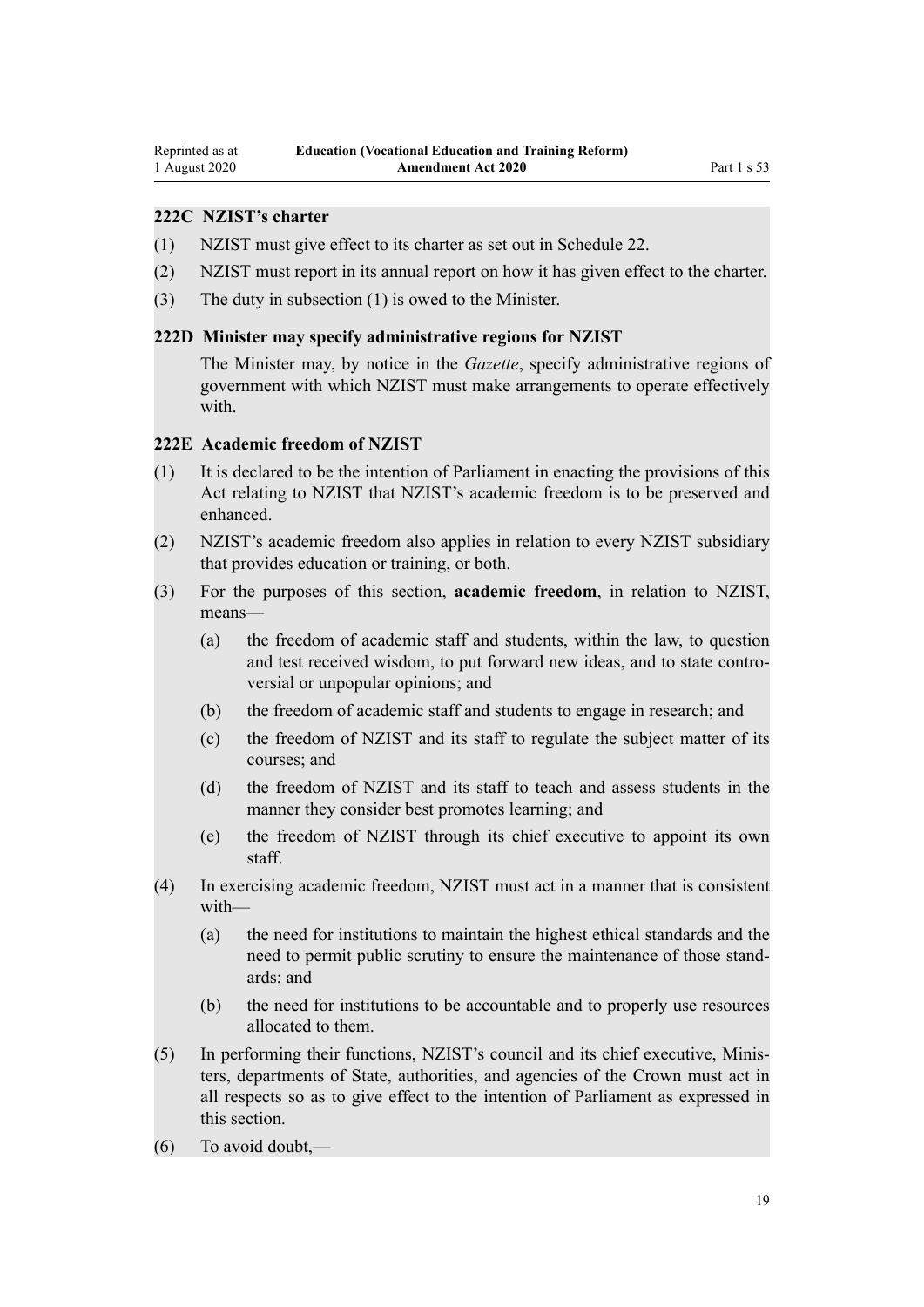- (a) nothing in subsection (3) limits or affects a workforce development council performing its functions under section 482(1)(b) to (f); and
- (b) the performance of those functions by the workforce development council does not limit or affect the academic freedom of NZIST as set out in subsection  $(3)(a)$ ,  $(b)$ , or  $(e)$ .

#### **222F NZIST must establish regional divisions**

<span id="page-19-0"></span>Part 1 s 53

- (1) NZIST must establish regional divisions for the purposes of—
	- (a) appointing members to a staff committee or a students' committee established under section 222L:
	- (b) appointing directors to an NZIST subsidiary.
- (2) NZIST may make statutes for the purposes of subsection (1).

### *NZIST's council*

#### **222G Membership of NZIST's council**

- (1) NZIST's council must have at least 8, but not more than 12, members, as follows:
	- (a) 1 member must be a person who is a member of, and elected by, its staff committee; and
	- (b) 1 member must be a person who is a member of, and elected by, its students' committee; and
	- (c) 1 member must be a person who is a member of, and elected by, its Māori advisory committee; and
	- (d) the rest of the members must be appointed by the Minister.
- (2) A person is not eligible for appointment under subsection (1) if—
	- (a) the person is subject to a property order under the Protection of Personal and Property Rights Act 1988; or
	- (b) a personal order has been made under that Act in respect of the person that reflects adversely on their—
		- (i) competence to manage their own affairs in relation to their property; or
		- (ii) capacity to make or to communicate decisions relating to any particular aspect or aspects of their personal care and welfare; or
	- (c) the person is a bankrupt who has not obtained an order of discharge, or whose order of discharge has been suspended for a term that has not yet expired or is subject to any conditions that have not yet been fulfilled; or
	- (d) the person has at any time been removed from office as a member of a council.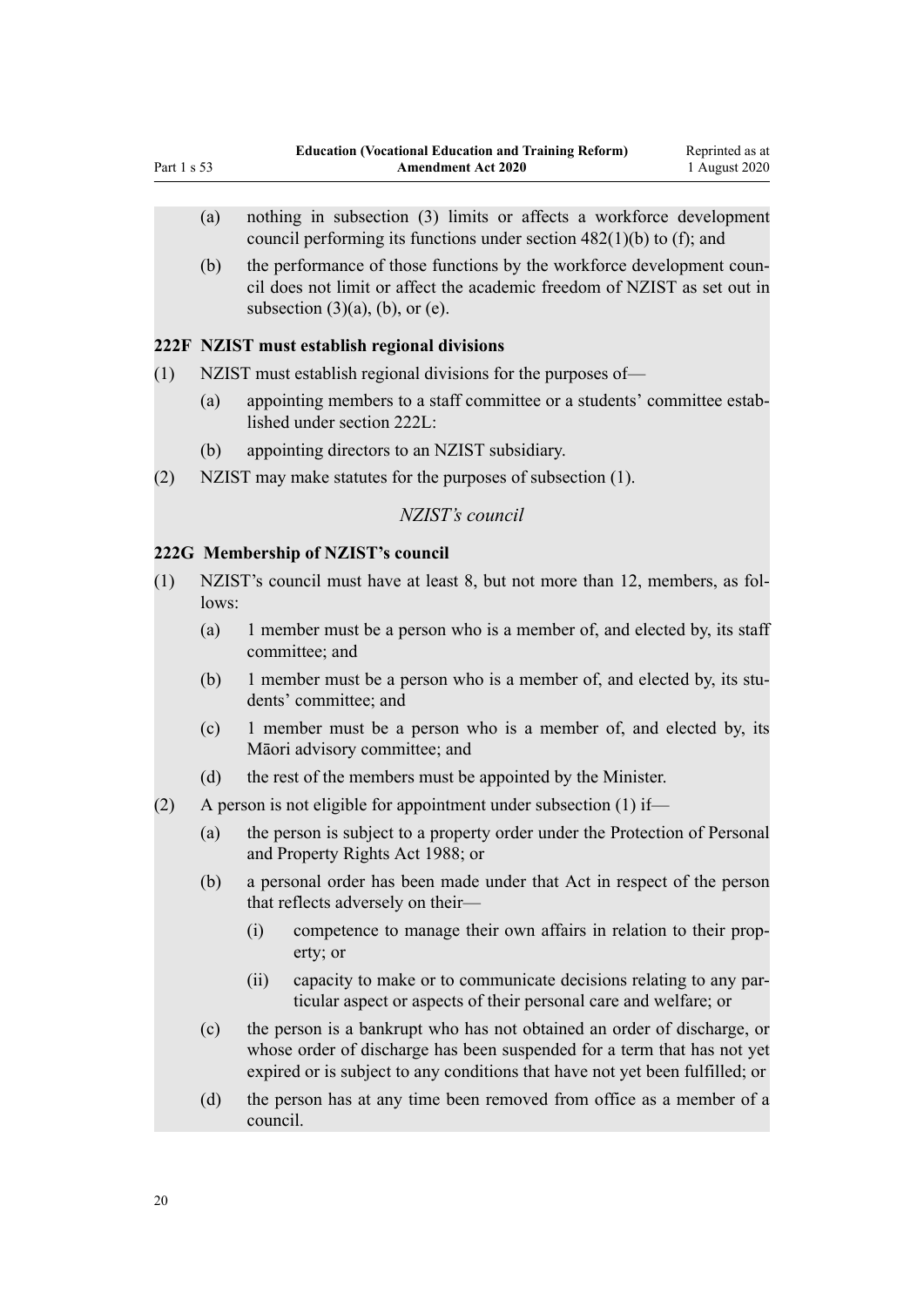<span id="page-20-0"></span>

| (3) | No act or proceeding of NZIST's council, or any member or any committee of |  |
|-----|----------------------------------------------------------------------------|--|
|     | NZIST's council, is invalid because of-                                    |  |

- (a) a defect in the appointment or election of a member of the council or committee; or
- (b) a disqualification of a member of the council or committee; or
- (c) a defect in the convening of a meeting; or
- (d) a vacancy or vacancies in the membership of a council or committee.
- (4) For the purposes of this section,—
	- (a) a person referred to in subsection  $(1)(a)$  is a member of the council only while the person is a permanent member of the staff of NZIST or an NZIST subsidiary:
	- (b) a person referred to in subsection  $(1)(b)$  is a member of the council only if the person is a student enrolled at NZIST or an NZIST subsidiary, but may continue to be a member of the council for a period of up to 12 months after the date on which their enrolment ends.
- (5) To avoid doubt,—
	- (a) all permanent members of NZIST's or an NZIST subsidiary's staff are eligible for appointment under subsection  $(1)(a)$ :
	- (b) all students enrolled at NZIST or an NZIST subsidiary are eligible for appointment under subsection  $(1)(b)$ , regardless of the delivery mode by which the student receives education or training (for example, on-campus learning, distance learning, or work-based training).

#### **222H Matters to be considered when Minister appoints members to NZIST's council**

- (1) It is desirable in principle that, as far as possible, NZIST's council should reflect—
	- (a) the ethnic, gender, and socio-economic diversity, and the diversity of abilities, of New Zealand's population; and
	- (b) the fact that New Zealand is made up of a number of regions.
- (2) When appointing members of NZIST's council, the Minister must have regard to subsection (1) and must appoint people who (in the Minister's opinion)—
	- (a) have relevant knowledge, skills, and experience in relation to governance, cultural competency, and the importance of diversity; and
	- (b) are likely to be able to fulfil their individual duties to the council; and
	- (c) together with the other members of the council, are capable of undertaking its responsibilities, duties, and functions.
- (3) A person specified in section  $222G(1)(a)$  and (b) is appointed by the council in accordance with the council's statute unless the person is ineligible for appointment under section 222G(2).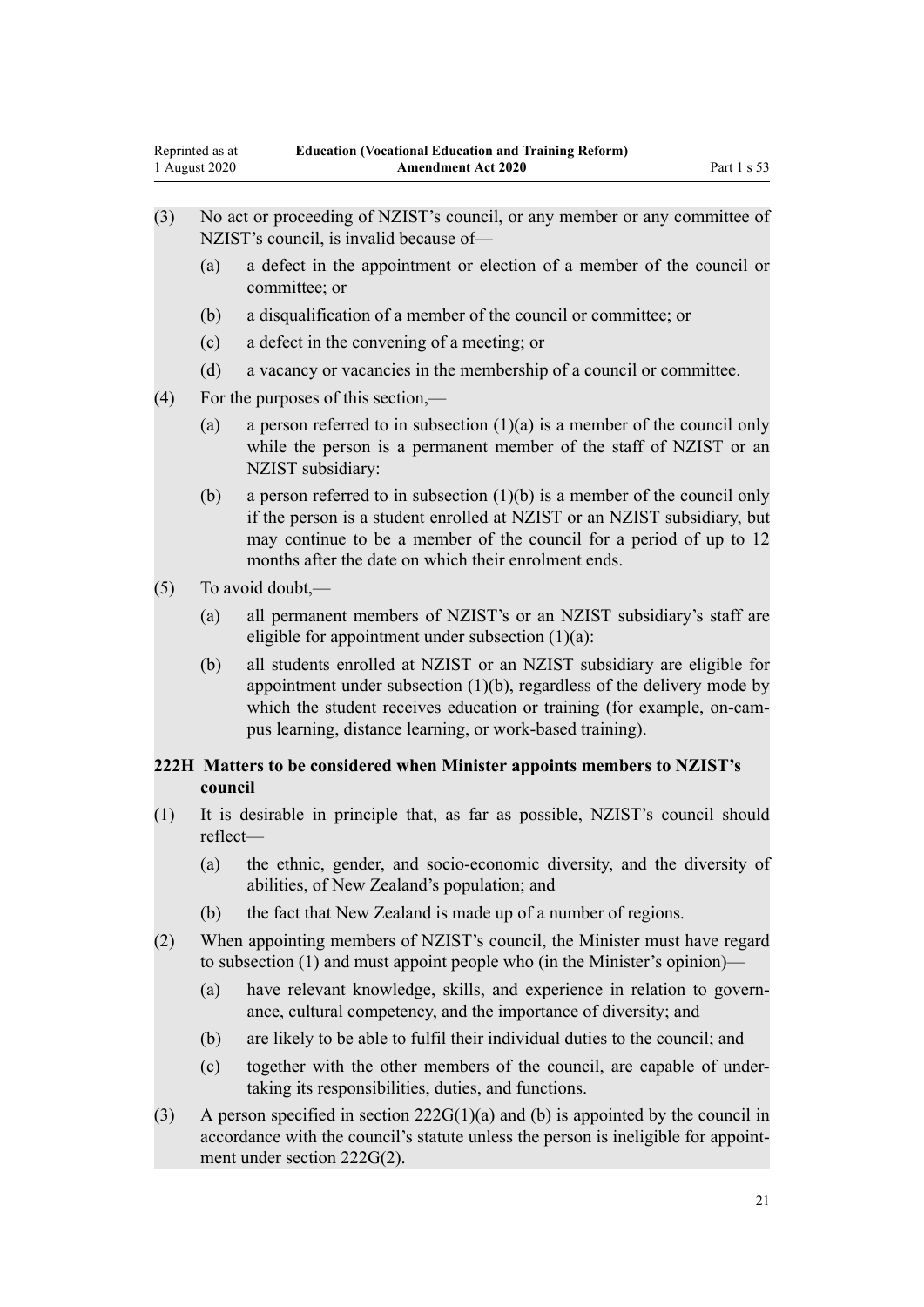#### <span id="page-21-0"></span>**222I Chairperson and deputy chairperson**

- (1) The Minister may appoint a chairperson and deputy chairperson of NZIST's council from among its members by giving written notice to the member concerned stating the term for which the member is appointed as chairperson or deputy chairperson.
- (2) The Minister may, by written notice to the member concerned, dismiss the chairperson or deputy chairperson of NZIST's council from office as chairperson or deputy chairperson.
- (3) However, the Minister must not dismiss the chairperson or deputy chairperson without first consulting them on the proposed dismissal.
- (4) The chairperson or deputy chairperson of NZIST's council—
	- (a) may resign as chairperson or deputy chairperson by giving written notice to the Minister; and
	- (b) ceases to hold office if they—
		- (i) cease to be a member of NZIST's council; or
		- (ii) become the chief executive of NZIST or a member of the staff of NZIST or an NZIST subsidiary; or
		- (iii) become a student enrolled at NZIST or an NZIST subsidiary.
- (5) A chairperson or deputy chairperson who resigns must give a copy of the notice of resignation to NZIST's council.
- (6) The chairperson or deputy chairperson of NZIST's council holds office as chairperson or deputy chairperson for the term for which they were appointed (but may be reappointed), unless the person earlier dies, is dismissed, resigns, or ceases to hold office under subsection (4)(b).
- (7) If the term of office of the chairperson or deputy chairperson expires before a successor is appointed, the chairperson or deputy chairperson continues in office until their successor is appointed.

#### **222J Term of office**

- (1) A member of NZIST's council is appointed for a period not exceeding 4 years.
- (2) When appointing members of NZIST's council under section  $222G(1)(d)$ , the Minister must state in the notice appointing the member—
	- (a) the day on which the member's appointment takes effect; and
	- (b) the term for which the member is appointed.

#### *Additional provisions applying to NZIST's council and NZIST subsidiaries*

#### **222K Determination of policy**

(1) In determining the policy of NZIST with respect to any matter, NZIST's council must consult any board, committee, or other body established within NZIST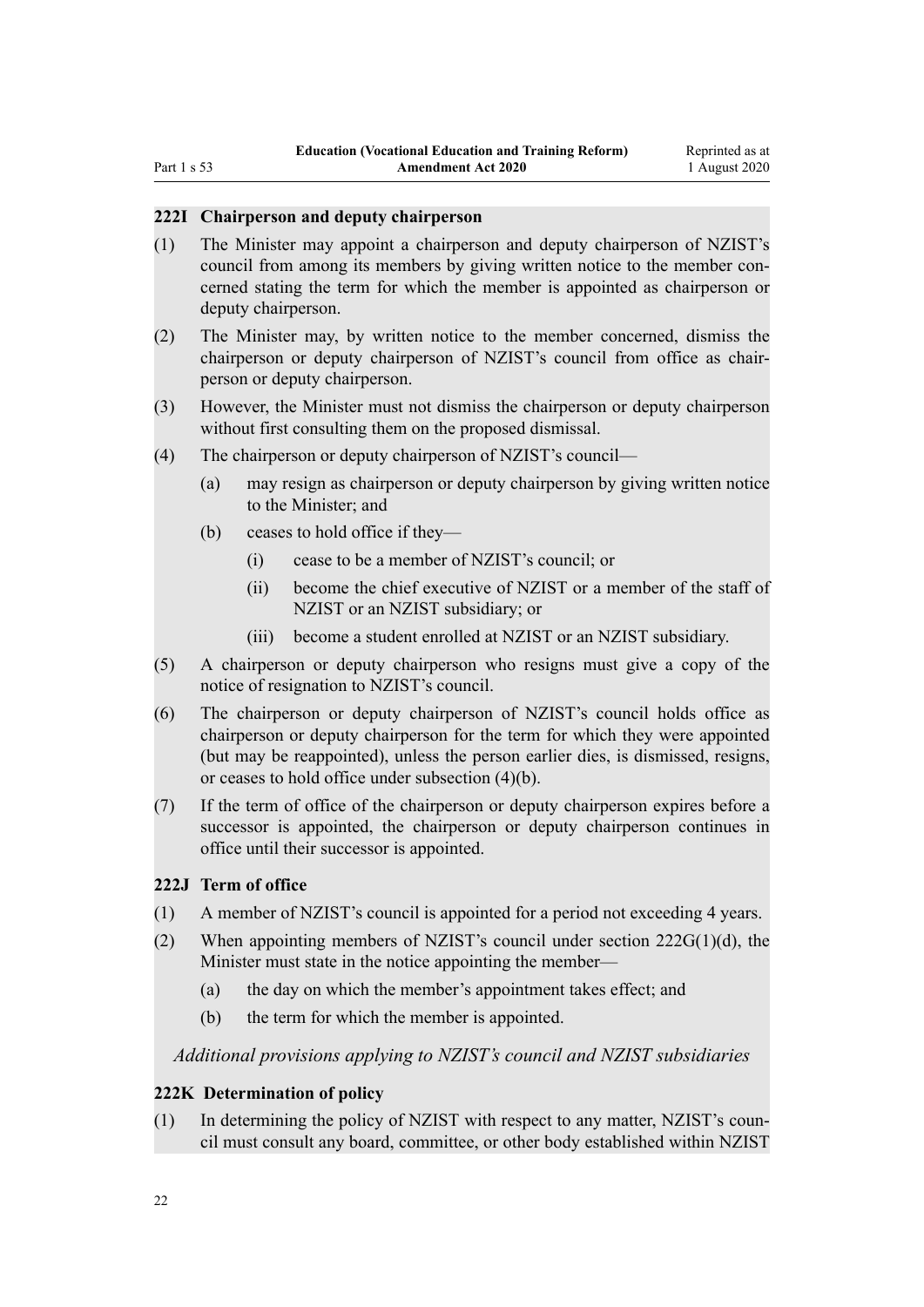<span id="page-22-0"></span>that has responsibility for giving advice in relation to, or for giving effect to, the policy of NZIST with respect to the matter.

- (2) For the purposes of subsection (1), NZIST's council must establish an academic board consisting of its chief executive and members of the staff and students of NZIST or an NZIST subsidiary to—
	- (a) advise it on matters relating to work-based learning, courses of study or training, awards, and other academic matters; and
	- (b) exercise powers delegated to it by the council.
- (3) Without limiting subsection (1), NZIST's council must not make any decision or statute in respect of any academic matter referred to in subsection (2) unless it has requested the advice of the academic board and considered any advice given by the academic board.
- (4) However, a decision or statute made by NZIST's council is not invalid merely because of a failure of the council to comply with either of subsections (1) and (3).

#### **222L NZIST's council must establish advisory committees**

- (1) NZIST's council must establish a staff committee, a students' committee, and a Māori advisory committee.
- (2) Each committee established under subsection (1) must be treated as a board established by the council under section 193(2)(i).
- (3) Without limiting section 222K(1), NZIST's council must—
	- (a) consult each committee established under subsection (1) on significant matters relating to its strategic direction that are relevant to the class of people represented by that committee; and
	- (b) consider any advice given on those matters or any other matters by the committee.
- (4) However, a decision or statute made by NZIST's council is not invalid merely because of a failure of the council to comply with subsection (3).

#### **222M Membership of advisory committees**

- (1) When appointing members of its staff committee or its students' committee, NZIST's council must ensure that—
	- (a) each committee consists of persons representing a minimum of each regional division of NZIST established under section 222F; and
	- (b) each member of the staff committee is a permanent member of the teaching or general staff of NZIST or an NZIST subsidiary whom the permanent members of the teaching and general staff of NZIST or an NZIST subsidiary have elected to represent them; and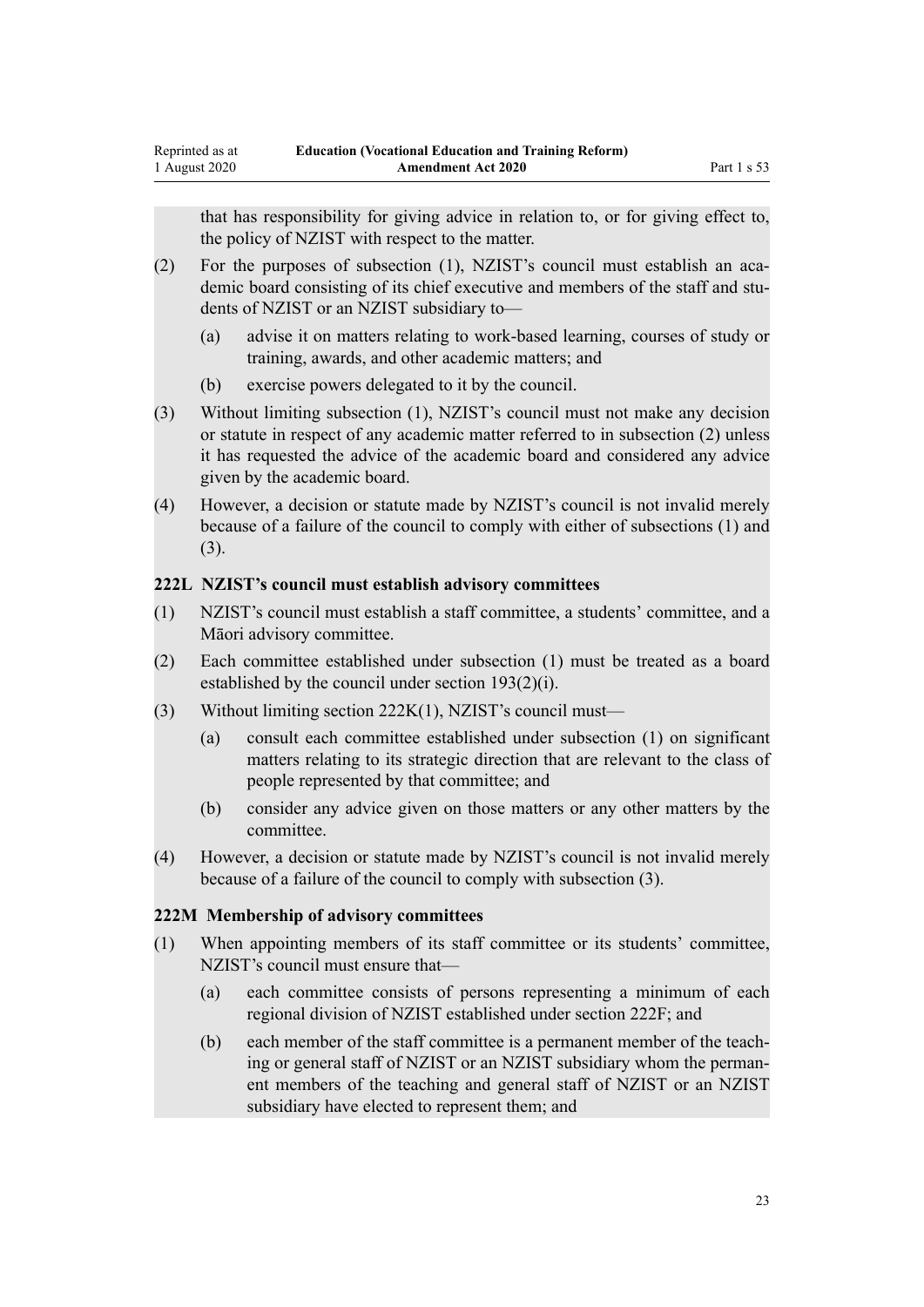- <span id="page-23-0"></span>(c) each member of the students' committee is a student enrolled at NZIST or an NZIST subsidiary whom the students have elected to represent them.
- (2) When appointing members of its Māori advisory committee, NZIST's council must determine in consultation with its Māori and iwi partners and stakeholders, the size and composition of the committee, but must ensure that the composition includes—
	- (a) representation from NZIST or any of its subsidiaries; and
	- (b) external people.

# **222N NZIST must obtain consent for certain capital projects of NZIST or NZIST subsidiary**

- (1) A capital project may be undertaken by NZIST or an NZIST subsidiary only if—
	- (a) the cost of, or level of risk of, the project to NZIST is below thresholds set by the Secretary under subsection (2); or
	- (b) the project is within a capital plan of NZIST approved in writing by the Secretary; or
	- (c) NZIST has obtained the written consent of the Secretary for the project.
- (2) The Secretary must, after consulting NZIST, set thresholds for the purposes of subsection (1)(a) and publish those thresholds on an Internet site maintained by or on behalf of the Ministry.
- (3) This section applies despite section 201A (which relates to how institutions may use capital and income).

### **222O NZIST subsidiary must obtain consent before exercising powers under section 192(4)**

Unless section 192(5) applies, an NZIST subsidiary must not exercise any of the powers in section 192(4) unless—

- (a) it has notified NZIST in writing of the proposed exercise of the power; and
- (b) NZIST has obtained the consent of the Secretary to the proposed exercise of the power by the NZIST subsidiary.

#### *Interventions*

### **222P Criteria for risk assessment of NZIST and related entities**

- (1) For the purpose of exercising a power under any of sections 222R to 222X, the Secretary must, after consulting NZIST's council, determine criteria for assessing the levels of risks to—
	- (a) NZIST and any related entity of NZIST; or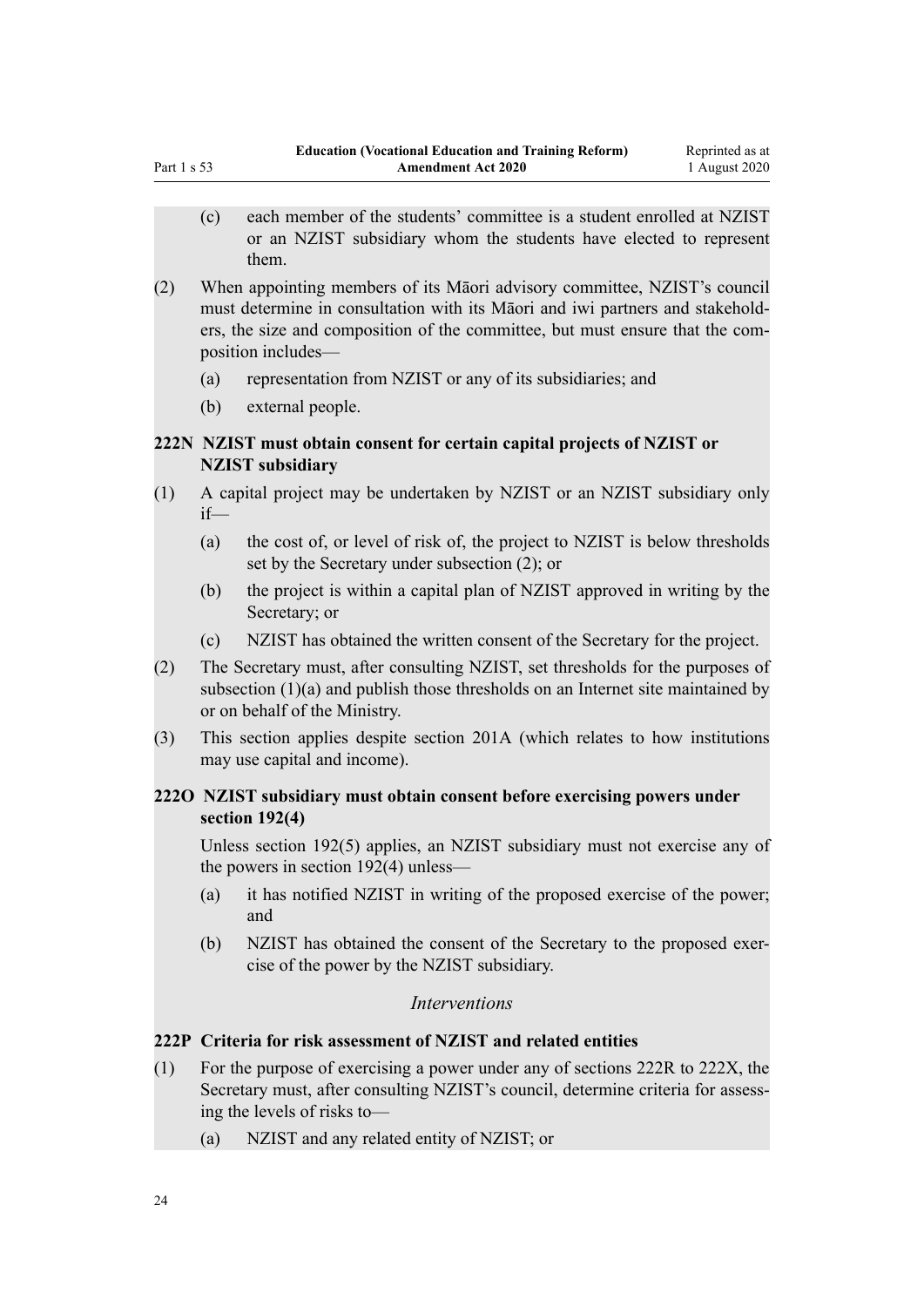- <span id="page-24-0"></span>(b) the education and training performance of students enrolled at NZIST and any related entity of NZIST.
- (2) The Secretary must publish the criteria in the *Gazette*.
- (3) The criteria must be reviewed at least once in every 2 years following the date of their publication in the *Gazette*.
- (4) In this section and sections 222Q to 222U, **related entity**, in relation to NZIST, has the same meaning as in section 164A.

#### **222Q NZIST or related entity must provide information if required**

- (1) If the chief executive of the Commission has reasonable grounds to believe that NZIST or a related entity of NZIST may be at risk, the chief executive may, by written notice to NZIST's council, require the council to provide either or both of the following:
	- (a) specified information about the operation, management, or financial position of NZIST or a related entity of NZIST at a given time:
	- (b) reports at specified intervals on specific aspects of the operation, management, or financial position of NZIST or a related entity of NZIST.
- (2) If the chief executive of the Commission requires information under subsection (1), the information required must be information that relates to the risks to NZIST or the related entity that the chief executive of the Commission is concerned about.
- (3) If NZIST's council receives a notice under subsection (1) it must provide the chief executive of the Commission with the required information within the period specified in the notice.
- (4) The chief executive of the Commission may revoke or amend any notice given under subsection (1).

#### **222R Minister may appoint Crown observer**

- (1) This section applies if the Minister believes on reasonable grounds that—
	- (a) NZIST or a related entity of NZIST may be at risk; or
	- (b) the education and training performance of the students enrolled at NZIST or a related entity of NZIST may be at risk.
- (2) The Minister may appoint a Crown observer to NZIST's council.
- (3) However, a Crown observer must not be appointed unless the Minister has first—
	- (a) consulted NZIST's council; and
	- (b) advised NZIST's council that the Minister is considering appointing a Crown observer; and
	- (c) given NZIST's council an opportunity to comment on the proposal.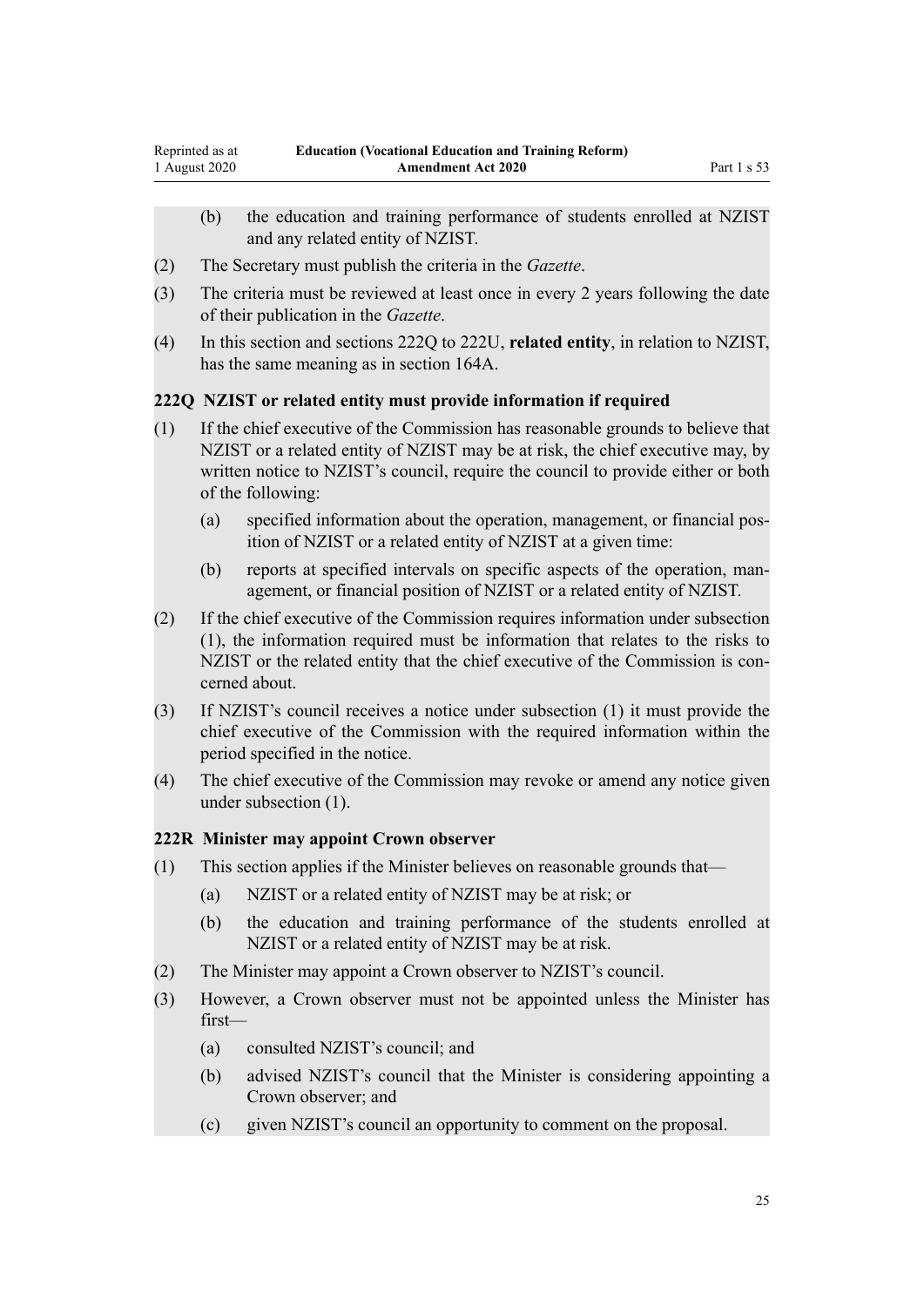- <span id="page-25-0"></span>(4) An appointment under this section must be in writing and must state the date on which it takes effect.
- (5) A Crown observer may—
	- (a) attend any meeting of NZIST's council (or a committee or board of NZIST's council) to which the Crown observer is appointed; and
	- (b) offer advice to NZIST's council (or a committee or board of NZIST's council); and
	- (c) report to the Minister on any matter raised or discussed at any meeting that the person attends as a Crown observer.
- (6) Except as authorised by subsection  $(5)(c)$ , a Crown observer must, at all times, maintain confidentiality with respect to the affairs of NZIST's council.
- (7) A Crown observer is not a member of NZIST's council (or a committee or board of NZIST's council), and may not—
	- (a) vote on any matter; or
	- (b) exercise any of the powers, or perform any of the functions or duties, of a member of NZIST's council.

#### **222S Specialist help**

- (1) This section applies if the chief executive of the Commission believes on reasonable grounds that—
	- (a) NZIST or a related entity of NZIST may be at risk; or
	- (b) the education and training performance of the students enrolled at NZIST or a related entity of NZIST may be at risk.
- (2) The chief executive may, by written notice to NZIST's council, require it—
	- (a) to obtain specialist help; or
	- (b) to obtain specialist help for a related entity of NZIST.
- (3) The notice must state—
	- (a) the help or kind of help to be obtained; and
	- (b) the person or organisation, or kind of person or organisation, from whom or from which it is to be obtained.
- (4) As soon as is reasonably practicable after receiving the notice, NZIST's council must comply with it.
- (5) NZIST's council must—
	- (a) provide the information and access, and do all other things, reasonably necessary to enable the person or organisation engaged to provide the help; and
	- (b) to the extent that the help provided is advice, take the advice into account in performing its functions and duties; and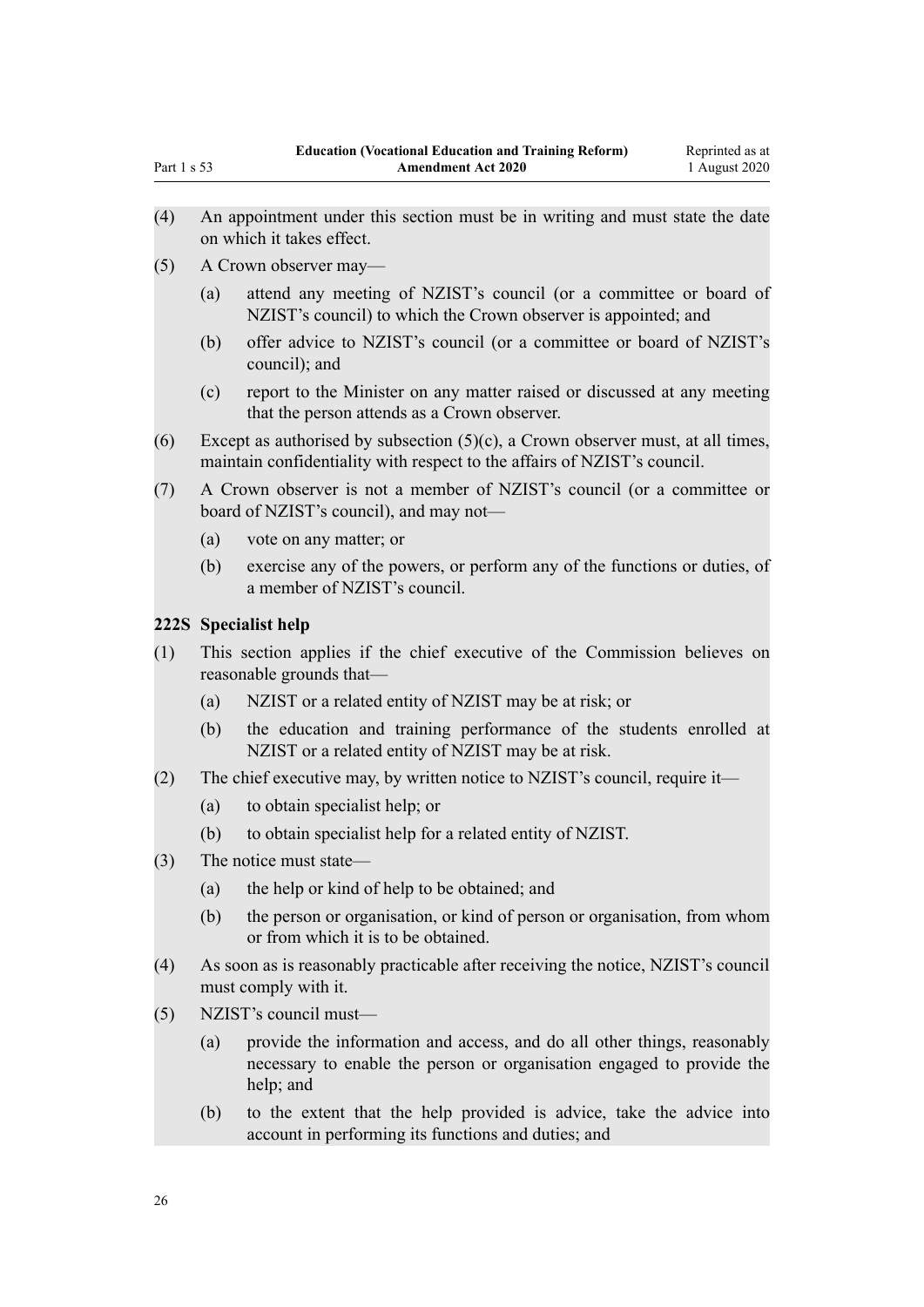<span id="page-26-0"></span>(c) pay the person or organisation's reasonable fees and expenses.

#### **222T Performance improvement plan**

- (1) This section applies if the chief executive of the Commission believes on reasonable grounds that—
	- (a) NZIST or a related entity of NZIST may be at risk; or
	- (b) the education and training performance of the students enrolled at NZIST or a related entity of NZIST may be at risk.
- (2) The chief executive may, by written notice to NZIST's council, require it to prepare and give to the chief executive a draft performance improvement plan for NZIST or a related entity of NZIST.
- (3) The notice must state—
	- (a) the matters to be addressed by the draft plan; and
	- (b) the outcomes that implementation of the draft plan is intended to achieve; and
	- (c) the times by which those outcomes should be achieved; and
	- (d) the performance measures that will be used to determine whether those outcomes have been achieved; and
	- (e) the date by which the draft plan must be given to the chief executive.
- (4) NZIST's council must prepare, and give to the chief executive by the stated date, a draft plan that complies with subsection (3).
- (5) The chief executive may—
	- (a) approve the draft plan; or
	- (b) after considering the draft plan, approve for NZIST or the related entity some other plan that complies with subsection (3) (whether a modified version of the draft plan or a different plan).
- (6) If the council does not comply with subsection (4), the chief executive may approve for NZIST or the related entity (as the case may be) any plan that complies with subsection (3) that the chief executive thinks appropriate.
- (7) The chief executive must not approve any plan other than a draft plan given to the chief executive before discussing it with NZIST's council.
- (8) NZIST's council must take all reasonably practicable steps to implement a plan approved under this section.

#### **222U Minister may appoint Crown manager**

- (1) This section applies if the Minister believes on reasonable grounds—
	- (a) that there is a risk to the operation or long-term viability of NZIST or a related entity of NZIST; or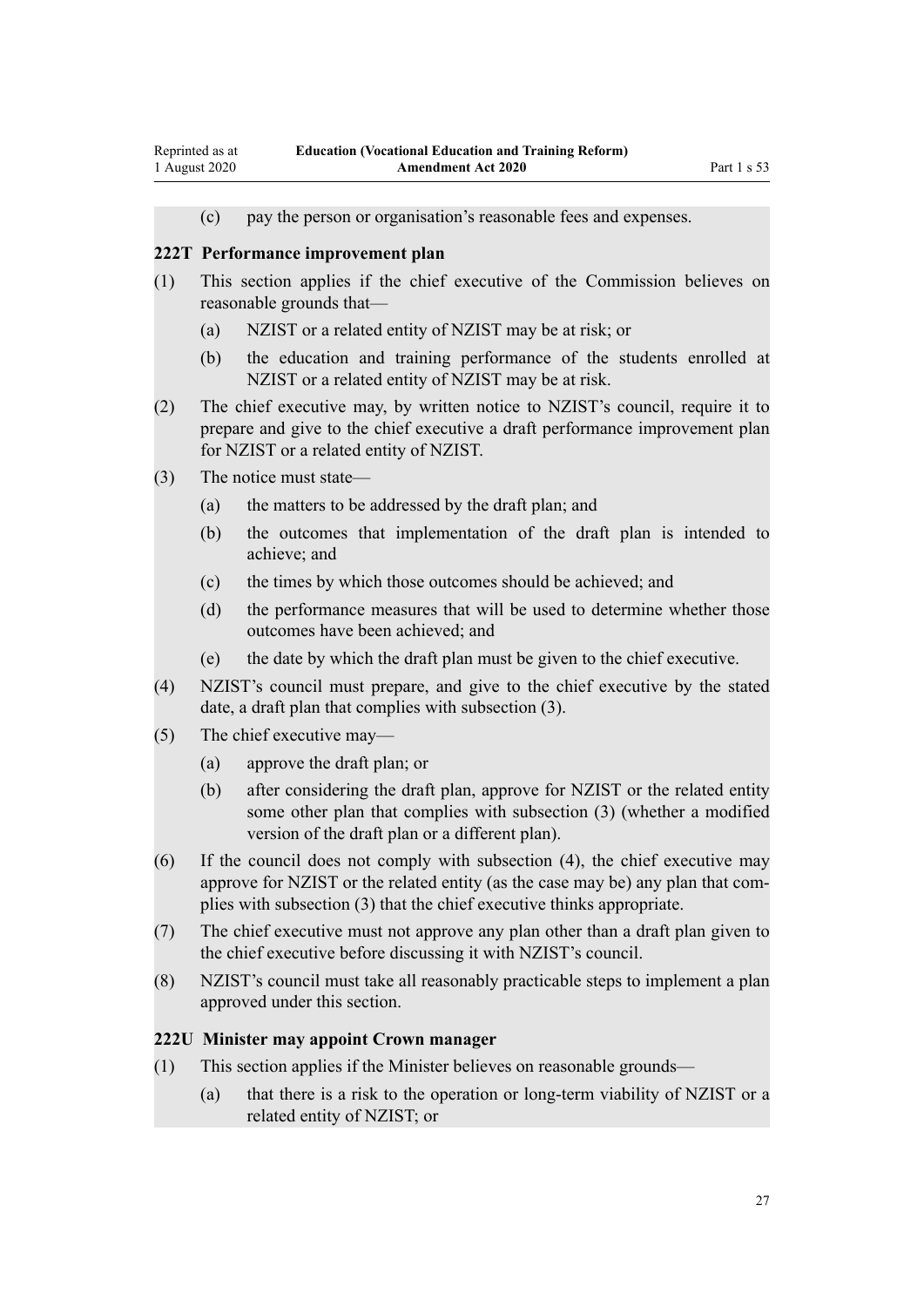| Part 1 s 53 |                                                      | <b>Amendment Act 2020</b><br>1 August 2020                                                                                                                                                |  |  |  |  |
|-------------|------------------------------------------------------|-------------------------------------------------------------------------------------------------------------------------------------------------------------------------------------------|--|--|--|--|
|             | (b)                                                  | that the education and training performance of the students enrolled at                                                                                                                   |  |  |  |  |
|             |                                                      | NZIST or a related entity of NZIST is at risk.                                                                                                                                            |  |  |  |  |
| (2)         |                                                      | The Minister may, by written notice to NZIST's council, appoint a Crown man-<br>ager for NZIST.                                                                                           |  |  |  |  |
| (3)         |                                                      | The Minister must not appoint a Crown manager under subsection (2) with-<br>out-                                                                                                          |  |  |  |  |
|             | (a)                                                  | giving NZIST's council written notice of the Minister's intention to do<br>so and the Minister's reasons for intending to do so; and                                                      |  |  |  |  |
|             | (b)                                                  | allowing NZIST's council a reasonable time to respond to the notice;<br>and                                                                                                               |  |  |  |  |
|             | (c)                                                  | considering any written submissions received from NZIST's council<br>within that time.                                                                                                    |  |  |  |  |
| (4)         | with.                                                | Whether a time is reasonable in any particular case may depend (among other<br>things) on the urgency of the matters the Crown manager will have to deal                                  |  |  |  |  |
| (5)         |                                                      | The notice must state—                                                                                                                                                                    |  |  |  |  |
|             | (a)                                                  | the name of the Crown manager and the day on which their appointment<br>takes effect; and                                                                                                 |  |  |  |  |
|             | (b)                                                  | the functions of NZIST's council to be performed by the Crown man-<br>ager; and                                                                                                           |  |  |  |  |
|             | (c)                                                  | any conditions subject to which the Crown manager may perform those<br>functions; and                                                                                                     |  |  |  |  |
|             | (d)                                                  | any matters about which the Crown manager may advise NZIST's coun-<br>cil.                                                                                                                |  |  |  |  |
| (6)         |                                                      | As soon as practicable after appointing a Crown manager, the Minister must<br>notify the appointment in the Gazette.                                                                      |  |  |  |  |
| (7)         | While there is a Crown manager appointed for NZIST,- |                                                                                                                                                                                           |  |  |  |  |
|             | (a)                                                  | the Crown manager may perform any of the functions stated in the<br>notice appointing them, and—                                                                                          |  |  |  |  |
|             |                                                      | (i)<br>for that purpose the Crown manager has all the powers of<br>NZIST's council; but                                                                                                   |  |  |  |  |
|             |                                                      | in performing any of those functions (and exercising any of those<br>(ii)<br>powers in order to do so), the Crown manager must comply with<br>all relevant duties of NZIST's council; and |  |  |  |  |
|             | (b)                                                  | NZIST's council-                                                                                                                                                                          |  |  |  |  |
|             |                                                      | must not perform any of those functions; but<br>(i)                                                                                                                                       |  |  |  |  |
|             |                                                      | must provide the information and access, and do all other things,<br>(ii)<br>reasonably necessary to enable the Crown manager to perform<br>those functions and exercise those powers.    |  |  |  |  |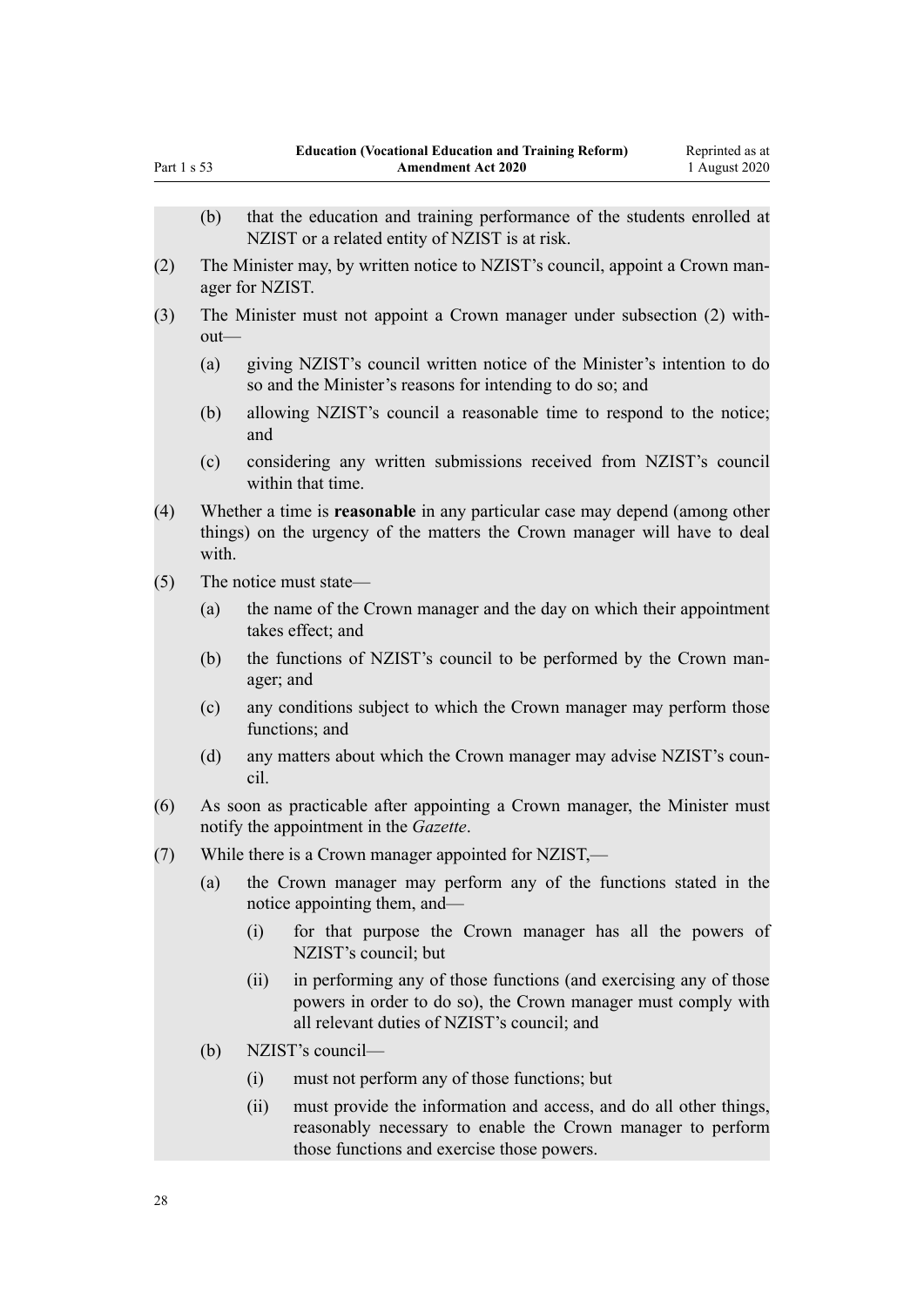- <span id="page-28-0"></span>(8) The Crown manager must perform any function under subsection (7)(a) (and exercise any power in order to do so) in accordance with this Act and, in particular, must have regard to section 222E.
- (9) NZIST's council must pay the Crown manager's reasonable fees and expenses.
- (10) If the Crown manager's appointment has not earlier been revoked, the Minister must consider whether the reasons for the appointment still apply—
	- (a) no later than 12 months after it was made; and
	- (b) no later than 12 months after the Minister last considered whether they still apply.

#### **222V Protection of Crown manager**

A Crown manager is not personally liable for any act done or omitted to be done by the Crown manager, or for any loss arising from that act or omission, if the Crown manager was acting—

- (a) in good faith; and
- (b) in the course of carrying out their functions.

#### **222W Powers may be used concurrently**

To the extent that it is possible in practice, powers given by 2 or more of sections 222Q to 222U may be exercised concurrently.

#### **222X Minister may dissolve NZIST's council and appoint commissioner**

- (1) The Minister may, by written notice, dissolve NZIST's council and appoint a commissioner to act in place of the council if the Minister believes on reasonable grounds that—
	- (a) there is a serious risk to the operation or long-term viability of NZIST; and
	- (b) other methods of reducing the risk have failed or appear likely to fail.
- (2) A notice under subsection (1) must specify—
	- (a) the date on which the dissolution and appointment take effect; and
	- (b) the name of the person appointed as commissioner.
- (3) The Minister may not exercise the power under subsection (1) unless the Minister has first—
	- (a) consulted NZIST's council and any other interested parties over the possible need to dissolve the council and appoint a commissioner; and
	- (b) following that consultation, given the council written notice of the Minister's preliminary decision that NZIST's council should be dissolved and a commissioner appointed in its place; and
	- (c) allowed NZIST's council at least 21 days in which to respond to the preliminary decision; and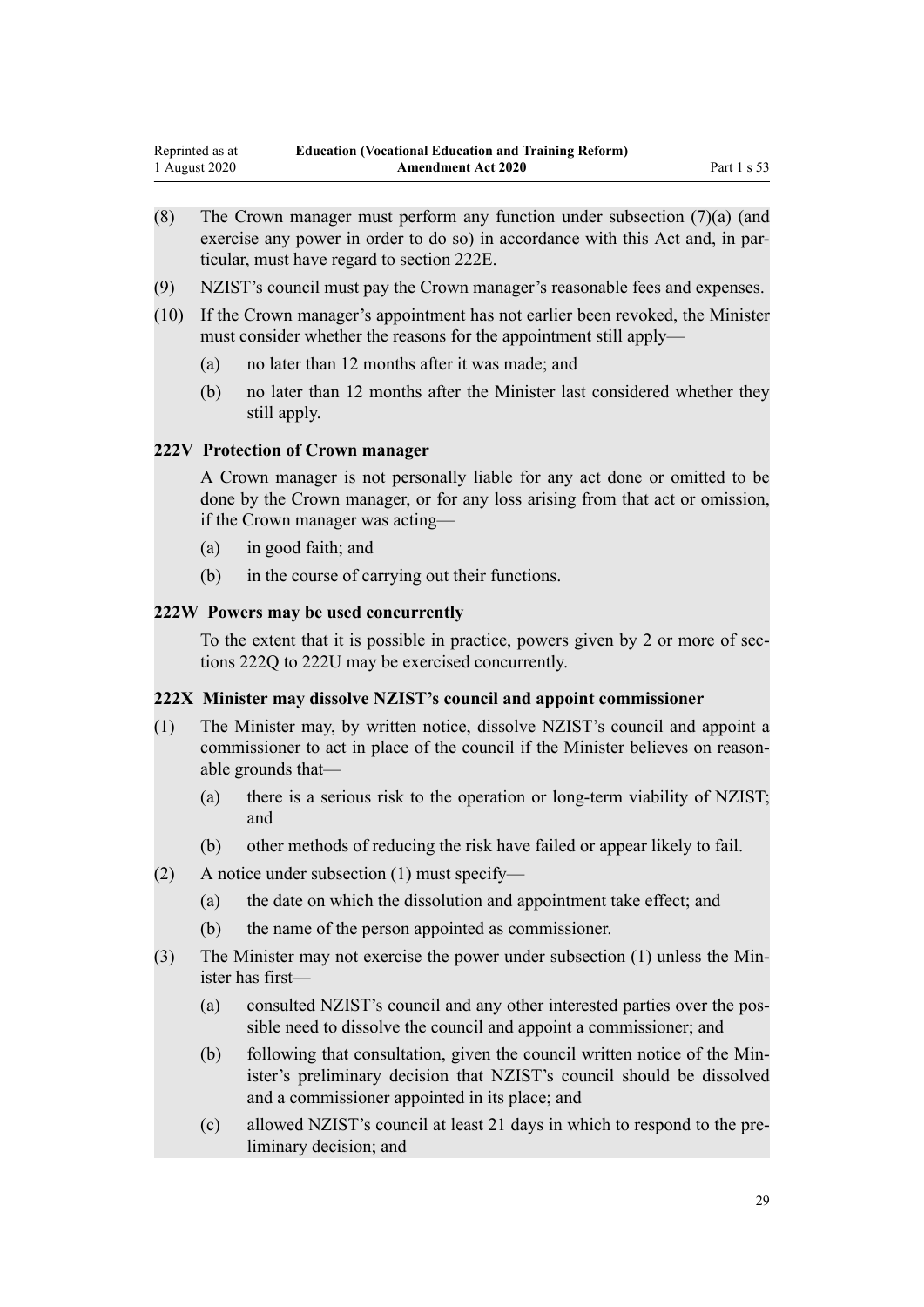- (4) As soon as practicable after giving a notice under subsection (1), the Minister must—
	- (a) publish a copy of it in the *Gazette*; and

<span id="page-29-0"></span>Part  $1 \times 53$ 

- (b) present a copy of it to the House of Representatives.
- (5) When a commissioner is appointed under this section, the Minister must review the appointment at least once in every 12 months following the appointment.
- (6) As soon as the Minister is satisfied (following an annual review or at any other time) that the risk that gave rise to the appointment of the commissioner has reduced to such an extent that it is appropriate that NZIST be administered by a council, a new council must be appointed in accordance with sections 222G to 222J.
- (7) A commissioner's appointment ends on the close of the day before a new council takes office.
- (8) Sections 195DA, 195E, and 195F apply, with any necessary modifications, as if a commissioner appointed under subsection (1) were appointed under section 195D.

# **222Y NZIST's council may request intervention**

If NZIST's council requests the Minister or the chief executive of the Commission (as the case may be) to act under any of sections 222R to 222X, the Minister or the chief executive—

- (a) must consider any argument or evidence supplied by NZIST's council; and
- (b) must consider whether or not to act under that section; but
- (c) may then (if any necessary conditions are satisfied) act under another of those sections giving them power to act.

*Application of Crown Entities Act 2004 to NZIST's council*

# **222Z Additional provisions of Crown Entities Act 2004 that apply to NZIST's council**

- (1) The provisions of the Crown Entities Act 2004 specified in Part 2 of Schedule 4 of that Act and Part 2 of Schedule 13A of this Act apply to NZIST and NZIST's council.
- (2) NZIST must be treated as a statutory entity for the purpose of applying those provisions.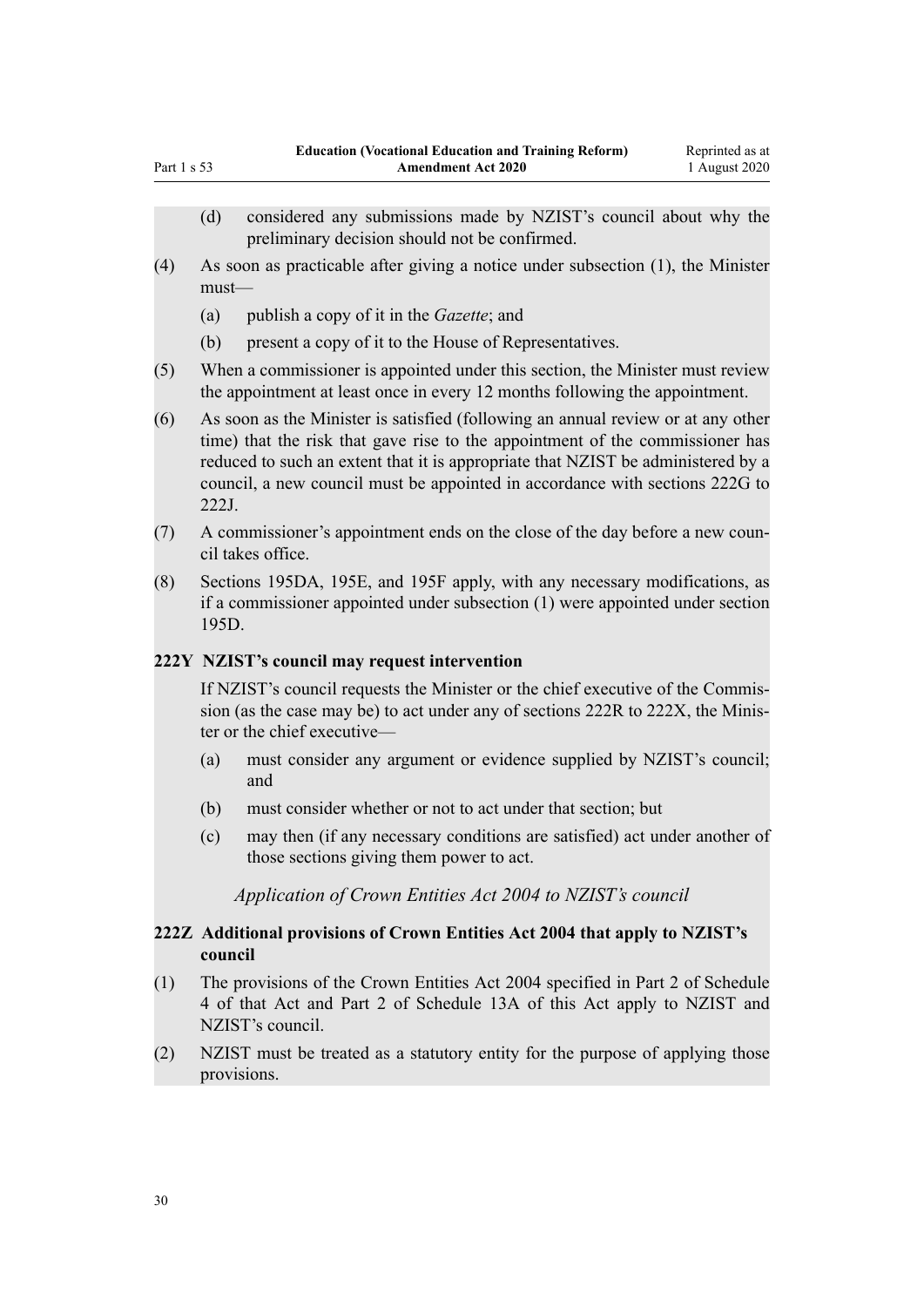*Further provisions relating to NZIST subsidiaries*

#### <span id="page-30-0"></span>**222ZA Formation of NZIST subsidiaries**

- (1) NZIST may, with the written approval of the Minister, form 1 or more NZIST subsidiaries.
- (2) Schedule 25 specifies further provisions of this Act that apply and do not apply to an NZIST subsidiary formed under subsection (1) that provides education or training, or both.
- (3) The Governor-General may, by Order in Council made on the recommendation of the Minister, specify further provisions of this Act that apply to an NZIST subsidiary formed under subsection (1) that does not provide education or training, or both.

#### **222ZB Application of Schedule 23**

Schedule 23 applies to an NZIST subsidiary on its dissolution date (as defined in clause 1 of that schedule).

#### **54 Section 223 amended (Programmes)**

In [section 223\(1\)](http://legislation.govt.nz/pdflink.aspx?id=DLM185114), replace "subsection (2) and" with "subsection (2), section  $222E(6)$ , and".

- **55 Section 234A amended (Fees for domestic students must not exceed maximums set in conditions of funding)**
- (1) In the heading to [section 234A,](http://legislation.govt.nz/pdflink.aspx?id=DLM3983114) after "**students**", insert "**and employers**".
- (2) In [section 234A\(2\)](http://legislation.govt.nz/pdflink.aspx?id=DLM3983114), after "students", insert "or employers".
- (3) In [section 234A\(3\)](http://legislation.govt.nz/pdflink.aspx?id=DLM3983114), after "student", insert "or an employer".

#### **56 Section 246A amended (Functions of Authority)**

After [section 246A\(1\)\(d\)](http://legislation.govt.nz/pdflink.aspx?id=DLM3983165), insert:

- (da) to monitor, through the exercise of its powers under this Act, compliance by workforce development councils with the prescribed quality assurance requirements, and to address non-compliance:
- (db) to monitor the quality and results of a workforce development council's systems and procedures for its moderation activities:

#### **57 Section 248B amended (Standard-setting bodies)**

Replace [section 248B\(1\)\(a\)](http://legislation.govt.nz/pdflink.aspx?id=DLM3983171) with:

(a) a workforce development council established under section 479; and

#### **58 Section 249 amended (Approval of programmes)**

In [section 249\(1\),](http://legislation.govt.nz/pdflink.aspx?id=DLM185986) delete "industry training organisation,".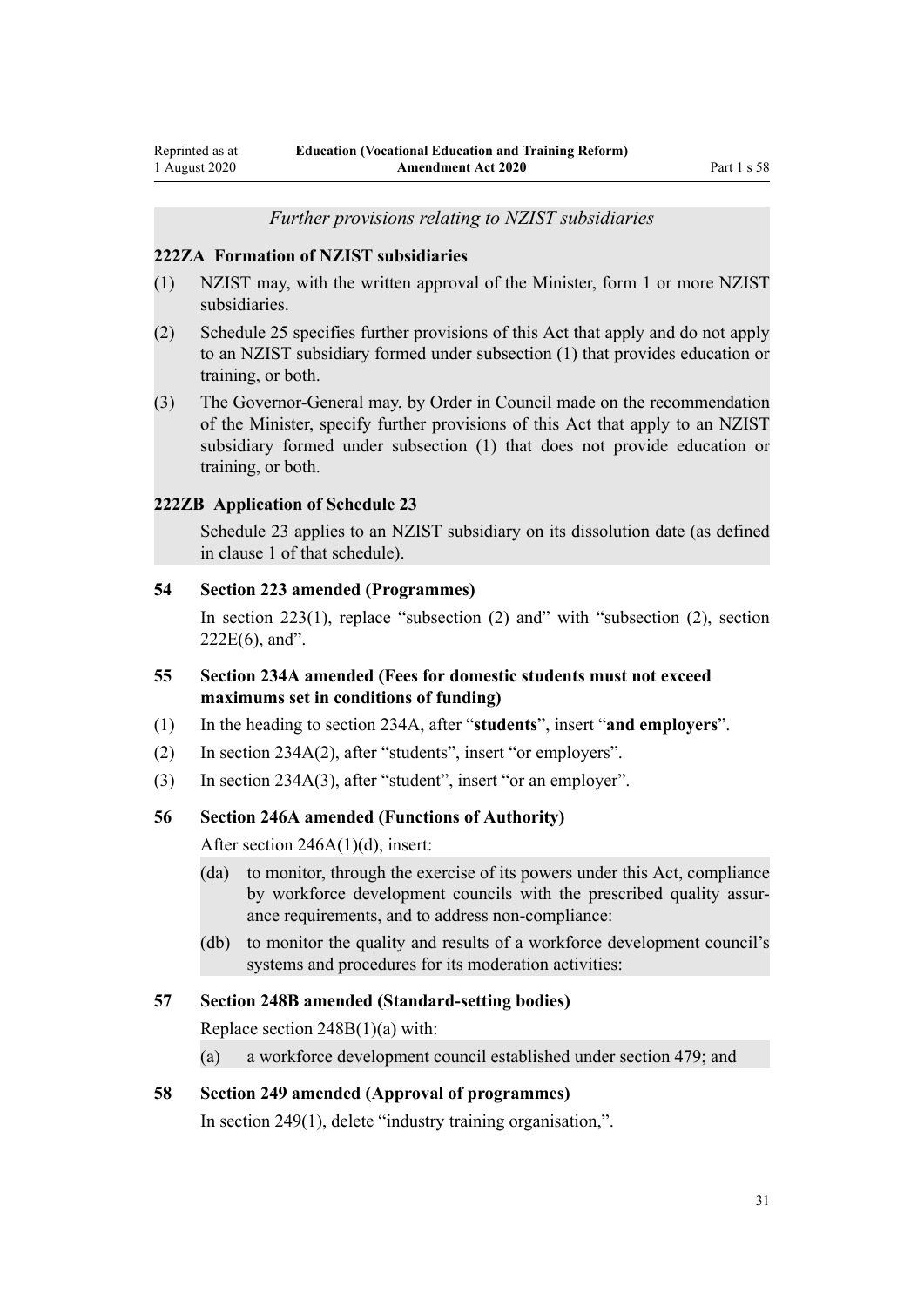# <span id="page-31-0"></span>**59 Section 250 amended (Accreditation to provide approved programmes)** Repeal [section 250\(6\)\(b\).](http://legislation.govt.nz/pdflink.aspx?id=DLM185994)

### **60 Section 251 amended (Application for training scheme approval)**

- (1) In [section 251\(1\),](http://legislation.govt.nz/pdflink.aspx?id=DLM185997) delete "industry training organisation,".
- (2) Repeal [section 251\(3\)](http://legislation.govt.nz/pdflink.aspx?id=DLM185997).
- (3) Repeal [section 251\(6\)\(b\).](http://legislation.govt.nz/pdflink.aspx?id=DLM185997)
- **61 Section 252 amended (Consent to assess against standards)** In [section 252\(1\),](http://legislation.govt.nz/pdflink.aspx?id=DLM186205) delete "industry training organisation,".

### **62 Section 253 amended (Rules)**

- (1) Replace section  $253(1)(ga)$  and  $(gb)$  with:
	- (ga) prescribing the amount of, or the method for determining, the annual fee payable by a workforce development council and when and how that fee is payable:
	- (gb) prescribing quality assurance requirements for workforce development councils, including (without limitation) requirements relating to the performance of the relevant functions of workforce development councils:
	- (gc) prescribing matters relating to training packages:
- (2) In [section 253\(1\)\(m\)](http://legislation.govt.nz/pdflink.aspx?id=DLM186208), replace "workplace" with "work-based".
- **63 Section 253C amended (Minister may consent to use of certain terms in name or description of registered establishment or wananga)**
- (1) In [section 253C\(2\) and \(2A\),](http://legislation.govt.nz/pdflink.aspx?id=DLM3983195) replace "university, college of education, polytechnic, or institute of technology" with "university or college of education".
- (2) Repeal [section 253C\(4\).](http://legislation.govt.nz/pdflink.aspx?id=DLM3983195)

### **64 Section 254 amended (Fees)**

- (1) In [section 254\(1\),](http://legislation.govt.nz/pdflink.aspx?id=DLM186216) replace "industry training organisation," with "workforce development council,".
- (2) In [section 254\(2\)\(c\)](http://legislation.govt.nz/pdflink.aspx?id=DLM186216), delete "(including quality assurance activities undertaken in accordance with the Authority's functions under the Industry Training and Apprenticeships Act 1992)".
- (3) Repeal [section 254\(2\)\(d\).](http://legislation.govt.nz/pdflink.aspx?id=DLM186216)

#### **65 Section 254A amended (Power to obtain information)**

In [section 254A\(1\),](http://legislation.govt.nz/pdflink.aspx?id=DLM186220) replace "industry training organisation," with "workforce development council,".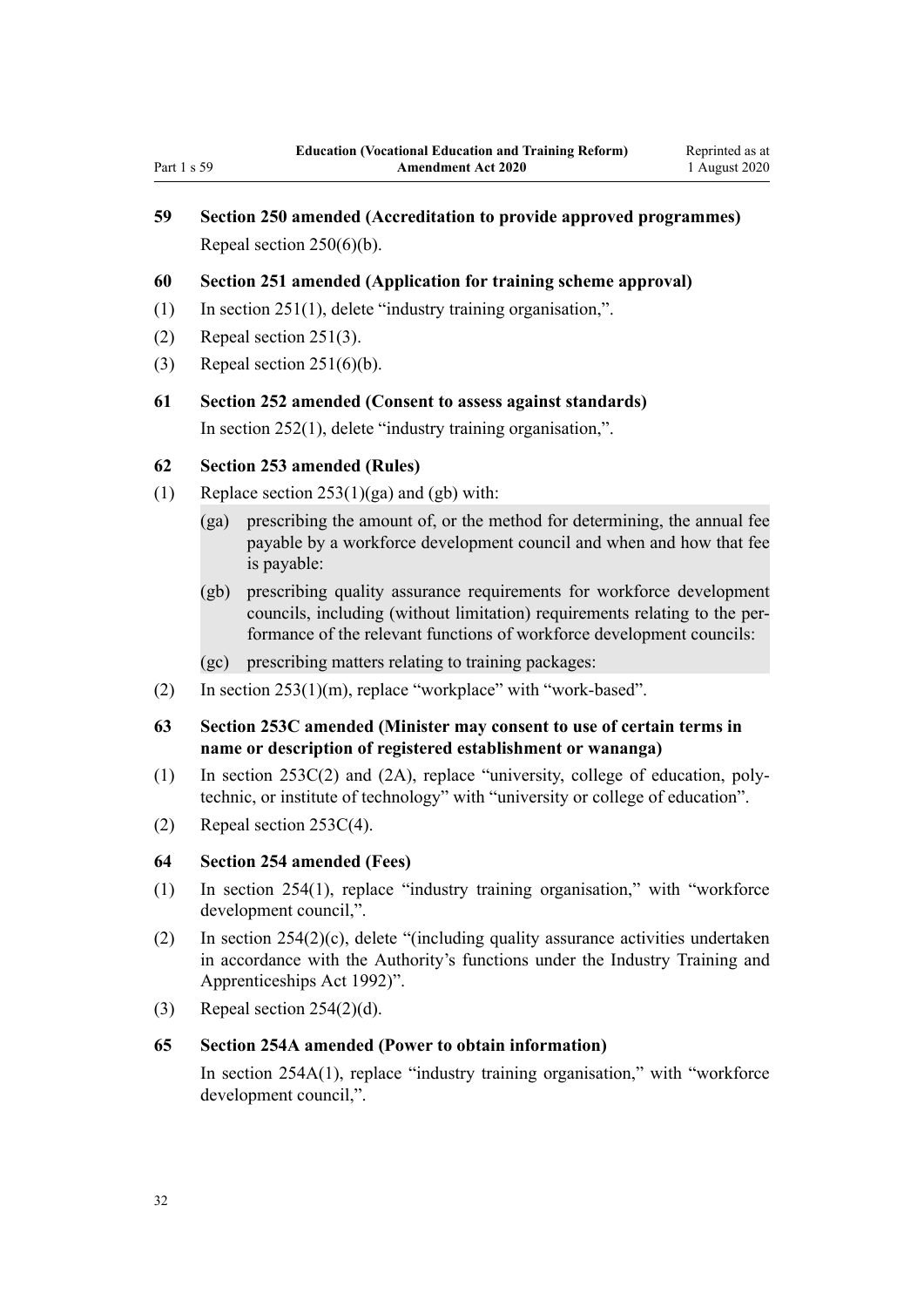#### <span id="page-32-0"></span>**66 Section 255 amended (Compliance notices)**

- (1) In [section 255\(1\),](http://legislation.govt.nz/pdflink.aspx?id=DLM186230) replace "industry training organisation," with "workforce development council,".
- (2) In section  $255(2)(d)$  and  $(7)(e)$ , replace "workplace" with "work-based".

#### **67 Section 292 amended (Offences relating to use of certain terms)**

Replace section  $292(1)(c)$  and (d) with:

- (c) uses the term polytechnic to describe an educational establishment or facility unless the educational establishment or facility is NZIST or an NZIST subsidiary:
- (d) uses the term institute of technology to describe an educational establishment or facility unless the educational establishment or facility is NZIST or an NZIST subsidiary.

# **68 Section 299A repealed (Transitional and savings provisions relating to councils of tertiary institutions consequential on enactment of Education Amendment Act 2015)**

Repeal [section 299A](http://legislation.govt.nz/pdflink.aspx?id=DLM6385550).

#### **69 Section 321 amended (Grant to educational bodies)**

In [section 321\(2\),](http://legislation.govt.nz/pdflink.aspx?id=DLM187377) replace "an industry training organisation" with "a workforce development council".

#### **70 New Part 34 inserted**

After [Part 33](http://legislation.govt.nz/pdflink.aspx?id=DLM7270018), insert:

# **Part 34**

# **Vocational education and training**

#### **477 Interpretation**

In this Part, unless the context otherwise requires,—

**capstone assessment**, in relation to a student or trainee enrolled in a programme that leads to a qualification, means a final assessment that requires the student or trainee to demonstrate their overall achievement of knowledge, skills, and attributes set out in the graduate profile for the qualification

**Commission** has the same meaning as in section 159(1)

**employment agreement** has the same meaning as in the Employment Relations Act 2000

**funding approval** has the same meaning as in section 159(1)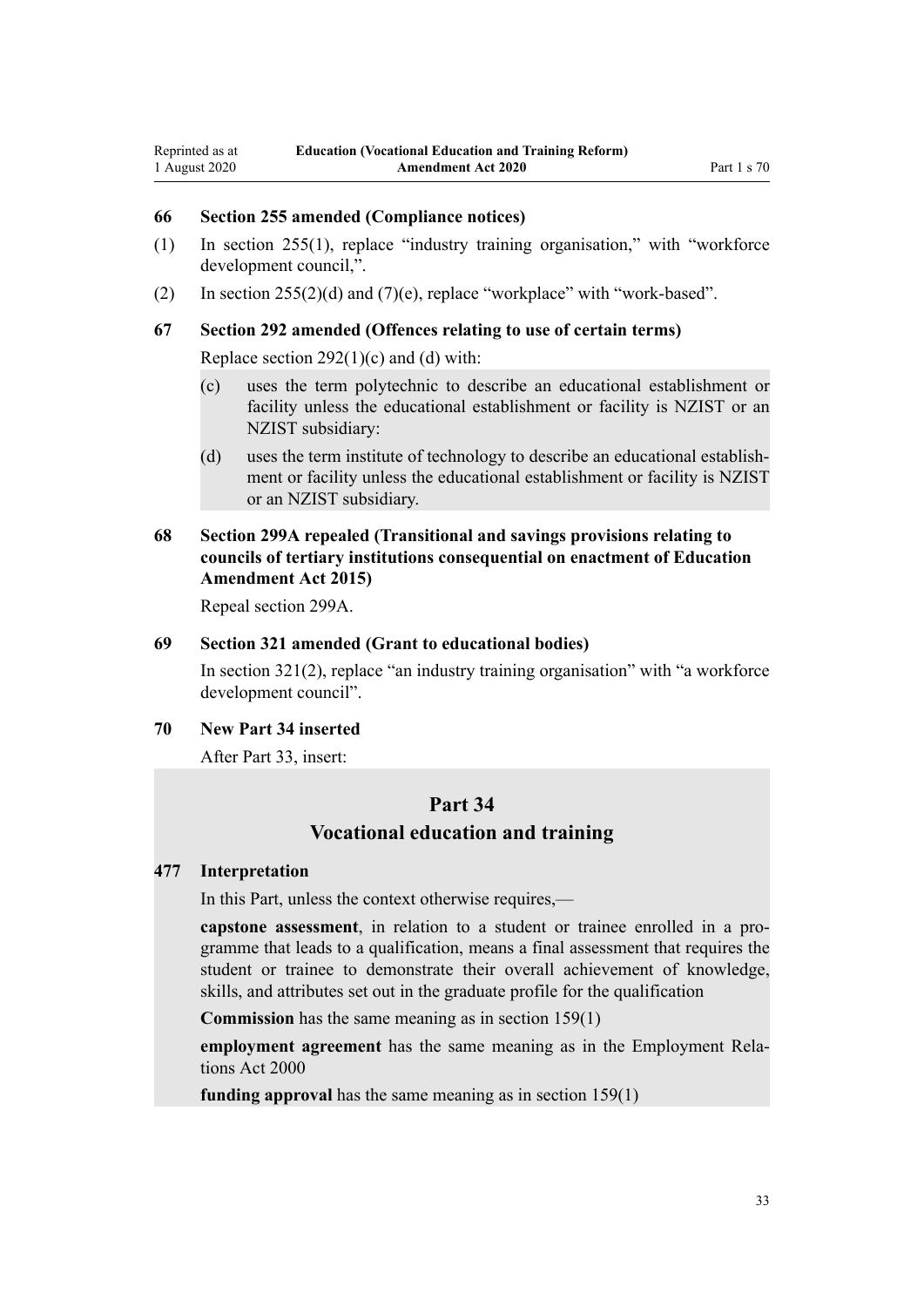**industry** means 2 or more enterprises that use—

- (a) the same or similar inputs and methods of production to produce the same or similar products; or
- (b) the same or similar methods to provide the same or similar services

**Minister** means the Minister of the Crown who, under the authority of any warrant or with the authority of the Prime Minister, is for the time being responsible for the administration of this Part

**plan** has the same meaning as in section 159(1)

**programme** has the same meaning as in section 159(1)

**provider** means any of the following:

- (a) NZIST:
- (b) an NZIST subsidiary that provides education or training, or both:
- (c) a government training establishment, a registered establishment, or a wananga within the meaning of those terms in section 159(1):
- (d) a relevant school within the meaning of section 246

**qualification** means a qualification listed on the Qualifications Framework

**Qualifications Authority** has the same meaning as in section 159(1)

**Qualifications Framework** means the framework described in section 248 **registered establishment** has the same meaning as in section 159(1)

#### **skill standard**—

- (a) means a specification of skills, and levels of performance in those skills; and
- (b) in relation to any vocational education and training (or proposed vocational education and training), means a specification of some or all of the skills in which training is (or is proposed to be) received, and the levels of performance in those skills intended to be attained by people receiving the training

**specified industries**, in relation to a workforce development council, means the 1 or more specified industries covered by the workforce development council

#### **trainee**—

- (a) means an employee who has a training agreement; and
- (b) includes an apprentice as defined in section 492

**training agreement** has the same meaning as in section 159(1)

**training package**, in relation to an industry-developed qualification,—

(a) means materials developed by a workforce development council that are designed to assist providers in developing and delivering programmes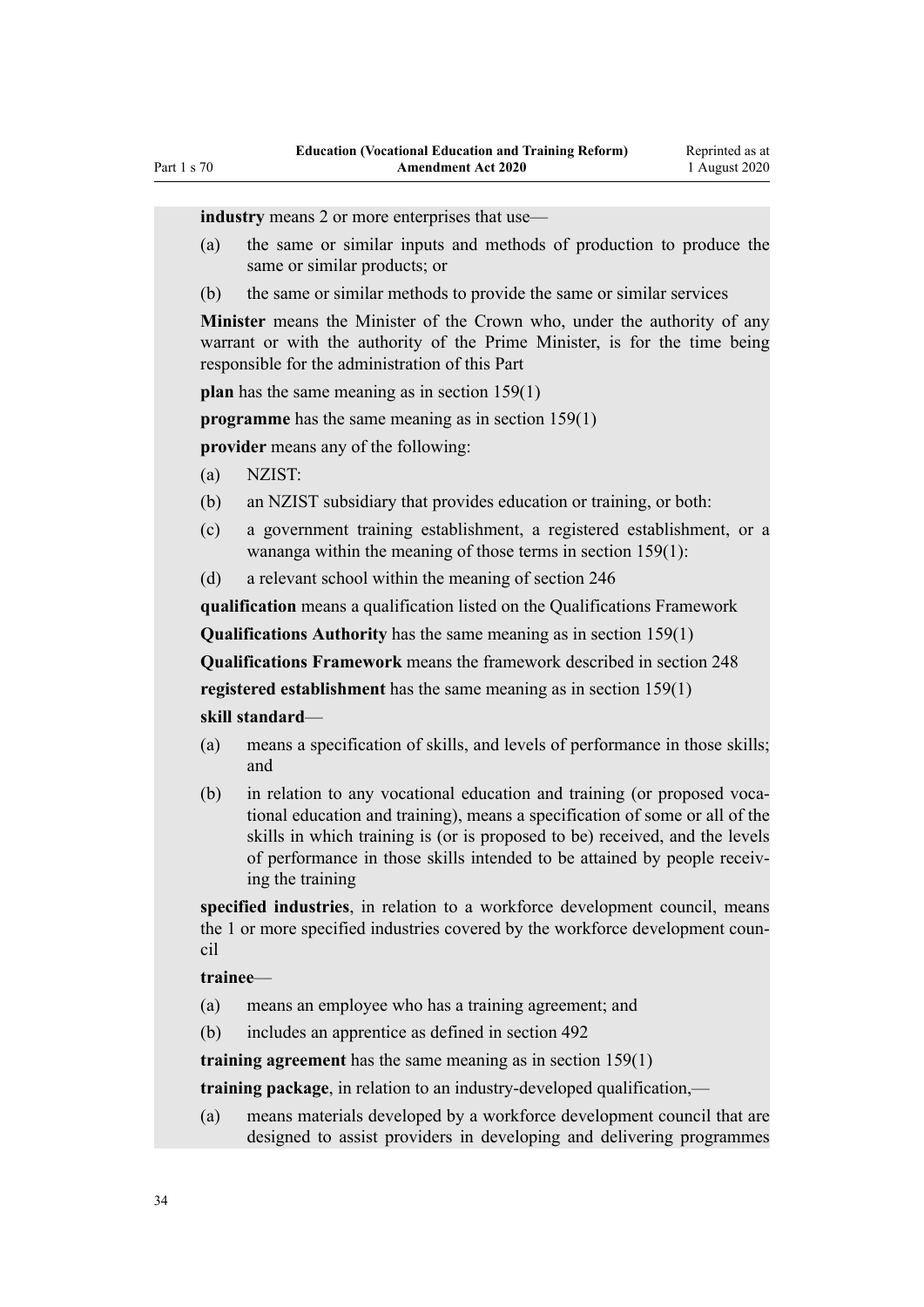<span id="page-34-0"></span>leading to the industry qualification and to enhance consistency of graduate outcomes in respect of the qualification; and

(b) includes (without limitation) core content, delivery modes, and assessment methods in respect of those programmes

**training scheme** has the same meaning as in section 159(1)

**vocational education and training** has the same meaning as in section 159(1)

**work-based training** means systematic training and assessment (including apprenticeship training) in the skills characteristic of, or likely to be valuable to, persons engaged in an industry (or 2 or more industries) that is provided to persons engaged in that industry (or those industries)—

- (a) by or on behalf of employers in that industry (or those industries); or
- (b) for the benefit of employers and employees in that industry (or those industries).

### **478 Training agreements and apprenticeship training agreements part of employment agreement**

Training agreements and apprenticeship training agreements are part of the employment agreement between the employee and employer concerned. Compare: 1992 No 55 s 3

Subpart 1—Workforce development councils

### **479 Establishment of workforce development councils**

- (1) The Governor-General may, by Order in Council made on the recommendation of the Minister, establish a workforce development council for 1 or more specified industries.
- (2) An order made under subsection (1)—
	- (a) must—
		- (i) state the name of the workforce development council; and
		- (ii) state the 1 or more specified industries that the workforce development council covers; and
		- (iii) set out the governance arrangements for the workforce development council, including arrangements relating to the appointment, composition, suspension, or removal of members of the council; and
		- (iv) state the additional functions (if any) conferred on the workforce development council by the Minister in accordance with section 482(1)(l); and
	- (b) may—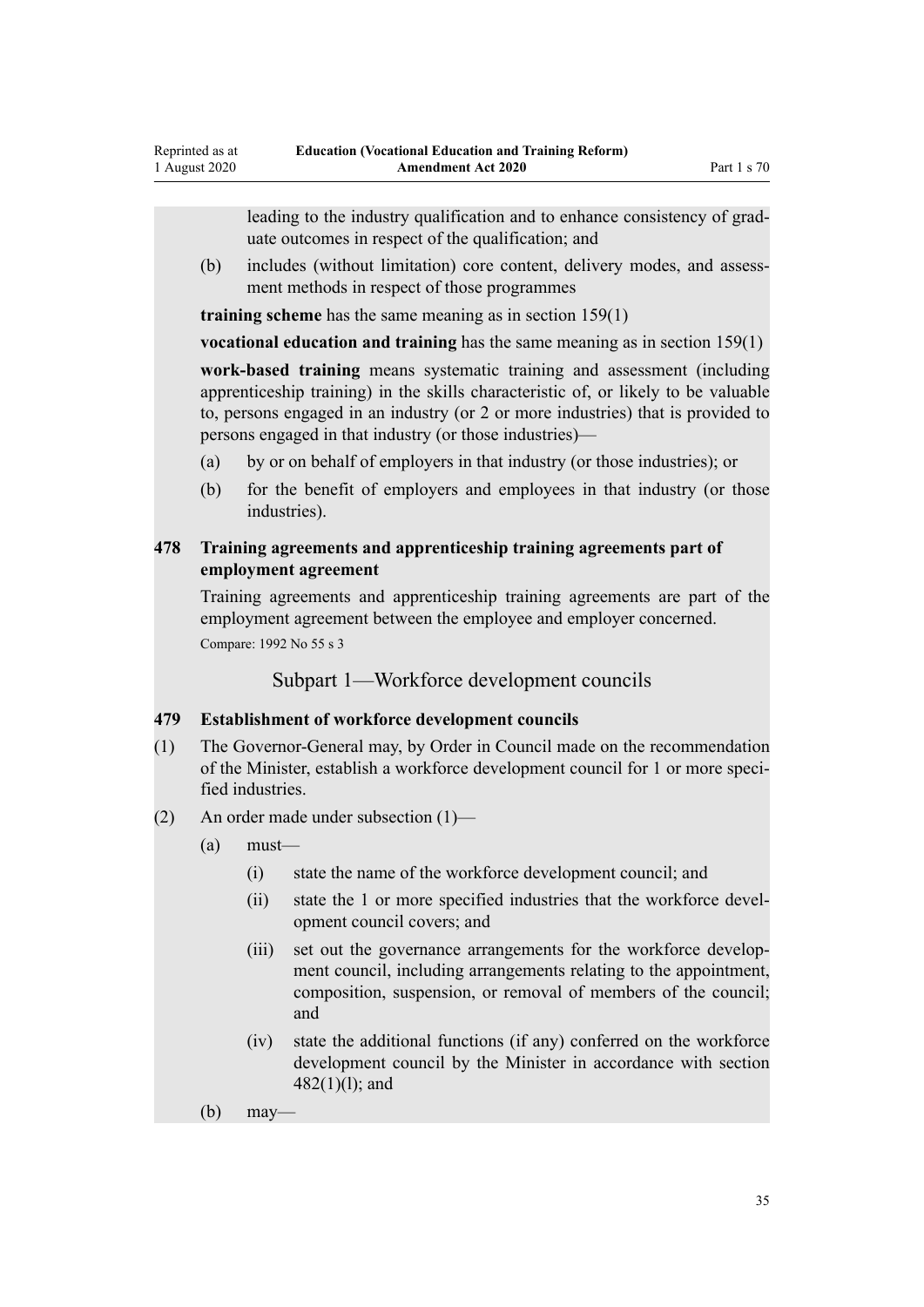|     |                                                                                                                                                                                                                     | (i)                                                                                                                                                     | outline the means by which the 1 or more specified industries<br>covered by the workforce development council may engage with<br>the council in relation to the performance or exercise of its func-<br>tions, duties, or powers; and |  |  |
|-----|---------------------------------------------------------------------------------------------------------------------------------------------------------------------------------------------------------------------|---------------------------------------------------------------------------------------------------------------------------------------------------------|---------------------------------------------------------------------------------------------------------------------------------------------------------------------------------------------------------------------------------------|--|--|
|     |                                                                                                                                                                                                                     | (ii)                                                                                                                                                    | prescribe matters relating to the workforce development council's<br>use of its assets, including any assets allocated to the council from<br>a transitional ITO under clause 55 of Schedule 1 or to any other<br>industry body; and  |  |  |
|     |                                                                                                                                                                                                                     | (iii)                                                                                                                                                   | impose conditions on the performance or exercise of the work-<br>force development council's functions, duties, or powers; and                                                                                                        |  |  |
|     |                                                                                                                                                                                                                     | (iv)                                                                                                                                                    | provide for any other matters that are necessary or desirable to<br>clarify the governance arrangements of the workforce develop-<br>ment council.                                                                                    |  |  |
| (3) | In making a recommendation relating to the governance arrangements for a<br>workforce development council, the Minister must, as far as is reasonably prac-<br>ticable, ensure that those arrangements provide for- |                                                                                                                                                         |                                                                                                                                                                                                                                       |  |  |
|     | (a)                                                                                                                                                                                                                 |                                                                                                                                                         | the collective representation of employers and employees in the 1 or<br>more specified industries covered by the workforce development council<br>in the governance of the council; and                                               |  |  |
|     | (b)                                                                                                                                                                                                                 |                                                                                                                                                         | the representation on the council of Matori employers from any or all of<br>the 1 or more specified industries.                                                                                                                       |  |  |
| (4) | The Minister must not recommend the making of an order under subsection (1)<br>or a significant amendment to an order made under subsection (1) unless the<br>Minister has-                                         |                                                                                                                                                         |                                                                                                                                                                                                                                       |  |  |
|     | (a)                                                                                                                                                                                                                 | consulted the representatives of the 1 or more specified industries<br>covered or proposed to be covered by the workforce development coun-<br>cil; and |                                                                                                                                                                                                                                       |  |  |
|     | (b)                                                                                                                                                                                                                 | $ing$ —                                                                                                                                                 | taken into account any views expressed by those representatives regard-                                                                                                                                                               |  |  |
|     |                                                                                                                                                                                                                     | (i)                                                                                                                                                     | the proposed name and governance arrangements of the workforce<br>development council; and                                                                                                                                            |  |  |
|     |                                                                                                                                                                                                                     | (ii)                                                                                                                                                    | the desirability of avoiding duplication in the coverage of work-<br>force development councils in relation to the specified industries;<br>and                                                                                       |  |  |
|     |                                                                                                                                                                                                                     | (iii)                                                                                                                                                   | the capability required by the proposed workforce development<br>council to perform and exercise its functions, duties, and powers<br>efficiently and effectively.                                                                    |  |  |
|     |                                                                                                                                                                                                                     |                                                                                                                                                         |                                                                                                                                                                                                                                       |  |  |

Part 1 s 70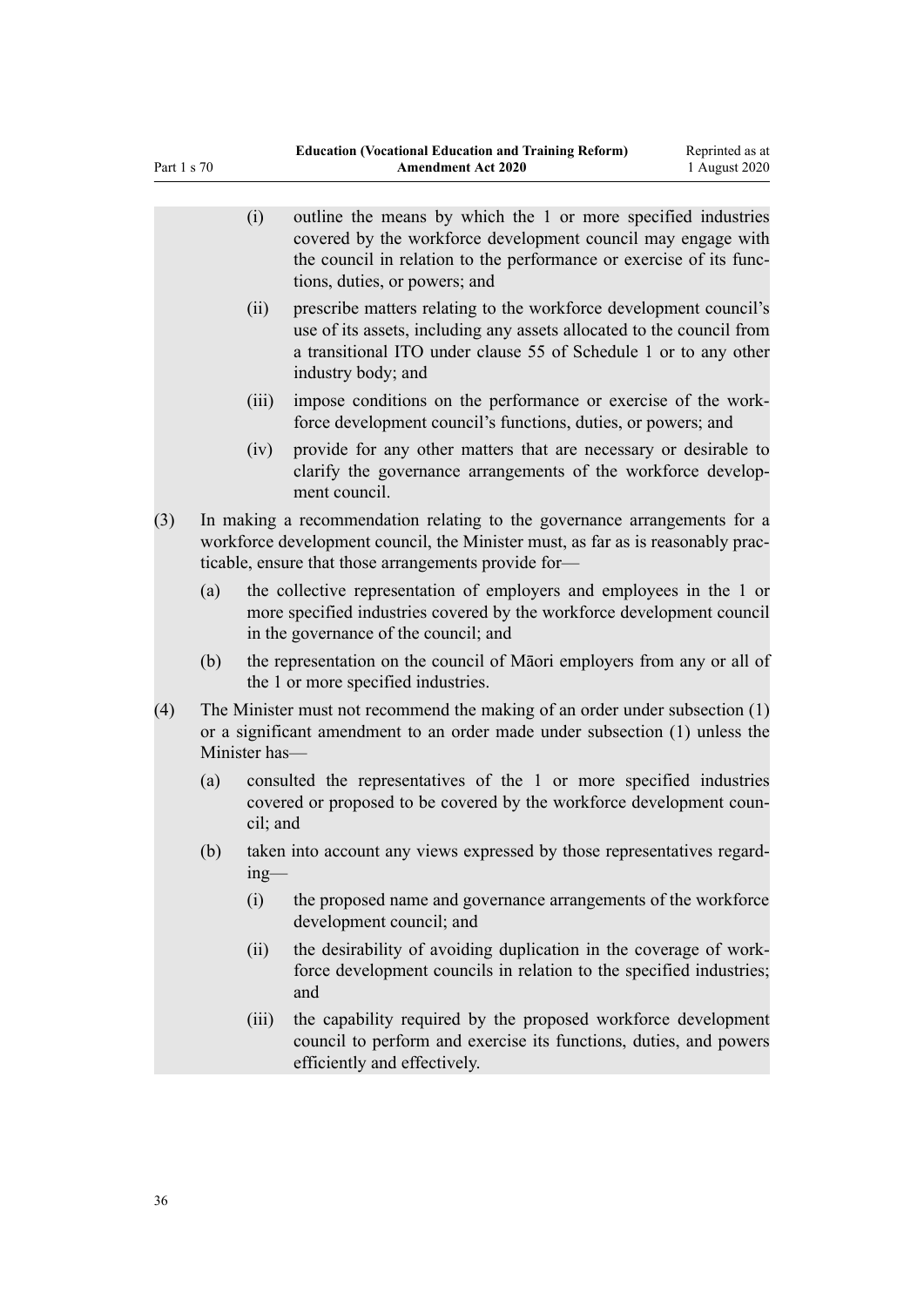## **480 Disestablishment of workforce development councils**

- (1) The Governor-General may, by Order in Council made on the recommendation of the Minister, disestablish a workforce development council and provide for the distribution of its assets and liabilities.
- (2) The Minister must not recommend the disestablishment of a workforce development council under subsection (1) unless—
	- (a) the Minister has received a request from the workforce development council or 1 or more of the specified industries covered by the workforce development council for it to be disestablished and is satisfied on reasonable grounds that there are good reasons to do so; or
	- (b) the Minister is satisfied that it is necessary to do so because—
		- (i) the workforce development council has persistently engaged in unlawful activity; or
		- (ii) the workforce development council has persistently failed to perform its functions or duties; or
		- (iii) there has been a persistent pattern of complaints to the Commission or the Minister from the 1 or more specified industries covered by the workforce development council regarding the council's performance or exercise of its functions, duties, or powers.

## **481 Incorporation**

Each workforce development council established under section 479 is a body corporate with perpetual succession and a common seal, and is capable of—

- (a) holding real and personal property; and
- (b) suing and being sued; and
- (c) otherwise doing and suffering all that bodies corporate may do and suffer.

## **482 Functions of workforce development councils**

(1) The functions of a workforce development council, in relation to the specified industries covered by it, are—

#### *Leadership*

(a) to provide skills and workforce leadership for the specified industries, including by identifying their current and future needs and advocating for those needs to be met through its work with the industries and with providers, regional bodies, and the Government:

*Developing and setting standards, capstone assessments, and qualifications*

(b) to develop, set, and maintain skill standards: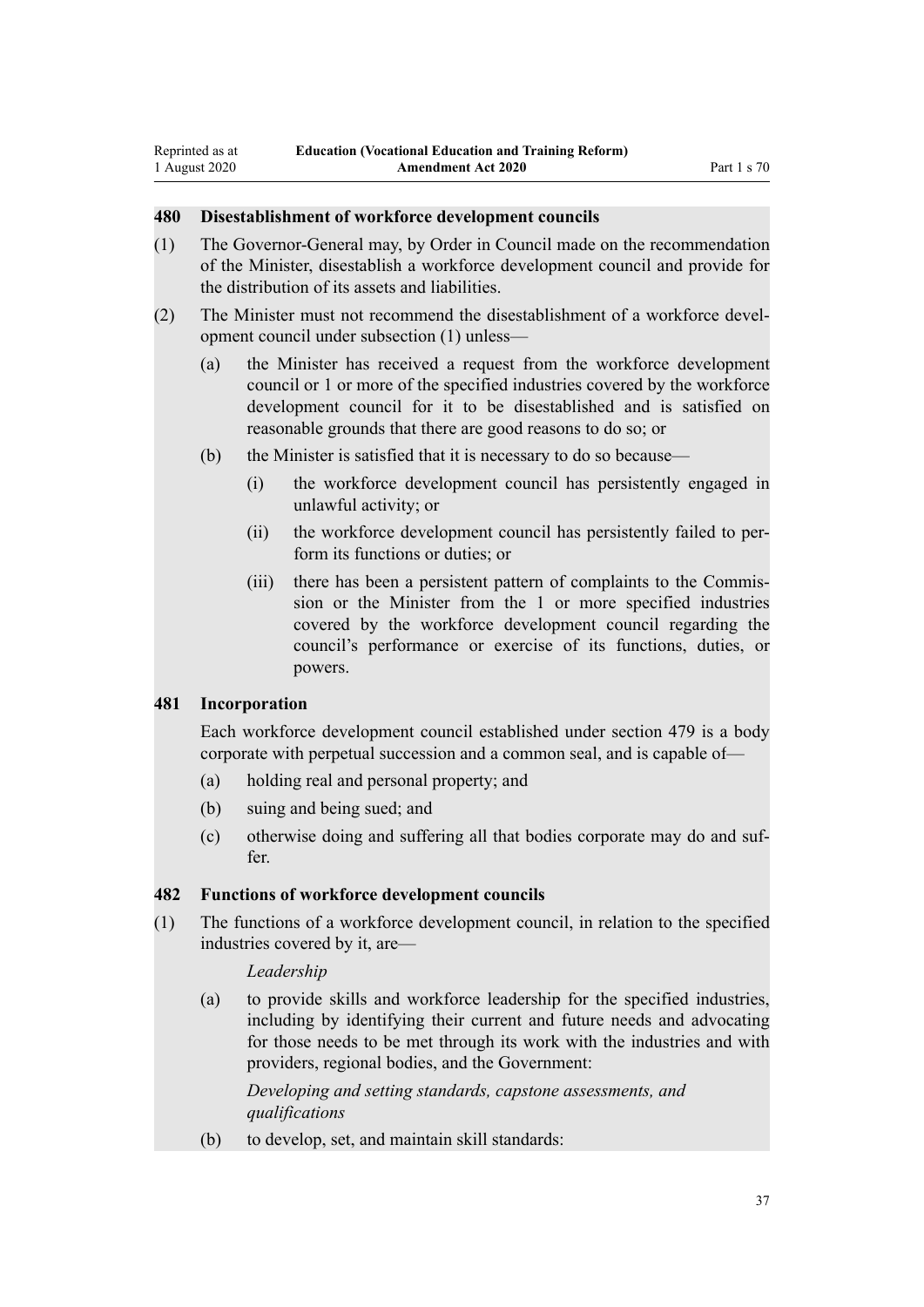|                                                                                                                                                                   | (c) | to develop and maintain industry qualifications for listing on the Qualifi-<br>cations Framework and to maintain qualifications for which the council<br>has become the qualifications developer: |                                                                                                                                                                                                 |  |  |  |  |
|-------------------------------------------------------------------------------------------------------------------------------------------------------------------|-----|---------------------------------------------------------------------------------------------------------------------------------------------------------------------------------------------------|-------------------------------------------------------------------------------------------------------------------------------------------------------------------------------------------------|--|--|--|--|
|                                                                                                                                                                   | (d) | to develop and maintain training schemes:                                                                                                                                                         |                                                                                                                                                                                                 |  |  |  |  |
|                                                                                                                                                                   | (e) | to develop and maintain training packages:                                                                                                                                                        |                                                                                                                                                                                                 |  |  |  |  |
|                                                                                                                                                                   | (f) | to develop, set, and maintain capstone assessments based on the needs of<br>the specified industries:                                                                                             |                                                                                                                                                                                                 |  |  |  |  |
|                                                                                                                                                                   |     |                                                                                                                                                                                                   | Endorsing programmes and moderating assessments                                                                                                                                                 |  |  |  |  |
|                                                                                                                                                                   | (g) | to decide whether to endorse programmes developed by providers for<br>approval by the Qualifications Authority under section 249:                                                                 |                                                                                                                                                                                                 |  |  |  |  |
|                                                                                                                                                                   | (h) | to carry out moderation activities in relation to any standards and cap-<br>stone assessments it sets:                                                                                            |                                                                                                                                                                                                 |  |  |  |  |
|                                                                                                                                                                   |     |                                                                                                                                                                                                   | Advisory and representative role                                                                                                                                                                |  |  |  |  |
|                                                                                                                                                                   | (i) | to provide employers with brokerage and advisory services approved by<br>the Commission:                                                                                                          |                                                                                                                                                                                                 |  |  |  |  |
|                                                                                                                                                                   | (j) |                                                                                                                                                                                                   | to advise the Commission, as provided for in section 159FA,—                                                                                                                                    |  |  |  |  |
|                                                                                                                                                                   |     | (i)                                                                                                                                                                                               | about the Commission's overall investment in vocational educa-<br>tion and training:                                                                                                            |  |  |  |  |
|                                                                                                                                                                   |     | (ii)                                                                                                                                                                                              | about the mix of vocational education and training needed for the<br>1 or more specified industries covered by the workforce develop-<br>ment council in the manner required by the Commission: |  |  |  |  |
|                                                                                                                                                                   | (k) |                                                                                                                                                                                                   | to represent the interests of the specified industries:                                                                                                                                         |  |  |  |  |
|                                                                                                                                                                   |     |                                                                                                                                                                                                   | Other functions                                                                                                                                                                                 |  |  |  |  |
|                                                                                                                                                                   | (1) |                                                                                                                                                                                                   | to perform any other functions conferred on it by the Minister in relation<br>to the specified industries.                                                                                      |  |  |  |  |
| (2)                                                                                                                                                               |     | The Minister must not confer any additional function on a workforce develop-<br>ment council under subsection (1)(l) without first consulting the workforce<br>development council.               |                                                                                                                                                                                                 |  |  |  |  |
| 483                                                                                                                                                               |     | Workforce development council's functions in relation to wananga                                                                                                                                  |                                                                                                                                                                                                 |  |  |  |  |
| (1)                                                                                                                                                               |     | Subject to subsection $(2)$ ,—                                                                                                                                                                    |                                                                                                                                                                                                 |  |  |  |  |
|                                                                                                                                                                   | (a) |                                                                                                                                                                                                   | a workforce development council may endorse a programme developed<br>by a wananga only if requested by the wananga:                                                                             |  |  |  |  |
|                                                                                                                                                                   | (b) |                                                                                                                                                                                                   | a capstone assessment developed by a workforce development council<br>applies to a wananga only if requested by the wananga.                                                                    |  |  |  |  |
| If a programme includes a component of work-based training, a workforce<br>(2)<br>development council may perform its functions in section 482 in relation to the |     |                                                                                                                                                                                                   |                                                                                                                                                                                                 |  |  |  |  |

Part 1 s 70

programme.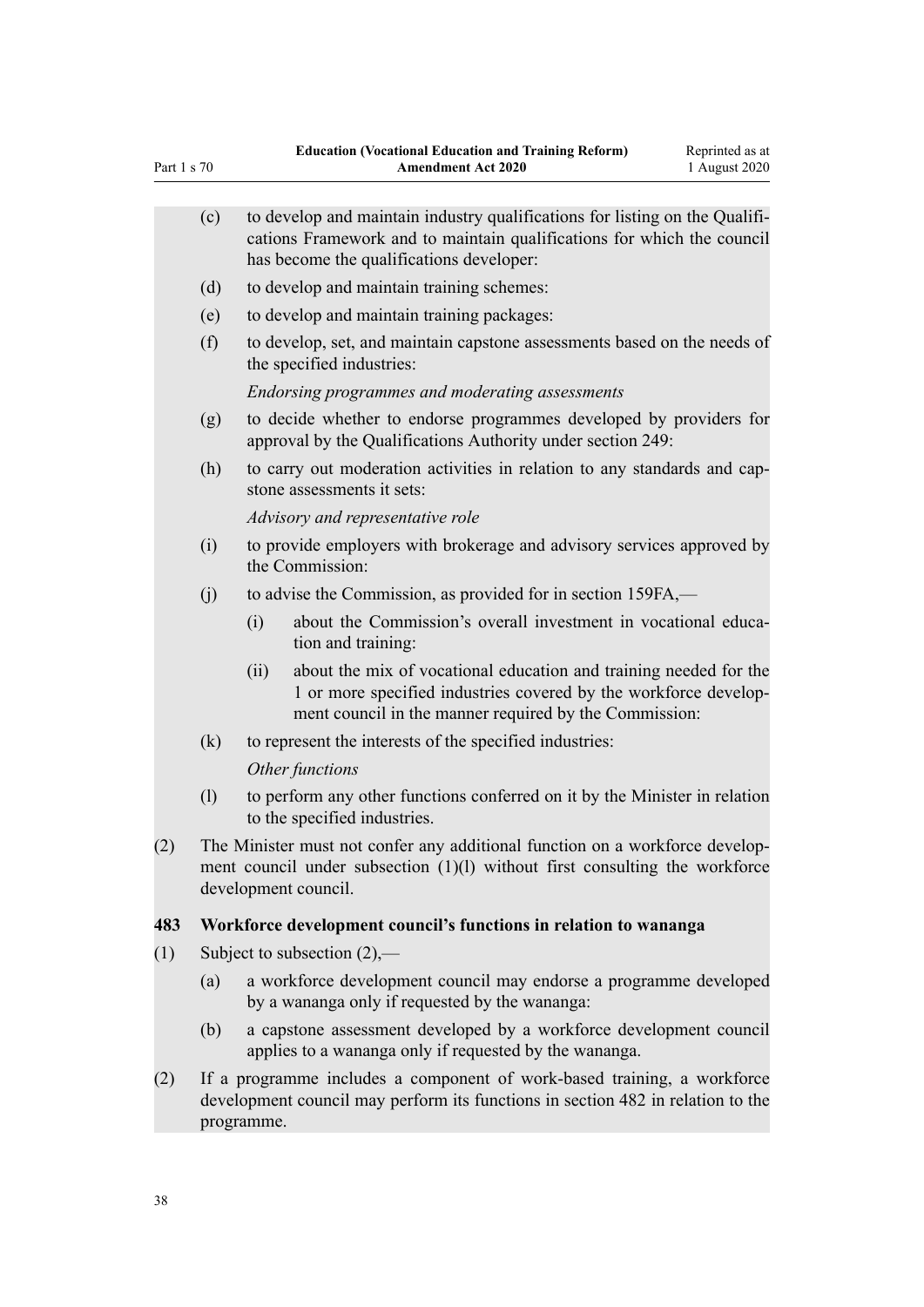## **484 Workforce development council must not operate registered establishment**

- (1) A workforce development council must not operate or hold any interest whether financial or otherwise in a registered establishment.
- (2) A workforce development council must not, whether directly or through an agent,—
	- (a) provide any education and training approved by the Qualifications Authority; or
	- (b) operate, or hold an interest in, any organisation that provides education and training approved by the Qualifications Authority.

#### **485 Duties of workforce development councils**

- (1) A workforce development council must comply with any prescribed quality assurance requirements set by the Qualifications Authority relating to the performance of its functions.
- (2) In performing its functions, a workforce development council—
	- (a) must take into account the needs of employers and employees in the 1 or more specified industries covered by the workforce development council but, in doing so, must also consider national and regional interests:
	- (b) must have regard to the needs of Māori and other population groups identified in the tertiary education strategy issued under section 159AA:
	- (c) must, to the extent that is necessary or desirable in the circumstances, work collaboratively with—
		- (i) providers in relation to the functions set out in section  $482(1)(b)$ and (c) and, in the case of wananga, while respecting their special character under section  $162(4)(b)(iv)$ :
		- (ii) other workforce development councils, particularly on matters of common interest:
		- (iii) the Qualifications Authority, in relation to qualifications development, programme endorsement, or developing, setting, or maintaining skill standards:
		- (iv) any relevant regulatory body that performs or exercises any functions, duties, or powers under an enactment in relation to entry to an occupation in any of the specified industries covered by the workforce development council:
	- (d) must, when performing its functions under section  $482(1)(i)$  to (k), take all reasonable steps to avoid any adverse impact on its relationship with a provider or providers.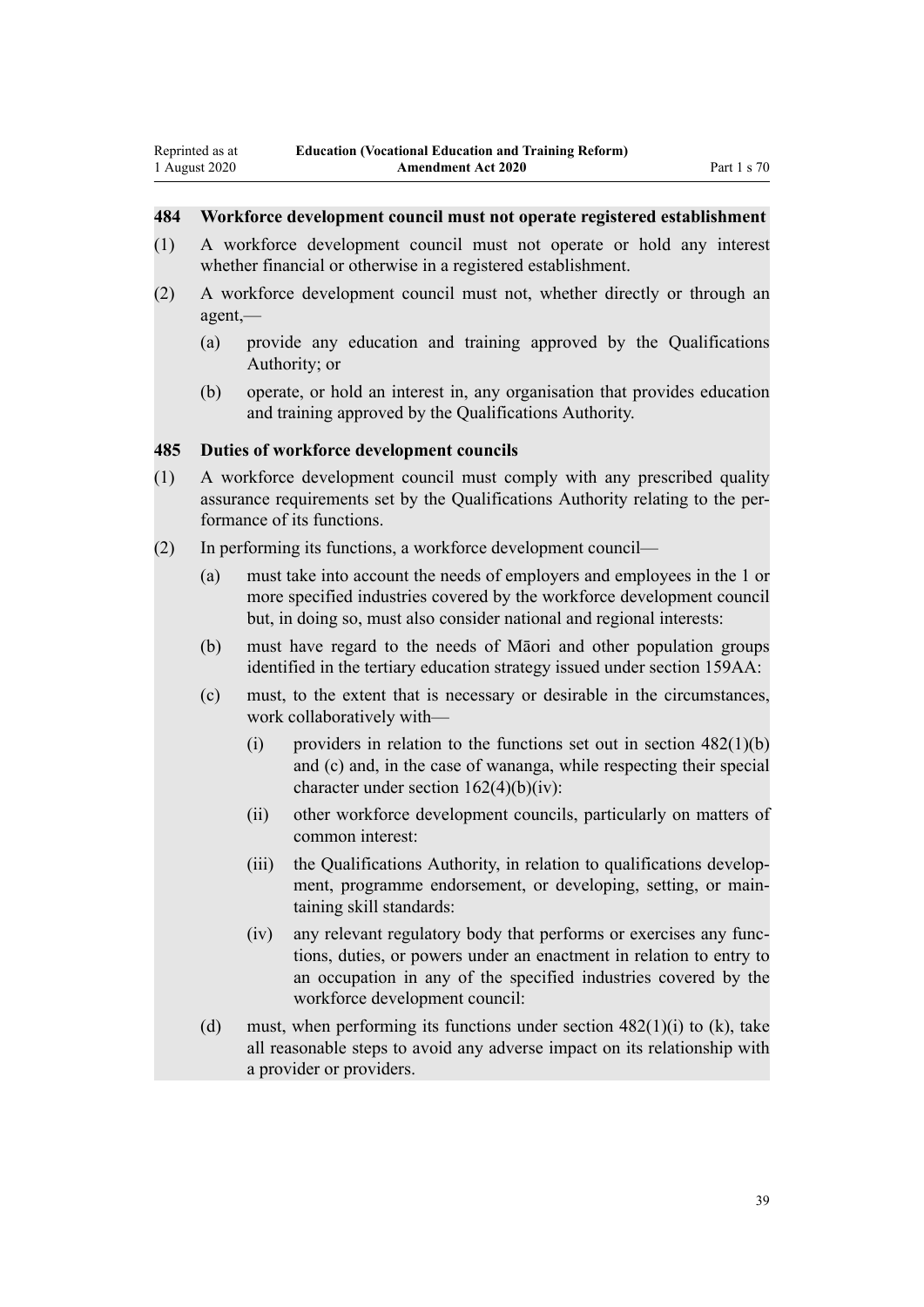#### **486 Annual fee payable by workforce development council**

- (1) A workforce development council must pay to the Qualifications Authority an annual fee prescribed by or determined under rules made under section  $253(1)(ga)$ .
- (2) The annual fee may recover no more than the reasonable costs, excluding those costs that are recoverable through fees charged under section 254, incurred by the Qualifications Authority for—
	- (a) prescribing quality assurance requirements under section  $253(1)(gb)$ ; and
	- (b) monitoring compliance, and addressing non-compliance, with those requirements in accordance with its functions under section  $246A(1)(da)$ ; and
	- (c) issuing quality assurance improvement notices under section 487.
- (3) The fee is—
	- (a) payable by the due date prescribed in the rules; and
	- (b) recoverable as a debt due to the Qualifications Authority.

#### **487 Qualifications Authority may issue quality assurance improvement notice**

- (1) The Qualifications Authority may, if satisfied that such action is reasonably necessary to maintain the quality and effectiveness of a workforce development council's performance of its functions, issue a quality assurance improvement notice to a workforce development council.
- (2) A quality assurance improvement notice must—
	- (a) set out any concerns the Qualifications Authority has about the workforce development council's systems, practices, or procedures; and
	- (b) specify the time within which the workforce development council is expected to address the Qualifications Authority's concerns (which must be a reasonable time, having regard to the nature and complexity of the action required); and
	- (c) state that, if the Qualifications Authority's concerns are not addressed within the specified time, the Qualifications Authority may issue a compliance notice under section 488; and
	- (d) state the consequence of a failure to comply with a compliance notice.

## **488 Qualifications Authority may issue compliance notice**

- (1) The Qualifications Authority may issue a compliance notice to a workforce development council requiring it to do either or both of the following:
	- (a) do, or refrain from doing, a particular thing in relation to a prescribed quality assurance requirement: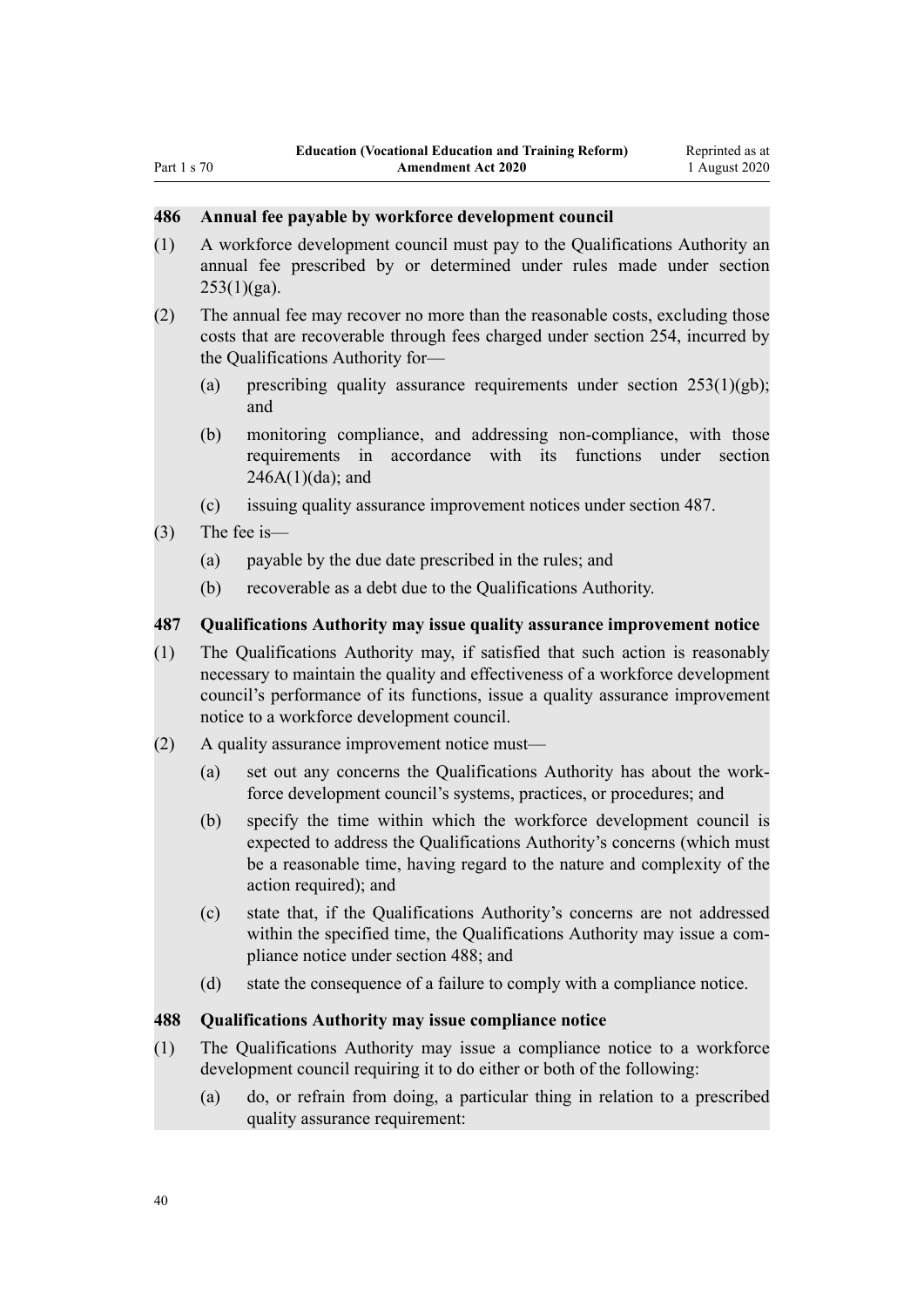- (b) address any concerns set out in a quality assurance improvement notice issued under section 487 that were not addressed within the time specified in that notice.
- (2) Section 255(3) to (6) applies to a compliance notice issued under this section.
- (3) If a workforce development council fails to comply with a compliance notice issued under this section, the Qualifications Authority may notify the Minister in writing.
- (4) A compliance notice may be issued to a workforce development council whether or not a quality assurance improvement notice has been issued under section 487.
- (5) Nothing in this section limits the power of the Qualifications Authority to issue a compliance notice to a workforce development council in accordance with section 255.

#### *Audit*

#### **489 Application of Public Audit Act 2001**

Each workforce development council established under section 479 is a public entity as defined in section 4 of the Public Audit Act 2001 and, in accordance with that Act, the Auditor-General is its auditor.

#### *Validity of acts*

#### **490 Act in breach of statute invalid**

- (1) An act of a workforce development council is invalid, unless section 491 applies, if —
	- (a) the act is contrary to, or outside the authority of, an Act; or
	- (b) the act is done otherwise than for the purpose of performing its functions.
- (2) Subsection (1) does not limit any discretion of a court to grant relief in respect of a minor or technical breach. Compare: 2004 No 115 s 19

#### **491 Some natural person acts protected**

- (1) Section 490, or any rule of law to similar effect, does not prevent a person dealing with a workforce development council from enforcing a transaction that is a natural person act unless the person dealing with the entity knew, or ought reasonably to have known,—
	- (a) that an express restriction in an Act makes the act contrary to, or outside the authority of, the Act; or
	- (b) that the act was done otherwise than for the purpose of performing the workforce development council's functions.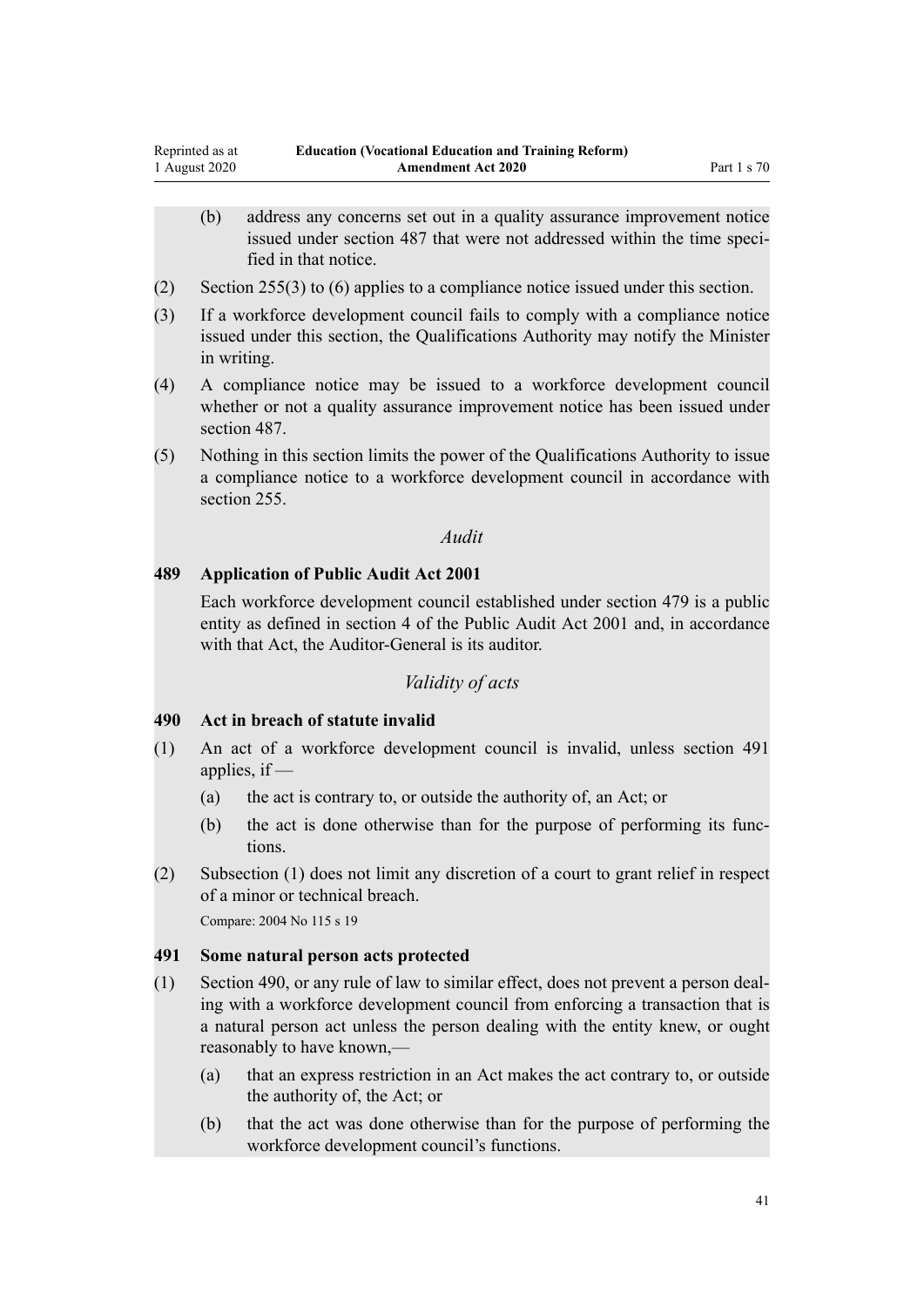- (2) A person who relies on subsection (1) has the onus of proving that the person did not have, and ought not reasonably to have had, the knowledge referred to in that subsection.
- (3) A workforce development council must report, in its financial report required by section 159YD(2), each transaction that the council has performed in the year to which the report relates that was invalid under section 490 but enforced in reliance on subsection (1).
- (4) To avoid doubt, this section does not affect any person's other remedies (for example, remedies in contract) under the general law. Compare: 2004 No 115 s 20

Subpart 2—Apprenticeships

## **492 Interpretation**

Part 1 s 70

In this subpart, unless the context otherwise requires,—

**apprentice** means a person receiving apprenticeship training

**apprenticeship training** means a type of vocational education and training that—

- (a) is provided for a person who is working in an industry while undertaking training in that industry; and
- (b) is provided wholly or partly at the person's workplace, mainly by or on behalf of the person's employer; and
- (c) consists of a programme of study or training, or both, leading to a qualification in the skills of an industry that provides entry into an occupation in that industry; and
- (d) is facilitated by a person that receives funding from the Commission

**apprenticeship training agreement** means an agreement between an employee and their employer that relates to the employee's receipt of, or that provides for the employee to receive, apprenticeship training.

Compare: 1992 No 55 s 13C

# **493 Apprenticeship training activities must be included in proposed plan**

(1) A provider that seeks funding for an apprenticeship training activity (as described in subsection (2)) via a plan must specify in its proposed plan how it intends to carry out that activity.

# (2) The **apprenticeship training activities** are—

- (a) to promote apprenticeship training generally through providing information, guidance, and advice to employers and prospective apprentices about the benefits of an apprenticeship:
- (b) to identify—
	- (i) prospective apprentices; and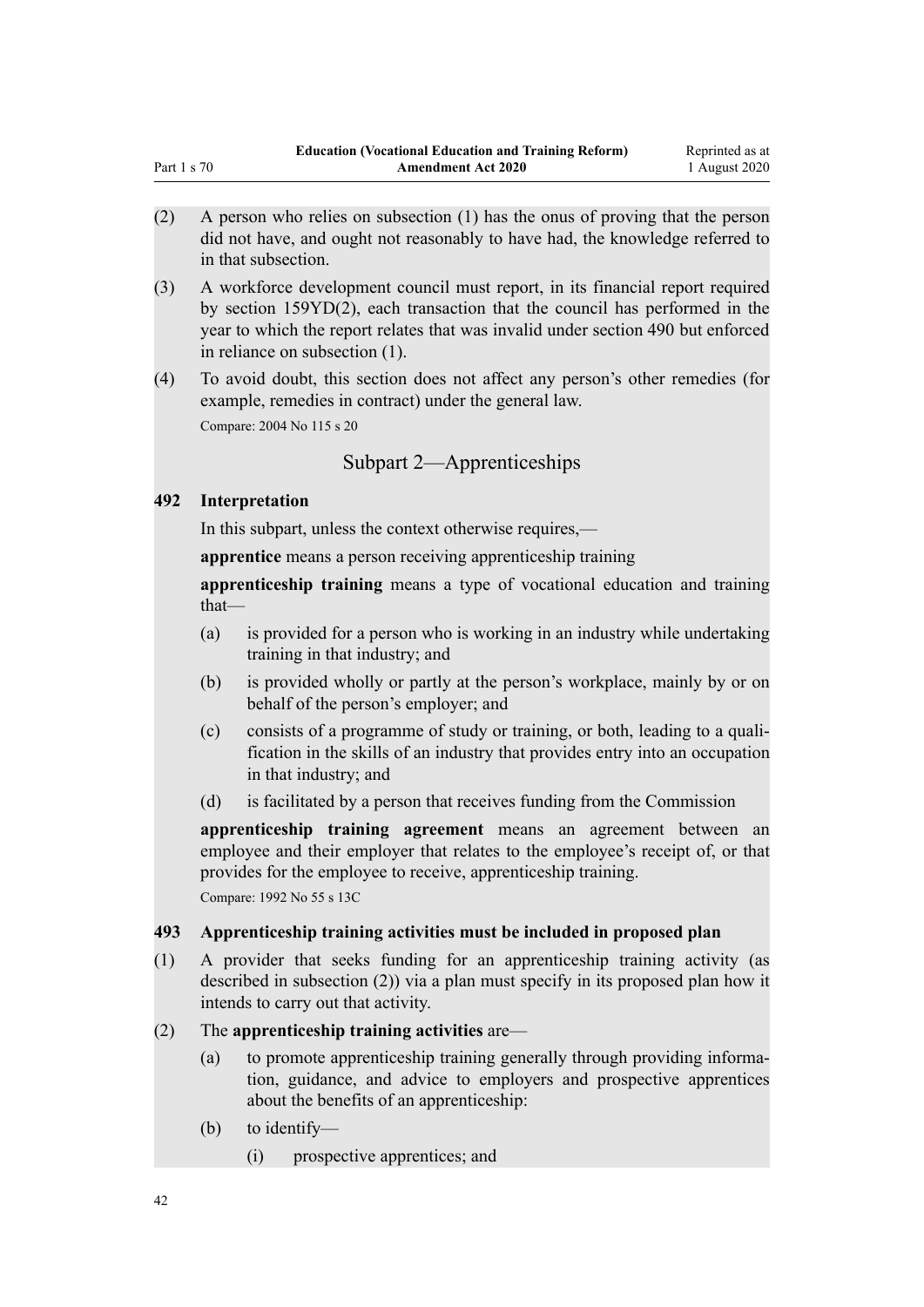|     |                                                                                              | employers able to offer apprenticeship training that satisfies all of<br>(ii)<br>the work-based requirements of the approved programme of the<br>provider:                                                                                   |  |  |  |
|-----|----------------------------------------------------------------------------------------------|----------------------------------------------------------------------------------------------------------------------------------------------------------------------------------------------------------------------------------------------|--|--|--|
|     | (c)                                                                                          | to provide or arrange training or employment that may lead to appren-<br>ticeship training for prospective apprentices:                                                                                                                      |  |  |  |
|     | (d)                                                                                          | to help prospective apprentices enter into apprenticeship training agree-<br>ments:                                                                                                                                                          |  |  |  |
|     | (e)                                                                                          | to produce, and facilitate (in consultation with the apprentice and the<br>apprentice's employer) the implementation of, individual training plans<br>consistent with an apprentice's apprenticeship training agreement:                     |  |  |  |
|     | (f)                                                                                          | to monitor individual apprentices to ensure that their apprenticeship<br>training leads them to attain, within a reasonable time, the level of skills<br>necessary to complete a qualification in the skills of the specified indus-<br>try: |  |  |  |
|     | (g)                                                                                          | to ensure, as far as is reasonably practicable, that apprenticeship training,<br>and every apprenticeship training agreement, within the specified indus-<br>try is consistent with any apprenticeship training code:                        |  |  |  |
|     | (h)                                                                                          | to provide or procure appropriate pastoral care and support for apprenti-<br>ces, having regard to the age and experience of the apprentice and the<br>contents of any apprenticeship training code.<br>Compare: 1992 No 55 s 13D            |  |  |  |
| 494 |                                                                                              | Duties of persons carrying out apprenticeship training activities                                                                                                                                                                            |  |  |  |
| (1) | Persons carrying out apprenticeship training activities (whether or not via a<br>plan) must, |                                                                                                                                                                                                                                              |  |  |  |
|     | (a)                                                                                          | in performing any apprenticeship training activity described in section<br>493(2), comply with every part of the apprenticeship training code that<br>affects that activity:                                                                 |  |  |  |
|     | (b)                                                                                          | before helping a person to enter into an apprenticeship training agree-<br>ment, advise that person to seek advice about the agreement from an<br>independent person.                                                                        |  |  |  |
| (2) |                                                                                              | A provider must give written notice to an apprentice under the provider's care<br>if the provider becomes aware that it is impracticable for the apprentice to con-<br>tinue their apprenticeship training with their current employer.      |  |  |  |
| (3) | A notice under subsection (2) must advise the apprentice—                                    |                                                                                                                                                                                                                                              |  |  |  |
|     | (a)                                                                                          | that the provider is able to assist the apprentice with finding a new<br>employer with whom the apprentice can complete their apprenticeship<br>training; and                                                                                |  |  |  |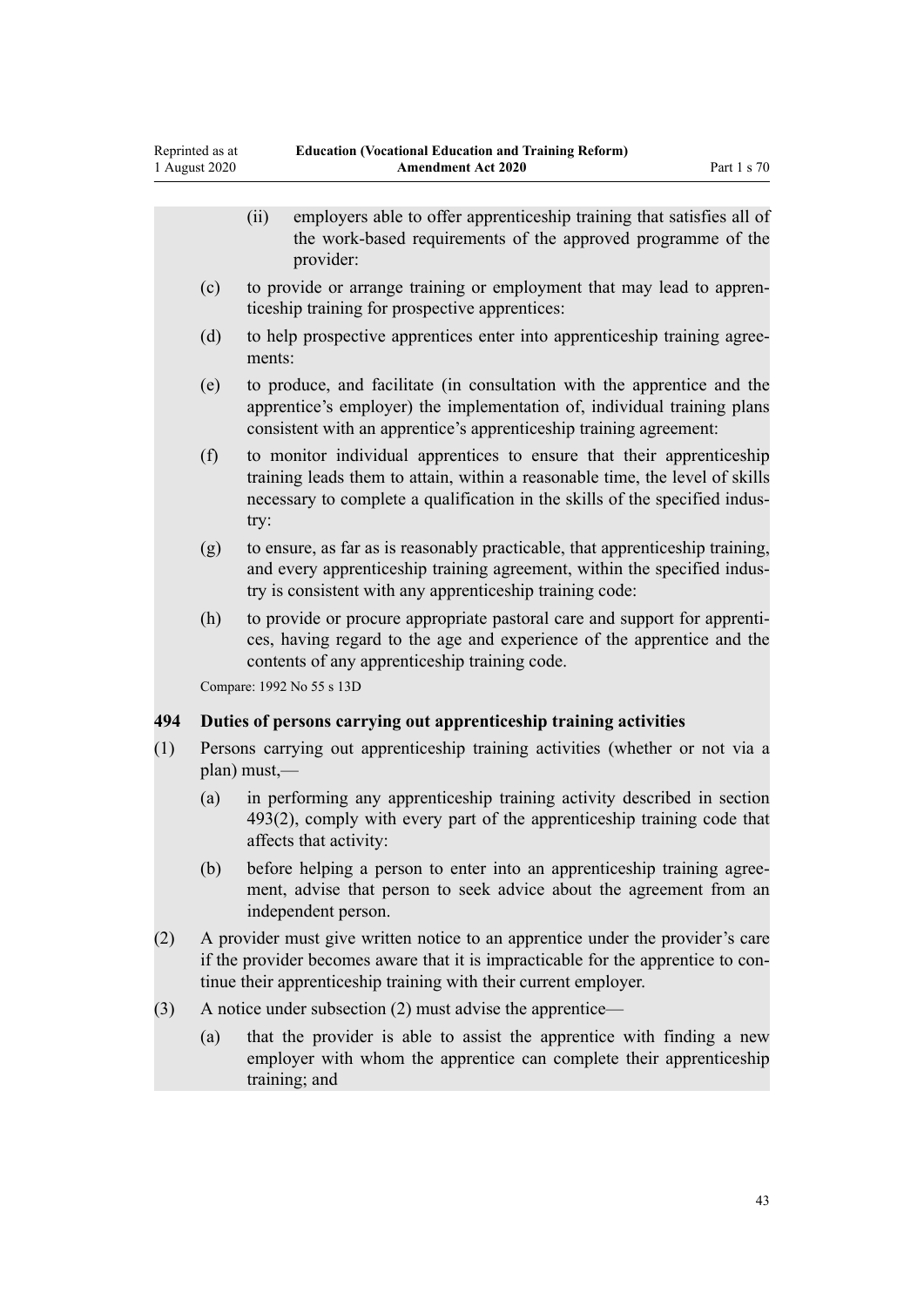(b) if the apprentice so requests, the provider will make reasonable endeavours to find a new employer with whom the apprentice can complete their training.

Compare: 1992 No 55 s 13E

#### **495 Minister may issue apprenticeship training code**

- (1) The Minister may, by notice in the *Gazette*, issue an apprenticeship training code that—
	- (a) is consistent with this subpart; and
	- (b) sets out the responsibilities of apprentices, their employers, and persons carrying out apprenticeship training activities under this subpart.
- (2) The apprenticeship training code may, but need not, be a code recommended by the Commission.
- (3) Before issuing an apprenticeship training code, the Minister may consult any persons or organisations as the Minister considers appropriate.
- (4) The notice under subsection (1) must—
	- (a) specify the date on which the apprenticeship training code comes into force (which must be at least 28 days after the date on which the notice is published); and
	- (b) either—
		- (i) set out the apprenticeship training code in full; or
		- (ii) give enough information to identify the code and state where copies of the code may be obtained.
- (5) Before issuing an apprenticeship training code under subsection (1), the Minister must consult the relevant workforce development council that covers the 1 or more specified industries to which the code relates.

Compare: 1992 No 55 s 13F

## **496 Availability of apprenticeship training code**

An apprenticeship training code issued by the Minister must be published on an Internet site maintained by or on behalf of the Commission.

Compare: 1992 No 55 s 13G

## **497 Apprenticeship training code to be taken into account by mediator, Employment Relations Authority, and Employment Court**

In exercising or performing, in relation to a matter concerning an apprentice, any power or function under the Employment Relations Act 2000, the following must take into account every applicable element of any apprenticeship training code:

- (a) a person providing mediation services under that Act:
- (b) the Employment Relations Authority: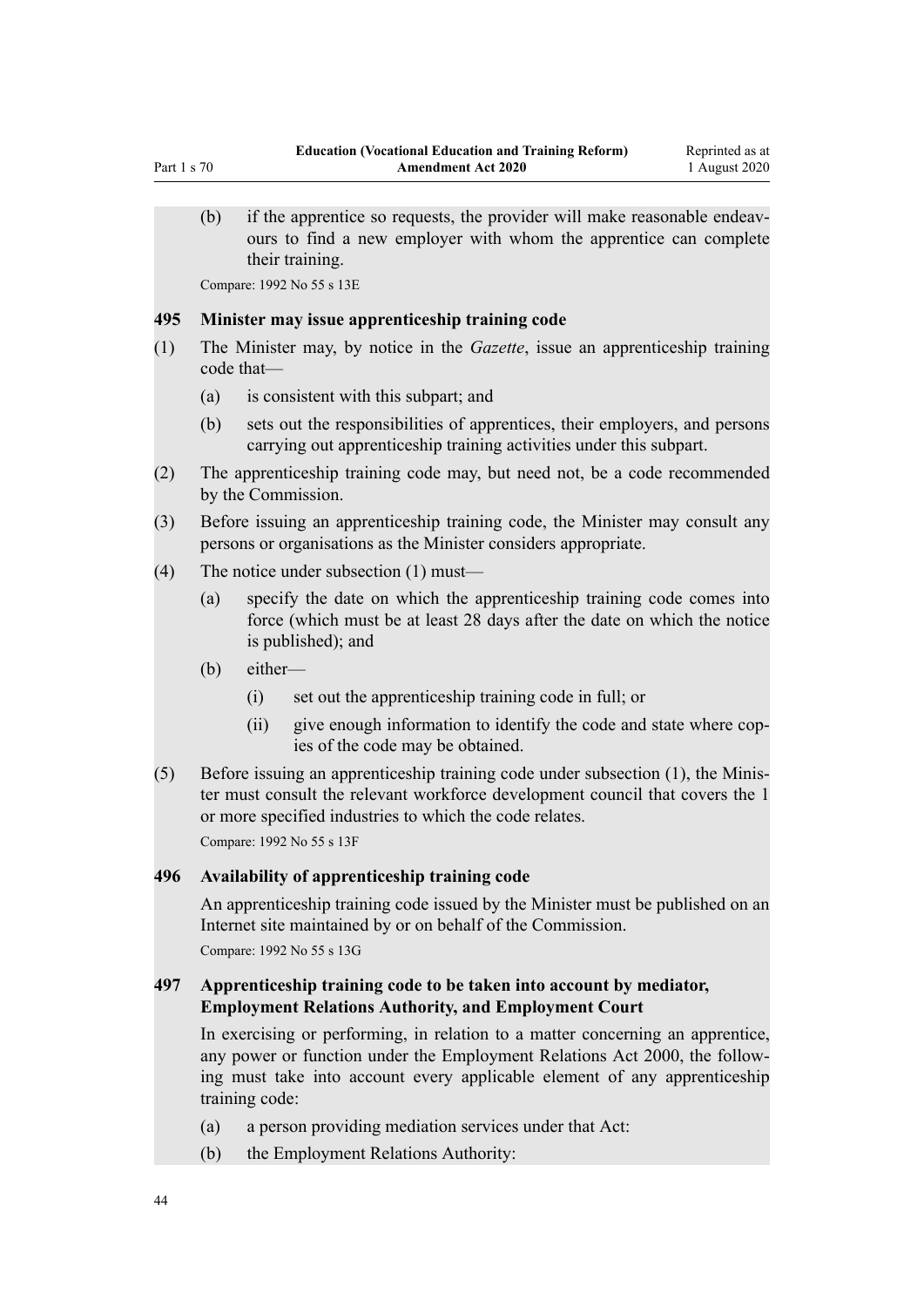(c) the Employment Court.

Compare: 1992 No 55 s 13H

#### **498 Application of Legislation Act 2012 to apprenticeship training code**

An apprenticeship training code is a disallowable instrument, but not a legislative instrument, for the purposes of the Legislation Act 2012, and must be presented to the House of Representatives under section 41 of that Act.

Compare: 1992 No 55 s 13I

### Subpart 3—Training levy

#### **499 Interpretation**

Reprinted as at 1 August 2020

For the purposes of this subpart,—

**ballot** means a ballot under section 508

**closing date** means the date, specified in the ballot paper under section 513(b), by which ballot papers must be returned

**levy group** means the members of an industry described in a levy order, or proposed to be described in a levy order, who have to, or will have to, pay that levy or proposed levy

**member of an industry** means a person who employs persons who work in that industry or a self-employed person in that industry

**qualifying member**, in relation to a levy group, means a member who does not have a certificate of exemption under section 517

**relevant industry** means the industry described in the levy order, or proposed levy order.

Compare: 1992 No 55 s 25

## **500 Purpose of levy**

The purpose of this subpart is to enable the making of Orders in Council imposing a training levy on the members of an industry, payable to a workforce development council, if a ballot of those members shows sufficient support for the imposition of the levy.

Compare: 1992 No 55 s 24

## *Imposition of levy*

## **501 Levy may be imposed by Order in Council**

- (1) The Governor-General may, by Order in Council made on the recommendation of the Minister, impose a levy on qualifying members of a levy group that is payable to a workforce development council.
- (2) The Minister must not recommend the making of an Order in Council unless the Minister is satisfied on reasonable grounds of the matters in section 502.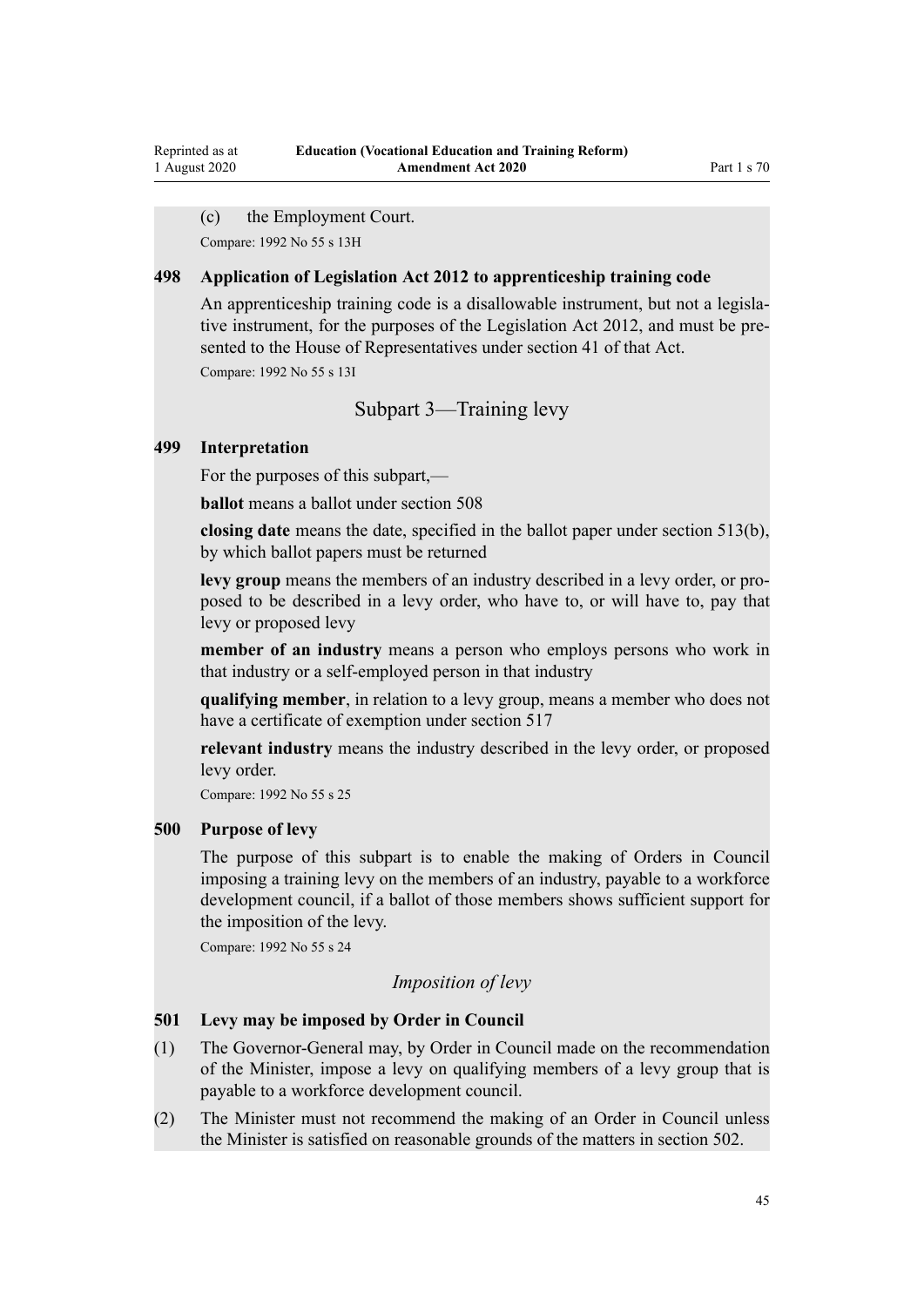## (3) A levy may be payable to—

- (a) 1 workforce development council by all qualifying members of the industry that is covered by that council; or
- (b) 1 workforce development council by all qualifying members of a specific industry that is within the range of industries covered by that council; or
- (c) more than 1 workforce development council, jointly, by all qualifying members of an industry that is covered by those councils.
- (4) A levy order is a legislative instrument and a disallowable instrument for the purposes of the Legislation Act 2012 and must be presented to the House of Representatives under section 41 of that Act. Compare: 1992 No 55 s 26

#### **502 Restrictions on making of levy orders**

- (1) The Minister must not recommend the making of a levy order unless satisfied on reasonable grounds that—
	- (a) the workforce development council to which the levy will be payable has, within the previous 12 months, balloted all known members of the levy group, in accordance with sections 508 to 515, in relation to a proposal that the levy should be imposed on those members; and
	- (b) at least 60% of the ballot papers distributed were validly completed and returned before the closing date to the independent returning officer conducting the ballot; and
	- (c) of the ballot papers validly completed and returned,—
		- (i) more than 60% of the total supported the imposition of the levy; and
		- (ii) more than 60%, weighted according to the size of the industry member that returned the ballot paper (calculated at the date on which the ballot closed and on the same basis as the levy is proposed to be charged, as set out in the ballot paper), supported the imposition of the levy; and
	- (d) the details specified in the order do not differ in any material way from those specified in the ballot paper; and
	- (e) the details specified in the order are acceptable to the Minister; and
	- (f) the workforce development council has or will have in place adequate systems for accounting to qualifying members of the levy group for the expenditure of levy funds; and
	- (g) all other relevant matters known to the Minister have been properly considered.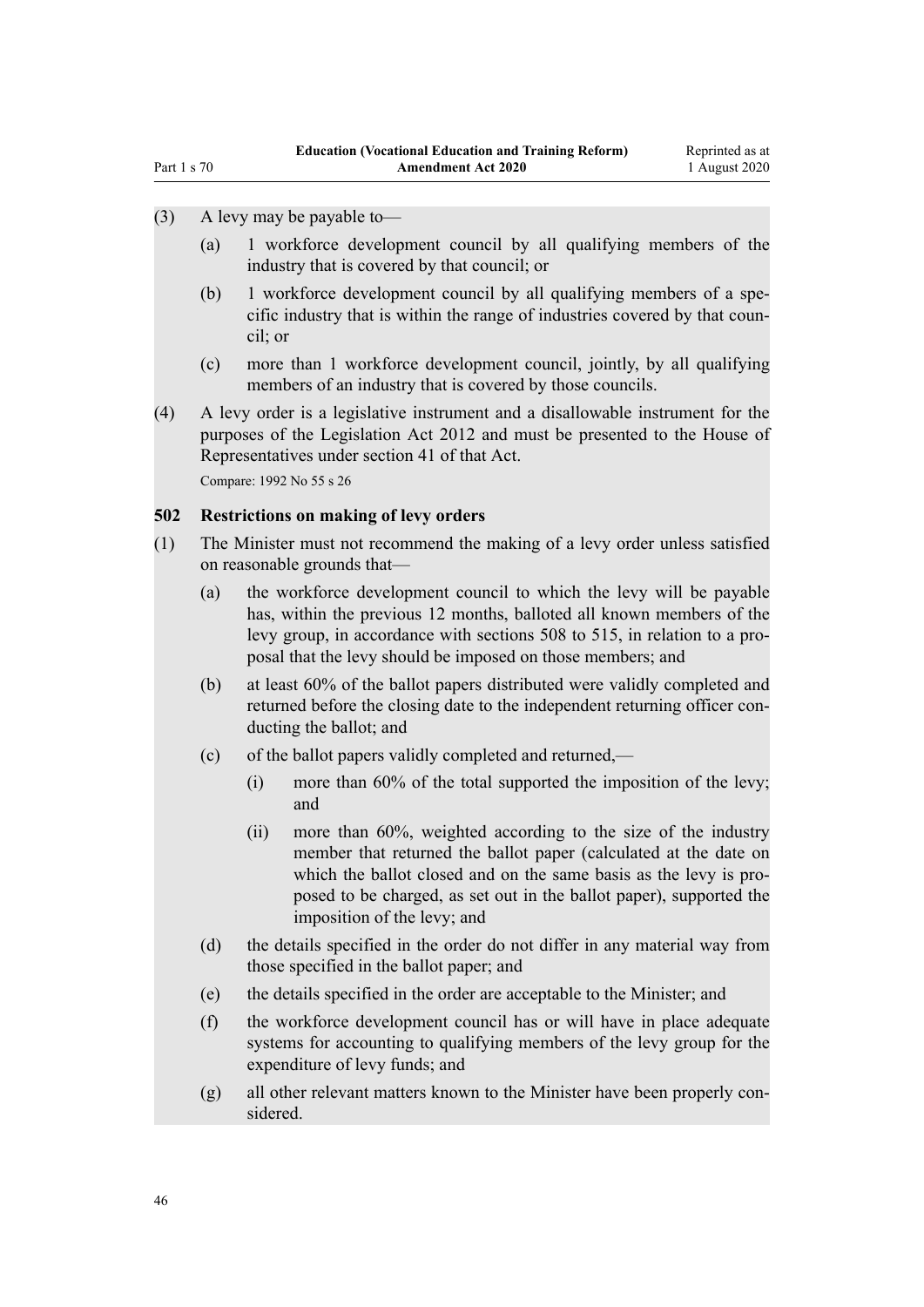(2) When considering the matters in subsection (1), the Minister must consult the Commission and may consult any other persons that the Minister considers appropriate.

Compare: 1992 No 55 s 27

#### **503 Matters to be specified in levy orders**

A levy order must specify the matters set out in Schedule 24. Compare: 1992 No 55 s 28

## **504 Purposes for which levy may be required**

- (1) A levy order must specify the purposes for which levy funds are to be used.
- (2) A levy order may also specify any purpose or purposes for which no amount of levy may be used.
- (3) In specifying how levy funds are to be used, a levy order may specify 1 or more purposes that will benefit the levy group as a whole and that are related to meeting the costs of the relevant workforce development council performing its functions under section 482.
- (4) No levy order may specify a purpose for which levy funds may be used that is related to—
	- (a) meeting the costs of arranging delivery of work-based training; or
	- (b) undertaking any commercial or trading activity; or
	- (c) any matter that directly benefits 1 or more individual members of the levy group, as opposed to generally benefiting the relevant industry as a whole.
- (5) Subsection (4)(b) does not prevent a workforce development council from—
	- (a) using any part of a levy to publish or sell any educational, informative, or promotional material (whether or not at a profit); or
	- (b) investing any part of a levy pending its expenditure.

Compare: 1992 No 55 s 29

#### **505 Levy order may require provision of information**

A levy order may require qualifying members of the levy group to provide information to the workforce development council, or some other person or body, for the purpose of enabling or assisting the determination of the amount of levy payable.

Compare: 1992 No 55 s 30

#### **506 Orders are confirmable instruments**

(1) The explanatory note of a levy order made under section 501 must indicate that—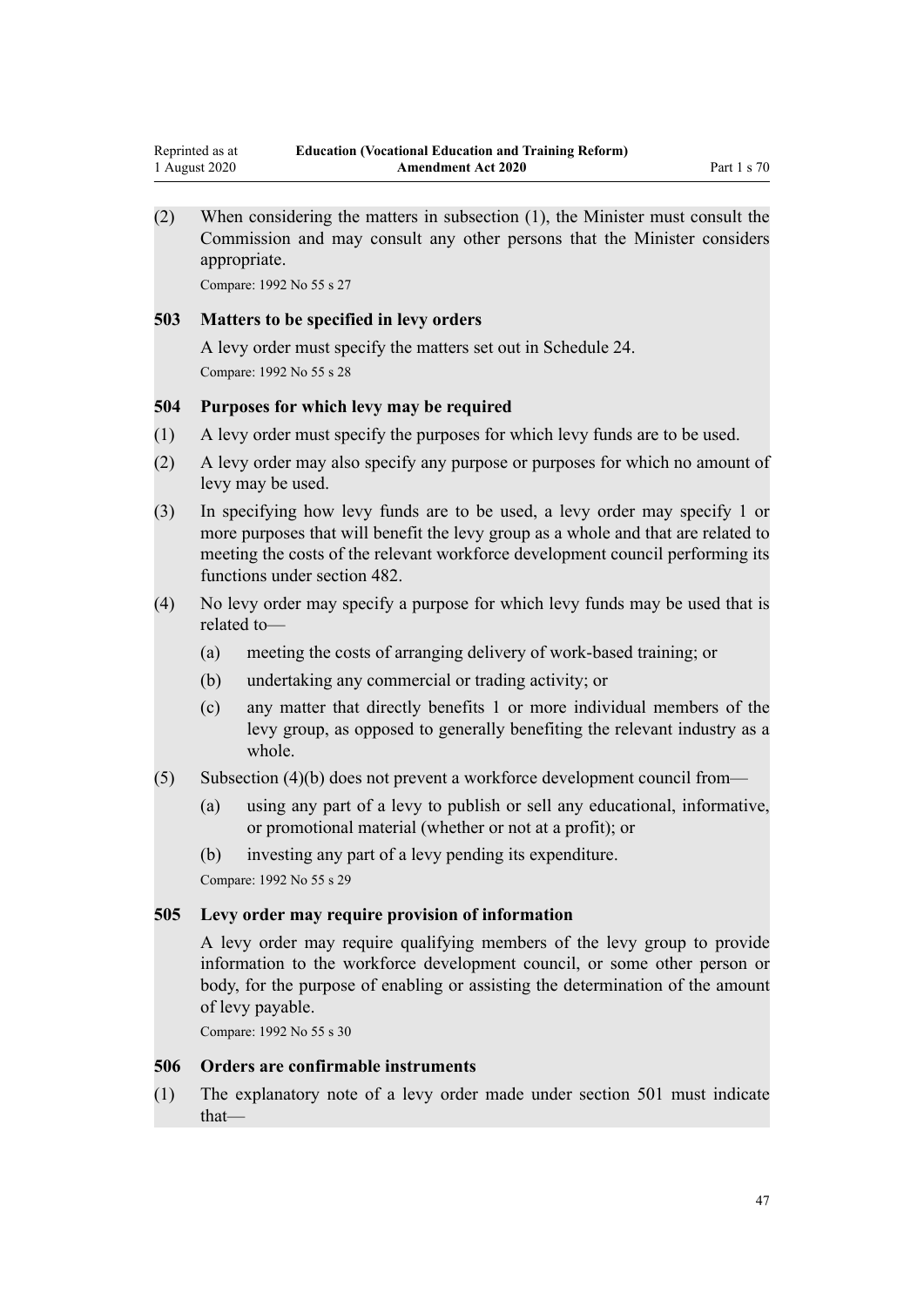- (a) it is a confirmable instrument under section 47B of the Legislation Act 2012; and
- (b) it is revoked at a time stated in the note, unless earlier confirmed by an Act of Parliament; and
- (c) the stated time is the applicable deadline under section  $47C(1)(a)$  or (b) of that Act.
- (2) The Minister on whose recommendation a levy order was made must, by notice published in the *Gazette* at least 6 months before the time at which the order may be revoked under section 47C(1)(a) or (b) of the Legislation Act 2012, indicate the Minister's intentions with regard to its continuing in force unless the levy order is sooner—
	- (a) revoked; or

Part 1 s 70

- (b) disallowed under Part 3 of the Legislation Act 2012; or
- (c) confirmed by an Act of Parliament.

Compare: 1992 No 55 s 51

## **507 Expiry of levy orders**

- (1) A levy order expires 5 years after the day on which it was made unless it is sooner—
	- (a) revoked; or
	- (b) disallowed under Part 3 of the Legislation Act 2012.
- (2) A levy order is revoked if the workforce development council responsible for administering the levy is disestablished under section 480.

Compare: 1992 No 55 s 52

## *Ballots*

#### **508 Independent returning officer must conduct ballot**

A ballot must be conducted by an independent returning officer appointed by the workforce development council and approved by the Minister. Compare: 1992 No 55 s 31

## **509 Workforce development council must identify potential members of levy group**

- (1) A workforce development council that proposes to impose a levy must take reasonable steps to ensure that it identifies all potential members of the levy group, including—
	- (a) obtaining from that council's records, and from records that may be available from other workforce development councils, information that can be used to identify potential members; and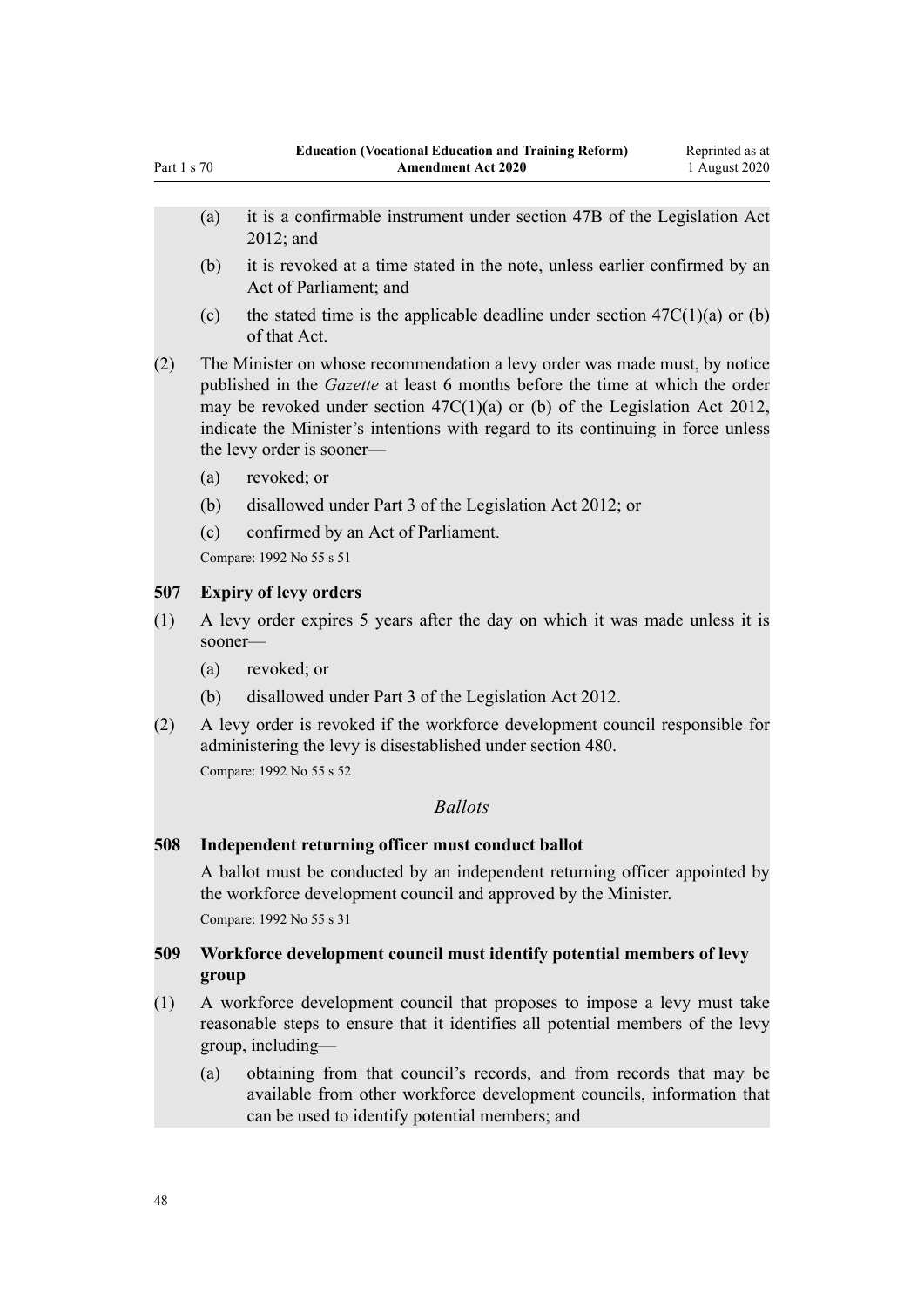- (b) giving adequate notice of the ballot in public newspapers and industryspecific publications, and inviting members of the relevant industry to register to receive information about the ballot and ballot papers.
- (2) After satisfying the requirements of subsection (1), the workforce development council must provide to the independent returning officer who is administering the ballot a list of all potential members of the levy group of whom it is aware. Compare: 1992 No 55 s 32

## **510 Returning officer must notify potential members of levy group**

- (1) The returning officer must give notice of the ballot to—
	- (a) every person named on the list of potential members of the levy group provided by the workforce development council under section 509(2); and
	- (b) any other person who the independent returning officer considers may be a member of the levy group.
- (2) The notice under subsection (1) must advise the person about the ballot and must—
	- (a) describe the industry that is intended to be covered by the proposed levy order; and
	- (b) state that the returning officer considers that the person is or may be a member of that industry; and
	- (c) state that membership of the industry means that the person—
		- (i) is entitled to participate in the ballot; and
		- (ii) will be required to pay the levy if there is sufficient support for it in the ballot and the levy order is made; and
	- (d) state that the person must notify the returning officer if the person disputes that the person is a member of the industry intended to be covered by the proposed levy order (a **coverage dispute**); and
	- (e) state the date by which that notification of a coverage dispute must be received.

Compare: 1992 No 55 s 33

## **511 Commission must resolve coverage disputes**

If the returning officer receives a notice under section  $510(2)(d)$  that the person wishes to raise a coverage dispute, the returning officer must refer that issue to the Commission for determination in accordance with section 525.

Compare: 1992 No 55 s 34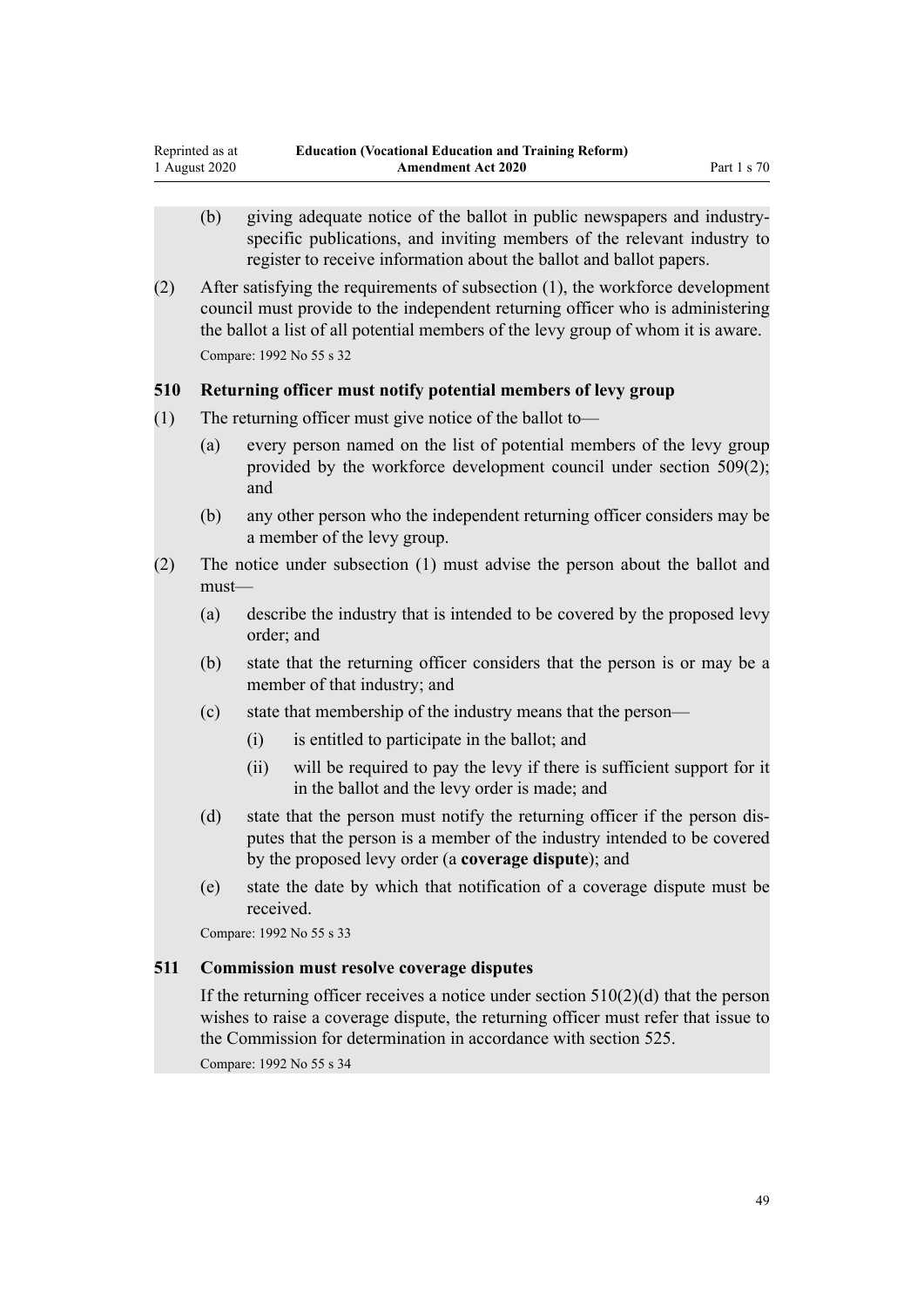Part 1 s 70

## **512 Population to be balloted**

As soon as practicable after all coverage disputes have been finally determined (including any appeals under section 526(2)), the returning officer must send a ballot paper to each person in the levy group.

Compare: 1992 No 55 s 35

### **513 Requirements of ballot papers**

A ballot paper must state—

- (a) the address to which ballot papers must be returned; and
- (b) the date by which ballot papers must be returned; and
- (c) full information on the nature of the levy power being sought, including all the matters listed in Schedule 24.

Compare: 1992 No 55 s 36

## **514 Returning officer must count votes**

The returning officer must collect all validly completed ballot papers received by the returning officer at the closing date and calculate—

- (a) the proportion of the total number of ballot papers sent by the returning officer under section 512 that have been validly completed and received by them at the closing date; and
- (b) the proportion of the validly completed ballot papers received by the returning officer the closing date that are in favour of the proposal to impose the levy; and
- (c) the proportion of the validly completed ballot papers received by the returning officer at the closing date that are in favour of the proposal to impose the levy if the votes are weighted according to the size of the member of the industry that returned the ballot paper (calculated at the date on which the ballot closed and on the same basis as the levy is proposed to be charged as set out in the ballot paper).

Compare: 1992 No 55 s 37

## **515 Returning officer must keep ballot papers, etc**

The returning officer must take all reasonable steps to ensure that all ballot papers, envelopes, lists, and other documents used in connection with a ballot conducted under this Part are preserved and kept for a period of 1 year after the completion of the ballot.

Compare: 1992 No 55 s 38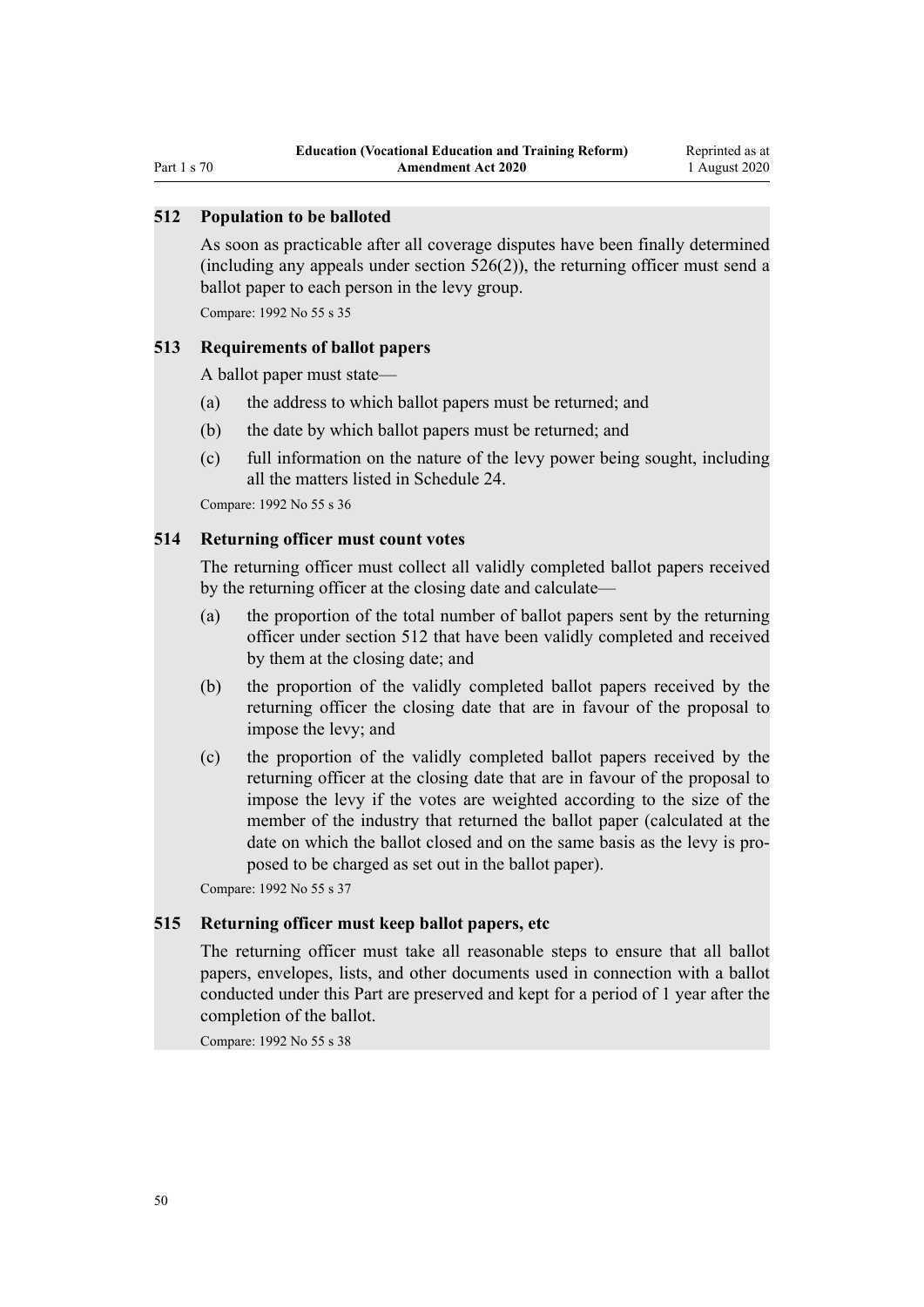## *Collection of levy*

## **516 Levy is payable by qualifying members to workforce development council**

If a levy order is made, the levy specified in the order is payable by every qualifying member of the levy group to the workforce development council named in the levy order.

Compare: 1992 No 55 s 39

## **517 Certificate of exemption**

- (1) The chief executive of the Commission may issue a certificate of exemption from payment of a levy to a member of the relevant industry who—
	- (a) was a member of the industry at the time the ballot was held in relation to that levy; and
	- (b) was, through no fault or neglect on that person's part, not included in the ballot.
- (2) The chief executive may revoke a certificate of exemption if—
	- (a) the person to whom it has been issued agrees; or
	- (b) it was issued in error.

Compare: 1992 No 55 s 40

## **518 Method of collecting levy**

- (1) A workforce development council may collect levies directly from qualifying members of the levy group or by using a collection agent specified in the levy order in accordance with section 519.
- (2) A workforce development council may recover levies due from any qualifying member of the levy group—
	- (a) by deducting the amount due from any amount the workforce development council owes that qualifying member; or
	- (b) as a debt due to the workforce development council in any court of competent jurisdiction.

Compare: 1992 No 55 s 41

#### **519 Levy order may provide for collection by agent**

- (1) A levy order may specify persons, other than the persons who are primarily responsible for paying the levy, who must collect levy money due from qualifying members and pay it to the workforce development council.
- (2) If a levy order specifies a person who must act as a collection agent under subsection (1), the levy order must also specify an amount from, or a percentage of, the levy money collected that the person may retain as a fee for providing the collection service.

Compare: 1992 No 55 s 42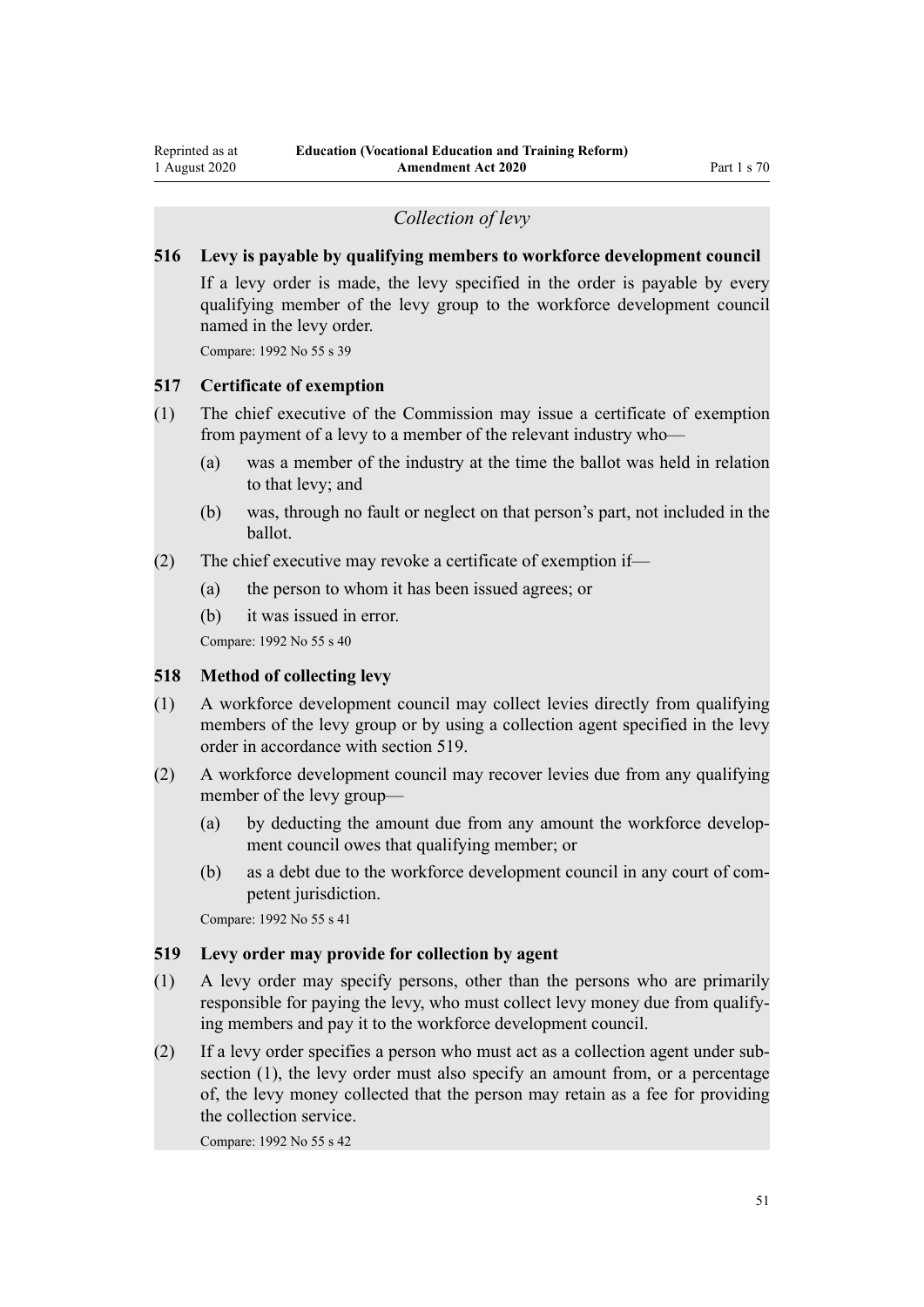*Duties of workforce development councils and others in relation to levies*

## **520 Levy funds must be kept in separate bank accounts and used only for authorised purposes**

- (1) A workforce development council that receives a levy under a levy order must open 1 or more bank accounts for the purpose of the levy and must use the account or those accounts for only the following purposes:
	- (a) depositing amounts of levy paid or recovered; and
	- (b) making payments out of levy funds.
- (2) Only people expressly authorised by the workforce development council may operate the account or those accounts.
- (3) No money may be paid out of the account or those accounts except for a purpose authorised in the levy order.

Compare: 1992 No 55 s 44

#### **521 Duty to keep records**

A workforce development council that receives a levy must ensure that accurate and up-to-date records are kept of—

- (a) the names of all members of the levy group from whom the levy has been collected or recovered; and
- (b) the amount of the levy collected or recovered from those members; and
- (c) the names of all members of the levy group who are or may be liable to pay the levy but have not done so; and
- (d) the use to which the levy funds have been put.

Compare: 1992 No 55 s 45

#### **522 Duty to provide annual report**

- (1) As soon as practicable after the end of a financial year during which a levy has been paid to a workforce development council under a levy order, the workforce development council—
	- (a) must prepare, in respect of that year, financial statements in accordance with generally accepted accounting practice (within the meaning of section 8 of the Financial Reporting Act 2013); and
	- (b) must include in the financial statements required by paragraph (a) all the necessary information to explain—
		- (i) the balance of the levy fund; and
		- (ii) the movements in the levy fund over the course of the year, including receipts of money collected and payments of money made under the levy order; and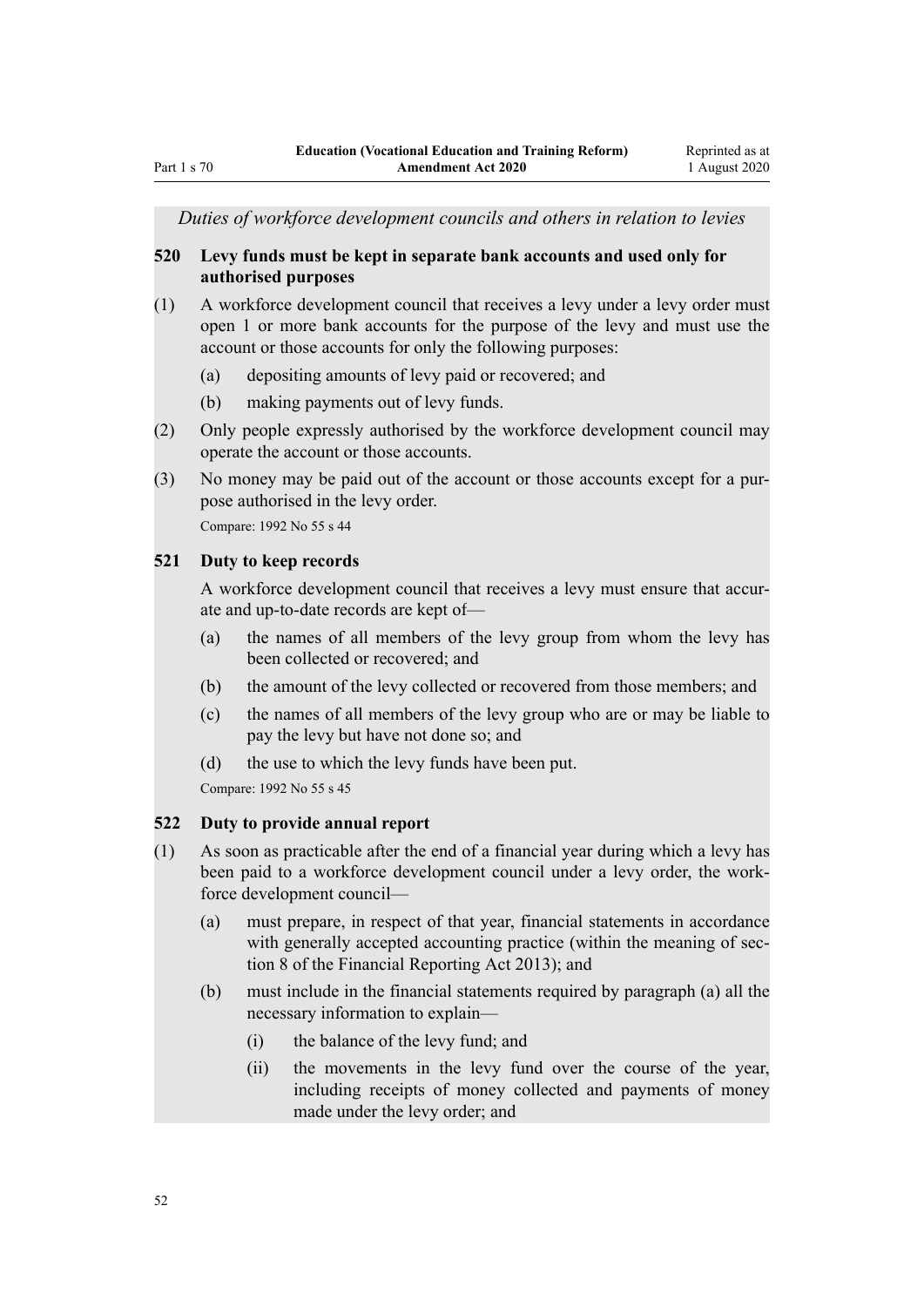- (iii) the use of assets acquired or built up with or out of money received under the levy order.
- (2) The workforce development council must ensure that the financial statements prepared under subsection (1) are audited within 90 days of the end of that financial year.
- (3) Financial statements prepared under subsection (1) must be included in the workforce development council's annual report for that year.
- (4) A workforce development council that is required by subsection (3) to include financial statements in its annual report must, as soon as that report has been completed, give a copy to the Minister, and the Minister must present a copy to the House of Representatives not later than 6 sitting days after receiving it.
- (5) Despite subsection (4), if an enactment other than this Act requires a workforce development council to give a Minister a copy of its annual report and requires the Minister to present a copy to the House of Representatives, that organisation must, to the extent that the enactment and subsection (4) impose different requirements, comply with the enactment instead of subsection (4).
- (6) A workforce development council that is required by subsection (3) to include financial statements in its annual report must take all reasonable steps to ensure that every person primarily liable for paying the levy that is reflected in those financial statements receives a copy of the annual report as soon as is reasonably practicable after the report has been completed.

Compare: 1992 No 55 s 46

## **523 Duty to protect commercially sensitive information**

A person who receives commercially sensitive information for the purposes of carrying out a function or an activity under this Part, or under a levy order, must take reasonable steps to protect that information.

Compare: 1992 No 55 s 47

## *Disputes*

## **524 Arbitration or mediation system must be established**

- (1) A workforce development council that receives a levy under a levy order must establish a method of arbitration or mediation in the case of disputes regarding—
	- (a) whether a person was included in the ballot relating to that levy; and
	- (b) whether a person has paid the levy; and
	- (c) the amount of levy payable; and
	- (d) any other matter relating to the levy, except disputes about whether a person is within the levy group.
- (2) Details of the arbitration or mediation system must be specified in the levy order, including—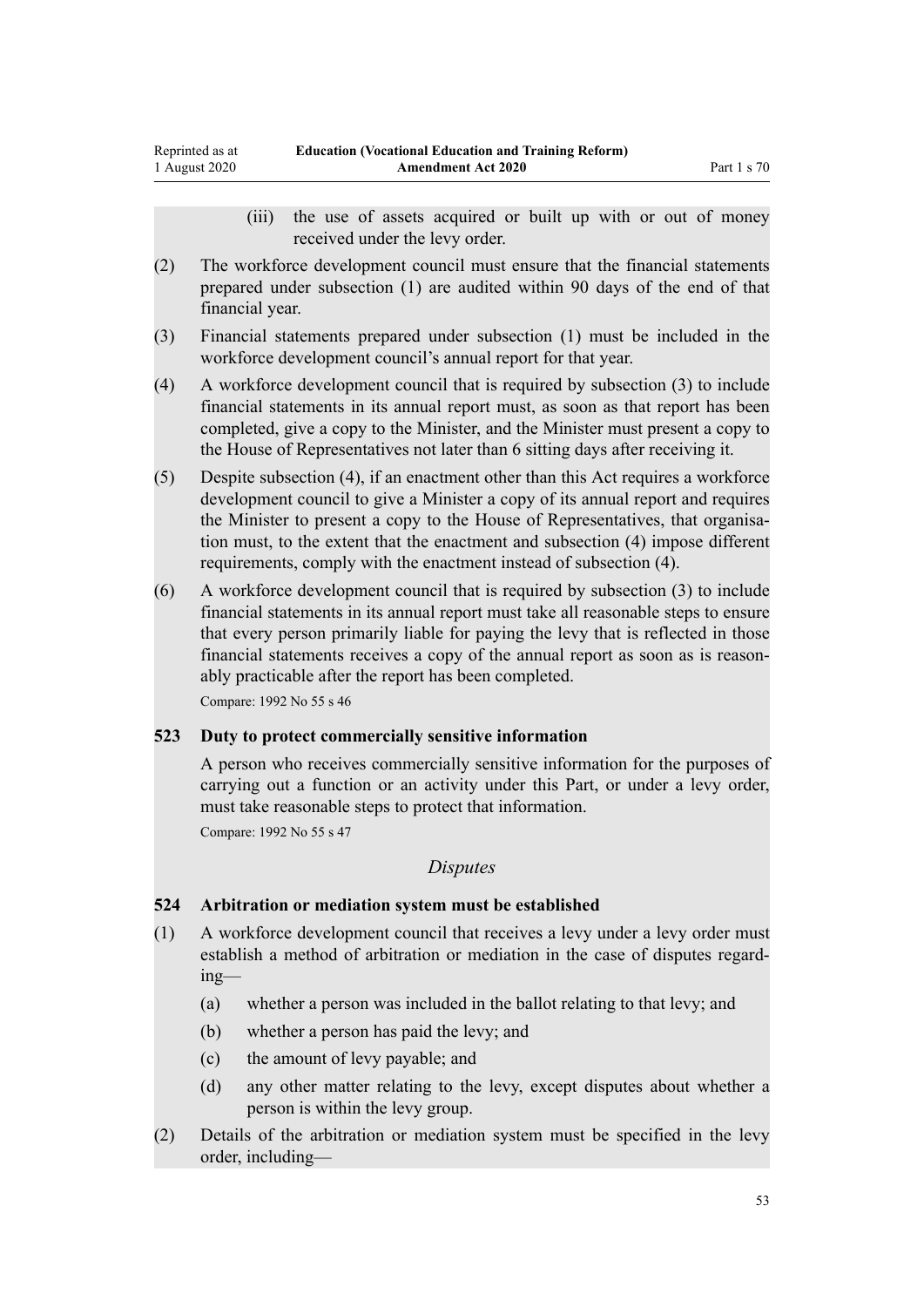- <span id="page-53-0"></span>(a) the method of appointment of arbitrators or mediators; and
- (b) the procedures to be followed by arbitrators or mediators; and
- (c) the remuneration of arbitrators or mediators; and
- (d) the payment of costs in relation to arbitration or mediation; and
- (e) any other matters relating to the resolution of disputes.

Compare: 1992 No 55 s 48

## **525 Disputes about coverage**

- (1) If a returning officer refers a dispute to the Commission under section 511, the Commission must determine the matter.
- (2) The workforce development council that is proposing to impose a levy or, if a levy order has been made, that is responsible for administering the levy must pay the reasonable costs of the Commission for determining the dispute. Compare: 1992 No 55 s 49

## **526 Appeals to District Court**

- (1) If a dispute is unresolved after arbitration or mediation in accordance with the method specified in the levy order, or if a party wishes to appeal against a decision of an arbitrator or mediator, the dispute may be referred, or the decision may be appealed, to the District Court.
- (2) A determination by the Commission under section 525 may be appealed against on grounds of procedural error only.
- (3) An appeal under subsection (2) may be made to the District Court by the person disputing membership of the levy group or by the workforce development council that is proposing to impose, or responsible for administering, the levy. Compare: 1992 No 55 s 50

#### **71 Schedule 1 amended**

- (1) In Schedule 1, repeal [clause 17\(3\).](http://legislation.govt.nz/pdflink.aspx?id=LMS114094)
- (2) In Schedule 1, after [Part 9](http://legislation.govt.nz/pdflink.aspx?id=LMS301208), insert the Part 10 set out in [Schedule 1](#page-55-0) of this Act.

## **72 Schedule 13A amended**

(1) After the [Schedule 13A](http://legislation.govt.nz/pdflink.aspx?id=DLM187979) heading, insert:

## **Part 1**

## **Provisions relating to all tertiary education institutions**

(2) In [Schedule 13A](http://legislation.govt.nz/pdflink.aspx?id=DLM187979), after the last item, insert the Part 2 set out in [Schedule 2](#page-74-0) of this Act.

# **73 Schedule 19 repealed**

Repeal [Schedule 19.](http://legislation.govt.nz/pdflink.aspx?id=DLM6385560)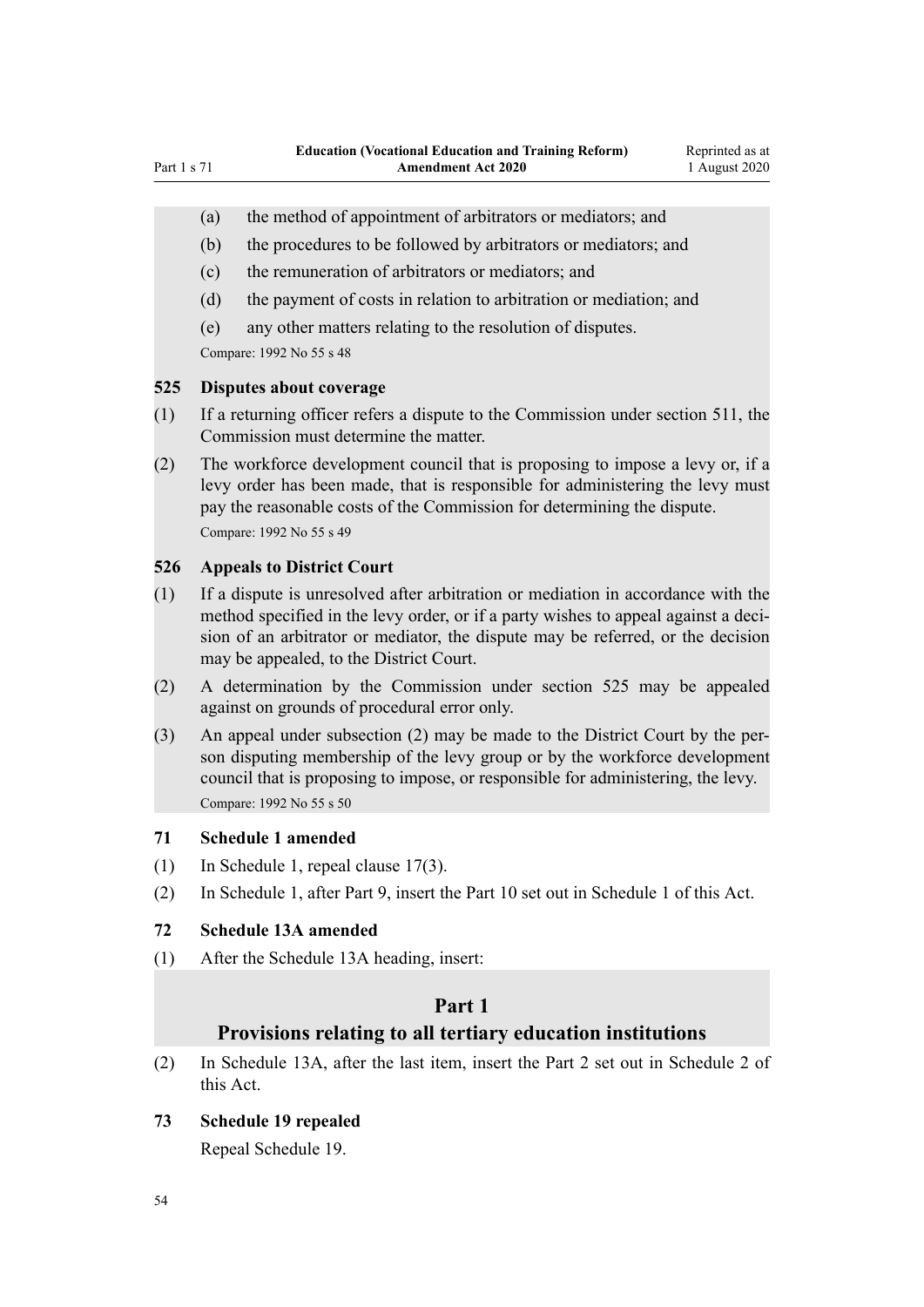## **74 New Schedules 22 to 25 inserted**

- (1) After [Schedule 21,](http://legislation.govt.nz/pdflink.aspx?id=DLM6526388) insert the Schedule 22 set out in [Schedule 3](#page-75-0) of this Act.
- (2) After Schedule 22 (as inserted by subsection (1)), insert the Schedule 23 set out in [Schedule 4](#page-78-0) of this Act.
- (3) After Schedule 23 (as inserted by subsection (2)), insert the Schedule 24 set out in [Schedule 5](#page-84-0) of this Act.
- (4) After Schedule 24 (as inserted by subsection (3)), insert the Schedule 25 set out in [Schedule 6](#page-86-0) of this Act.

## **Part 2**

## **Repeals, revocations, and other amendments**

## **75 Repeal of Industry Training and Apprenticeships Act 1992**

The [Industry Training and Apprenticeships Act 1992](http://legislation.govt.nz/pdflink.aspx?id=DLM266245) (1992 No 55) is repealed.

## **76 Repeal of Education (Polytechnics) Amendment Act 2009**

The [Education \(Polytechnics\) Amendment Act 2009](http://legislation.govt.nz/pdflink.aspx?id=DLM2294200) (2009 No 70) is repealed.

#### **77 Orders revoked**

The following orders are revoked:

- (a) [Education \(Disestablishment of Tairāwhiti Polytechnic and Incorpor](http://legislation.govt.nz/pdflink.aspx?id=DLM3394203)[ation in Eastern Institute of Technology\) Order 2010](http://legislation.govt.nz/pdflink.aspx?id=DLM3394203) (SR 2010/449):
- (b) [Education \(Disestablishment of Aoraki Polytechnic and Incorporation in](http://legislation.govt.nz/pdflink.aspx?id=DLM6642035) [Christchurch Polytechnic Institute of Technology\) Order 2015](http://legislation.govt.nz/pdflink.aspx?id=DLM6642035) (LI 2015/257):
- (c) [Education \(Disestablishment of Bay of Plenty Polytechnic and Waiariki](http://legislation.govt.nz/pdflink.aspx?id=DLM6713100) [Institute of Technology and Incorporation into Waiariki Bay of Plenty](http://legislation.govt.nz/pdflink.aspx?id=DLM6713100) [Polytechnic\) Order 2016](http://legislation.govt.nz/pdflink.aspx?id=DLM6713100) (LI 2016/1).

## **78 Consequential amendments to other enactments**

- (1) Amend the Acts specified in [Part 1](#page-87-0) of Schedule 7 as set out in that Part.
- (2) Amend the legislative instruments specified in [Part 2](#page-90-0) of Schedule 7 as set out in that Part.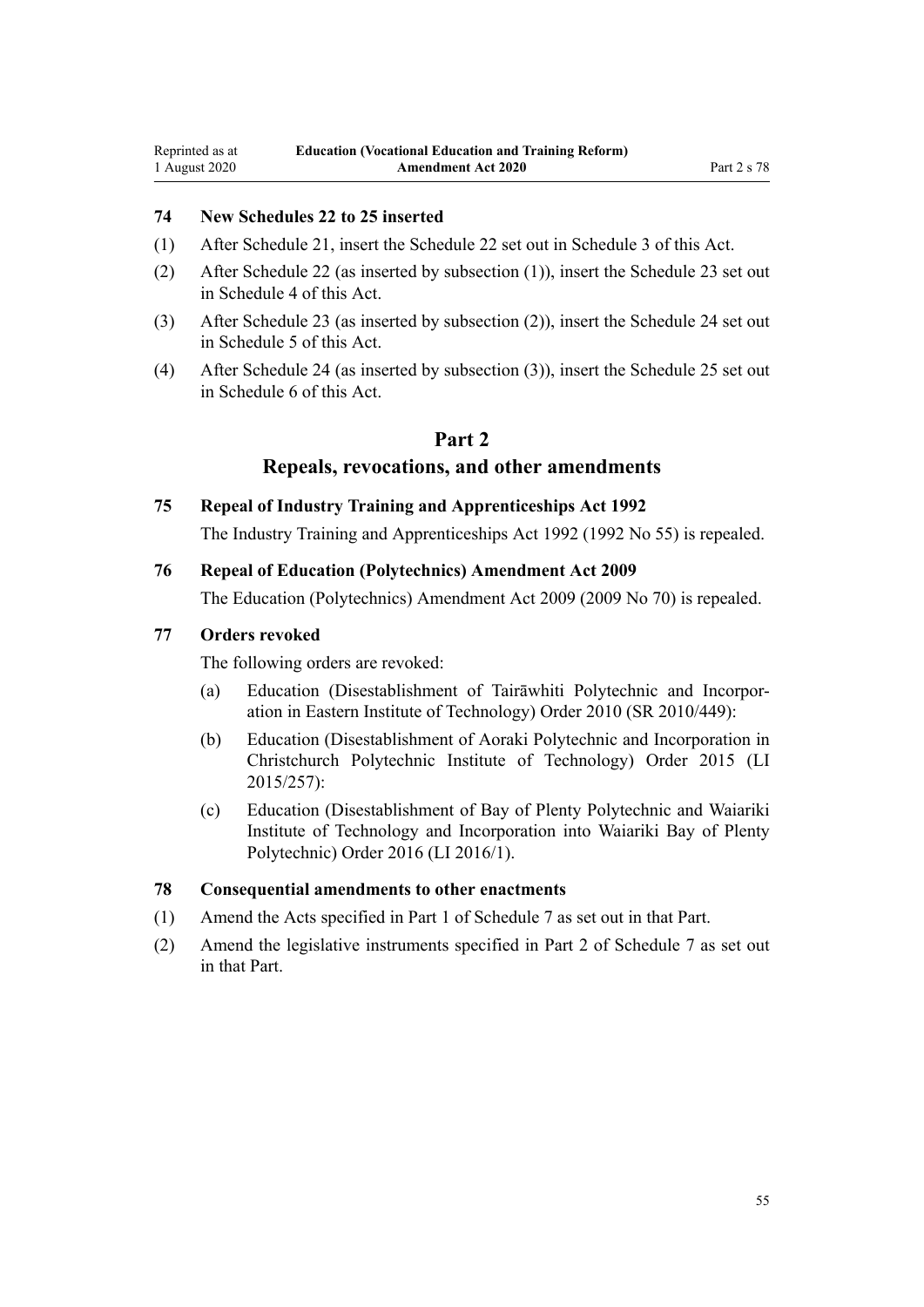# <span id="page-55-0"></span>**Schedule 1 New Part 10 inserted into Schedule 1**

[s 71\(2\)](#page-53-0)

#### **Part 10**

# **Provisions relating to Education (Vocational Education and Training Reform) Amendment Act 2020**

## **28 Interpretation**

In this Part, unless the context otherwise requires,—

**amendment Act** means the Education (Vocational Education and Training Reform) Amendment Act 2020

**commencement date** means the date on which the amendment Act comes into force

**Commission** means the Tertiary Education Commission established under section 159C

**corresponding NZIST subsidiary**, in relation to an existing polytechnic, means the Crown entity subsidiary specified in the second column of the table in clause 29(3) opposite the name of the existing polytechnic specified in the first column of the table

**existing polytechnic** or **polytechnic** means each polytechnic listed in the first column of the table in clause 29(3) that was established or deemed to have been established under section 162 before the commencement date and in existence immediately before that date

**NZIST** means the New Zealand Institute of Skills and Technology established by section 222A (as inserted by section 53 of the amendment Act)

**Qualifications Authority** means the New Zealand Qualifications Authority continued by section 256A.

Subpart 1—Transitional provisions relating to polytechnics

*Conversion of polytechnics to corresponding NZIST subsidiaries*

#### **29 Polytechnics converted to corresponding NZIST subsidiaries**

- (1) On and after the commencement date, an existing polytechnic becomes a Crown entity subsidiary of NZIST and the following provisions apply for that purpose:
	- (a) the polytechnic is to be treated as a company registered under the Companies Act 1993 with the name specified in the second column of the table in subclause (3) opposite the name of the polytechnic specified in the first column of that table; and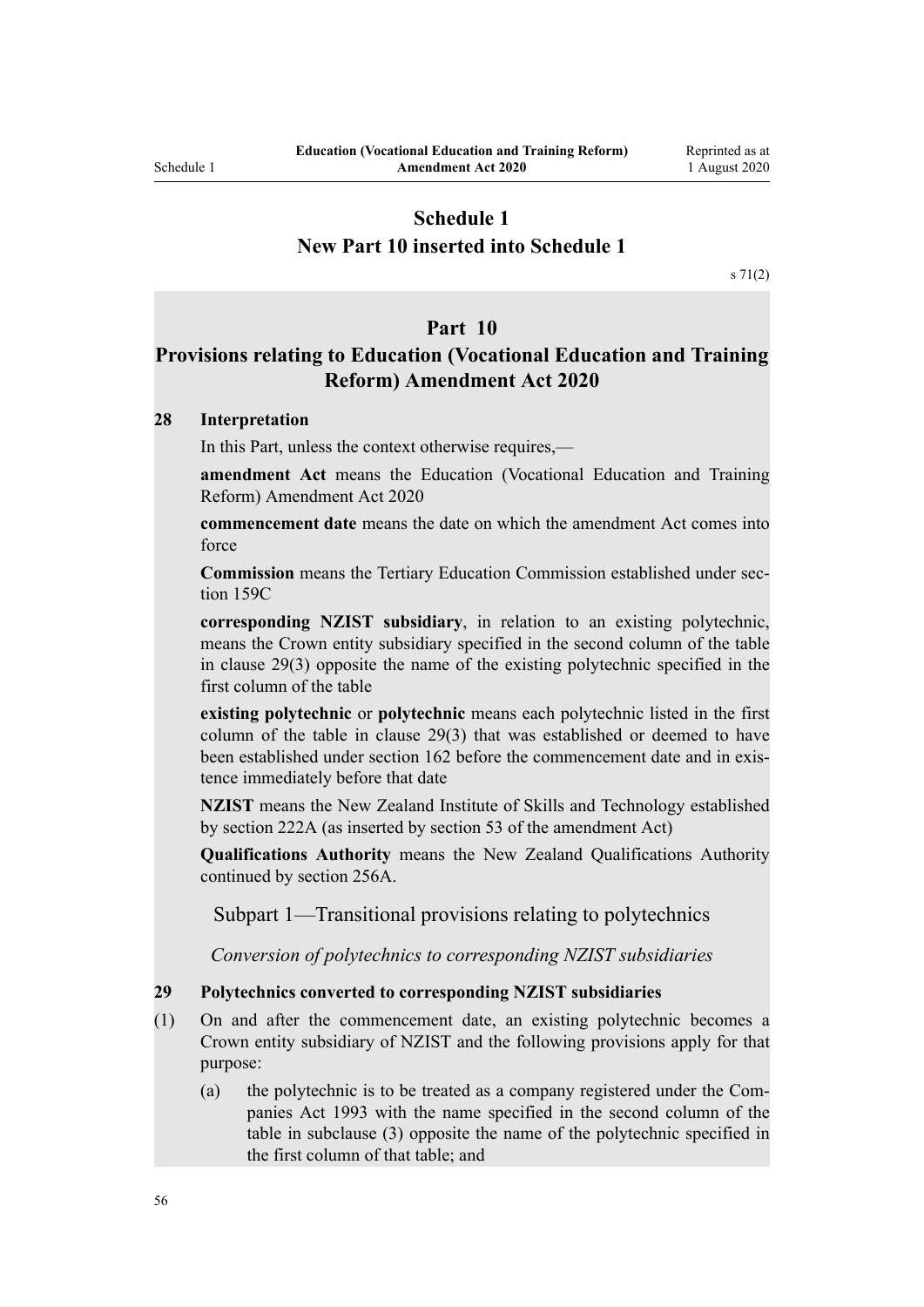Reprinted as at 1 August 2020

|     | (b)                                                                                                                                                                                                  | certificate of incorporation for the company; and          | the Registrar of Companies must, on the commencement date, issue a |  |  |  |  |  |  |
|-----|------------------------------------------------------------------------------------------------------------------------------------------------------------------------------------------------------|------------------------------------------------------------|--------------------------------------------------------------------|--|--|--|--|--|--|
|     | (c)                                                                                                                                                                                                  | 100 shares must be treated as having been issued to NZIST. |                                                                    |  |  |  |  |  |  |
| (2) | The certificate of incorporation is conclusive evidence that the corresponding<br>NZIST subsidiary was, on and after the commencement date, registered as a<br>company under the Companies Act 1993. |                                                            |                                                                    |  |  |  |  |  |  |
| (3) | For the purposes of subclause $(1)(a)$ , the name of the corresponding NZIST<br>subsidiary is:                                                                                                       |                                                            |                                                                    |  |  |  |  |  |  |
|     |                                                                                                                                                                                                      | Name of existing polytechnic                               | Name of corresponding NZIST subsidiary                             |  |  |  |  |  |  |
|     |                                                                                                                                                                                                      | Ara Institute of Canterbury                                | Ara Institute of Canterbury Limited                                |  |  |  |  |  |  |
|     |                                                                                                                                                                                                      | Eastern Institute of Technology                            | Eastern Institute of Technology Limited                            |  |  |  |  |  |  |
|     |                                                                                                                                                                                                      | Manukau Institute of Technology                            | Manukau Institute of Technology Limited                            |  |  |  |  |  |  |
|     |                                                                                                                                                                                                      | Nelson Marlborough Institute of Technology                 | Nelson Marlborough Institute of Technology<br>Limited              |  |  |  |  |  |  |
|     |                                                                                                                                                                                                      | Northland Polytechnic                                      | Northland Polytechnic Limited                                      |  |  |  |  |  |  |
|     |                                                                                                                                                                                                      | Otago Polytechnic                                          | Otago Polytechnic Limited                                          |  |  |  |  |  |  |
|     |                                                                                                                                                                                                      | Southern Institute of Technology                           | Southern Institute of Technology Limited                           |  |  |  |  |  |  |
|     |                                                                                                                                                                                                      | Tai Poutini Polytechnic                                    | Tai Poutini Polytechnic Limited                                    |  |  |  |  |  |  |
|     |                                                                                                                                                                                                      | The Open Polytechnic of New Zealand                        | The Open Polytechnic of New Zealand Limited                        |  |  |  |  |  |  |
|     |                                                                                                                                                                                                      | Toi Ohomai Institute of Technology                         | Toi Ohomai Institute of Technology Limited                         |  |  |  |  |  |  |
|     |                                                                                                                                                                                                      | Unitec New Zealand                                         | United New Zealand Limited                                         |  |  |  |  |  |  |
|     |                                                                                                                                                                                                      | Universal College of Learning                              | Universal College of Learning Limited                              |  |  |  |  |  |  |
|     |                                                                                                                                                                                                      | Waikato Institute of Technology                            | Waikato Institute of Technology Limited                            |  |  |  |  |  |  |
|     |                                                                                                                                                                                                      | Wellington Institute of Technology                         | Wellington Institute of Technology Limited                         |  |  |  |  |  |  |
|     |                                                                                                                                                                                                      | Western Institute of Technology at Taranaki                | Western Institute of Technology at Taranaki<br>Limited             |  |  |  |  |  |  |
|     |                                                                                                                                                                                                      | Whitireia Community Polytechnic                            | Whitireia Community Polytechnic Limited                            |  |  |  |  |  |  |

## *Duration of corresponding NZIST subsidiaries*

## **30 Duration of corresponding NZIST subsidiaries**

- (1) Each corresponding NZIST subsidiary continues in existence until the close of 31 December 2022.
- (2) However, the Governor-General may, by Order in Council made on the recommendation of the Minister, extend the period that any particular corresponding NZIST subsidiary may continue to exist to a date specified in the order.
- (3) Before making a recommendation under subclause (2), the Minister must consult NZIST on the proposed extension and take into account NZIST's views.
- (4) The Minister must not recommend an extension under subclause (2) unless the Minister is satisfied on reasonable grounds that the extension is—
	- (a) consistent with NZIST's responsibilities under the charter set out in Schedule 22 (as inserted by section 74(2) of the amendment Act); and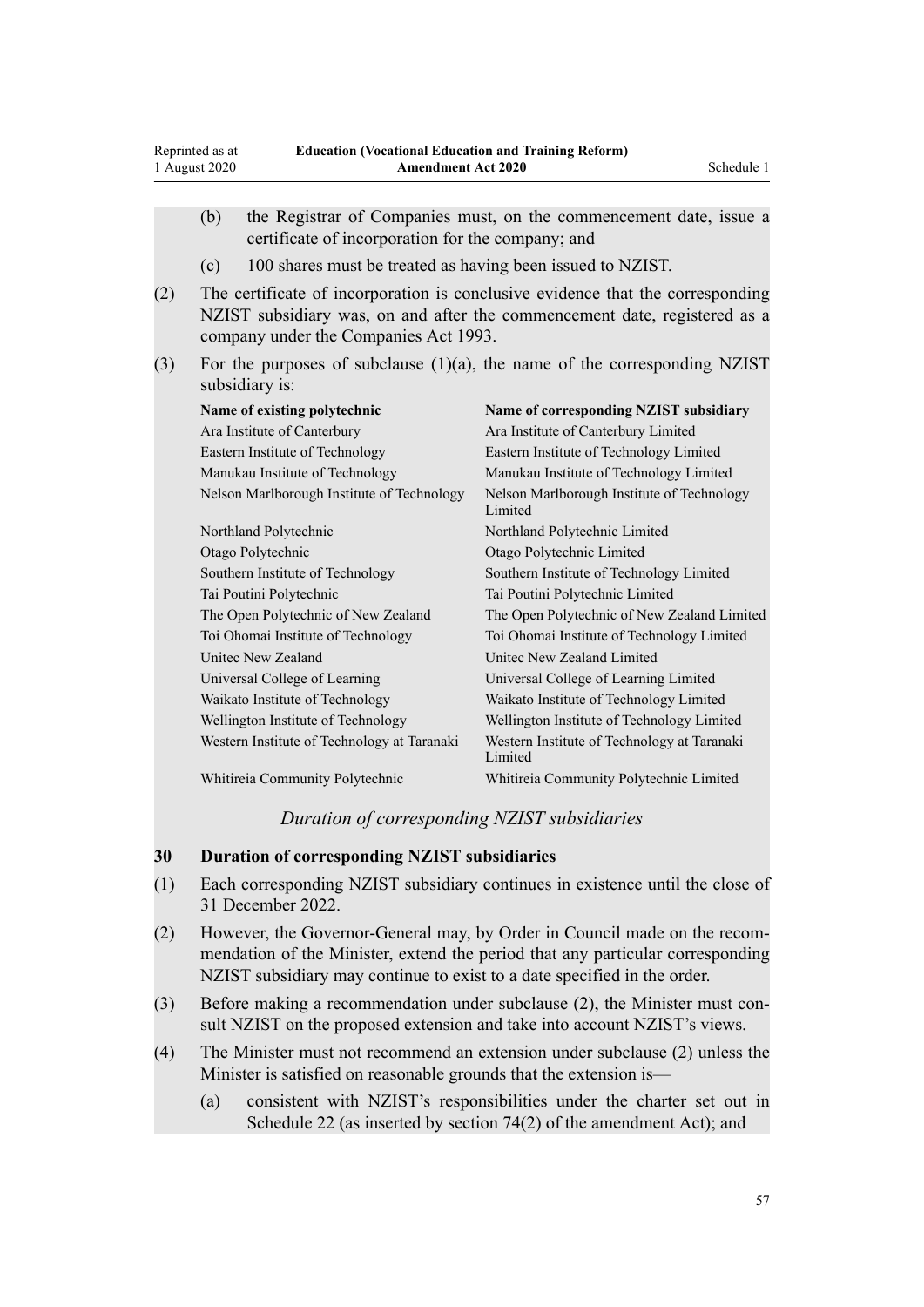(b) in the interests of the tertiary education system and the nation as a whole.

## **31 NZIST's council may dissolve corresponding NZIST subsidiary**

NZIST's council may, by resolution, at any time before the date specified in clause 30(1) or by Order in Council under clause 30(2), dissolve a corresponding NZIST subsidiary and transfer some or all of the rights, assets, or liabilities of that subsidiary to NZIST or another NZIST subsidiary (whether established under clause 29(1) or formed by NZIST under section 222ZA).

*Consequences of conversion of polytechnics to corresponding NZIST subsidiaries*

## **32 Directors of corresponding NZIST subsidiary**

- (1) The directors of each corresponding NZIST subsidiary must comprise at least 4, but not more than 8, directors.
- (2) In appointing directors under subclause (1), NZIST must ensure that at least half of the initial directors reside in the region in which the corresponding NZIST subsidiary predominantly operates.

## **33 Application of this Act to corresponding NZIST subsidiary**

The provisions of this Act as far as they relate to an NZIST subsidiary that provides education or training (or both) apply, with any necessary modifications, to each corresponding NZIST subsidiary during the period that the corresponding NZIST subsidiary exists in accordance with clause 30 or 31.

## **34 Corresponding NZIST subsidiary is organisation, provider, and institution for purposes of this Act**

- (1) Without limiting clause 33, each corresponding NZIST subsidiary is to be treated, during the period that it exists in accordance with clause 30 or 31, as—
	- (a) an organisation within the meaning of section 159B(1), and the provisions of this Act relating to an organisation apply to it accordingly as if those provisions included a reference to the corresponding NZIST subsidiary:
	- (b) a provider within the meaning of section 238D, and the provisions of this Act relating to providers apply to it accordingly as if those provisions included a reference to the corresponding NZIST subsidiary:
	- (c) an institution within the meaning of section 159(1), and sections 31B, 31F, and 31G, and Parts 16, 16A, and 20 apply to it accordingly as if—
		- (i) those provisions included a reference to the corresponding NZIST subsidiary; and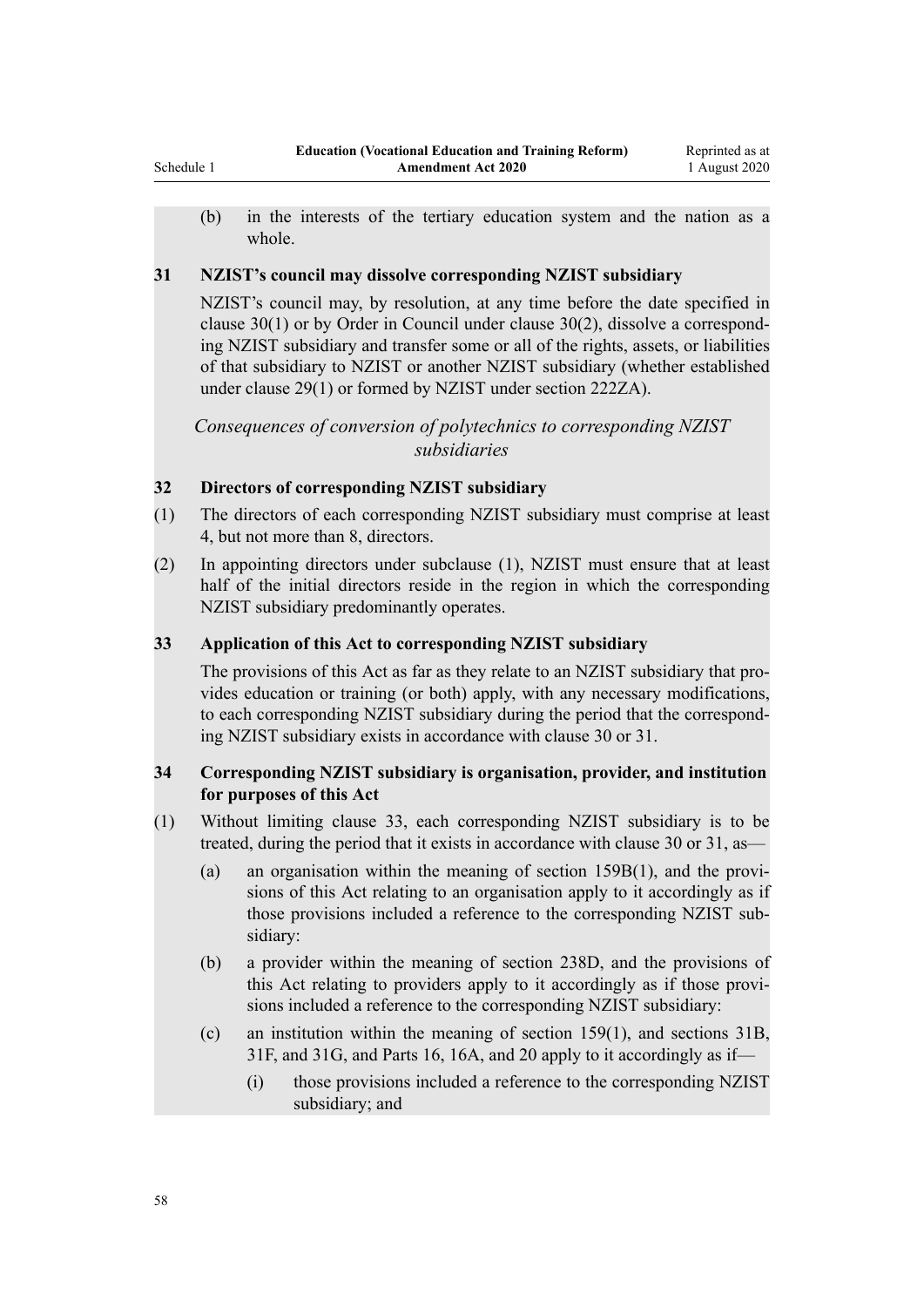- (ii) any reference in those provisions to the council of an institution were a reference to the board of the corresponding NZIST subsidiary.
- (2) For the purposes of subclause  $(1)(a)$ , the Commission may consider a proposed plan of an NZIST subsidiary and fund that subsidiary for an academic year beginning on or after 1 January 2021 but only if requested by NZIST.

## **35 Members of existing polytechnic council cease to hold office**

- (1) Every member of an existing polytechnic council holding office immediately before the commencement date ceases to hold office on the close of the day before that date.
- (2) Neither the Crown nor any existing polytechnic council is liable to make a payment to, or otherwise compensate, a person referred to in subclause (1) in respect of the loss of office.

## **36 Rights, assets, and liabilities of existing polytechnics**

- (1) This clause applies to all rights, assets, and liabilities that an existing polytechnic had immediately before the commencement date.
- (2) On and after the commencement date,—
	- (a) the rights, assets, and liabilities of the existing polytechnic vest in the existing polytechnic's corresponding NZIST subsidiary; and
	- (b) unless the context otherwise requires, every reference to the existing polytechnic in any enactment (other than this Act), or instrument, agreement, deed, lease, application, notice, or other document before the commencement date must be read as a reference to the polytechnic's corresponding NZIST subsidiary.
- (3) In this clause, **assets**, **liabilities**, and **rights** have the same meanings as in section 216(1).

## **37 Same person for purposes of Inland Revenue Acts**

For the purposes of the Inland Revenue Acts (as defined in section 3(1) of the Tax Administration Act 1994), a corresponding NZIST subsidiary must be treated as the same person as the existing polytechnic.

#### **38 Employees of existing polytechnics**

- (1) On and after the commencement date, every employee of an existing polytechnic becomes an employee of the polytechnic's corresponding NZIST subsidiary on the same terms and conditions that applied to the person immediately before they became an employee of the corresponding NZIST subsidiary.
- (2) For the purposes of every enactment, law, determination, contract, and agreement relating to the employment of that employee,—
	- (a) the employee's employment agreement is to be treated as unbroken; and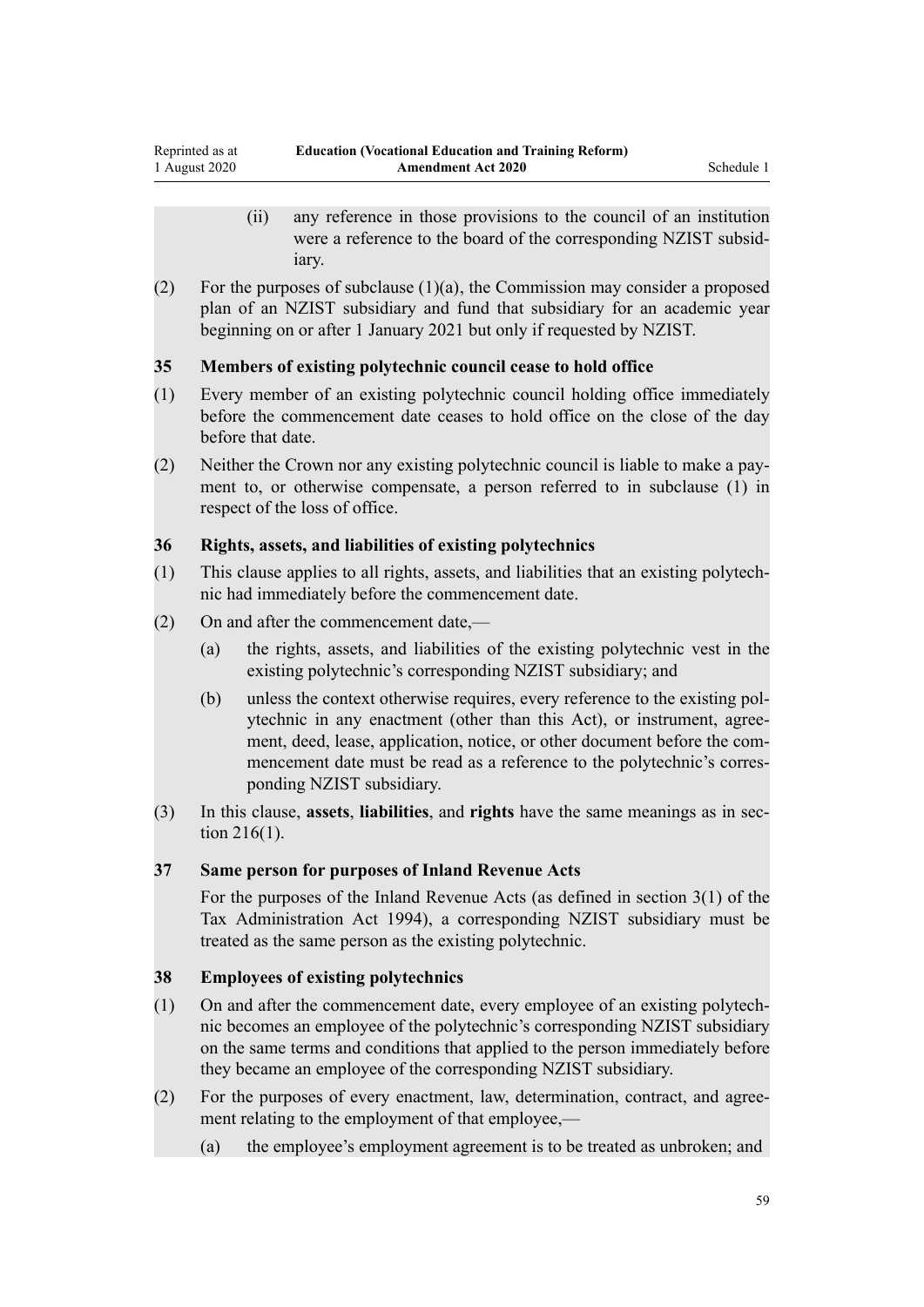- (b) the employee's period of service with the existing polytechnic, and every other period of service of the employee that is recognised by the polytechnic as continuous service, is to be treated as a period of service with the polytechnic's corresponding NZIST subsidiary.
- (3) To avoid doubt, the employment of an employee to whom this clause applies by a polytechnic's corresponding NZIST subsidiary does not constitute new employment for the purposes of any service-related benefits, whether legislative or otherwise.
- (4) An employee to whom this clause applies is not entitled to receive any payment or benefit from an existing polytechnic or its corresponding NZIST subsidiary on the grounds that the person's position in the polytechnic has ceased to exist or the person has ceased to be an employee of the polytechnic as a result of the transfer to its corresponding NZIST subsidiary.
- (5) This clause overrides—

Schedule 1

- (a) Part 6A of the Employment Relations Act 2000; and
- (b) any employment protection provision in any relevant employment agreement.

## **39 Government Superannuation Fund**

- (1) This clause applies to a person who, immediately before becoming an employee of a corresponding NZIST subsidiary, was a contributor to the Government Superannuation Fund under Part 2 or 2A of the Government Superannuation Fund Act 1956.
- (2) For the purposes of the Government Superannuation Fund Act 1956, the person is treated as being employed in the Government service as long as the person continues to be an employee of the corresponding NZIST subsidiary.
- (3) The Government Superannuation Fund Act 1956 applies to the person in all respects as if the person's service as an employee of the corresponding NZIST subsidiary were Government service.
- (4) Subclause (1) does not entitle a person to become a contributor to the Government Superannuation Fund if the person has ceased to be a contributor.
- (5) For the purpose of applying the Government Superannuation Fund Act 1956, the chief executive of the corresponding NZIST subsidiary is the controlling authority.

#### **40 Students of existing polytechnics**

- (1) This clause applies to every student enrolled at an existing polytechnic immediately before the commencement date.
- (2) On and after the commencement date, the student must be treated as having been enrolled at the existing polytechnic's corresponding NZIST subsidiary.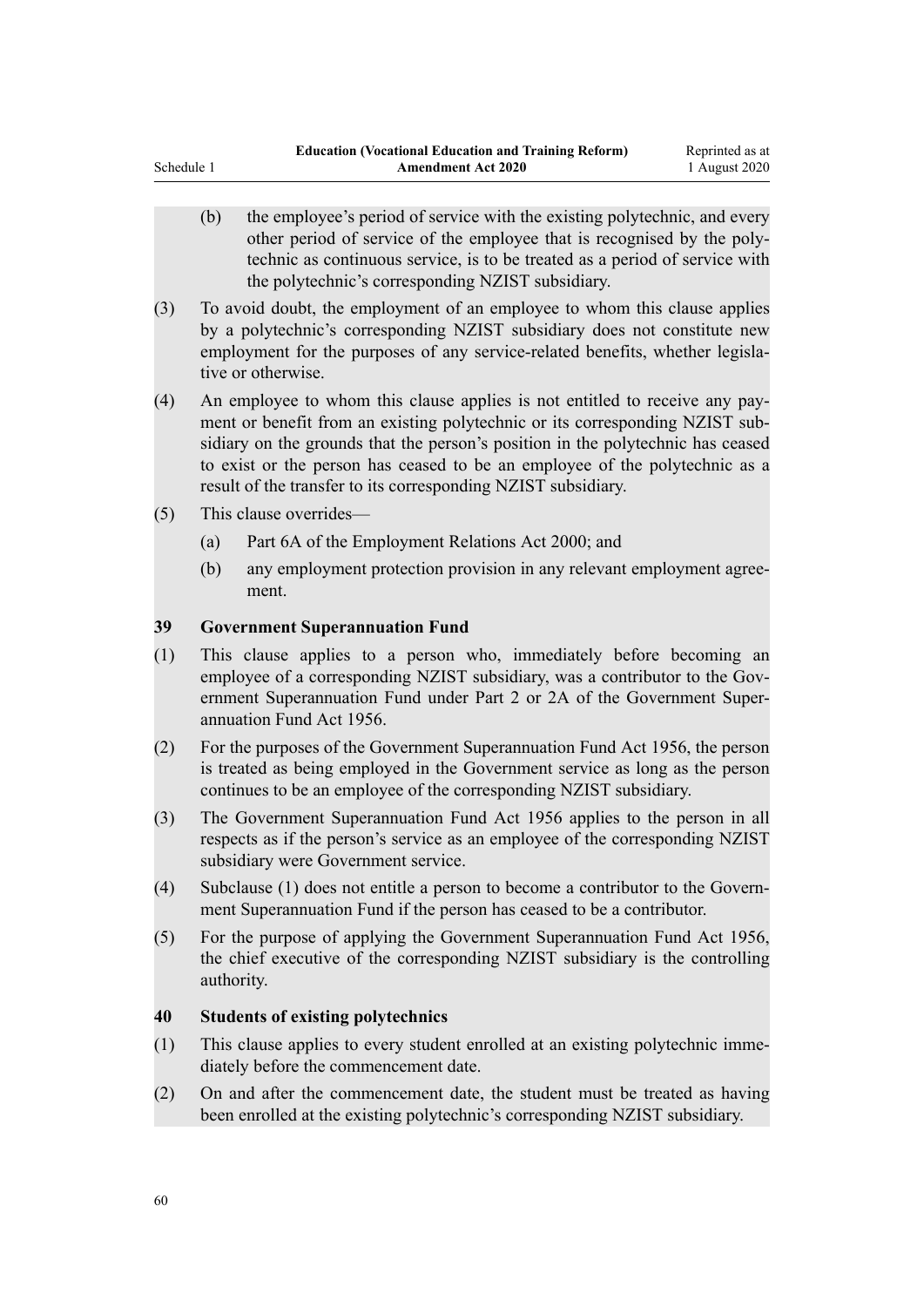- (3) A student who would, but for the conversion of the existing polytechnic into its corresponding NZIST subsidiary, have been entitled to be granted an award of the existing polytechnic is entitled to be granted a like award of the corresponding NZIST subsidiary.
- (4) In subclause (3), **award** has the same meaning as in section 159(1).

## **41 Visas granted under Immigration Act 2009**

- (1) This clause applies to a visa granted under the Immigration Act 2009 in respect of—
	- (a) a student, for the purposes of enrolment at an existing polytechnic; or
	- (b) a staff member of an existing polytechnic.
- (2) On and after the commencement date, any reference to the existing polytechnic in a condition imposed on the visa must be read as a reference to the polytechnic's corresponding NZIST subsidiary.

## **42 Existing Qualifications Authority approvals, accreditations, and consents**

- (1) This clause applies to the following matters granted to an existing polytechnic by the Qualifications Authority under Part 20 before the commencement date and in effect immediately before that date:
	- (a) an approval of a programme under section 249:
	- (b) an accreditation to provide all or part of a programme under section 250:
	- (c) an approval to provide a training scheme under section 251:
	- (d) a consent to assess against the standards listed on the Directory of Assessment Standards under section 252:
	- (e) a consent to award a degree or a post-graduate qualification under section 253B.
- (2) On and after the commencement date,—
	- (a) except as provided in subclause (3), the approval, accreditation, or consent (including any conditions imposed on an approval, an accreditation, or a consent) must be treated as if it were granted to the existing polytechnic's corresponding NZIST subsidiary; and
	- (b) unless the context otherwise requires, every reference to the existing polytechnic in the approval, accreditation, or consent must be read as a reference to the polytechnic's corresponding NZIST subsidiary.
- (3) On and after 1 January 2023, the approval of a programme under section 249 and the consent to award a degree or a post-graduate qualification under section 253B must be treated as if they were granted to NZIST.

## **43 Existing funding paid by Commission under funding mechanism**

(1) This clause applies to funding (including any conditions imposed on the funding) payable by the Commission to an existing polytechnic—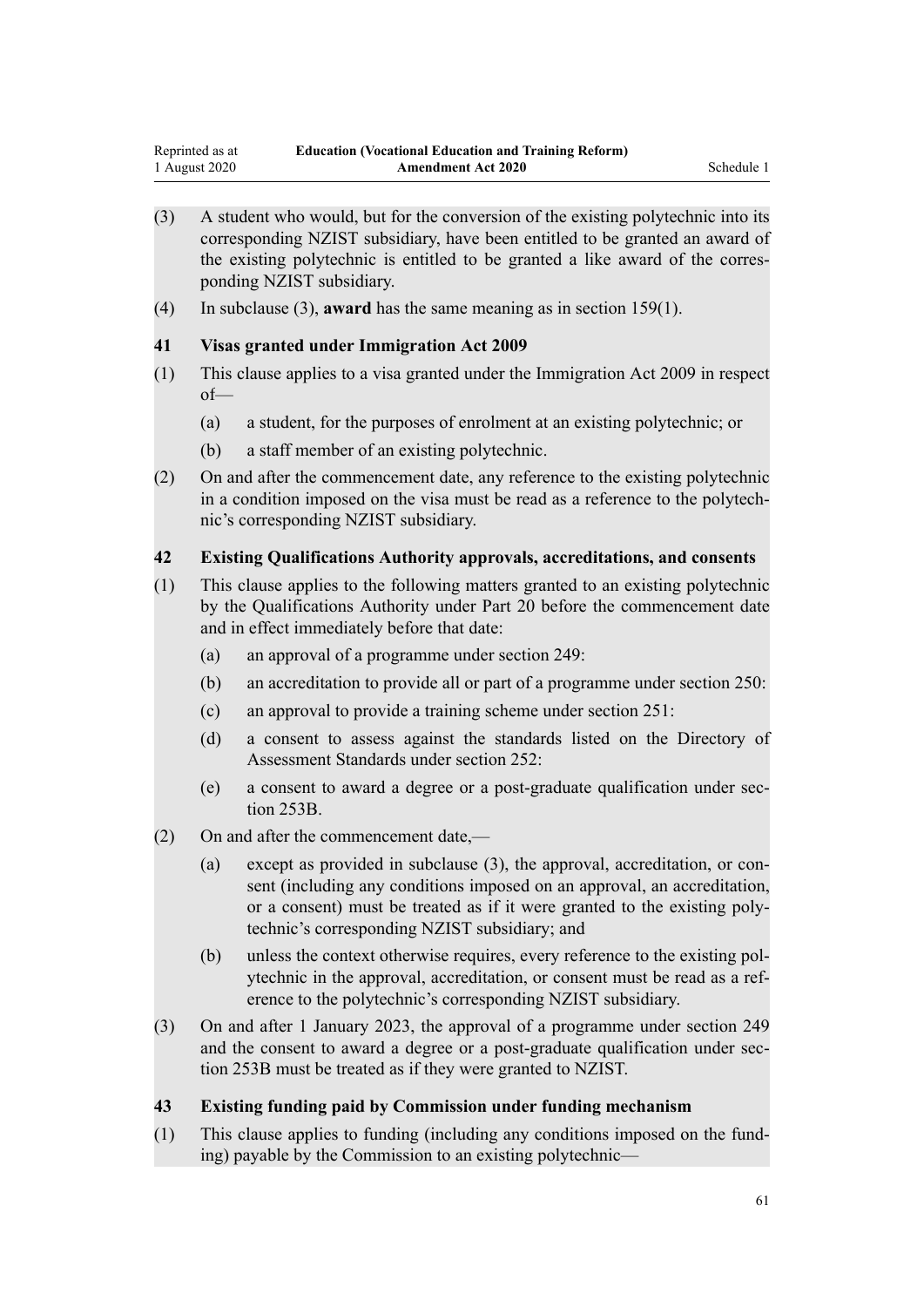- (a) in accordance with an approval granted under section 159YA(2); or
- (b) other than via a plan under section 159ZC.
- (2) On and after the commencement date,—

Schedule 1

- (a) the Commission must treat the funding as if it were payable to the polytechnic's corresponding NZIST subsidiary until the close of 31 December 2020, unless that funding is earlier suspended, revoked, or withdrawn under section 159YG or 159ZF or the subsidiary is earlier dissolved in accordance with clause 31; and
- (b) for the purposes of paragraph (a), every reference to the existing polytechnic in an approval granted under section 159YA(2) must, unless the context otherwise requires, be read as a reference to the polytechnic's corresponding NZIST subsidiary.

## **44 Other references to existing polytechnics**

On and after the commencement date, every reference to an existing polytechnic in any enactment (other than this Act) or document must, unless the context otherwise requires, be read as a reference to the polytechnic's corresponding NZIST subsidiary.

## **45 Existing proceedings and other matters**

- (1) On and after the commencement date,—
	- (a) the continuation or enforcement of any proceedings by or against an existing polytechnic may instead be continued or enforced by or against its corresponding NZIST subsidiary without amendment to the proceedings; and
	- (b) the completion of a matter or thing that would, but for this clause, have been completed by the existing polytechnic may be completed by its corresponding NZIST subsidiary; and
	- (c) anything done, or omitted to be done, or that is to be done, by or in relation to the existing polytechnic is to be treated as having been done, or having been omitted to be done, or to be done, by or in relation to its corresponding NZIST subsidiary.
- (2) In subclause (1)(a), **proceedings**
	- (a) means civil and criminal proceedings; and
	- (b) includes any enforcement or compliance action by the Commission or the Qualifications Authority.

## **46 Final report of existing polytechnics**

(1) Each corresponding NZIST subsidiary must provide a final report to the Minister in relation to the polytechnic from which the corresponding NZIST subsidiary was formed in accordance with clause 29.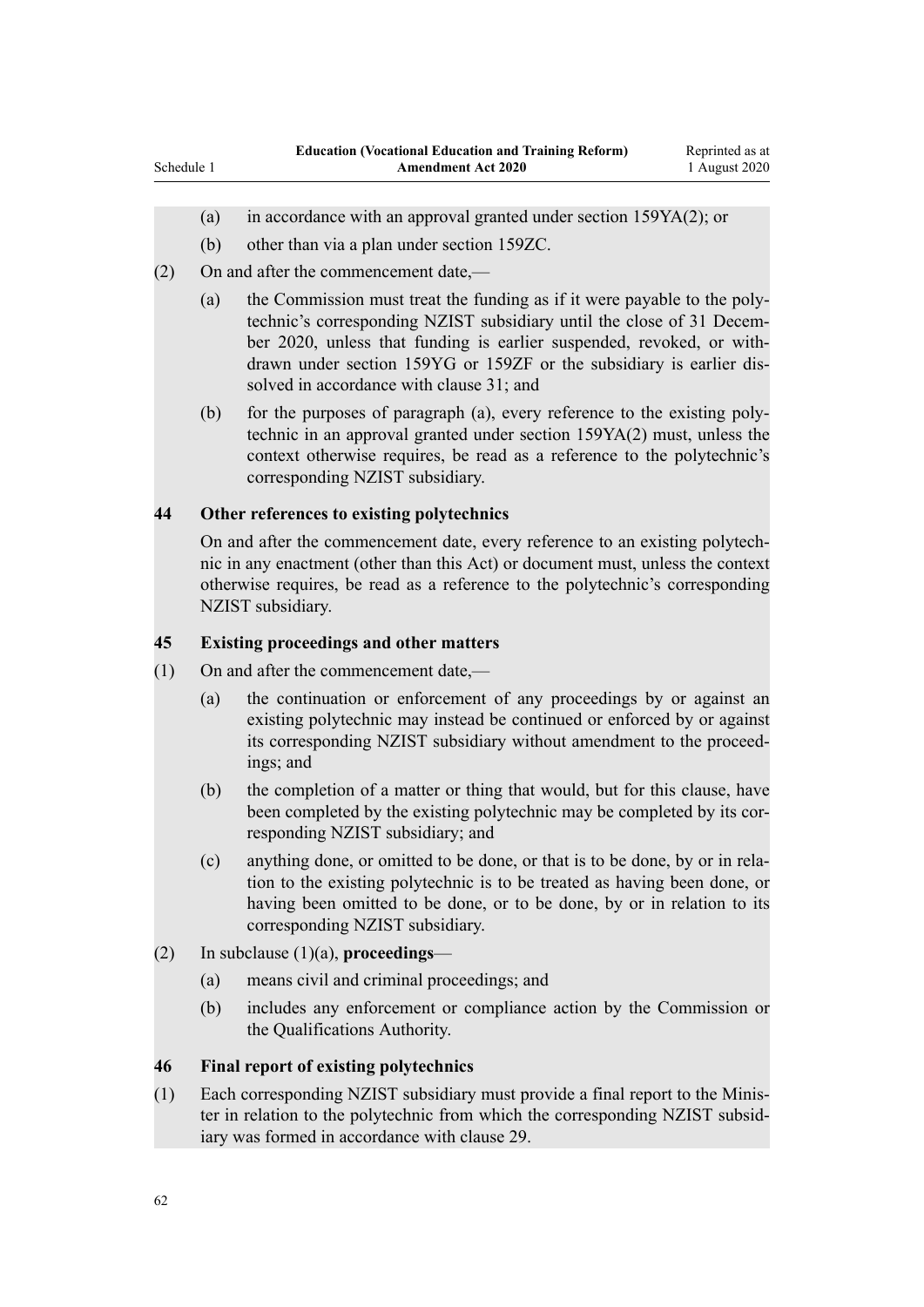- (2) For the purposes of section 45L of the Public Finance Act 1989, an existing polytechnic that is converted into a corresponding NZIST subsidiary must be treated as if it were disestablished and its operations were transferred to the corresponding subsidiary.
- (3) Despite subpart 1 of Part 5 of the Public Finance Act 1989, the Minister may specify the contents of the final report and the date or dates by which the contents of the report must be provided.
- (4) The Minister must present a copy of the final report to the House of Representatives as soon as is reasonably practicable after receiving it.

Subpart 2—Transitional provisions relating to NZIST

## **47 Validation of pre-commencement actions and processes regarding Ministerial appointments to NZIST's council**

- (1) This clause applies to any action or process undertaken by the Minister before the commencement date in appointing members to NZIST's council.
- (2) An appointment is valid if the action or process substantially complies with the provisions of this Act (as amended by the amendment Act).

## **48 Interim chief executive of NZIST**

Despite anything in Part 7B of the State Sector Act 1988, NZIST's council may appoint a person, whether by way of an employment agreement or otherwise, as chief executive of NZIST during the period beginning on the commencement date and ending on the close of 6 July 2020 on terms and conditions agreed with the State Services Commissioner.

# **49 Membership of NZIST's council reduced until all appointments made**

- (1) The number of NZIST council members is proportionately reduced until the date on which each member referred to in section  $222G(1)(a)$ , (b), and (c) is appointed to the council.
- (2) No action of NZIST's council is invalid merely because any member referred to in subclause (1) has not been appointed to NZIST's council on the commencement date.

# **50 Restriction on NZIST forming new subsidiaries**

The requirement for NZIST to obtain Ministerial approval before forming a subsidiary under section 222ZA(1) (as inserted by section 53 of the amendment Act) ceases to apply on the close of 31 December 2024.

# **51 NZIST subsidiary is organisation, provider, and institution**

(1) This clause applies to an NZIST subsidiary formed by NZIST on or after the commencement date under section 222ZA(1) that provides education or training, or both.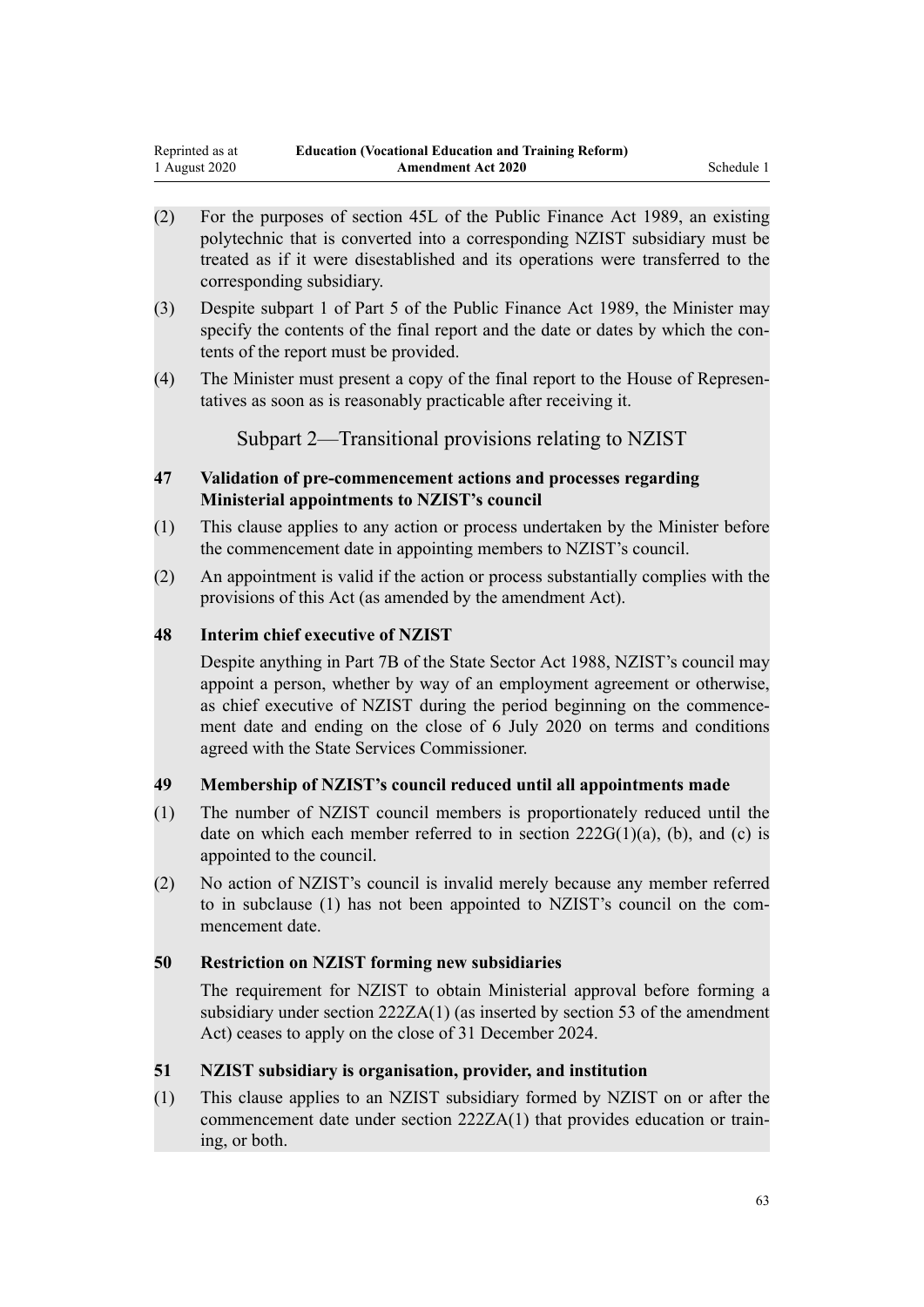| Schedule 1 |     |                                                                                                                                                                                                                                       | <b>Amendment Act 2020</b>                                                                                                                              | 1 August 2020 |  |  |  |
|------------|-----|---------------------------------------------------------------------------------------------------------------------------------------------------------------------------------------------------------------------------------------|--------------------------------------------------------------------------------------------------------------------------------------------------------|---------------|--|--|--|
| (2)        |     |                                                                                                                                                                                                                                       | The NZIST subsidiary must be treated as—                                                                                                               |               |  |  |  |
|            | (a) | an organisation within the meaning of section $159B(1)$ , and the provi-<br>sions of this Act relating to an organisation apply to it accordingly as if<br>those provisions included a reference to the NZIST subsidiary:             |                                                                                                                                                        |               |  |  |  |
|            | (b) | a provider within the meaning of section 238D, and the provisions of<br>this Act relating to providers apply to it accordingly as if those provi-<br>sions included a reference to the NZIST subsidiary:                              |                                                                                                                                                        |               |  |  |  |
|            | (c) |                                                                                                                                                                                                                                       | an institution within the meaning of section $159(1)$ , and sections $31B$ ,<br>31F, and 31G, and Parts 16, 16A, and 20 apply to it accordingly as if- |               |  |  |  |
|            |     | (i)                                                                                                                                                                                                                                   | those provisions included a reference to the NZIST subsidiary;<br>and                                                                                  |               |  |  |  |
|            |     | (i)                                                                                                                                                                                                                                   | any reference in those provisions to the council of an institution<br>were a reference to the board of the NZIST subsidiary.                           |               |  |  |  |
| (3)        |     | For the purposes of subclause $(2)(a)$ , the Commission may consider a proposed<br>plan of the NZIST subsidiary and fund that subsidiary for an academic year<br>beginning on or after 1 January 2021 but only if requested by NZIST. |                                                                                                                                                        |               |  |  |  |
|            |     |                                                                                                                                                                                                                                       | Subpart 3—Transitional arrangements for work-based training                                                                                            |               |  |  |  |
| 52         |     | Interpretation                                                                                                                                                                                                                        |                                                                                                                                                        |               |  |  |  |
| (1)        |     |                                                                                                                                                                                                                                       | In this subpart, unless the context otherwise requires,—                                                                                               |               |  |  |  |
|            |     | 1992 Act means the Industry Training and Apprenticeships Act 1992                                                                                                                                                                     |                                                                                                                                                        |               |  |  |  |
|            |     | assets has the same meaning as in section $216(1)$                                                                                                                                                                                    |                                                                                                                                                        |               |  |  |  |
|            |     | former ITO means an industry training organisation listed in clause $54(a)$ that<br>was recognised under Part 2 of the 1992 Act and whose recognition was in<br>force immediately before that date                                    |                                                                                                                                                        |               |  |  |  |
|            |     | transition period means the period beginning on the commencement date and<br>ending on the close of 31 December 2022                                                                                                                  |                                                                                                                                                        |               |  |  |  |
|            |     | transitional ITO means-                                                                                                                                                                                                               |                                                                                                                                                        |               |  |  |  |
|            | (a) |                                                                                                                                                                                                                                       | a former ITO:                                                                                                                                          |               |  |  |  |
|            | (b) |                                                                                                                                                                                                                                       | a body corporate that is recognised by the Minister under clause 54(b)                                                                                 |               |  |  |  |
|            |     | workforce development council means a workforce development council<br>established under section 479 (as inserted by section 70 of the amendment<br>Act).                                                                             |                                                                                                                                                        |               |  |  |  |
| (2)        |     | In this subpart, unless the context otherwise requires, provider, specified<br>industry, trainee, and work-based training have the same meanings as in<br>section 477 (as inserted by section 70 of the amendment Act).               |                                                                                                                                                        |               |  |  |  |
| 53         |     | Application of clauses 54 to 67                                                                                                                                                                                                       |                                                                                                                                                        |               |  |  |  |
|            |     | Clauses 54 to 67 apply during the transition period.                                                                                                                                                                                  |                                                                                                                                                        |               |  |  |  |
|            |     |                                                                                                                                                                                                                                       |                                                                                                                                                        |               |  |  |  |
|            |     |                                                                                                                                                                                                                                       |                                                                                                                                                        |               |  |  |  |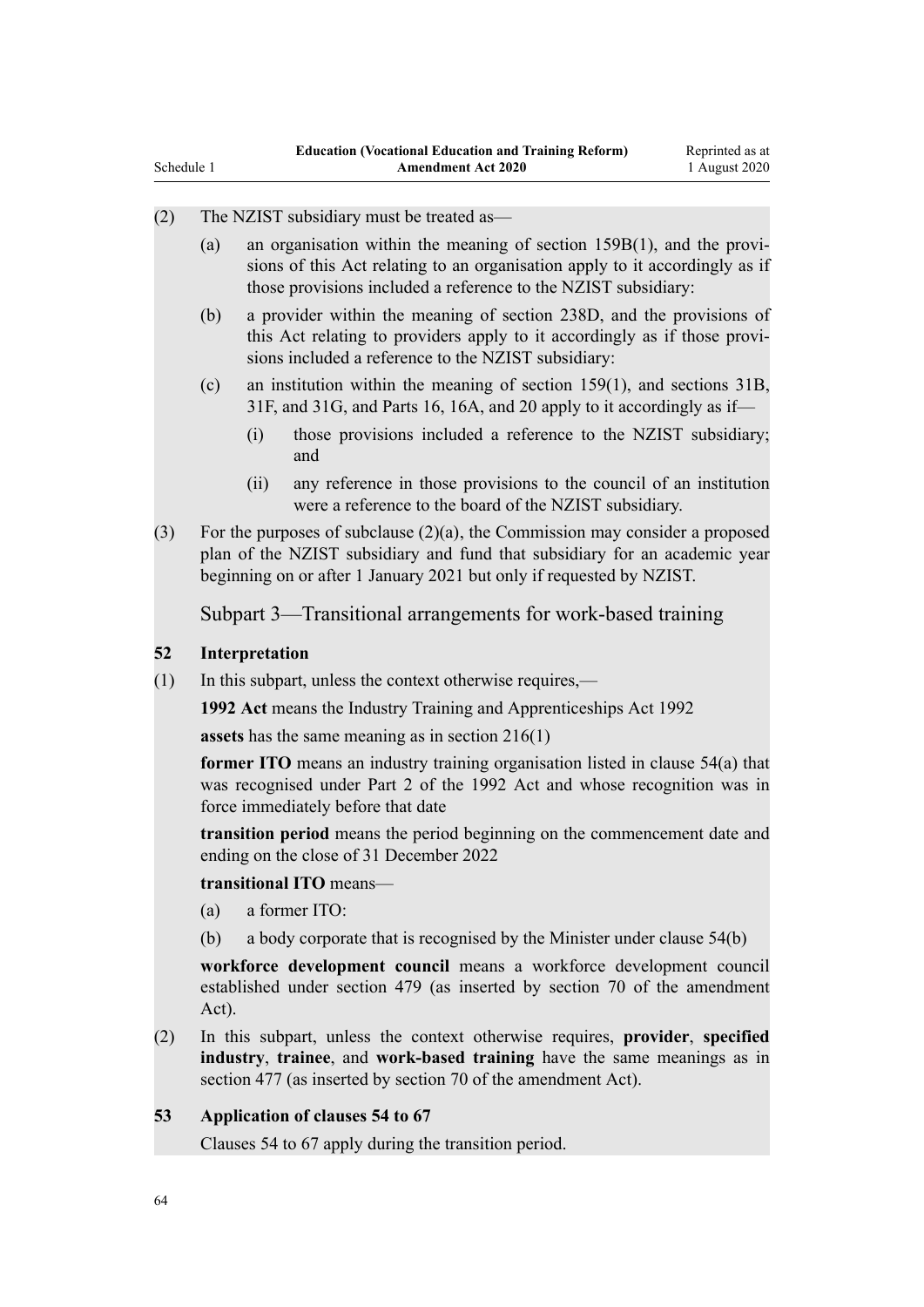## **54 Recognition of transitional ITOs**

The following are recognised as transitional ITOs for the purposes of this subpart:

- (a) each of the following former ITOs:
	- (i) Boating Industries Association of New Zealand Incorporated:
	- (ii) Building and Construction Industry Training Organisation Incorporated:
	- (iii) Community Support Services ITO Limited:
	- (iv) Competenz Trust:
	- (v) Infrastructure Industry Training Organisation Incorporated:
	- (vi) MITO New Zealand Incorporated:
	- (vii) New Zealand Hair and Beauty Industry Training Organisation Incorporated:
	- (viii) Primary Industry Training Organisation Incorporated:
	- (ix) Service Skills Institute Incorporated:
	- (x) Skills Active Aotearoa Limited:
	- (xi) The Skills Organisation Incorporated:
- (b) any body corporate recognised by the Minister, by notice in the *Gazette*, as a transitional ITO for the purposes of this subpart.

#### **55 Effect of recognition**

- (1) A transitional ITO recognised under clause  $54(a)$ 
	- (a) is recognised for the 1 or more specified industries for which it was recognised under Part 2 of the 1992 Act immediately before the commencement date; and
	- (b) must carry out the 1 or more activities described in subclause (3) in relation to the specified industries for which it was previously recognised under the 1992 Act.
- (2) A transitional ITO recognised under clause 54(b)—
	- (a) is recognised for the 1 or more specified industries specified in the notice given by the Minister recognising the transitional ITO; and
	- (b) must carry out the 1 or more activities described in subclause (3) and specified in the notice.
- (3) For the purposes of this clause, the activities are—
	- (a) developing, setting, and maintaining skill standards to be listed on the Directory of Assessment Standards; and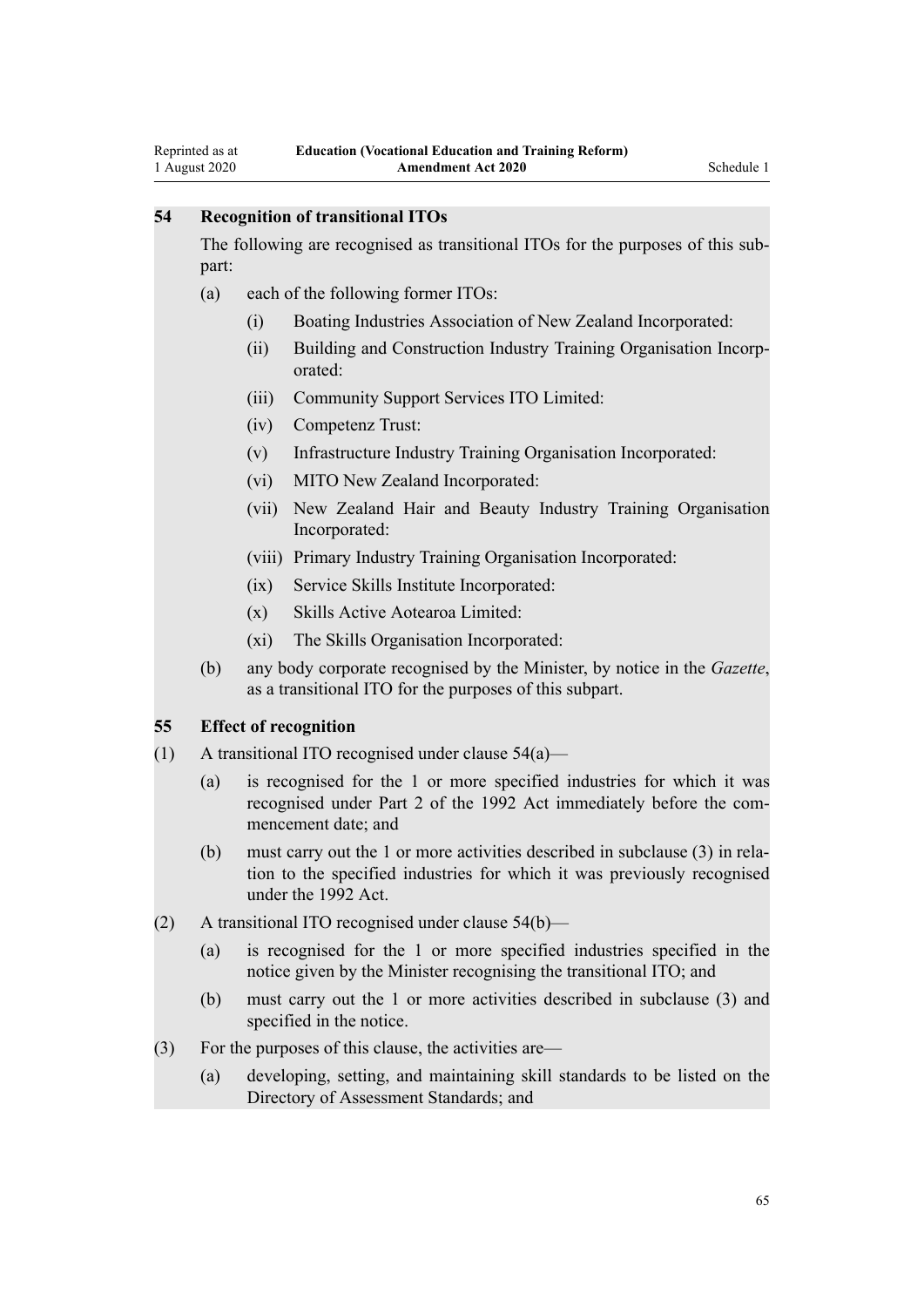- (b) developing and maintaining arrangements for the delivery of work-based training that will enable trainees to achieve the relevant skill standards; and
- (c) the apprenticeship training activities described in section 493(2) (as inserted by section 70 of the amendment Act).

## **56 Minister may impose conditions on recognition of transitional ITO**

- (1) The Minister may, by written notice to a transitional ITO, impose conditions on that recognition that the Minister considers are reasonably necessary—
	- (a) to maintain the quality and effectiveness of vocational education and training in the transitional ITO's specified industries; and
	- (b) to ensure the success of the transfer of responsibility for the activities of the transitional ITO.
- (2) The Minister may amend or revoke a condition imposed under subclause (1) by written notice to the transitional ITO.
- (3) However, no condition may be imposed under subclause (1) that requires the assets of a transitional ITO to be allocated to a workforce development council under clause 67.

## **57 Minister may change specified industries or activities of transitional ITO**

The Minister may, by notice in the *Gazette*, change—

- (a) the specified industries covered by a transitional ITO; or
- (b) the activities that must be carried out by the transitional ITO in relation to those industries.

# **58 Application of provisions of 1992 Act to transitional ITO**

- (1) Despite the repeal of the 1992 Act, the provisions of the 1992 Act listed in subclause (2) continue in force, with any necessary modifications, and apply to a transitional ITO as if the amendment Act had not been passed and as if—
	- (a) references in those provisions to an industry training organisation were references to the transitional ITO; and
	- (b) references in those provisions to industry training were references to work-based training.
- (2) The provisions are—
	- (a) section 10 (industry training organisation's proposed plan must identify activities for which it seeks funding):
	- (b) section 10A (power to fund if employer switches industry training organisation):
	- (c) section 11 (matters to which Commission must have regard in determining whether to give funding approval to proposed plan):

Schedule 1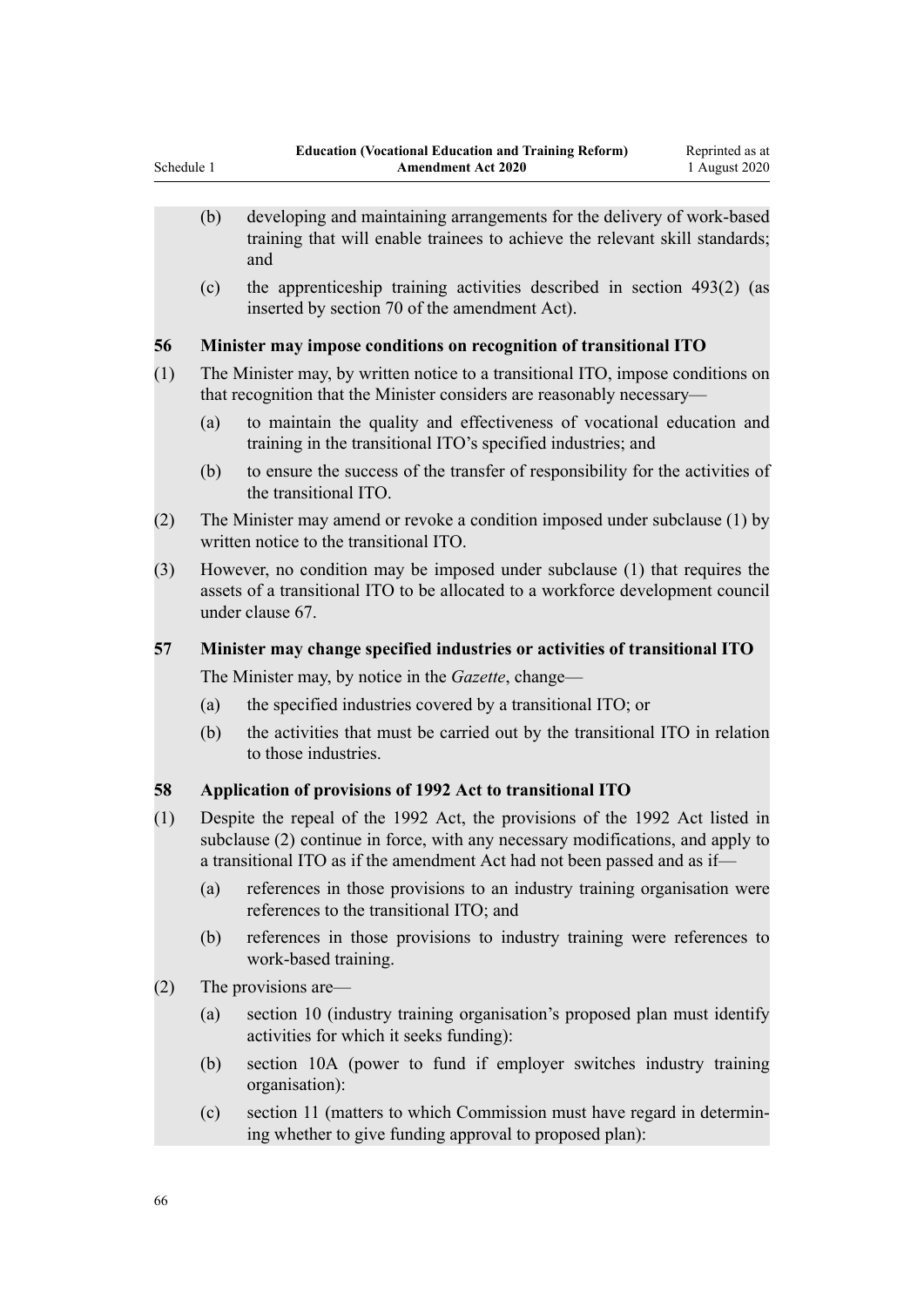- (d) section 11B (obligations of industry training organisations):
- (e) section 11C (Qualifications Authority may issue quality assurance improvement notice):
- (f) section 11D (Qualifications Authority may issue compliance notice):
- (g) section 11E (industry training organisation not to operate registered private training establishment):
- (h) section 11F (annual fee):
- (i) section 13A (additional functions of Qualifications Authority):
- (j) section 13B (Qualifications Authority may prescribe quality assurance requirements):
- (k) Part 2A (apprenticeship training):
- (l) Part 5 and Schedule 4 (training levies).
- (3) Despite subclause (1), section 11E of the 1992 Act (as applied by subclause (2)(g)) applies to a transitional ITO only while the transitional ITO continues to exercise any standard-setting powers for the specified industries covered by the transitional ITO.

#### **59 Existing approvals and consents granted to former ITO**

- (1) This clause applies to the following matters granted to a former ITO by the Qualifications Authority under Part 20 before the commencement date and in effect immediately before that date:
	- (a) an approval of a programme under section 249:
	- (b) an approval to provide a training scheme under section 251:
	- (c) a consent to assess against the standards listed on the Directory of Assessment Standards under section 252.
- (2) On and after the commencement date,—
	- (a) an approval or a consent (including any conditions imposed on the approval or consent) must be treated as if it were granted to the former ITO's corresponding transitional ITO; and
	- (b) unless the context otherwise requires, every reference in the approval or consent must be read as a reference to the corresponding transitional ITO.

#### **60 Transitional ITO is organisation**

A transitional ITO is to be treated as an organisation within the meaning of section 159B, and the provisions of this Act relating to an organisation apply to it accordingly.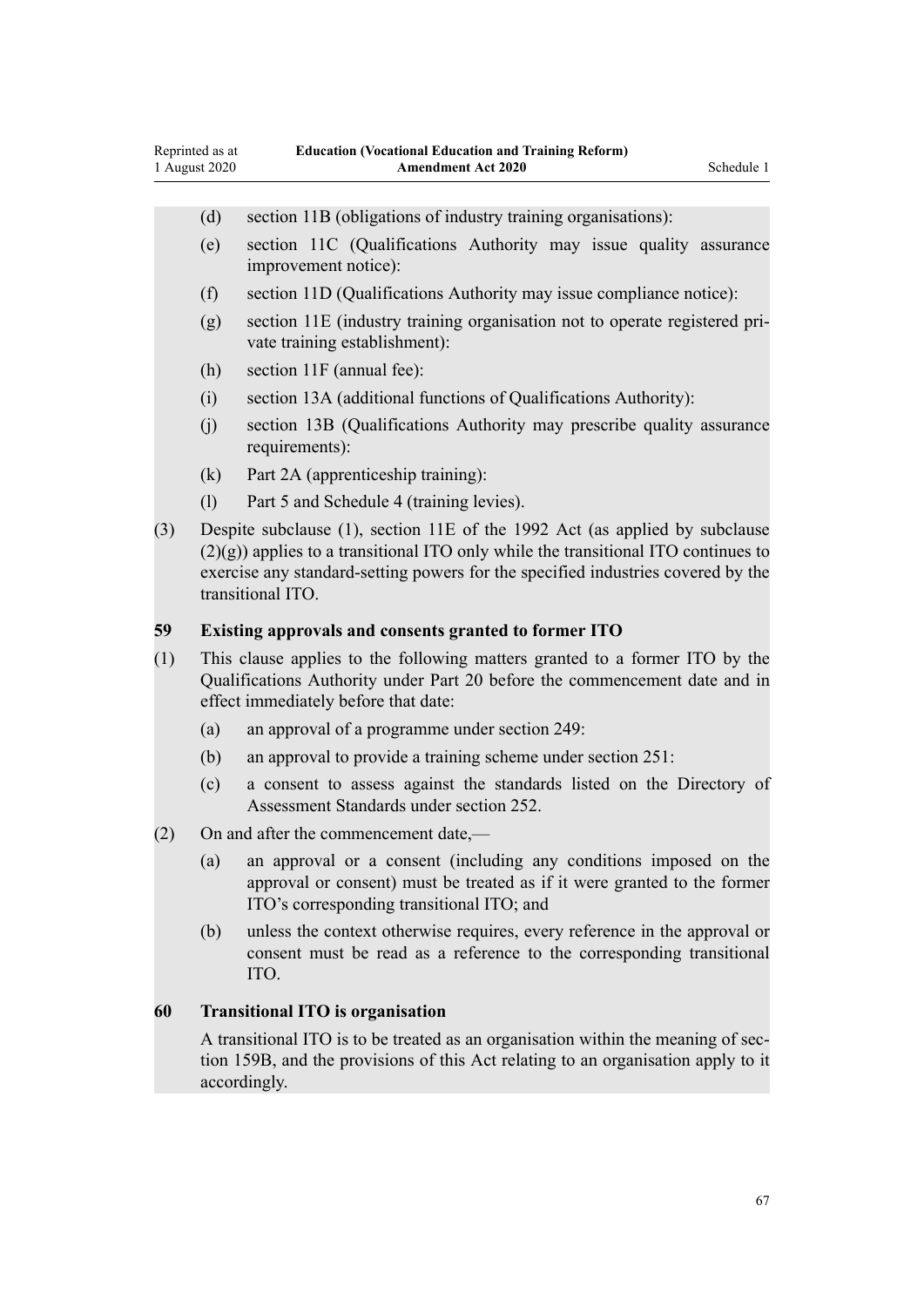A transitional ITO is to be treated as an approved standard-setting body for the purposes of section 248B in relation to the specified industries for which it is recognised under this subpart until—

- (a) a notice is given under clause 57 that removes the activity described in clause  $55(3)(a)$  for a specified industry covered by the transitional ITO; or
- (b) the recognition of the transitional ITO is cancelled under clause 65 or lapses under clause 66.

## **62 Transitional ITOs must develop transition plan**

- (1) As soon as practicable after the commencement date, every transitional ITO must—
	- (a) develop a transition plan for approval by the Commission that provides for the transfer of—
		- (i) responsibility for the activity described in clause  $55(3)(a)$  (or any part of the activity) to any 1 or more workforce development councils:
		- (ii) responsibility for the activities described in clause 55(3)(b) and (c) (or any part of those activities) to any 1 or more providers specified by the Commission:
		- (iii) responsibility for any of activities described in clause 55(3) (or any part of those activities) to another transitional ITO:
		- (iv) the assets of the transitional ITO to any 1 or more providers, workforce development councils, or other transitional ITO; and
	- (b) implement and maintain that plan; and
	- (c) support providers specified by the Commission in transferring the responsibility for the activities described in clause 55(3)(b) and (c).
- (2) When approving a transition plan under subclause (1), the Commission—
	- (a) may make any amendments to the plan that it considers necessary or desirable by giving written notice to the transitional ITO; but
	- (b) must not amend that part of the plan that relates to transfer of the assets to any 1 or more providers, workforce development councils, or other transitional ITO.
- (3) If a transitional ITO fails or refuses to comply with subclause (1), the Commission may develop the transition plan for the transitional ITO and the transitional ITO must implement and maintain that plan.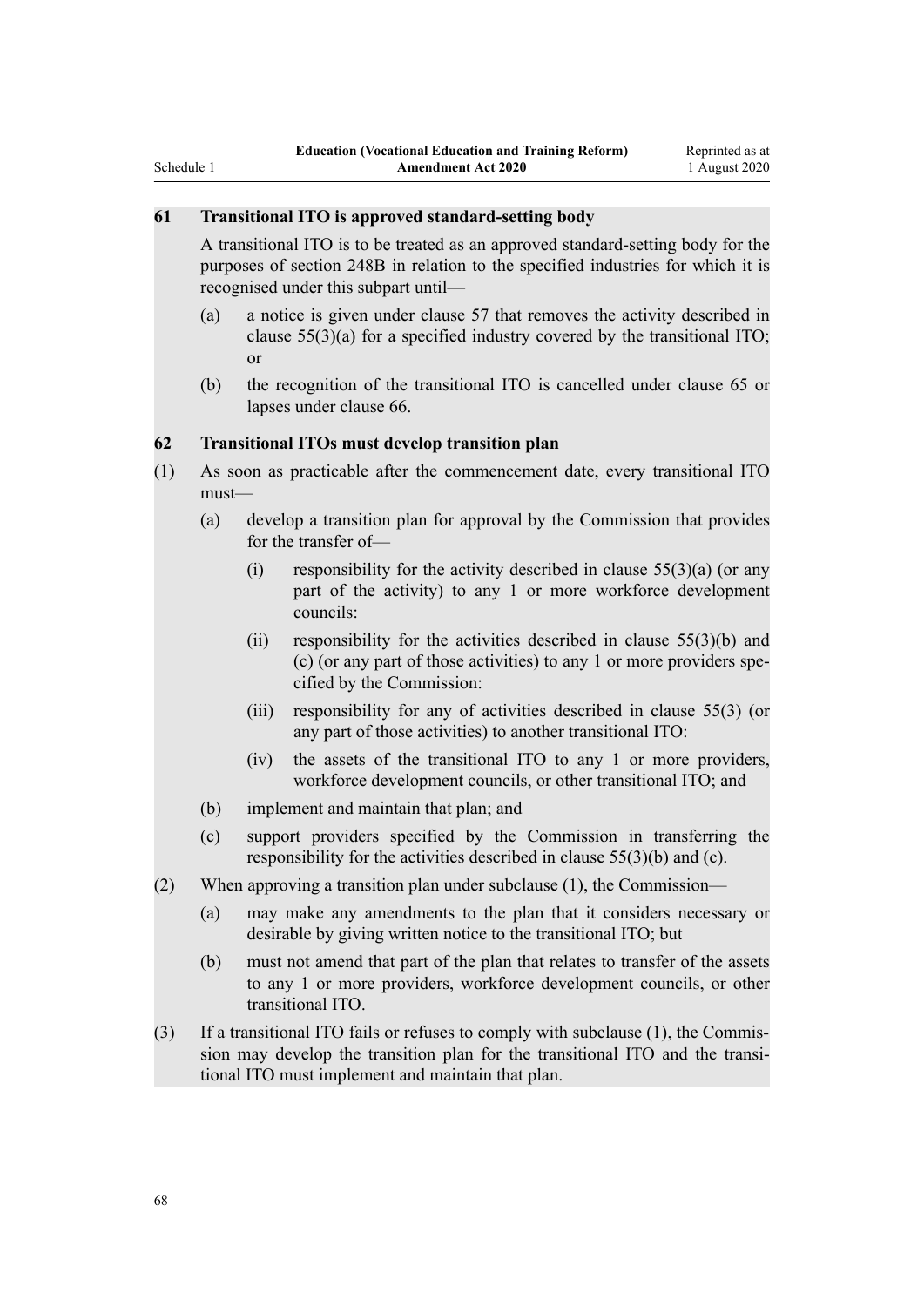## **63 Commission must issue guidance on transition plans**

- (1) The Commission must issue guidance to transitional ITOs on what must be contained in a transition plan required by clause 62(1).
- (2) The Commission must consult transitional ITOs when developing guidance under subclause (1).

#### **64 Minister may direct funding to provider for work-based training**

Despite section 159M(1), the Minister may direct that funding be provided to a provider to support work-based training on behalf of employers if the Minister believes it is reasonably necessary for facilitating or ensuring the successful transfer of responsibility for the activities referred to in clause 55(3)(b) and (c).

## **65 Cancellation of recognition of transitional ITO**

- (1) The Minister may, by notice in the *Gazette*, cancel the recognition of a transitional ITO—
	- (a) if it asks the Minister to cancel its recognition; or
	- (b) if the circumstances described in subclause (2) apply; or
	- (c) if it has breached the requirement set out in section 11E of the 1992 Act (as applied by clause  $58(2)(g)$ ); or
	- (d) if the Minister is satisfied that—
		- (i) the transitional ITO is no longer responsible for carrying out any of the activities referred to in clause 55(3); or
		- (ii) the body corporate recognised as the transitional ITO no longer exists.
- (2) For the purpose of subclause (1)(b), the **circumstances** are that—
	- (a) the Minister has issued a notice to the transitional ITO stating that the Minister considers its performance is inadequate for any of the following reasons:
		- (i) it is not carrying out at least 1 of the activities for the specified industries for which it is recognised:
		- (ii) it is failing to comply with 1 or more conditions of its recognition:
		- (iii) it is failing to comply with a compliance notice issued by the Qualifications Authority; and
	- (b) the period of time specified in the notice within which the transitional ITO must improve its performance has elapsed; and
	- (c) the Minister is satisfied that the transitional ITO's performance continues to be inadequate for the reason specified in the notice.
- (3) For the purpose of subclause  $(2)(a)$ , the notice must be in writing and state—
	- (a) the areas in which the Minister considers the transitional ITO's performance to be inadequate; and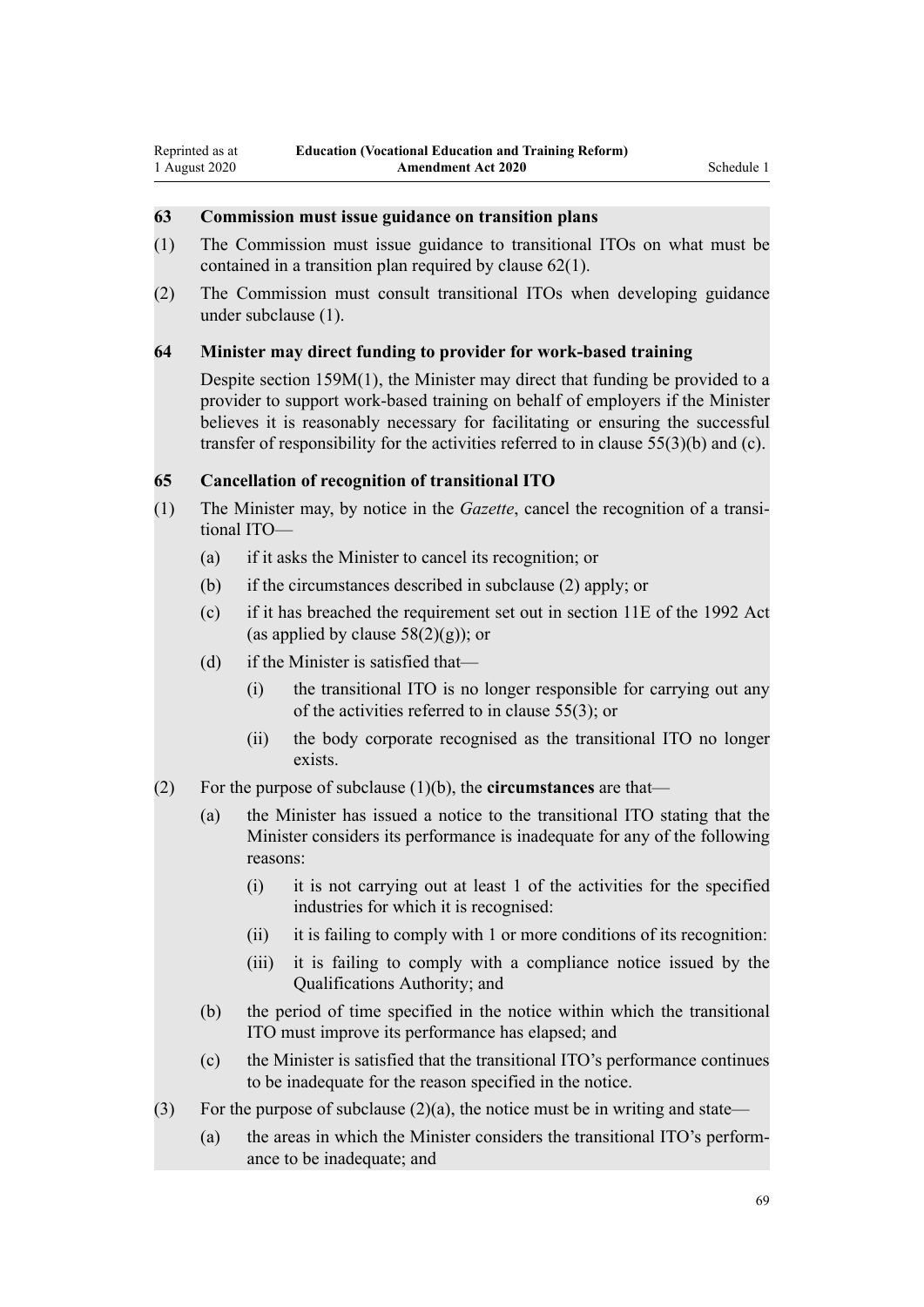- (b) what actions the transitional ITO should take to improve its performance; and
- (c) the period (which must be a reasonable period) within which the transitional ITO must improve its performance; and
- (d) the fact that the Minister may cancel the recognition of the transitional ITO under subclause (1) if it fails to improve its performance within that period.
- (4) If the recognition of a transitional ITO is cancelled under subclause (1), any approval or consent associated with that recognition is withdrawn on the date on which the recognition is cancelled.
- (5) No notice is required to be given to a transitional ITO for a withdrawal under subclause (4).

## **66 Recognition lapses at end of transition period**

- (1) This clause applies to any transitional ITO in existence at the close of the day immediately before the end of the transition period.
- (2) The recognition of the transitional ITO lapses at the end of the transition period.
- (3) If the recognition of a transitional ITO lapses under subclause (2), any approval or consent associated with that recognition is withdrawn on the date on which the recognition lapses.
- (4) No notice is required to be given to a transitional ITO for a withdrawal under subclause (3).

## **67 Allocation of assets of transitional ITO**

- (1) This clause applies to any assets of a transitional ITO during the transition period.
- (2) Despite any enactment to the contrary or anything in the transitional ITO's founding document, those assets may be allocated to 1 or more providers, workforce development councils, or other transitional ITOs to which the activities of the transitional ITO have been transferred in accordance with the transition plan.
- (3) In this clause, **founding document** means,—
	- (a) for a transitional ITO that is a company, the transitional ITO's constitution (if any):
	- (b) for a transitional ITO that is an incorporated society, the transitional ITO's rules:
	- (c) for a transitional ITO that is a charitable trust, the transitional ITO's trust deed.

Schedule 1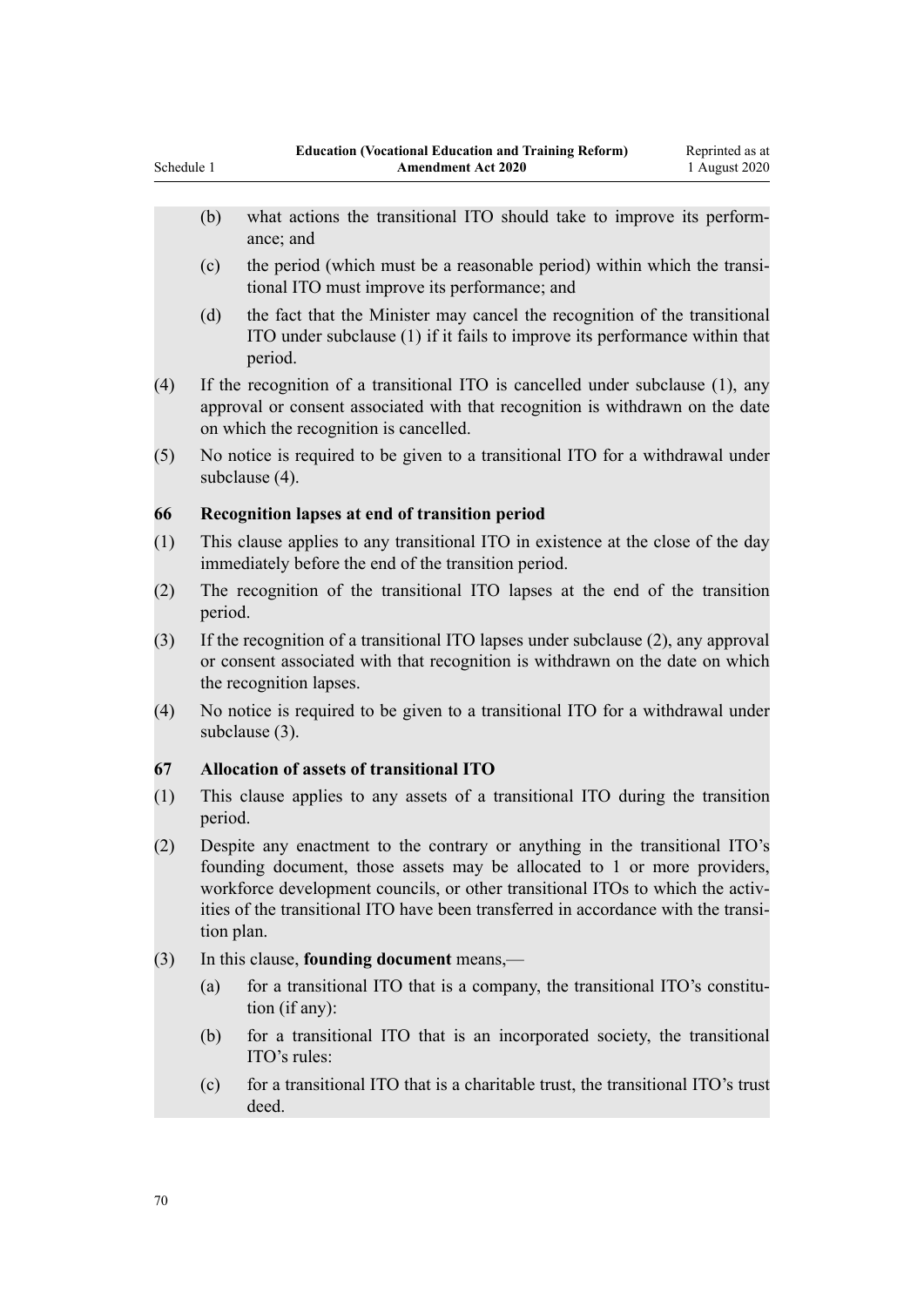## Subpart 4—Other matters

## **68 Employment of transitional ITO employees by NZIST, NZIST subsidiary, wananga, workforce development council, or other transitional ITO**

- (1) This clause applies if the activities of a transitional ITO are transferred to NZIST, an NZIST subsidiary, a wananga, a workforce development council, or another transitional ITO in accordance with a transition plan developed under clause 62.
- (2) The chief executive of NZIST or the NZIST subsidiary, wananga, workforce development council, or other transitional ITO (as the case may be) to which those activities are transferred must identify the employees of the transitional ITO—
	- (a) whose duties overall are required by NZIST or the NZIST subsidiary, wananga, workforce development council, or other transitional ITO (as the case may be) to carry out its functions; and
	- (b) whose positions will cease to exist as a result of the transfer of responsibility of the transitional ITO's activities to NZIST or the NZIST subsidiary, wananga, workforce development council, or other transitional ITO.
- (3) An employee who is identified under subclause (2) may be offered equivalent employment by NZIST or the NZIST subsidiary, wananga, workforce development council, or other transitional ITO (as the case may be), being employment that is—
	- (a) in substantially the same position; and
	- (b) in the same general locality; and
	- (c) on terms and conditions (including any terms and conditions relating to redundancy and superannuation) that are no less favourable than those applying to the employee immediately before the date on which the offer of employment is made to the employee; and
	- (d) on terms that treat the period of service with the transitional ITO (and every other period of service recognised by the transitional ITO as continuous service) as if it were continuous service with NZIST or the NZIST subsidiary, wananga, workforce development council, or other transitional ITO.
- (4) If the employee accepts an offer of employment under subclause (3), the employee's employment by NZIST or the NZIST subsidiary, wananga, workforce development council, or other transitional ITO (as the case may be) is to be treated as continuous employment, including for the purpose of service-related entitlements, whether legislative or otherwise.
- (5) An employee of a transitional ITO who is offered employment under subclause (3) is not entitled to receive any payment or other benefit on the ground that the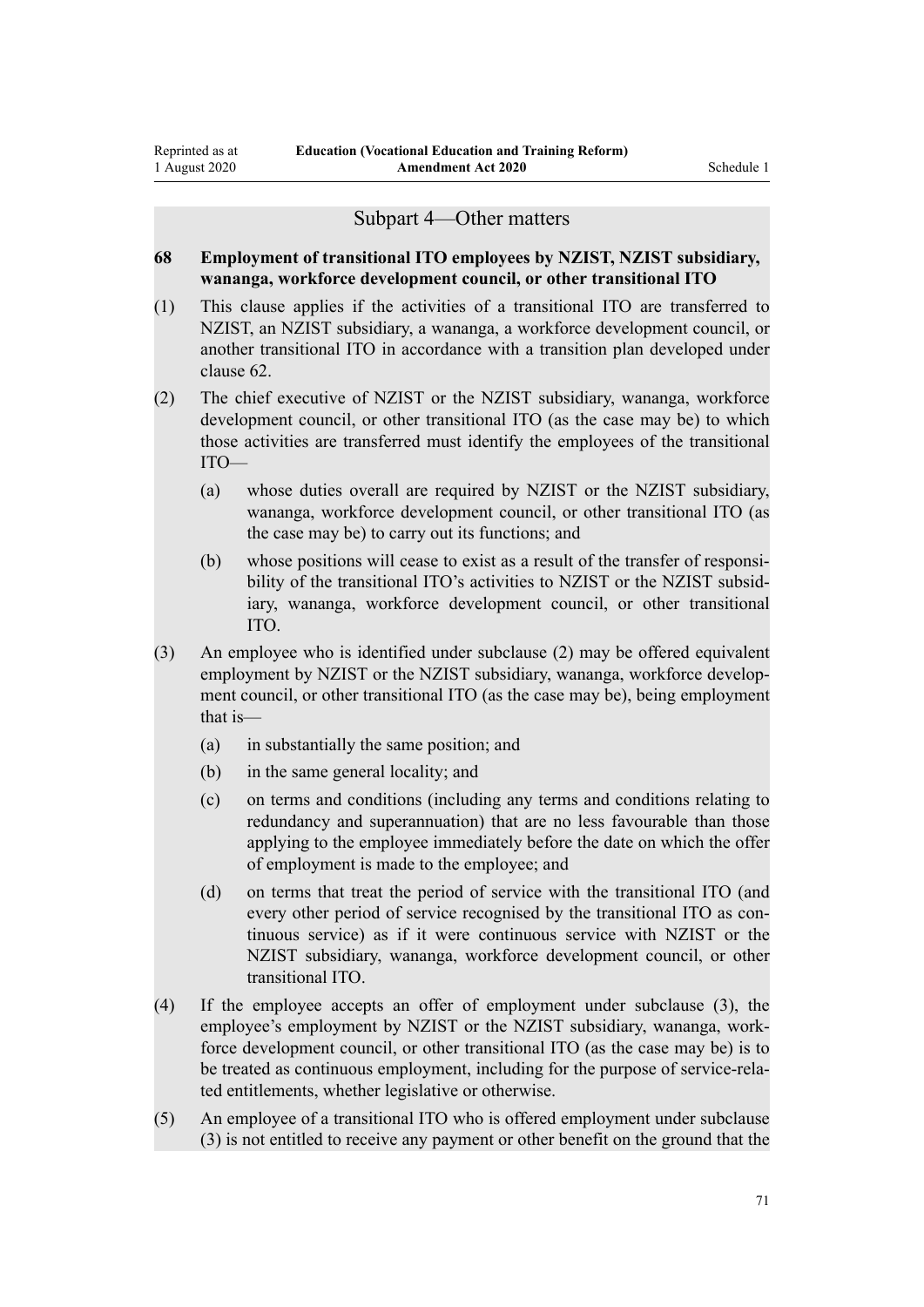employee's position in the transitional ITO has ceased to exist, whether or not the employee accepts the offer.

- (6) This clause overrides—
	- (a) Part 6A of the Employment Relations Act 2000; and
	- (b) any employee protection provision in any relevant employment agreement.
- (7) In this clause, **transitional ITO** has the same meaning as in clause 52.

## **69 Employment of Qualifications Authority employees by workforce development council**

- (1) This clause applies if the functions of the Qualifications Authority in developing, setting, and maintaining skill standards in relation to 1 or more specified industries are to be transferred to a workforce development council that covers those industries in accordance with a transition plan developed by the Qualifications Authority for the purpose of this clause.
- (2) The chief executive of the workforce development council to which the functions of the Qualifications Authority are transferred must identify the employees of the Qualifications Authority—
	- (a) whose duties overall are required by the workforce development council to carry out its functions; and
	- (b) whose positions will cease to exist as a result of the transfer of responsibility of the Qualifications Authority's functions to the workforce development council.
- (3) An employee who is identified under subclause (2) may be offered equivalent employment by the workforce development council, being employment that is—
	- (a) in substantially the same position; and
	- (b) in the same general locality; and
	- (c) on terms and conditions (including any terms and conditions relating to redundancy and superannuation) that are no less favourable than those applying to the employee immediately before the date on which the offer of employment is made to the employee; and
	- (d) on terms that treat the period of service with the Qualifications Authority (and every other period of service recognised by the Qualifications Authority as continuous service) as if it were continuous service with the workforce development council.
- (4) If the employee accepts an offer of employment under subclause (3), the employee's employment by the workforce development council is to be treated as continuous employment, including for the purpose of service-related entitlements, whether legislative or otherwise.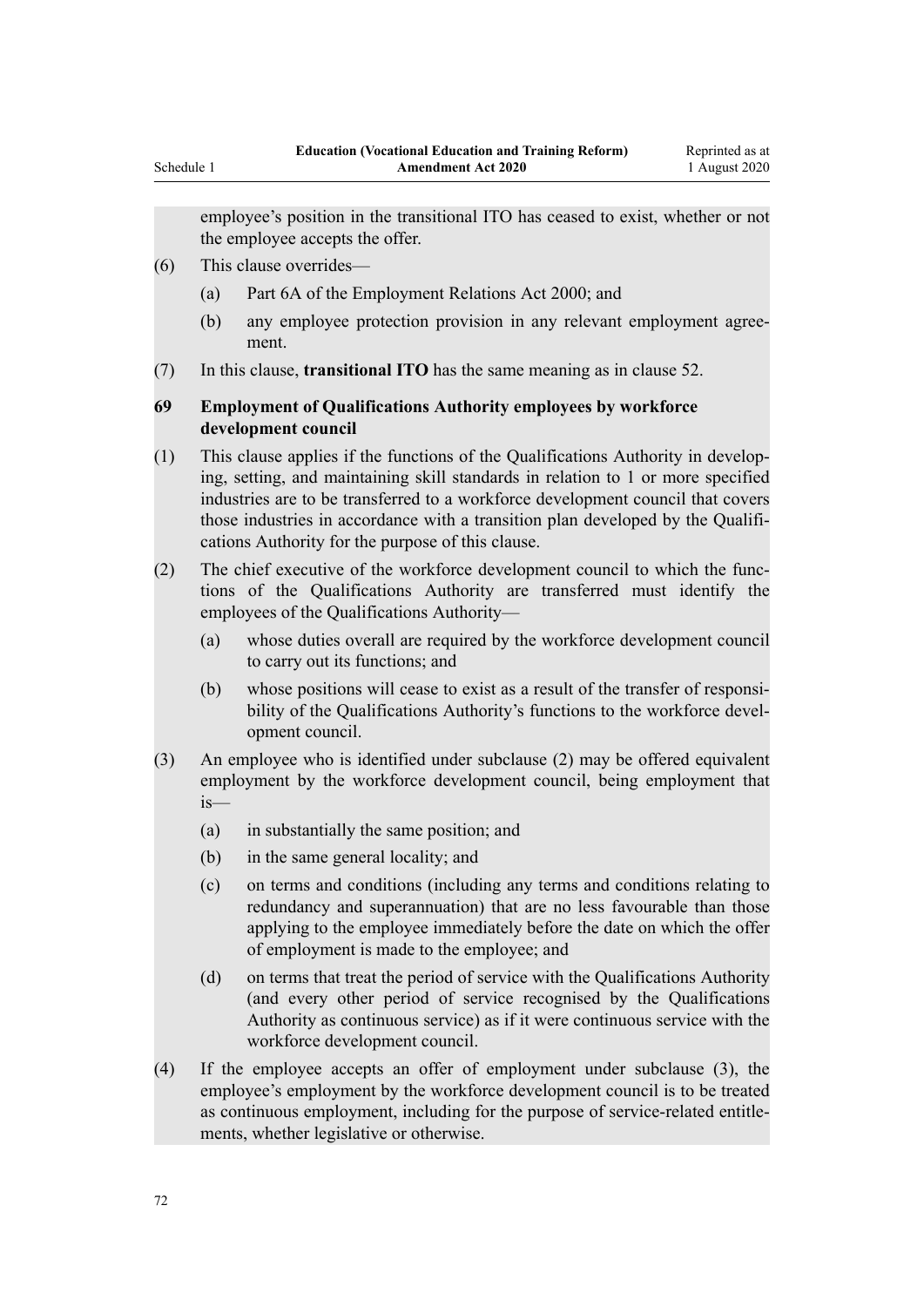- (5) An employee of the Qualifications Authority who is offered employment under subclause (3) is not entitled to receive any payment or other benefit on the ground that the employee's position in the Qualifications Authority has ceased to exist, whether or not the employee accepts the offer.
- (6) This clause overrides—
	- (a) Part 6A of the Employment Relations Act 2000; and
	- (b) any employee protection provision in any relevant employment agreement.

# **70 Provider must not charge fee for compulsory student services during specified period**

- (1) A provider must not charge a trainee a compulsory student services fee during the specified period.
- (2) The Minister may, by notice published on an Internet site maintained by or on behalf of the Ministry, specify any class of trainees to whom subclause (1) does not apply.
- $(3)$  In subclause  $(1)$ ,—

**compulsory student services fee** means a fee determined under section 227(1B) or as defined in section 235D(6)

**provider** has the same meaning as in section 477

**specified period** means the period beginning on the commencement date and ending on the close of 31 December 2021.

# **71 Existing training contracts**

- (1) This clause applies to a training contract between an employer and employee that is in force immediately before the commencement date.
- (2) On and after the commencement date, the training contract must be treated as if it were a training agreement for the purposes of section 478.

# **72 References to industry training organisation to be treated as references to transitional ITO**

Despite the amendments made by the amendment Act, a reference to an industry training organisation in any enactment or document, as it read immediately before the commencement date, must, on and after that date, be read as a reference to a transitional ITO for the period that transitional ITOs remain in existence under the amendment Act.

### **73 Transitional regulations**

(1) The Governor-General may, by Order in Council made on recommendation of the Minister, make regulations prescribing transitional provisions, savings provisions, or both, for either or both of the following purposes: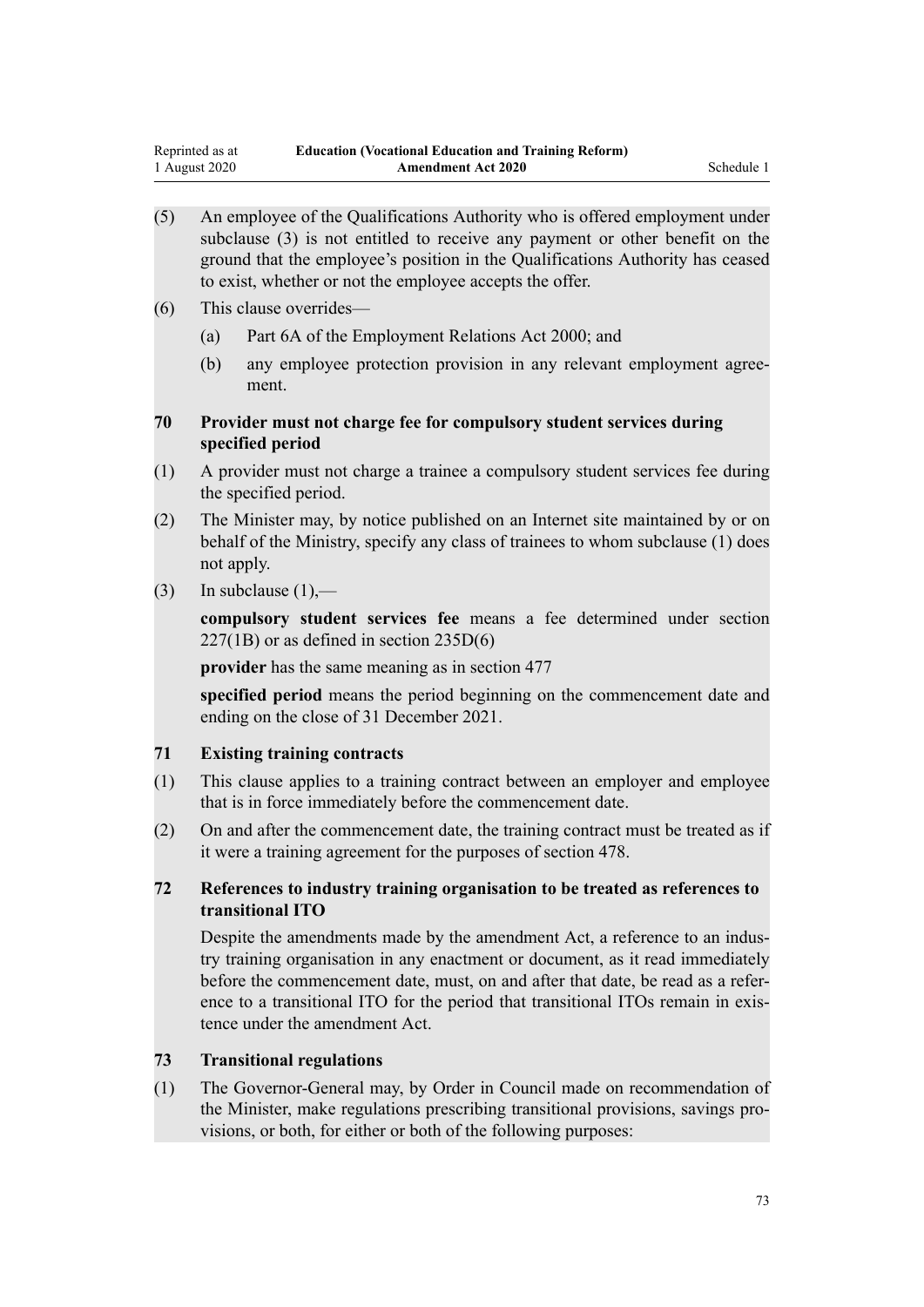- (a) facilitating or ensuring the orderliness of the transition of the amendments made to this Act by the amendment Act:
- (b) ensuring that existing rights or obligations continue as part of, or despite, that transition.
- (2) The Minister must not recommend the making of regulations under subclause (1) unless satisfied that those regulations—
	- (a) are reasonably necessary for either or both of the purposes in subclause  $(1)(a)$  and  $(b)$ ; and
	- (b) are consistent with the purposes of those amendments.
- (3) The transitional provisions or savings provisions prescribed by regulations under subclause (1) may be provisions in addition to or instead of those set out in this Part, and may—
	- (a) provide that, for a transitional period, in any circumstances, or subject to any conditions, specified in the regulations, 1 or more provisions (including definitions) of those amendments to this Act do not apply, or apply with modifications or additions:
	- (b) provide that, for a transitional period, in any circumstances, or subject to any conditions, specified in the regulations, 1 or more provisions repealed, amended, or revoked by those amendments to this Act continue to apply, or apply with modifications or additions, as if they had not been repealed, amended, or revoked:
	- (c) provide for any other matter necessary for either or both of the purposes in subclause  $(1)(a)$  and  $(b)$ .
- (4) No regulations made under this clause may be made, or continue in force, after the close of 31 December 2022.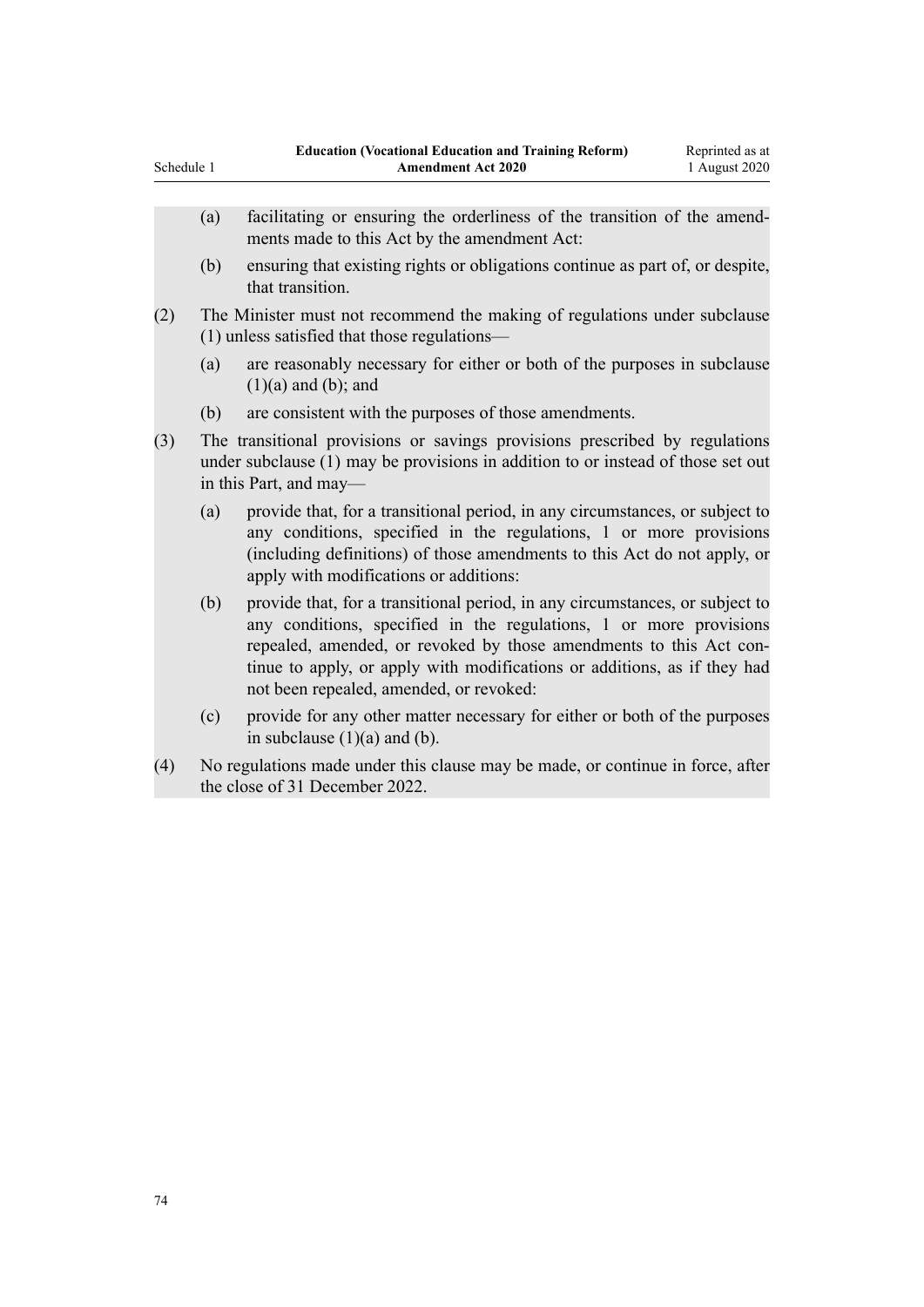Reprinted as at 1 August 2020

# **Schedule 2 New Part 2 inserted into Schedule 13A**

[s 72\(2\)](#page-53-0)

# **Part 2**

# **Additional provisions of Crown Entities Act 2004 applying to NZIST**

| <b>Section</b>        | <b>Brief description</b>                                                       |
|-----------------------|--------------------------------------------------------------------------------|
| Section 37            | Removal of members of autonomous Crown<br>entities                             |
| Section 38            | Removal of elected members of Crown agents and<br>autonomous Crown entities    |
| Section 40            | Definition of just cause                                                       |
| Section 41            | Process for removal                                                            |
| Section 43            | No compensation for loss of office                                             |
| Sections 44 and 45    | Resignation of members and members ceasing to<br>hold office                   |
| Sections 47 and 48    | Remuneration and expenses of members                                           |
| Sections 49 to 52     | Collective duties of board                                                     |
| Sections 53 to 57     | Individual duties of members                                                   |
| Sections 58 to 61     | Effect of non-compliance with duties and reliance<br>on information and advice |
| Sections 73 to 76     | Delegation                                                                     |
| Section 77            | Vacancies in membership of board                                               |
| Sections 96 to 102    | Crown entity subsidiaries                                                      |
| Sections 120 to 126   | Liability of members, office holders, and<br>employees                         |
| Sections 127 to 130   | Dealings with third parties                                                    |
| Sections 138 to 149A  | Statement of intent                                                            |
| Sections 149B to 149M | Statement of performance expectations                                          |
| Sections 150 to 156   | Reporting: annual report                                                       |
| Section 158           | Bank accounts of Crown entities                                                |

75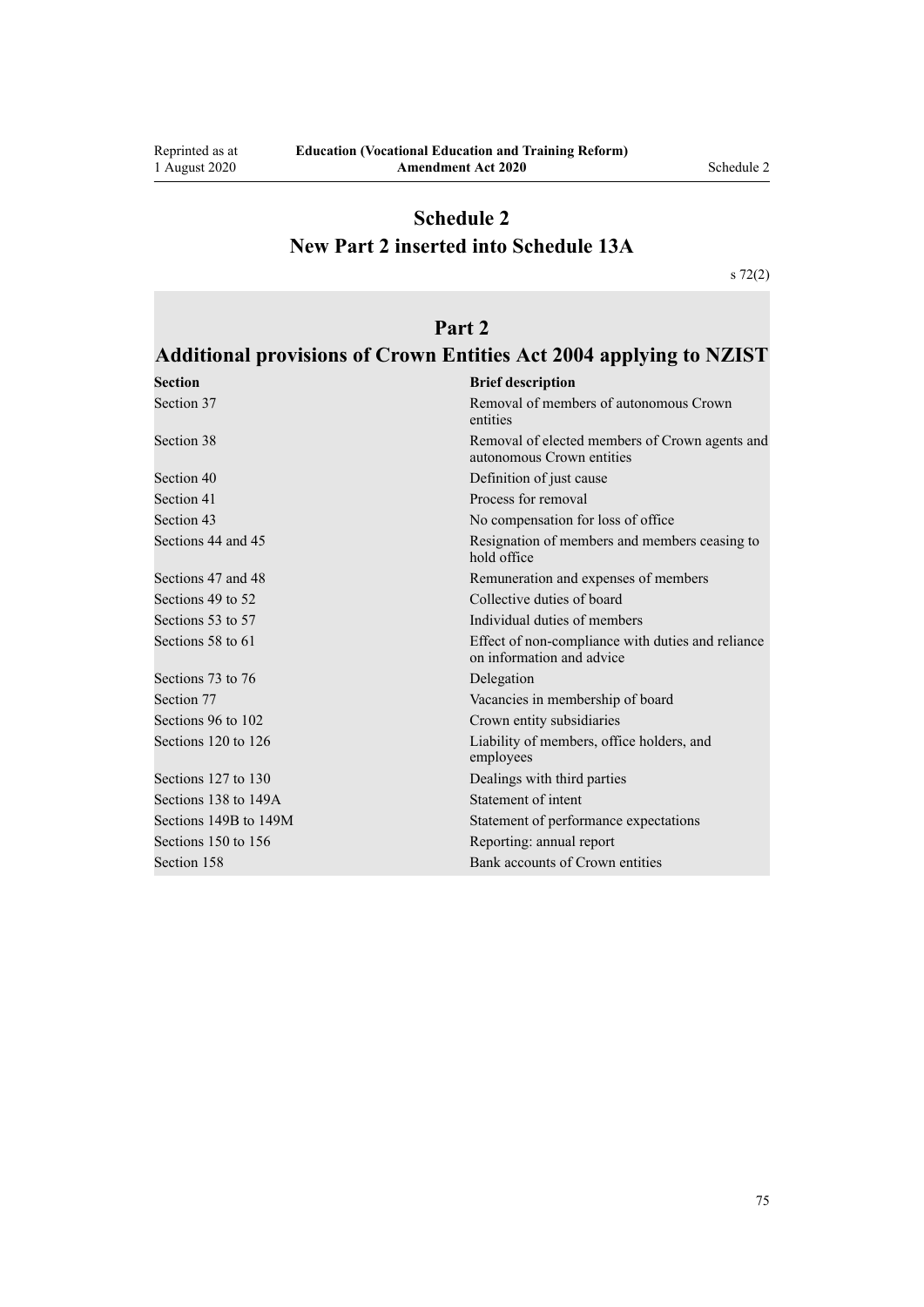# **Schedule 3 New Schedule 22 inserted**

[s 74\(1\)](#page-54-0)

# **Schedule 22 NZIST's charter** s 222C(1) 1 The New Zealand Institute of Skills and Technology (**NZIST**) exists to perform the functions set out in section 222B. 2 NZIST will be responsive to the needs of all regions of New Zealand, their learners, industries, employers, and communities. 3 To meet the needs of regions throughout New Zealand, NZIST must— (a) offer in each region a mix of education and training, including on-thejob, face-to-face, and distance delivery that is accessible to the learners of that region and meets the needs of its learners, industries, and communities; and (b) operate in a manner that ensures its regional representatives are empowered to make decisions about delivery and operations that are informed by local relationships and to make decisions that meet the needs of their communities; and (c) ensure that international learners are attracted to train and study in regions throughout New Zealand; and (d) ensure that there is collaboration across its national network; and (e) maintain a high-quality coherent network of infrastructure that meets regional skills needs. 4 NZIST must operate in a way that allows it to— (a) empower students and staff on academic, non-academic, and well-being matters and matters relating to the organisation's practices and services; and (b) develop meaningful partnerships with— (i) industry across the country, including Māori and Pacific employers, smaller employers, and those operating in niche sectors; and (ii) communities at a local level, including hapū and iwi, and Pacific communities; and (c) use the insights gained through partnerships to— (i) develop and provide vocational education and training that meets short-term and long-term skills needs; and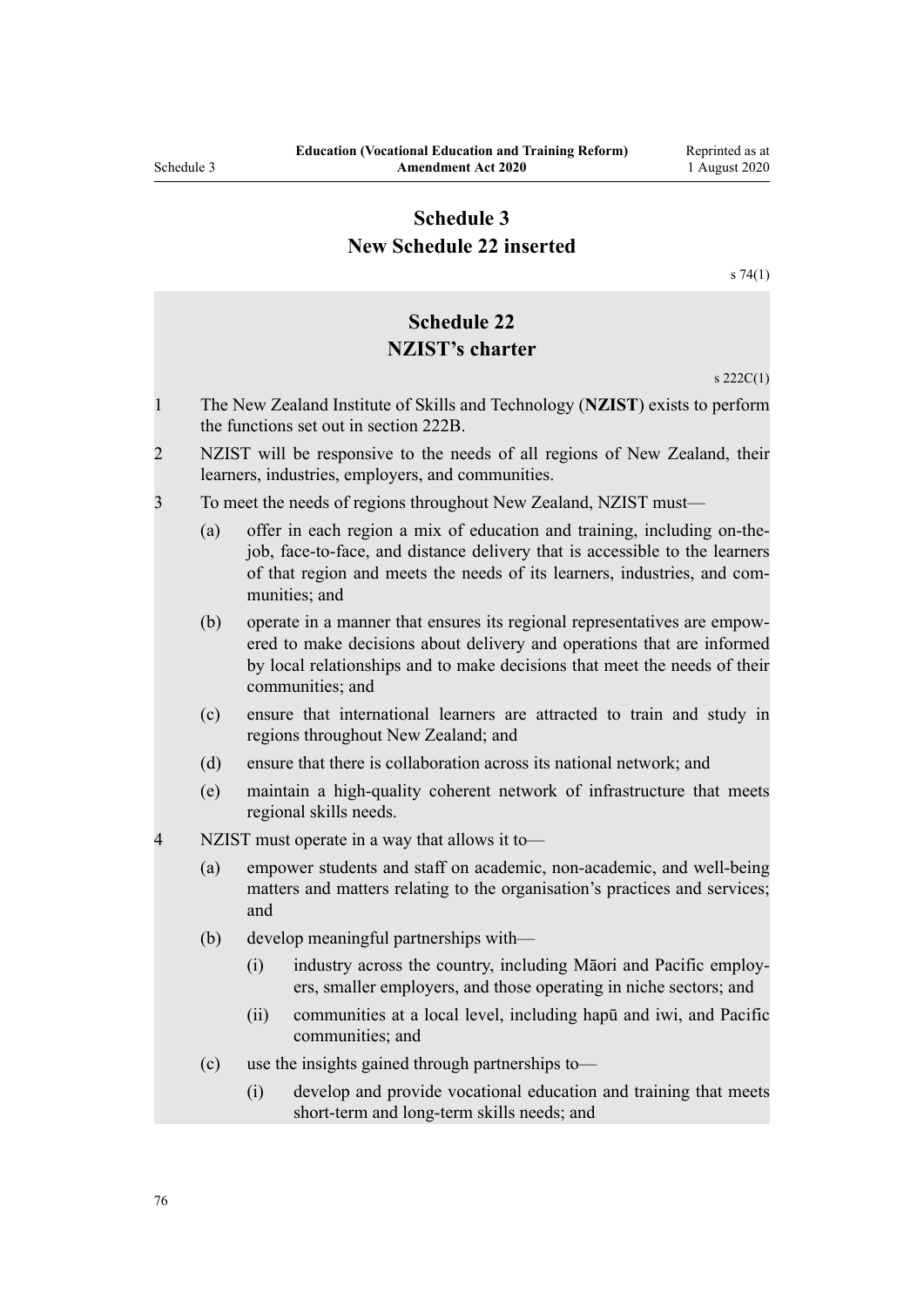Reprinted as at 1 August 2020

|     |     | (ii)                                                                                                                                                                                                    | expand industry training into smaller employers and niche sectors;<br>and                                                                                                                                                                                    |  |  |
|-----|-----|---------------------------------------------------------------------------------------------------------------------------------------------------------------------------------------------------------|--------------------------------------------------------------------------------------------------------------------------------------------------------------------------------------------------------------------------------------------------------------|--|--|
|     |     | (iii)                                                                                                                                                                                                   | align education and training delivery to support the unique social<br>and economic goals of local communities; and                                                                                                                                           |  |  |
|     |     | (iv)                                                                                                                                                                                                    | work towards equity for learners and staff of different genders,<br>ethnicities, cultures, and abilities; and                                                                                                                                                |  |  |
| (d) |     |                                                                                                                                                                                                         | reflect Māori-Crown partnerships in order to-                                                                                                                                                                                                                |  |  |
|     |     | (i)                                                                                                                                                                                                     | ensure that its governance, management, and operations give<br>effect to Te Tiriti o Waitangi; and                                                                                                                                                           |  |  |
|     |     | (ii)                                                                                                                                                                                                    | recognise that Māori are key actors in regional social, environ-<br>mental, and economic development; and                                                                                                                                                    |  |  |
|     |     | (iii)                                                                                                                                                                                                   | respond to the needs of and improve outcomes for Māori learners,<br>whānau, hapū and iwi, and employers; and                                                                                                                                                 |  |  |
|     | (e) | hold inclusivity and equity as core principles, recognising and valuing<br>the diversity of all of its learners, and providing the unique types of sup-<br>port different learners need to succeed; and |                                                                                                                                                                                                                                                              |  |  |
|     | (f) | meet the needs of all of its learners, in particular those who are under-<br>served by the education system, including, but not limited to, Māori,<br>Pacific, and disabled learners; and               |                                                                                                                                                                                                                                                              |  |  |
|     | (g) |                                                                                                                                                                                                         | promote equitable access to learning opportunities for learners across all<br>regions; and                                                                                                                                                                   |  |  |
|     | (h) |                                                                                                                                                                                                         | have culturally responsive delivery approaches, whether on campus, in<br>the workplace, online, or otherwise; and                                                                                                                                            |  |  |
|     | (i) |                                                                                                                                                                                                         | work collaboratively with schools, wananga, and other tertiary education<br>organisations (including workforce development councils) to improve<br>the outcomes of the education system as a whole, including the transition<br>of learners into employment. |  |  |
| 5   |     | In giving effect to clause 4, NZIST must ensure that—                                                                                                                                                   |                                                                                                                                                                                                                                                              |  |  |
|     | (a) |                                                                                                                                                                                                         | students and employers can transition seamlessly between delivery sites<br>and educational modes, including between workplaces and other forms<br>and places of learning; and                                                                                |  |  |
|     | (b) |                                                                                                                                                                                                         | programmes of study and qualifications are portable and consistent, yet<br>flexible enough to meet local needs; and                                                                                                                                          |  |  |
|     | (c) |                                                                                                                                                                                                         | the academic integrity of the education and training programmes it deliv-<br>ers is protected; and                                                                                                                                                           |  |  |
|     | (d) |                                                                                                                                                                                                         | New Zealand's reputation as a quality study destination for international<br>learners is sustained; and                                                                                                                                                      |  |  |
|     | (e) |                                                                                                                                                                                                         | the range of education and training options available to learners and<br>employers is appropriately broad and current; and                                                                                                                                   |  |  |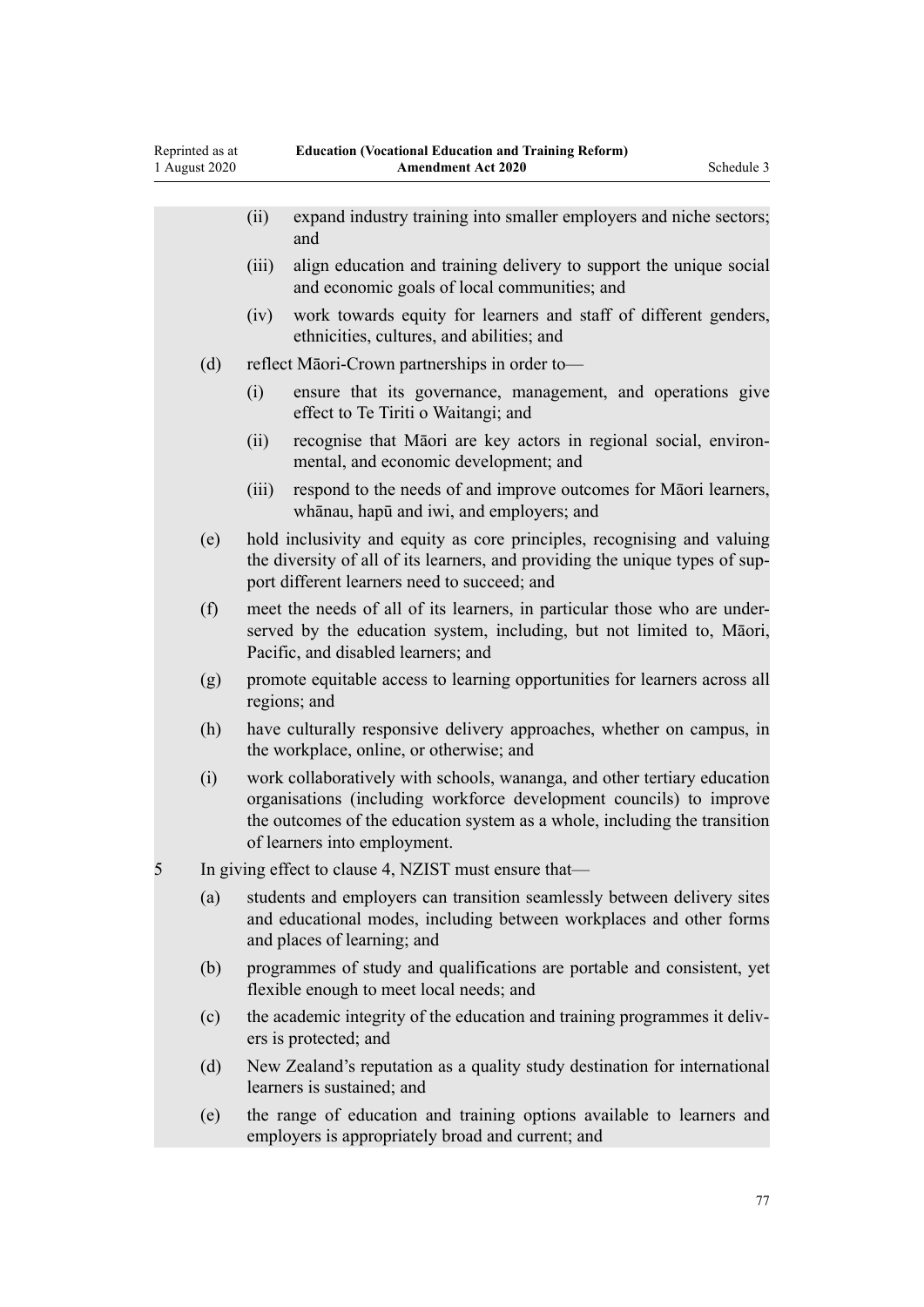| Schedule 3 | <b>Education (Vocational Education and Training Reform)</b><br><b>Amendment Act 2020</b>                                                                         | Reprinted as at<br>1 August 2020 |
|------------|------------------------------------------------------------------------------------------------------------------------------------------------------------------|----------------------------------|
| (f)        | future skill needs are anticipated and quickly responded to; and                                                                                                 |                                  |
| (g)        | teaching and learning is supported by research, evidence, and best prac-<br>tice; and                                                                            |                                  |
| (h)        | learning pathways provide learners with a range of opportunities to pro-<br>gress to higher levels of education and training, and also into employ-<br>ment; and |                                  |
| (i)        | the needs of adult and second-chance learners are afforded high priority.                                                                                        |                                  |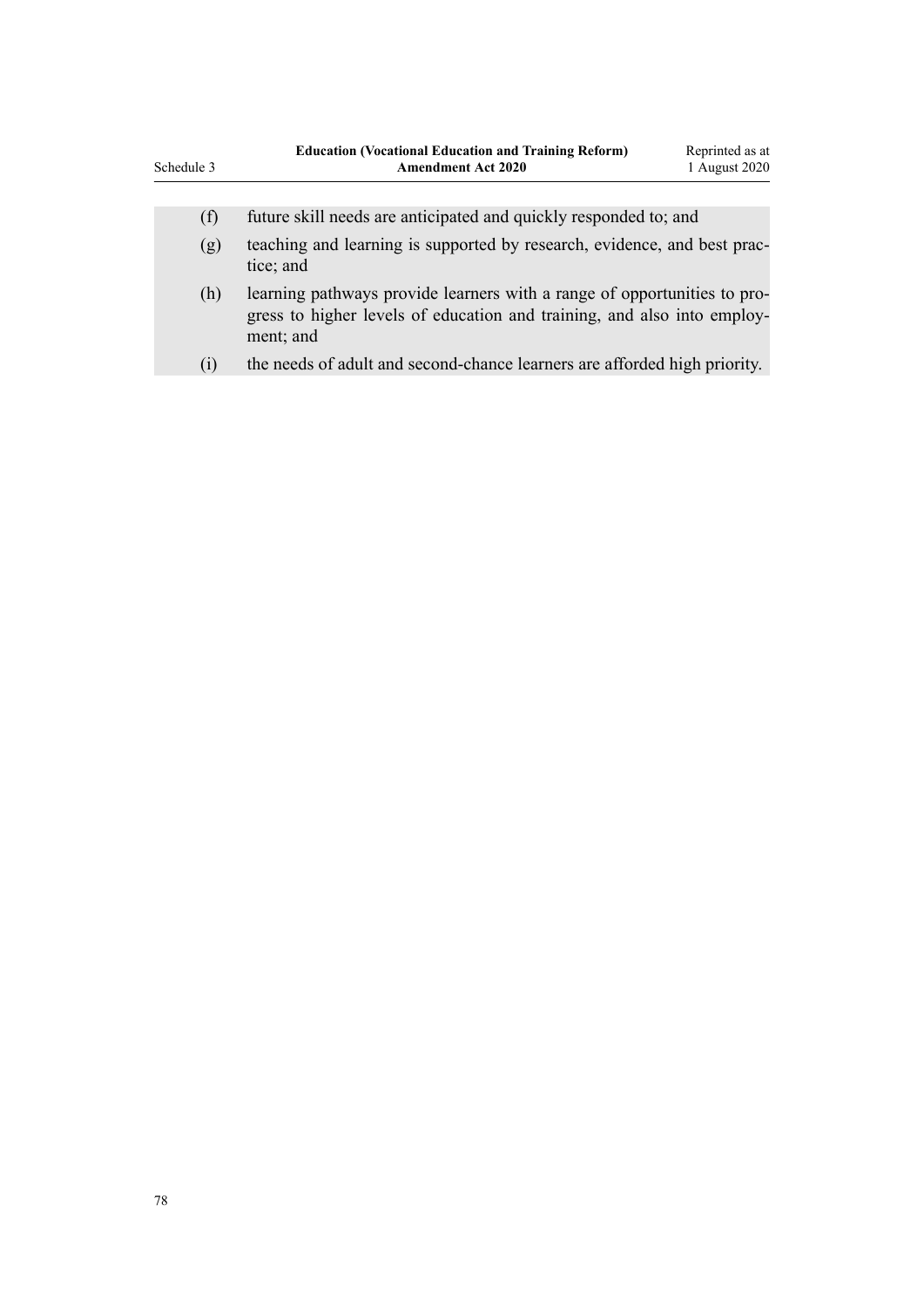# **New Schedule 23 inserted**

[s 74\(2\)](#page-54-0)

# **Schedule 23**

# **Provisions applying on dissolution of NZIST subsidiary**

s 222ZB

### **1 Interpretation**

In this schedule, unless the context otherwise requires,—

**Commission** means the Tertiary Education Commission established under section 159C

### **dissolution date**—

- (a) means, in relation to a corresponding NZIST subsidiary established under clause 29(1) of Schedule 1,—
	- (i) the date specified in clause  $30(1)$  of that schedule:
	- (ii) the date specified by Order in Council under clause 30(2) of that schedule:
	- (iii) the date on which the subsidiary is dissolved in accordance with a resolution of NZIST's council under clause 31 of Schedule 1:
- (b) means, in relation to a subsidiary formed by NZIST under section 222ZA(1), the date on which the subsidiary is dissolved in accordance with a resolution of NZIST's council

**NZIST** means the New Zealand Institute of Skills and Technology established by section 222A

**NZIST subsidiary** means—

- (a) a corresponding NZIST subsidiary established under clause 29(1) of Schedule 1:
- (b) a subsidiary formed by NZIST under section 222ZA(1)

**Qualifications Authority** means the New Zealand Qualifications Authority continued by section 256A.

## *Dissolution*

#### **2 Dissolution of NZIST subsidiary**

- (1) An NZIST subsidiary is dissolved on the dissolution date.
- (2) As soon as possible after the dissolution date, the Registrar of Companies must remove the NZIST subsidiary from the New Zealand register of companies kept under the Companies Act 1993.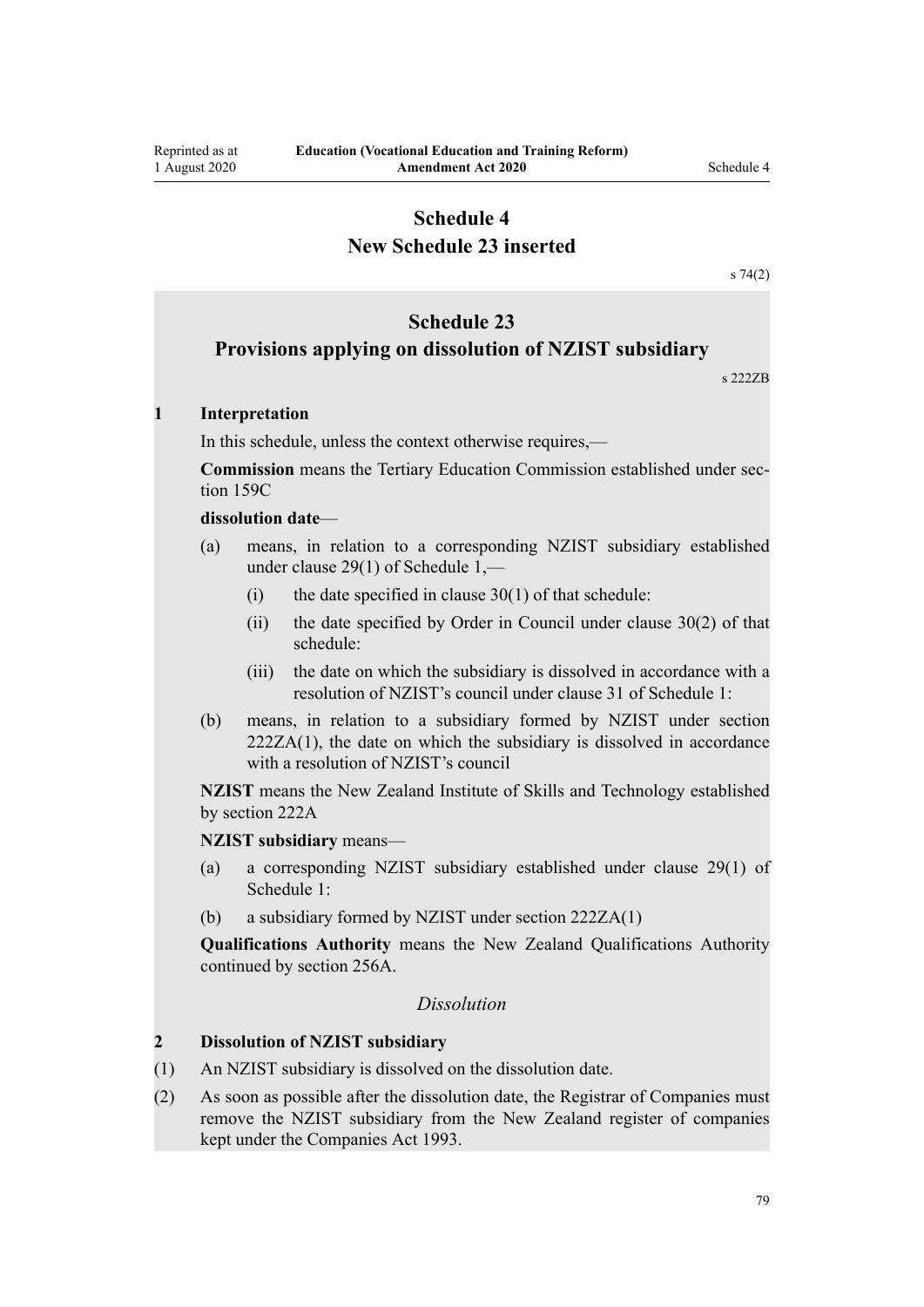#### *Consequences of dissolution*

#### **3 Members of NZIST subsidiary board cease to hold office**

- (1) Every member of an NZIST subsidiary's board who holds office immediately before the dissolution date ceases to hold office on the close of the day before that date.
- (2) Neither the Crown, NZIST, nor the NZIST subsidiary is liable to make a payment to, or otherwise compensate, a person referred to in subclause (1) for the loss of office.

# **4 Transfer of rights, assets, and liabilities to NZIST**

- (1) This clause applies to all rights, assets, and liabilities that an NZIST subsidiary had immediately before the dissolution date.
- (2) On and after the dissolution date,—
	- (a) all rights, assets, and liabilities of the NZIST subsidiary vest in NZIST; and
	- (b) unless the context otherwise requires, every reference to the NZIST subsidiary in any enactment or any instrument, register, agreement, deed, lease, application, notice, or other document before the dissolution date must be read as a reference to NZIST.
- (3) In this clause, **assets**, **liabilities**, and **rights** have the same meanings as in section 216(1).

#### **5 Employment of NZIST subsidiary employees by NZIST**

- (1) The chief executive of NZIST must identify the employees of the NZIST subsidiary—
	- (a) whose duties overall are required by NZIST to carry out its functions; and
	- (b) whose positions will cease to exist as a result of the dissolution of the NZIST subsidiary.
- (2) An employee who is identified under subclause (1) must be offered equivalent employment by NZIST, being employment that is—
	- (a) in substantially the same position; and
	- (b) in the same general locality; and
	- (c) on terms and conditions (including any terms and conditions relating to redundancy and superannuation) that are no less favourable than those applying to the employee immediately before the date on which the offer of employment is made to the employee; and
	- (d) on terms that treat the period of service with the NZIST subsidiary (and every other period of service recognised by the NZIST subsidiary as continuous service) as if it were continuous service with NZIST.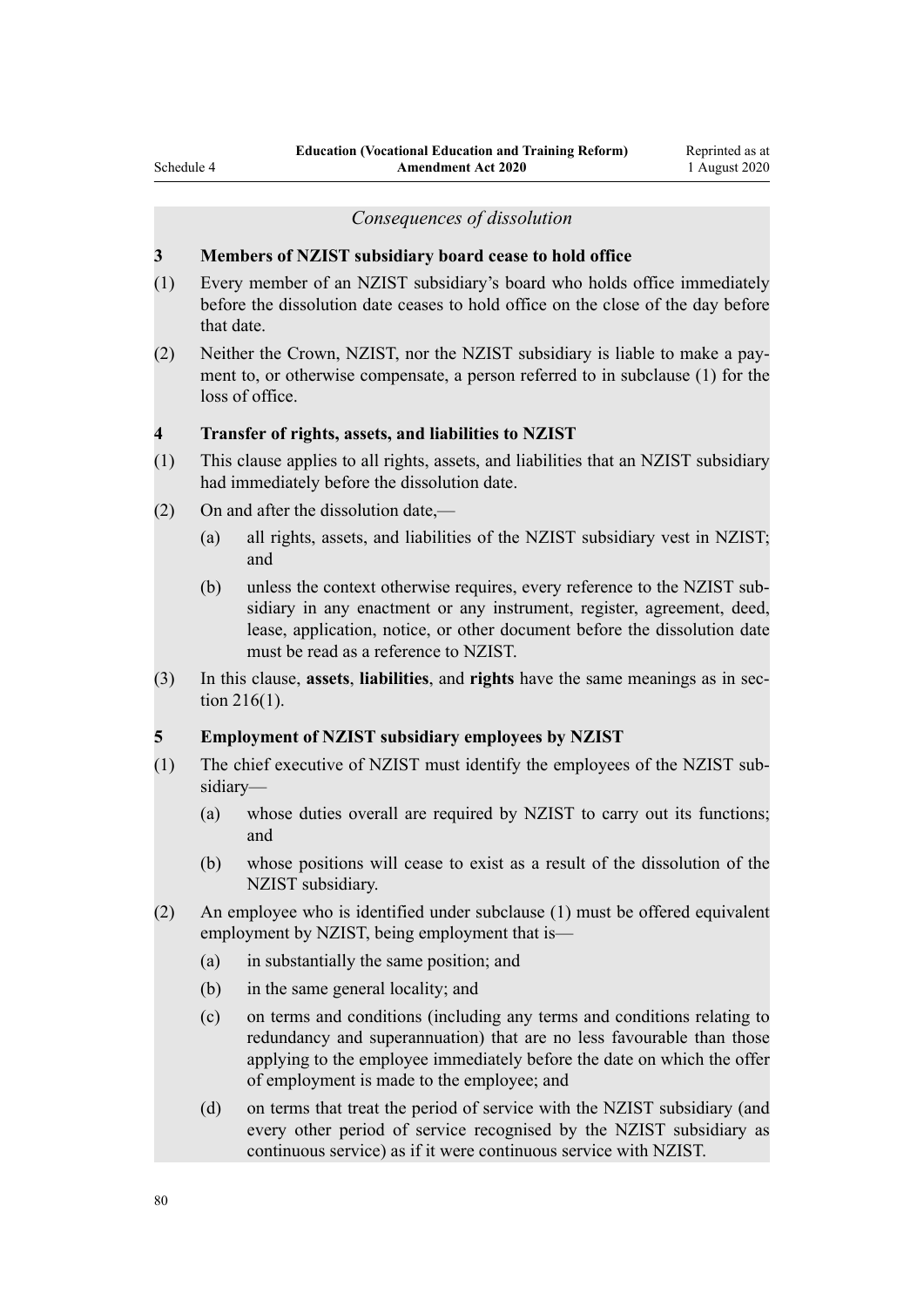- (3) If the employee of the NZIST subsidiary accepts an offer of employment under subclause (2), the employee's employment by NZIST is to be treated as continuous employment, including for the purpose of service-related entitlements, whether legislative or otherwise.
- (4) An employee of an NZIST subsidiary who is offered employment under subclause (2) is not entitled to receive any payment or other benefit on the ground that the employee's position in the NZIST subsidiary has ceased to exist whether or not the employee accepts the offer.
- (5) This clause overrides—
	- (a) Part 6A of the Employment Relations Act 2000; and
	- (b) any employee protection provision in any relevant employment agreement.

# **6 Government Superannuation Fund**

- (1) This clause applies to a person who, immediately before becoming an employee of NZIST, was a contributor to the Government Superannuation Fund under Part 2 or 2A of the Government Superannuation Fund Act 1956.
- (2) For the purposes of the Government Superannuation Fund Act 1956, the person is treated as being employed in the Government service as long as the person continues to be an employee of NZIST.
- (3) The Government Superannuation Fund Act 1956 applies to the person in all respects as if the person's service as an employee of NZIST were Government service.
- (4) Subclause (1) does not entitle a person to become a contributor to the Government Superannuation Fund if the person has ceased to be a contributor.
- (5) For the purpose of applying the Government Superannuation Fund Act 1956, the chief executive of NZIST is the controlling authority.

# **7 Students of NZIST subsidiary**

- (1) This clause applies to every student enrolled at an NZIST subsidiary immediately before the dissolution date.
- (2) On and after the dissolution date, the student must be treated as having been enrolled at NZIST.
- (3) A student who would, but for the dissolution of the NZIST subsidiary, have been entitled to be granted an award of the NZIST subsidiary is entitled to be granted a like award of NZIST.
- (4) In subclause (3), **award** has the same meaning as in section 159(1).

# **8 Visas granted under Immigration Act 2009**

(1) This clause applies to a visa granted under the Immigration Act 2009 in respect  $of$ —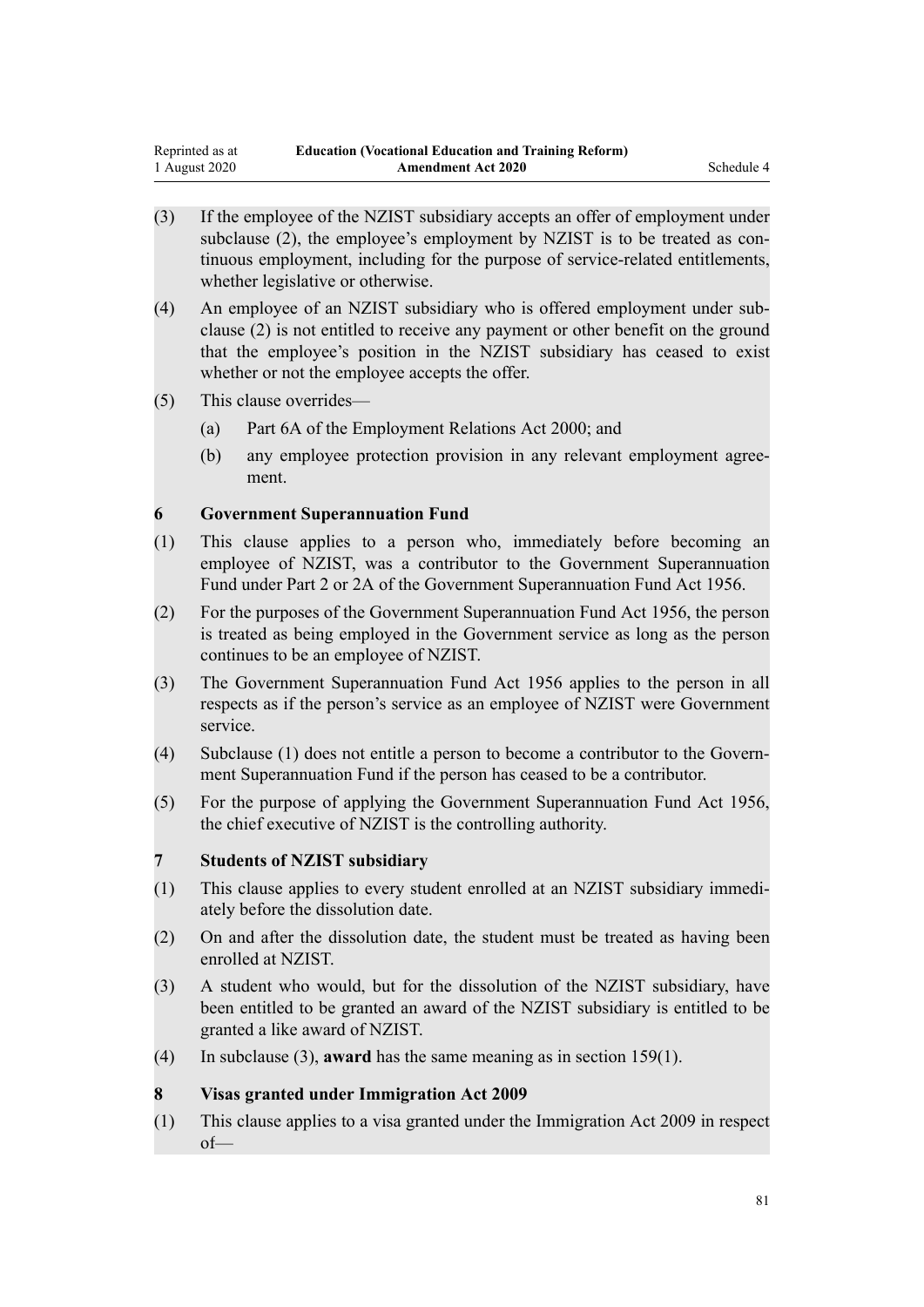- (a) a student, for the purposes of enrolment at an NZIST subsidiary; or
- (b) a staff member of an NZIST subsidiary.
- (2) On and after the dissolution date, any reference to the NZIST subsidiary in a condition imposed on the visa must be read as a reference to NZIST.

### **9 Existing approvals, accreditations, and consents**

- (1) This clause applies to the following matters granted to an NZIST subsidiary or treated as having been granted to the subsidiary by the Qualifications Authority under Part 20 before the dissolution date and in effect immediately before that date:
	- (a) an approval of a programme under section 249:
	- (b) an accreditation to provide all or part of a programme under section 250:
	- (c) an approval to provide a training scheme under section 251:
	- (d) a consent to assess against the standards listed on the Directory of Assessment Standards under section 252:
	- (e) a consent to award a degree or a post-graduate qualification under section 253B.
- (2) On and after the dissolution date,—
	- (a) the approval, accreditation, or consent (including any conditions imposed on an approval or accreditation) continues to apply and must be treated as if it were granted to NZIST; and
	- (b) unless the context otherwise requires, every reference in the approval, accreditation, or consent must be read as a reference to NZIST.

### **10 Existing funding paid by Commission under funding mechanism**

- (1) This clause applies to funding (including any conditions imposed on the funding) payable by the Commission to an NZIST subsidiary or that is treated as being payable to the subsidiary under clause 43 of Schedule 1—
	- (a) in accordance with an approval granted under section 159YA(2); or
	- (b) other than via a plan under section 159ZC.
- (2) On and after the dissolution date,—
	- (a) the Commission must treat the funding, unless it is earlier suspended, revoked, or withdrawn under section 159YG or 159ZF, as if it were payable to NZIST; and
	- (b) for the purposes of paragraph (a), every reference to the NZIST subsidiary in an approval granted under section 159YA(2) must, unless the context otherwise requires, be read as a reference to NZIST.

## **11 Existing proceedings and other matters**

(1) On and after the dissolution date,—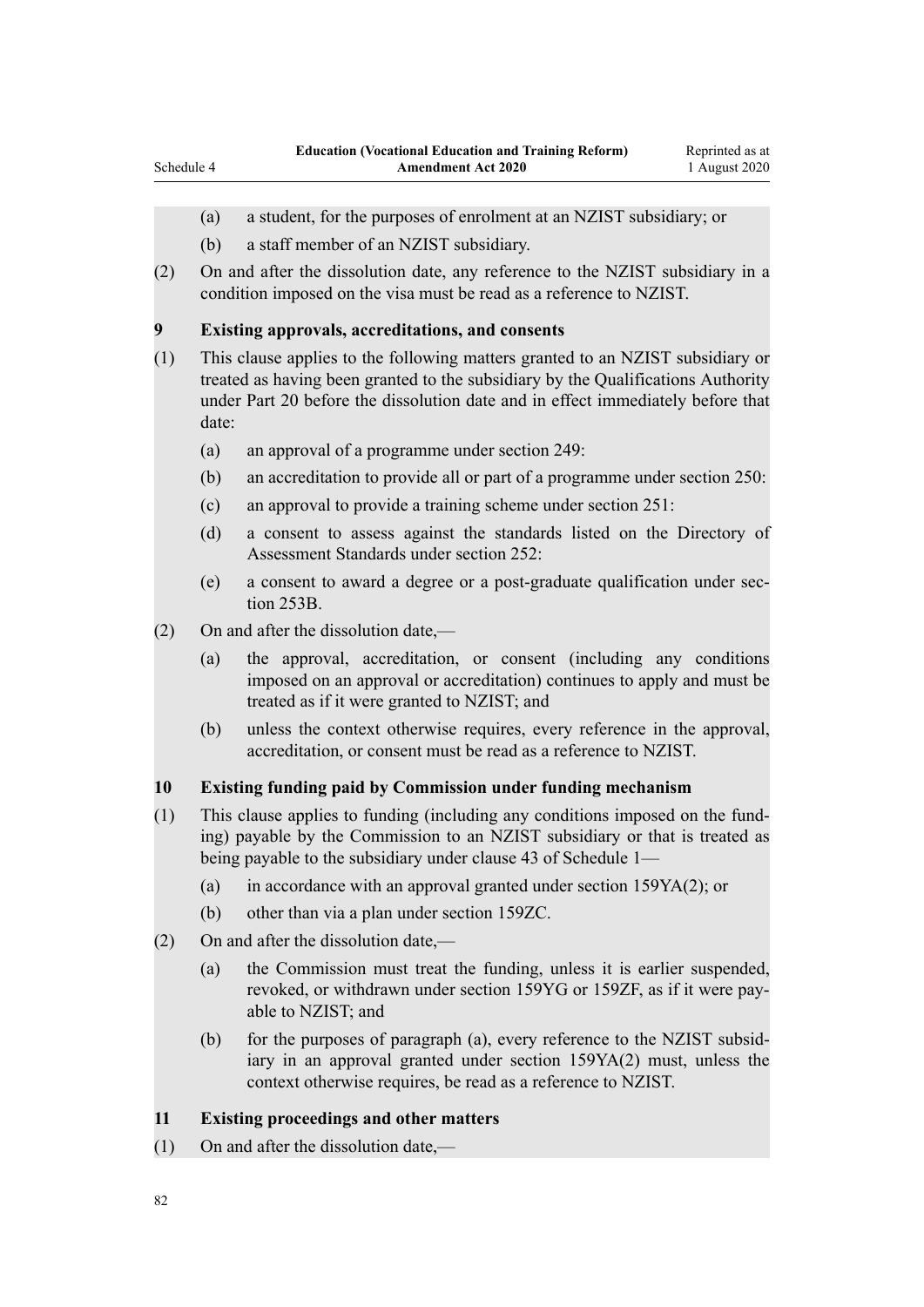- (a) the continuation or enforcement of any proceedings by or against an NZIST subsidiary may instead be continued or enforced by or against NZIST without amendment to the proceedings; and
- (b) the completion of a matter or thing that would, but for this clause, have been completed by the NZIST subsidiary may be completed by NZIST; and
- (c) anything done, or omitted to be done, or that is to be done, by or in relation to the NZIST subsidiary is to be treated as having been done, or having been omitted to be done, or to be done, by or in relation to NZIST.
- (2) In subclause (1)(a), **proceedings**
	- (a) means civil and criminal proceedings; and
	- (b) includes any enforcement or compliance activities by the Commission or the Qualifications Authority.

## **12 Final report of dissolved NZIST subsidiary**

- (1) As soon as is reasonably practicable after the dissolution date, NZIST must prepare and forward to the Minister a final report on the dissolved NZIST subsidiary's operations.
- (2) The final report must be for the period (the **report period**)—
	- (a) commencing at the start of the financial year in which the NZIST subsidiary was dissolved; and
	- (b) ending with the close of the day immediately before the date on which the subsidiary was dissolved.
- (3) The final report must include audited financial statements for the report period.
- (4) The Minister must present a copy of the final report to the House of Representatives as soon as is reasonably practicable after receiving it.

### **13 Transfers of contracts does not give rise to claims**

No person may claim against NZIST or an NZIST subsidiary for breach of contract on the ground that contract, or any benefit of the contract, is vested in NZIST, whether or not the vesting involves NZIST and its employees gaining access to any information, data, programme, intellectual property right knowledge, chattel, equipment, transmission device, or facility of the claimant or any other person.

# **14 Provisions that apply if corresponding NZIST subsidiary dissolved and assets, etc, transferred to another NZIST subsidiary**

(1) This clause applies if NZIST's council dissolves a corresponding NZIST subsidiary under clause 31 of Schedule 1 and transfers some or all of the rights, assets, and liabilities of that subsidiary to another NZIST subsidiary under that clause.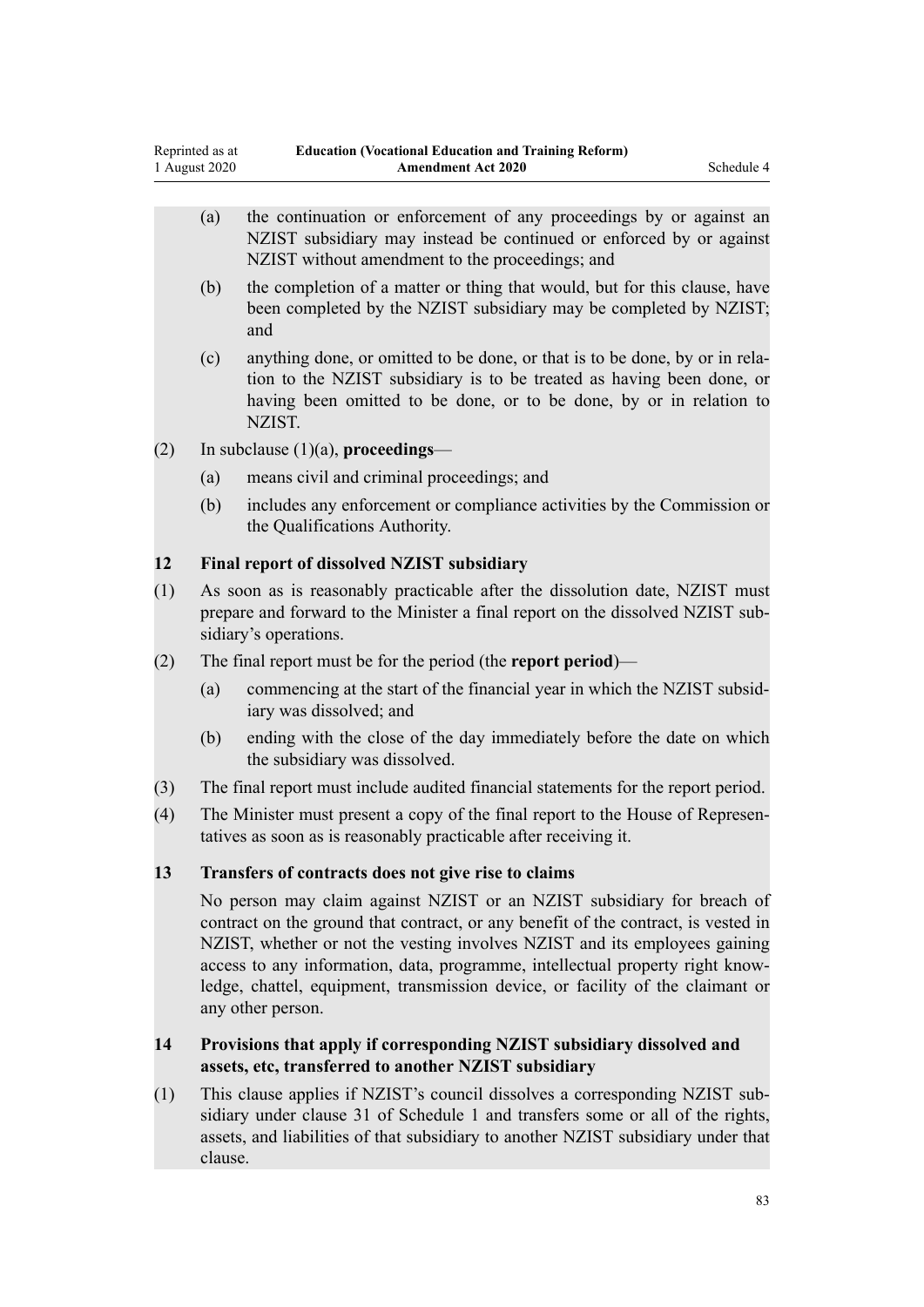|            | <b>Education (Vocational Education and Training Reform)</b> | Reprinted as at |
|------------|-------------------------------------------------------------|-----------------|
| Schedule 4 | <b>Amendment Act 2020</b>                                   | 1 August 2020   |
|            |                                                             |                 |

(2) Clauses 4 to 11 and 13 of this schedule apply, with any necessary modifications, as if a reference in those provisions to NZIST were to the other NZIST subsidiary to which those rights, assets, and liabilities are transferred.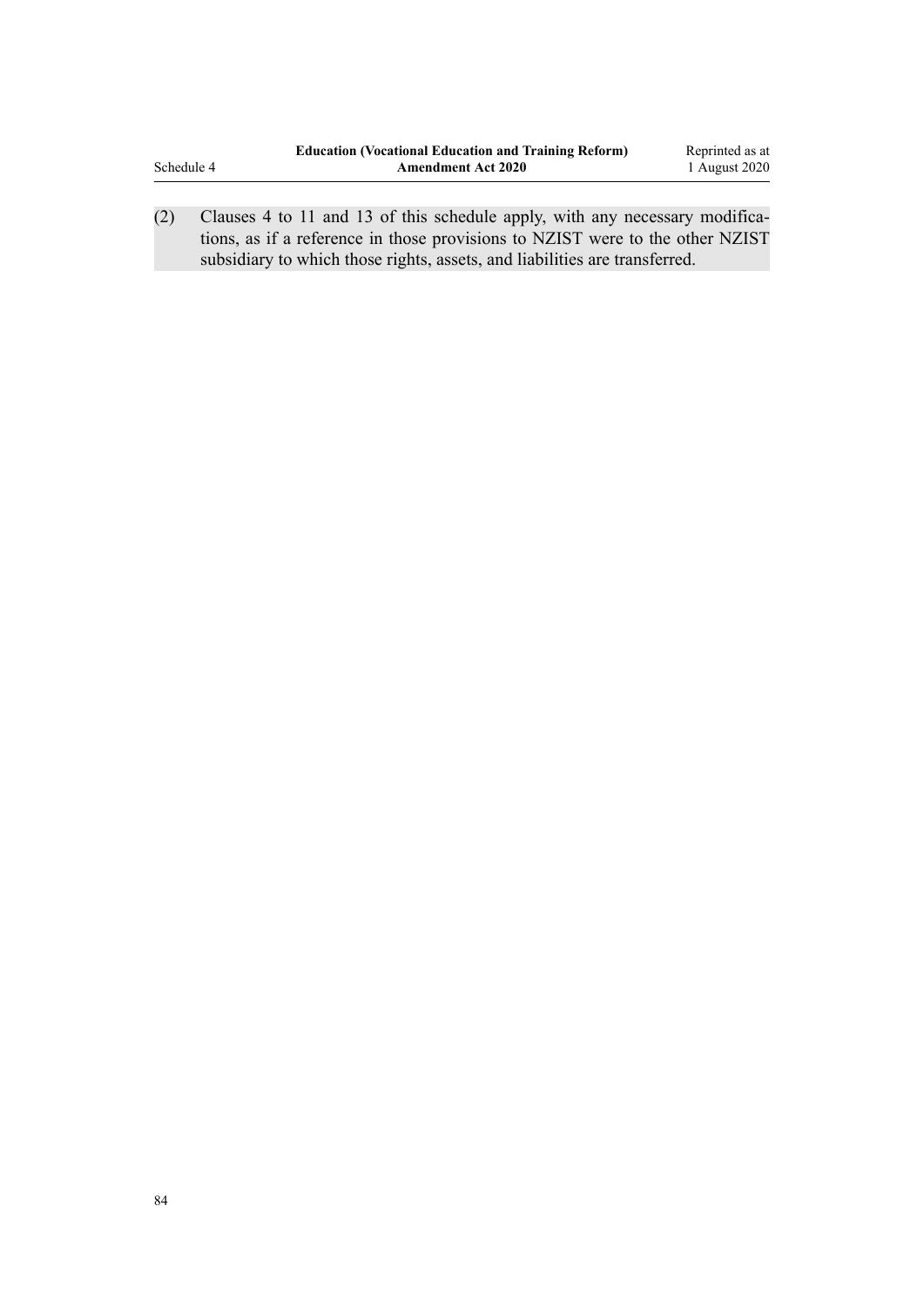# **Schedule 5 New Schedule 24 inserted**

[s 74\(3\)](#page-54-0)

# **Schedule 24 Matters to be specified in levy orders**

ss 503, 513

### *To whom levy is payable and who pays*

- 1 The name of the workforce development council that is to receive the levy.
- 2 A description of the industry whose members will be primarily liable to pay the levy.

#### *Amount of levy*

3 The basis on which the amount of the levy is to be calculated or ascertained.

- 4 How the size of a qualifying member of the levy group is to be calculated for the purposes of calculating the levy payable by that member, for example,—
	- (a) based on the number of employees of the member that work in the relevant industry; or
	- (b) based on the level of production of the member.
- 5 Whether the levy is to be payable at a single rate or 2 or more different rates and the basis on which any different rates will apply.
- 6 How the rates of the levy are to be notified.
- 7 Maximum and minimum amounts of levy payable (if any).
- 8 The amount of any additional charges, or the percentage increase in the levy payable, if amounts of levy otherwise payable are paid late or not paid at all (if applicable).

# *Application of levy*

- 9 Either—
	- (a) how the workforce development council is to spend the levy; or
	- (b) the means by which the organisation is to consult qualifying members of the levy group as to how the workforce development council is to spend it.
- 10 Whether the levy must be spent by the workforce development council or may be paid to, and spent by, branches or subsidiaries of the workforce development council.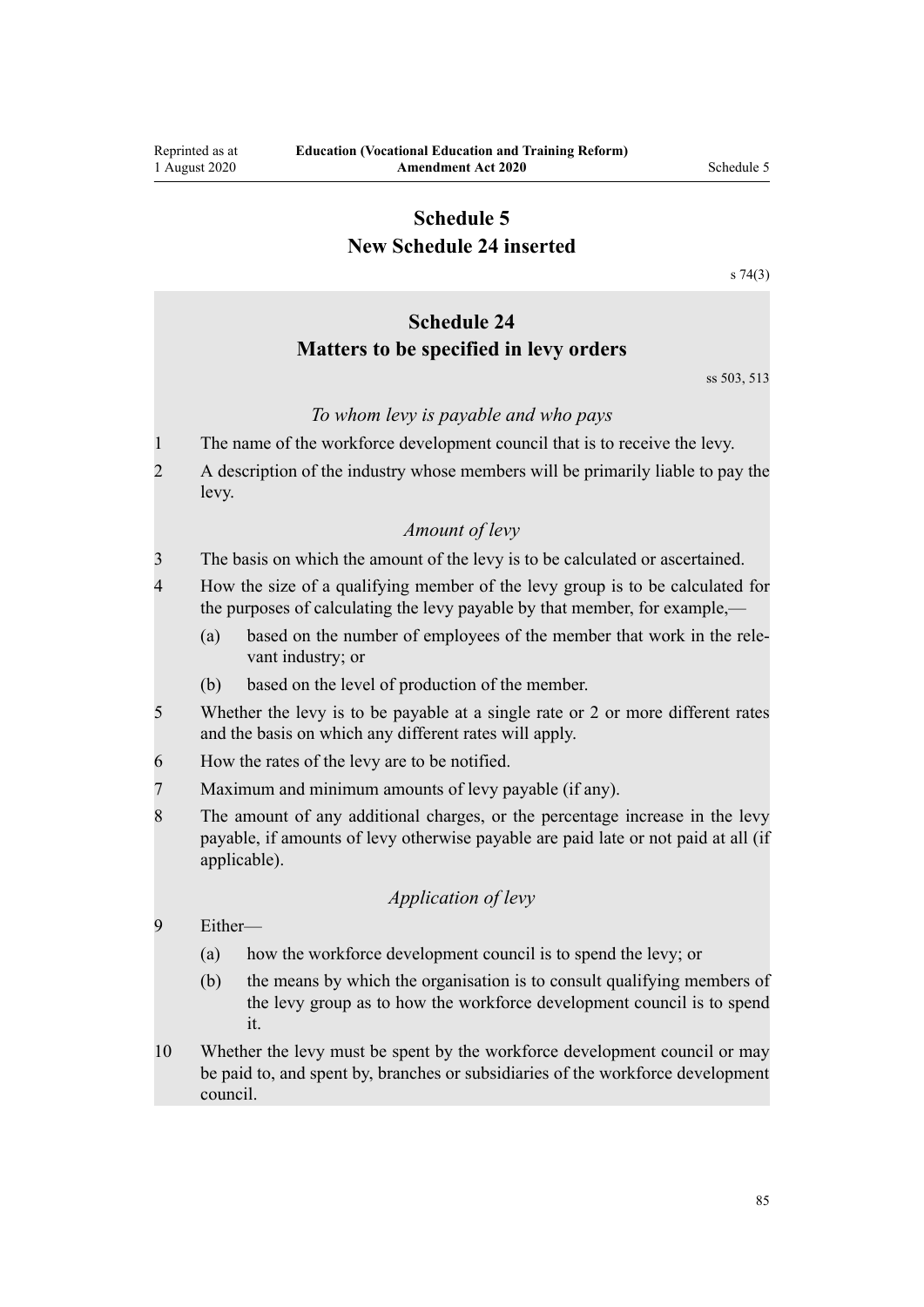## *Payment of levy*

- 11 When and how the levy is to be payable, including—
	- (a) the period to which the levy will apply (the **levy period**); and
	- (b) how often levy payments are required to be made; and
	- (c) the methods of payment of the levy that is to be available to qualifying members of the levy group.
- 12 How the amount of the levy payable is to be calculated when a person becomes a qualifying member of the levy group part way through a levy period.
- 13 How refunds of the levy are to be calculated, and when they will be paid, if a qualifying member ceases to be a qualifying member of the levy group part way through a levy period.
- 14 What exemptions from payment of the levy will be available.
- 15 The circumstances (if any) in which, and the conditions subject to which, qualifying members of the levy group may be allowed extensions of time for the payment of any amount of levy.
- 16 The enforcement mechanisms that the workforce development council receiving the levy may use to collect the levy.

# *Collection of levy by agent*

- 17 The persons (if any), other than the industry members primarily responsible for paying the levy, who are responsible for collecting the levy in accordance with section 519
- 18 The amount of, or percentage of, the levy money collected that a collection agent may retain as a fee for providing the collection service.

# *Other matters*

- 19 The records to be kept by—
	- (a) the workforce development council receiving the levy; and
	- (b) persons collecting the levy; and
	- (c) persons who are, or may be, liable to pay the levy.
- 20 The details of the method of arbitration or mediation to apply in the case of disputes, as required by section 524.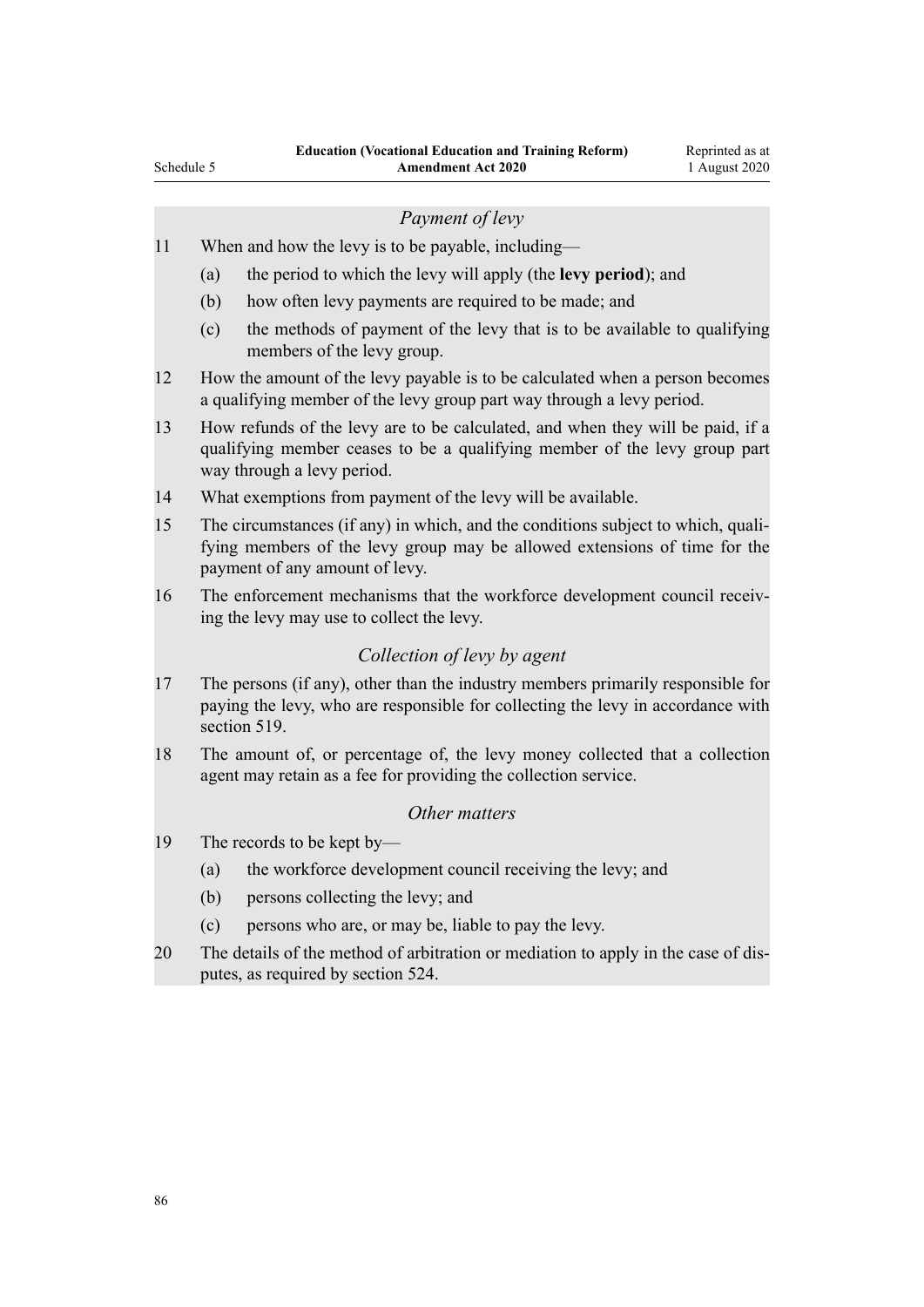# **Schedule 6 New Schedule 25 inserted**

[s 74\(4\)](#page-54-0)

# **Schedule 25**

# **Further provisions of Act that apply and do not apply to NZIST subsidiaries**

s 222ZA(2)

The following provisions of this Act apply, with all necessary modifications, to an NZIST subsidiary that provides education or training, or both:

- (a) section 201A (how institutions may use income and capital):
- (b) section 201B (gifts):
- (c) section 201C (council may establish common fund):
- (d) section 201D (investment of funds held in common fund):
- (e) section 202 (application of money):
- (f) section 212 (resumption of land on recommendations of Waitangi Tribunal):
- (g) section 213 (resumption of land to be effected under Public Works Act 1981):
- (h) section 214 (resumption of Wahi Tapu):
- (i) section 220 (annual report):
- (j) section 221 (annual report to be available for inspection).

The following provisions of this Act do not apply to an NZIST subsidiary that provides education or training, or both:

- (a) section 196 (duties of chief executive):
- (b) section 197 (delegation by chief executive):
- (c) section 200 (bank accounts):
- (d) section 201 (proper accounts to be kept).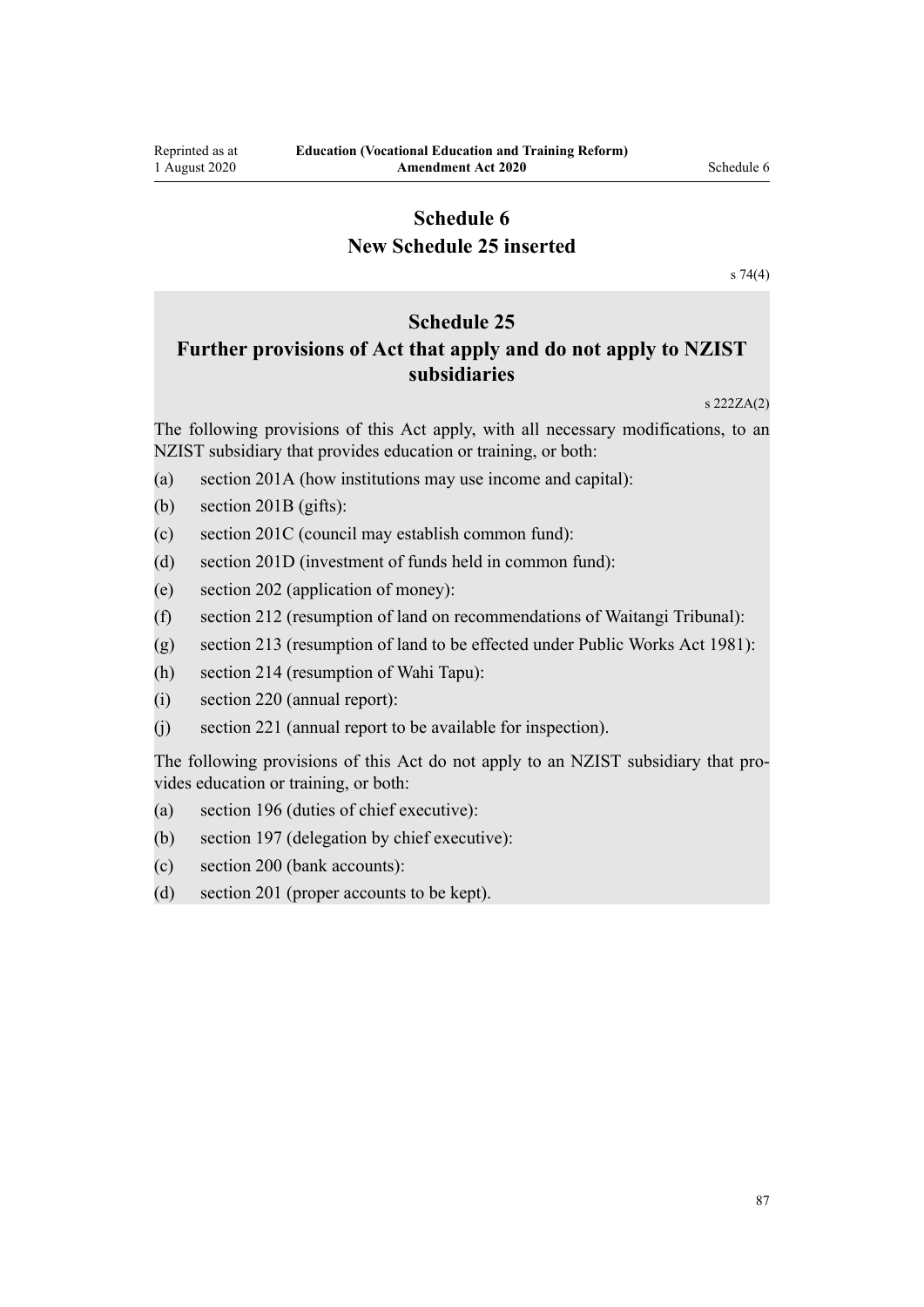# **Consequential amendments to other enactments**

[s 78](#page-54-0)

## **Part 1**

# **Amendments to Acts**

# **Accident Compensation Act 2001 (2001 No 49)**

In [section 6\(1\),](http://legislation.govt.nz/pdflink.aspx?id=DLM100103) definition of **place of education**, paragraph (a)(ii), replace "a polytechnic," with "the New Zealand Institute of Skills and Technology and its Crown entity subsidiaries,".

#### **Building Act 2004 (2004 No 72)**

In [Schedule 2,](http://legislation.govt.nz/pdflink.aspx?id=DLM309341) paragraph (m), replace "polytechnics," with "the New Zealand Institute of Skills and Technology and its Crown entity subsidiaries,".

#### **Care and Support Workers (Pay Equity) Settlement Act 2017 (2017 No 24)**

In [section 5](http://legislation.govt.nz/pdflink.aspx?id=DLM7269117), definition of **level 2 qualification**, paragraph (b), definition of **level 3 qualification**, paragraph (b), and definition of **level 4 qualification**, paragraph (b), replace "industry training organisation (within the meaning of that term in section 2 of the Industry Training and Apprenticeships Act 1992)" with "workforce development council (as that term is defined in section 477 of the Education Act 1989)".

### **Crown Entities Act 2004 (2004 No 115)**

In [section 6\(1\)](http://legislation.govt.nz/pdflink.aspx?id=DLM329640), replace "Schedule 4 of this Act and Schedule 13A of the Education Act 1989 apply to tertiary" with "Part 1 of Schedule 4 of this Act and Part 1 of Schedule 13A of the Education Act 1989 apply to all tertiary".

After [section 6\(1\),](http://legislation.govt.nz/pdflink.aspx?id=DLM329640) insert:

- (1A) The provisions set out in Part 2 of Schedule 4 of this Act and Part 2 of Schedule 13A of the Education Act 1989 apply to the New Zealand Institute of Skills and Technology and its council in addition to the provisions referred to in subsection  $(1)$ .
- (1B) For the purpose of applying the provisions referred to in subsection (1A), NZIST must be treated as a statutory entity.

In [section 7\(1\)\(e\),](http://legislation.govt.nz/pdflink.aspx?id=DLM329641) replace "polytechnics" with "the New Zealand Institute of Skills and Technology".

In [Schedule 4](http://legislation.govt.nz/pdflink.aspx?id=DLM331129), after the Schedule 4 heading, insert:

# **Part 1**

### **Provisions relating to all tertiary education institutions**

In [Schedule 4](http://legislation.govt.nz/pdflink.aspx?id=DLM331129), after the last item, insert: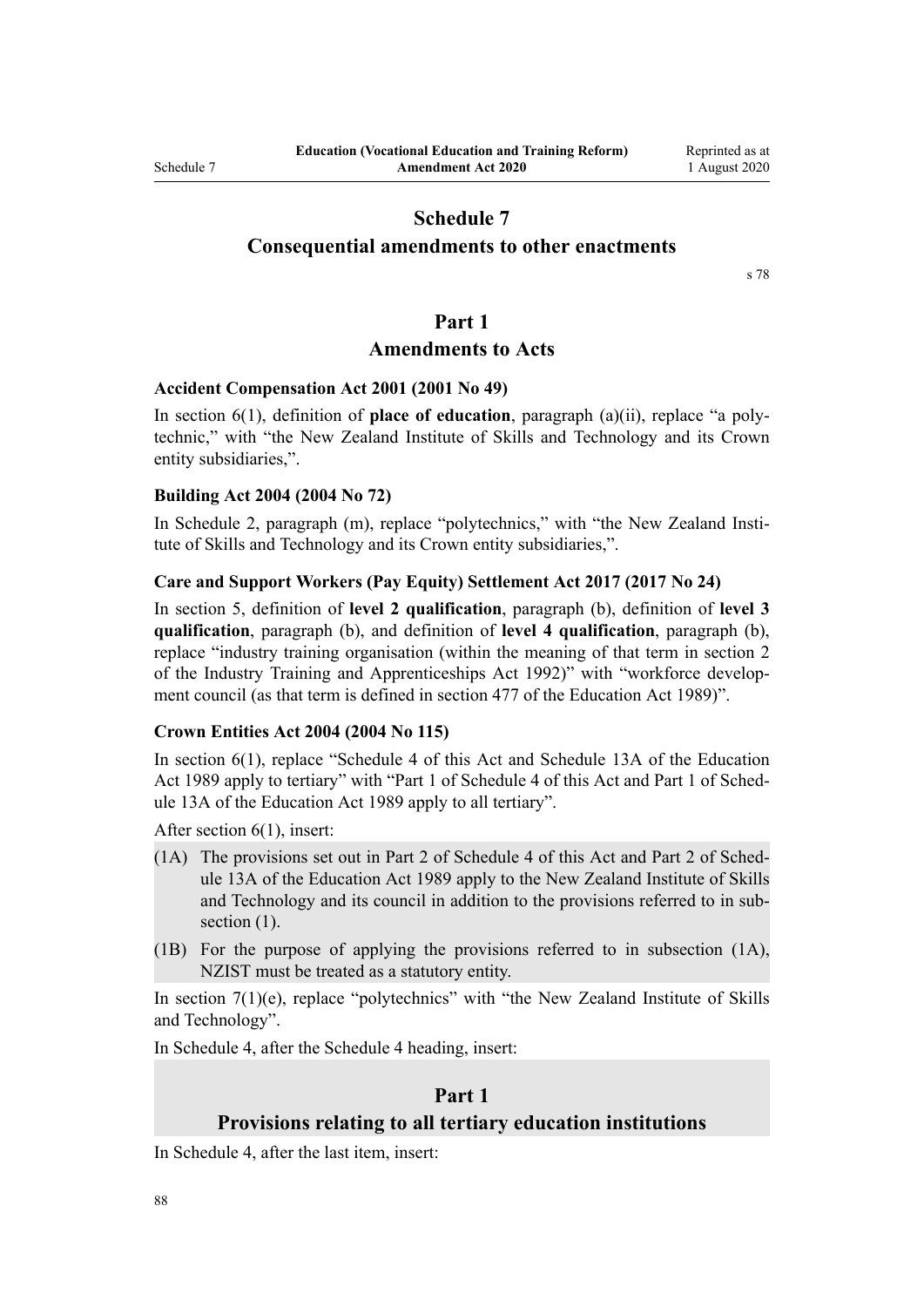# **Crown Entities Act 2004 (2004 No 115)***—continued*

# **Part 2 Additional provisions that apply to New Zealand Institute of Skills and Technology**

| <b>Section</b>        | <b>Brief description</b>                                                       |
|-----------------------|--------------------------------------------------------------------------------|
| Section 37            | Removal of members of autonomous Crown<br>entities                             |
| Section 38            | Removal of elected members of Crown agents and<br>autonomous Crown entities    |
| Section 40            | Definition of just cause                                                       |
| Section 41            | Process for removal                                                            |
| Section 43            | No compensation for loss of office                                             |
| Sections 44 and 45    | Resignation of members and members ceasing to<br>hold office                   |
| Sections 47 and 48    | Remuneration and expenses of members                                           |
| Sections 49 to 52     | Collective duties of board                                                     |
| Sections 53 to 57     | Individual duties of members                                                   |
| Sections 58 to 61     | Effect of non-compliance with duties and reliance<br>on information and advice |
| Sections 73 to 76     | Delegation                                                                     |
| Section 77            | Vacancies in membership of board                                               |
| Sections 96 to 102    | Crown entity subsidiaries                                                      |
| Sections 120 to 126   | Liability of members, office holders, and<br>employees                         |
| Sections 127 to 130   | Dealings with third parties                                                    |
| Sections 138 to 149A  | Statement of intent                                                            |
| Sections 149B to 149M | Statement of performance expectations                                          |
| Sections 150 to 156   | Reporting: annual reports                                                      |
| Section 158           | Bank accounts of Crown entities                                                |

### **Electoral Act 1993 (1993 No 87)**

In [section 52\(5\)](http://legislation.govt.nz/pdflink.aspx?id=DLM308524), replace "university college or a technical institute or a community college or a teachers college may continue to teach or supervise the studies of students at that university or university college or technical institute or community college or teachers college" with "university college, or the New Zealand Institute of Skills and Technology (**NZIST**) or an NZIST subsidiary that provides education or training (or both), or a wananga, community college, or teachers college may continue to teach or supervise the studies of students at that university, or university college, NZIST, an NZIST subsidiary, a wananga, a community college, or a teachers college".

## **Financial Advisers Act 2008 (2008 No 91)**

In [section 5,](http://legislation.govt.nz/pdflink.aspx?id=DLM1584508) replace the definition of **lecturer** with:

**lecturer** means a person who is employed by a university, the New Zealand Institute of Skills and Technology and its subsidiaries, or a college of education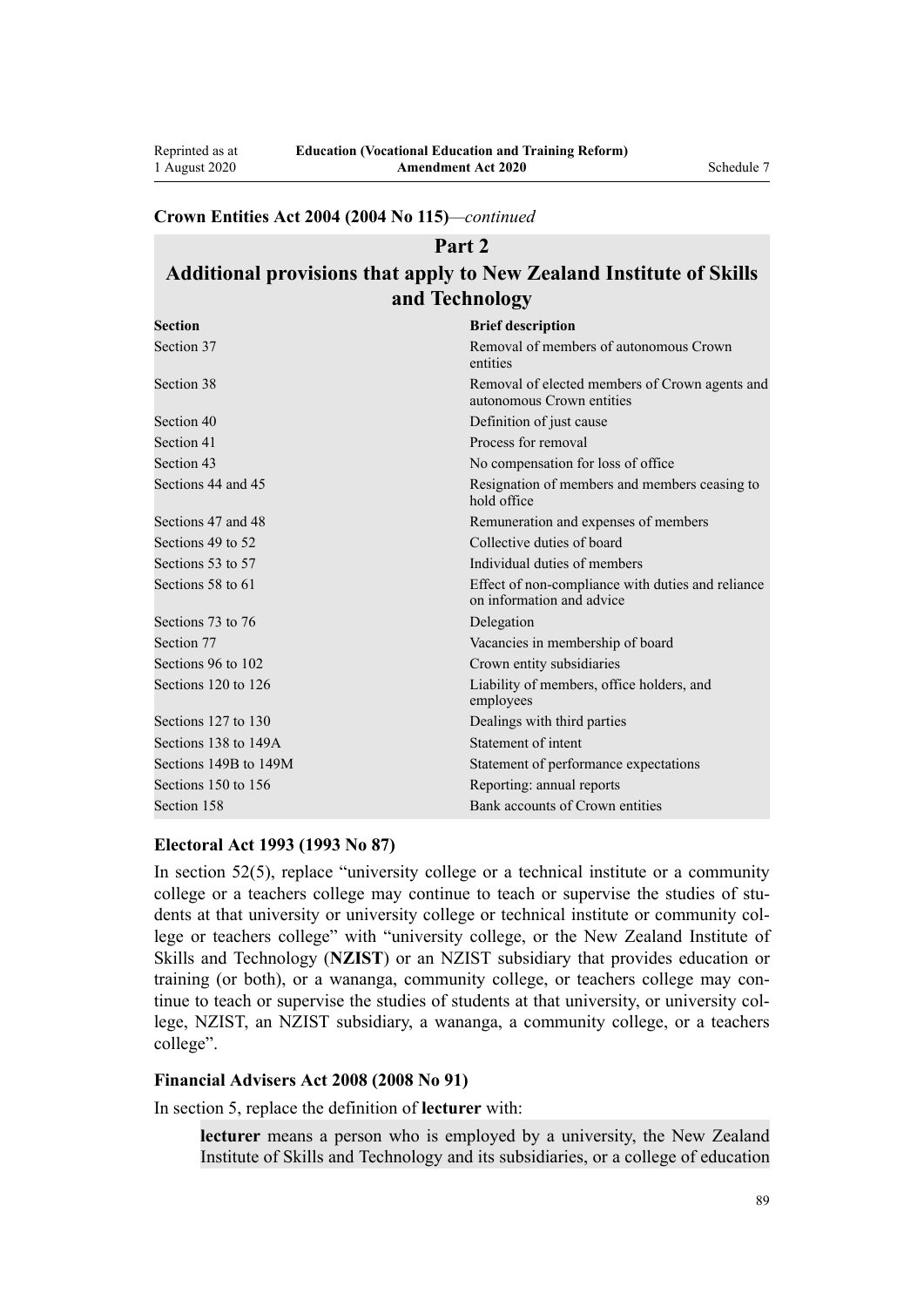#### **Financial Advisers Act 2008 (2008 No 91)***—continued*

to teach or instruct students of the university, New Zealand Institute of Skills and Technology and its subsidiaries, or college of education

In [section 5,](http://legislation.govt.nz/pdflink.aspx?id=DLM1584508) repeal the definition of **polytechnic**.

In [section 5,](http://legislation.govt.nz/pdflink.aspx?id=DLM1584508) insert in its appropriate alphabetical order:

**NZIST** means the New Zealand Institute of Skills and Technology established by section 222A of the Education Act 1989, and includes its Crown entity subsidiaries

#### **Income Tax Act 2007 (2007 No 97)**

In [section YA 1](http://legislation.govt.nz/pdflink.aspx?id=DLM1520575), definition of **tertiary education institution**, paragraph (a), replace "Part 14" with "Part 14 or 15A, or subpart 1 of Part 10 of Schedule 1".

#### **Legislation Act 2012 (2012 No 119)**

In [Schedule 2](http://legislation.govt.nz/pdflink.aspx?id=DLM6706164), insert in its appropriate alphabetical order:

Education Act 1989 **501(1)**

In [Schedule 2,](http://legislation.govt.nz/pdflink.aspx?id=DLM6706164) repeal the item relating to the [Industry Training and Apprenticeships](http://legislation.govt.nz/pdflink.aspx?id=DLM266245) [Act 1992.](http://legislation.govt.nz/pdflink.aspx?id=DLM266245)

# **Legislation Act 2019 (2019 No 58)**

In [Schedule 4](http://legislation.govt.nz/pdflink.aspx?id=DLM7298608), insert in its appropriate alphabetical order:

Education Act 1989 **501(1)**

In [Schedule 4,](http://legislation.govt.nz/pdflink.aspx?id=DLM7298608) repeal the item relating to the [Industry Training and Apprenticeships](http://legislation.govt.nz/pdflink.aspx?id=DLM266245) [Act 1992.](http://legislation.govt.nz/pdflink.aspx?id=DLM266245)

#### **Local Government Official Information and Meetings Act 1987 (1987 No 174)**

In [Schedule 2](http://legislation.govt.nz/pdflink.aspx?id=DLM123633), insert in its appropriate alphabetical order:

New Zealand Institute of Skills and Technology established under Part 15A of the Education Act 1989 and its subsidiaries

#### **Ngāti Tūwharetoa Claims Settlement Act 2018 (2018 No 55)**

In [section 142\(2\)\(c\),](http://legislation.govt.nz/pdflink.aspx?id=DLM7382122) after "Polytechnic", insert "Limited".

### **Ombudsmen Act 1975 (1975 No 9)**

In Schedule 1, [Part 2](http://legislation.govt.nz/pdflink.aspx?id=DLM431296), insert in its appropriate alphabetical order:

A workforce development council established under section 479 of the Education Act 1989

#### **Plumbers, Gasfitters, and Drainlayers Act 2006 (2006 No 74)**

In the heading to [section 157,](http://legislation.govt.nz/pdflink.aspx?id=DLM397764) replace "**industry training organisation**" with "**workforce development council**".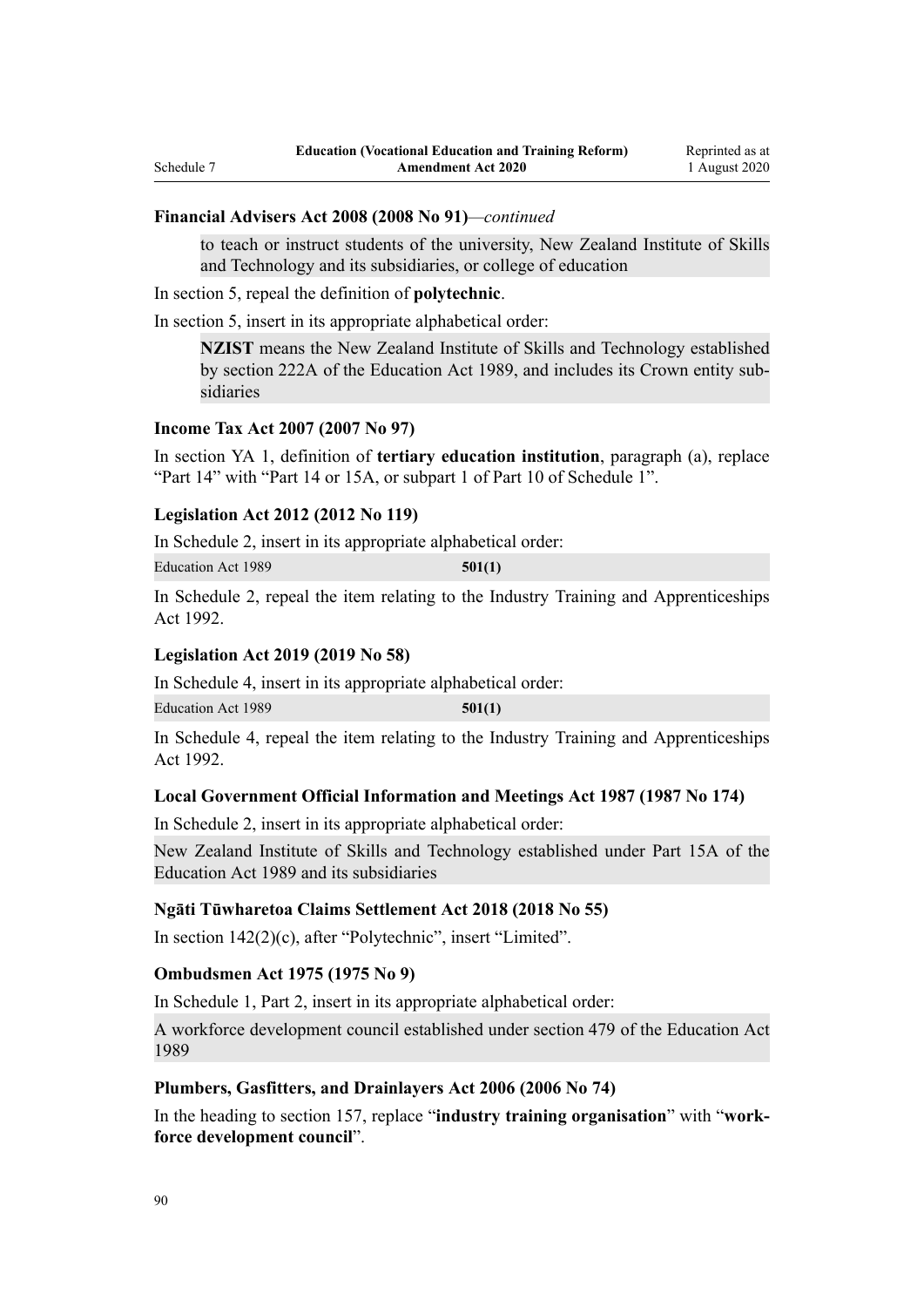## **Plumbers, Gasfitters, and Drainlayers Act 2006 (2006 No 74)***—continued*

In [section 157\(1\) and \(2\),](http://legislation.govt.nz/pdflink.aspx?id=DLM397764) replace "industry training organisation" with "workforce development council".

Replace [section 157\(3\)](http://legislation.govt.nz/pdflink.aspx?id=DLM397764) with:

(3) In this section, **workforce development council** means a workforce development council established under section 479 of the Education Act 1989.

### **Public Audit Act 2001 (2001 No 10)**

In [Schedule 2](http://legislation.govt.nz/pdflink.aspx?id=DLM88987), insert in its appropriate alphabetical order:

A workforce development council established under section 479 of the Education Act 1989

#### **Real Estate Agents Act 2008 (2008 No 66)**

Replace [section 12\(3\)](http://legislation.govt.nz/pdflink.aspx?id=DLM1151983) with:

(3) To avoid doubt, nothing in subsection (1) affects the role of a workforce development council established under section 479 of the Education Act 1989 for the real estate industry.

### **Residential Tenancies Act 1986 (1986 No 120)**

In [section 5B\(6\)](http://legislation.govt.nz/pdflink.aspx?id=DLM3279734), replace "polytechnics," with "the New Zealand Institute of Skills and Technology and its Crown entity subsidiaries,".

#### **Taratahi Agricultural Training Centre (Wairarapa) Act 1969 (1969 No 138)**

Replace [section 3\(2\)\(d\)](http://legislation.govt.nz/pdflink.aspx?id=DLM394082) with:

(d) 1 member appointed on the nomination of the workforce development council whose specified industry coverage includes agriculture:

# **Part 2**

# **Amendments to legislative instruments**

#### **Accident Insurance ("Counsellor") Regulations 1999 (SR 1999/166)**

In [regulation 2](http://legislation.govt.nz/pdflink.aspx?id=DLM286702), definition of **course of education**, paragraph (a), replace "a polytechnic," with "the New Zealand Institute of Skills and Technology and its Crown entity subsidiaries,".

#### **Electronic Identity Verification Regulations 2013 (SR 2013/9)**

Revoke regulation  $4(1)(k)$ .

## **Fire and Emergency New Zealand (Fire Safety, Evacuation Procedures, and Evacuation Schemes) Regulations 2018 (LI 2018/96)**

In [Schedule 2](http://legislation.govt.nz/pdflink.aspx?id=LMS46428), paragraph 13, replace "polytechnics," with "the New Zealand Institute of Skills and Technology and its Crown entity subsidiaries,".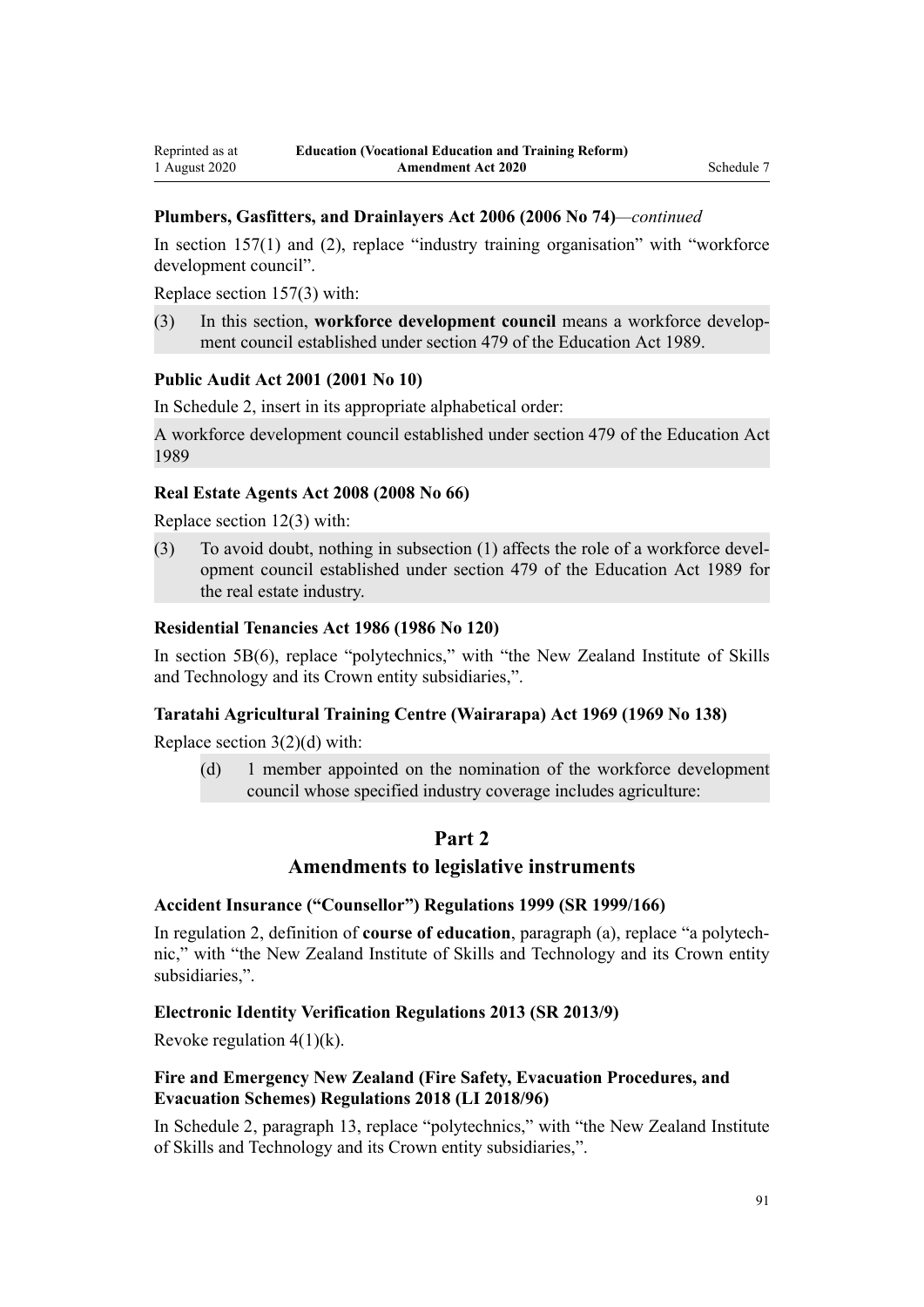# **Health and Safety at Work (Mining Operations and Quarrying Operations) Regulations 2016 (LI 2016/17)**

In [regulation 3\(1\)](http://legislation.govt.nz/pdflink.aspx?id=DLM6732687), revoke the definition of **industry training organisation**.

In [regulation 50\(3\),](http://legislation.govt.nz/pdflink.aspx?id=DLM6733001) replace "registered with an industry training organisation" with "assessing under a consent to assess against standards granted under section 252 of the Education Act 1989".

# **International Student Contract Dispute Resolution Scheme Rules 2016 (LI 2016/42)**

In [rule 28\(2\)\(a\)](http://legislation.govt.nz/pdflink.aspx?id=DLM6748780), replace "institutes of technology and polytechnics," with "the New Zealand Institute of Skills and Technology and its Crown entity subsidiaries,".

# **National Civil Defence Emergency Management Plan Order 2015 (LI 2015/140)**

In the Schedule, clause  $102(2)(a)$ , replace "polytechnics," with "the New Zealand" Institute of Skills and Technology and its Crown entity subsidiaries,".

# **Real Estate Agents (Licensing) Regulations 2009 (SR 2009/282)**

## In [regulation 3\(1\)](http://legislation.govt.nz/pdflink.aspx?id=DLM2377621), revoke the definition of **industry training organisation**.

In [regulation 3\(1\)](http://legislation.govt.nz/pdflink.aspx?id=DLM2377621), insert in its appropriate alphabetical order:

**workforce development council** means the workforce development council for the real estate industry established under section 479 of the Education Act 1989

In regulation  $12(1)(a)(iii)$ ,  $(b)(iv)$ , and  $(c)(iv)$ , replace "industry training organisation" with "workforce development council".

# **Sale and Supply of Alcohol Regulations 2013 (SR 2013/459)**

Revoke regulation  $23(1)(b)$  and  $(2)(b)$ .

# **Student Allowances Regulations 1998 (SR 1998/277)**

In [regulation 2\(1\),](http://legislation.govt.nz/pdflink.aspx?id=DLM259355) definition of **tertiary provider**, replace "polytechnic," with "the New Zealand Institute of Skills and Technology and its Crown entity subsidiaries,".